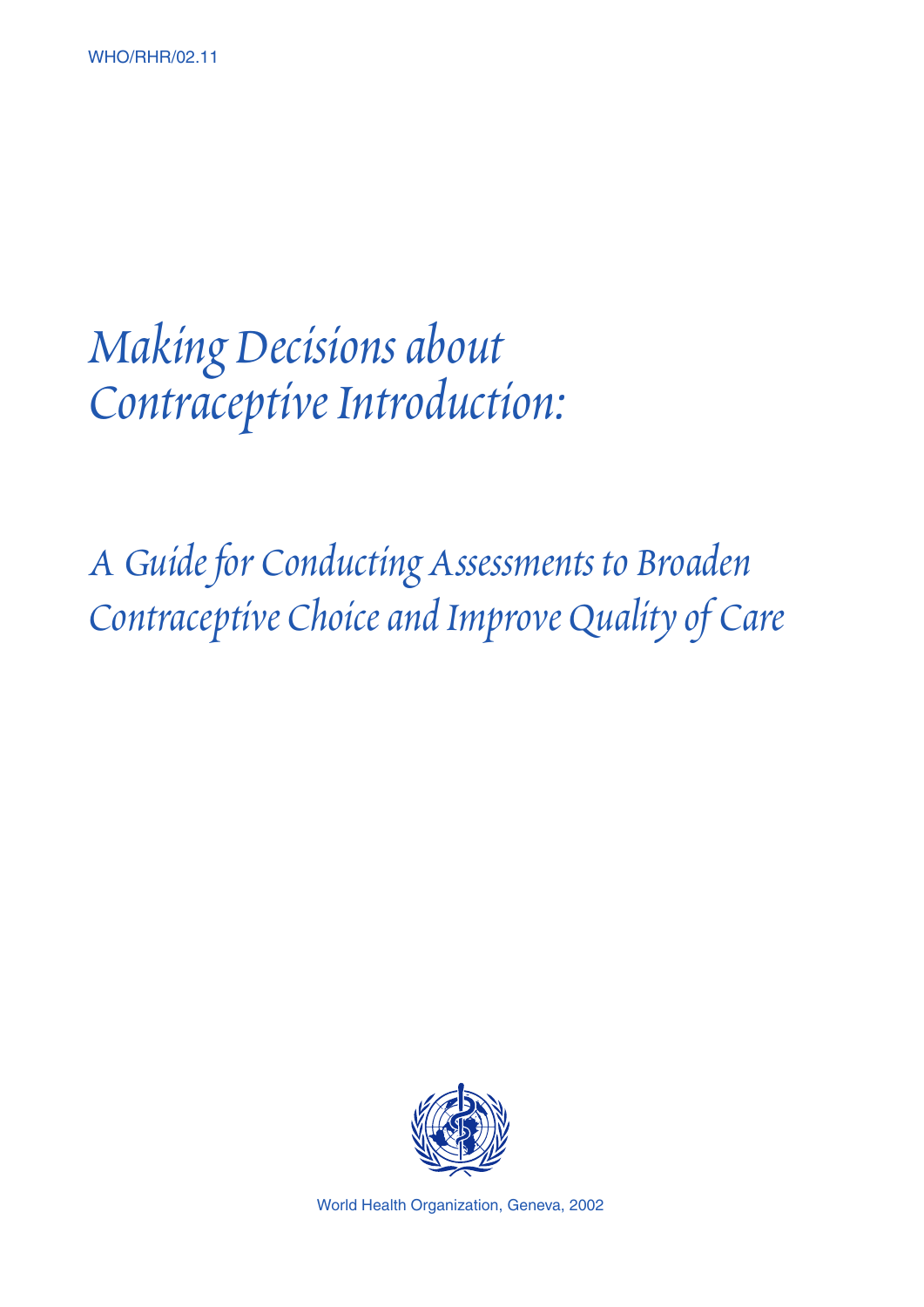© World Health Organization 2002

Publications of the World Health Organization enjoy copyright protection in accordance with the provisions of Protocol 2 of the Universal Copyright Convention. All rights reserved.

The designations employed and the presentation of the material in this publication do not imply the expression of any opinion whatsoever on the part of the Secretariat of the World Health Organization concerning the legal status of any country, territory, city or area or of its authorities, or concerning the delimitation of its frontiers or boundaries.

The mention of specific companies or of certain manufacturers' products does not imply that they are endorsed or recommended by the World Health Organization in preference to others of a similar nature that are not mentioned. Errors and omissions excepted, the names of proprietary products are distinguished by initial capital letters.

Cover design: Máire Ní Mheárain

Printed in Switzerland

For further information about this subject, please contact:

Peter Fajans, MD MPH Scientist Department of Reproductive Health and Research World Health Organization 20 Avenue Appia 1211 Geneva 27 Switzerland Tel: 41-22-791-4137 Fax: 41-22-791-4171 E-mail: fajansp@who.int

or visit: http://www.who.int/reproductive-health/strategic\_approach

To order further copies of this document, please contact:

The Department of Reproductive Health and Research Document Centre World Health Organization 20 Avenue Appia 1211 Geneva 27, Switzerland Tel: 41-22-791-3397 Fax: 41-22-791-4171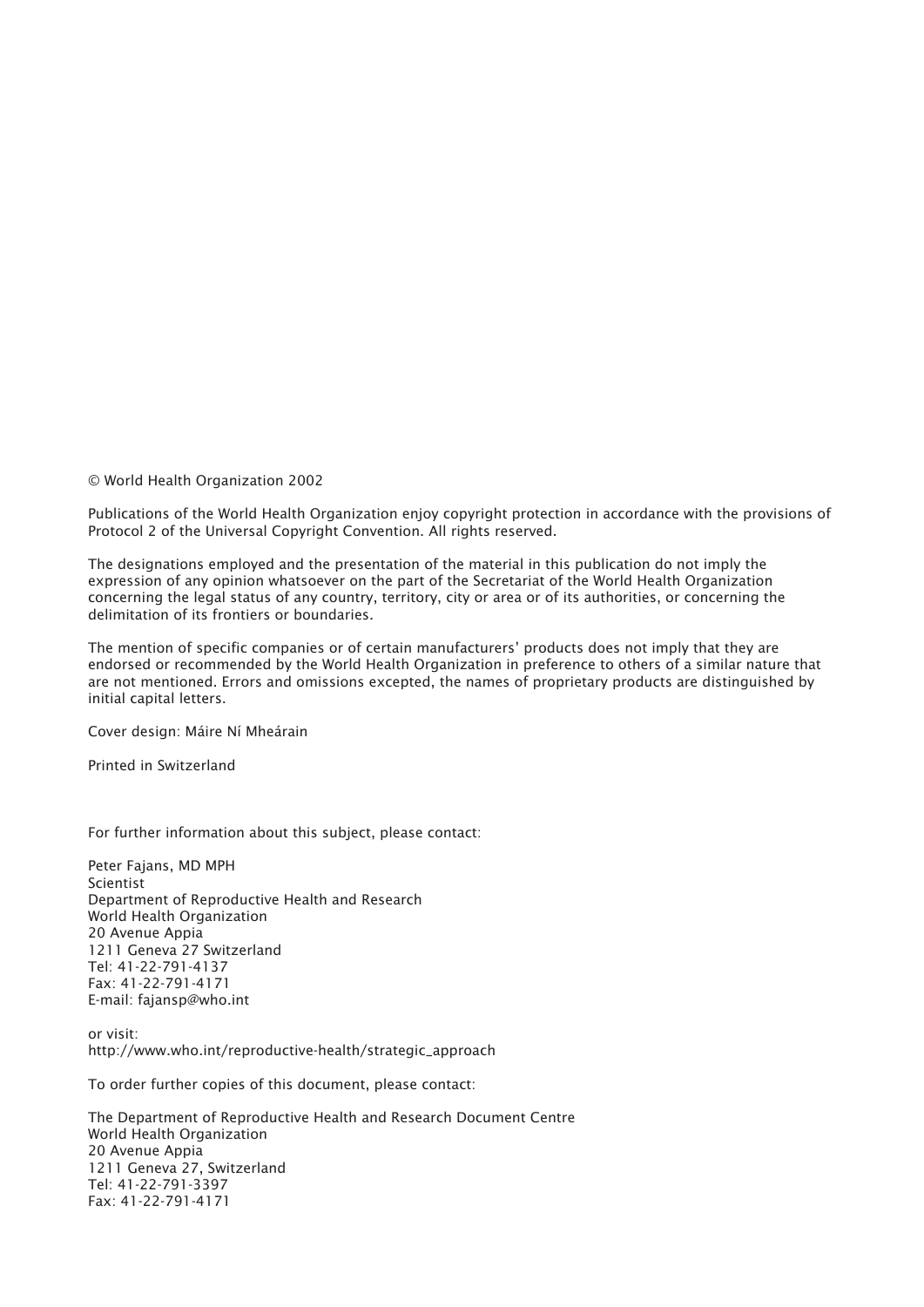# Table of Contents

1. INTRODUCTION

L

The Strategic Approach to Contraceptive Introduction: A Model for Decision-Making 1 Why a Strategic Approach? 3 Application of the Strategic Approach to Other Reproductive Health Issues 4 Organization of the Guide 4

## 2. THE STRATEGIC APPROACH TO CONTRACEPTIVE INTRODUCTION - AN OVERVIEW

Three Stages of Work 6 A Systems Framework 9 A Participatory Process 10

## 3. KEY CHARACTERISTICS OF THE STRATEGIC ASSESSMENT

Essential Activities in a Strategic Assessment 11 Typical Timeframe for a Strategic Assessment 12 Key Features of the Assessment Process 12 Advantages of a Qualitative Approach to Data Collection 13 Results of an Assessment: Some Illustrations 14 Reasons for Choosing to Implement the Assessment 18 When Is It Appropriate to Conduct an Assessment? 18

### 4. LAYING THE FOUNDATION FOR A SUCCESSFUL ASSESSMENT

L What Makes an Assessment Successful? 20 Adapting the Strategic Questions 21 Team Formation 23 Resources Required to Carry Out an Assessment 34

## 5. PREPARING FOR FIELDWORK

L

The Background Paper 28 Planning Workshop: Involving Stakeholders in the Assessment 29 Selection of Field Sites 30 Design of Data Collection Instruments 32 Administrative and Logistical Arrangements 34

6. CONDUCTING FIELDWORK

-A Typical Day 36 Conducting Interviews 37 Observing Facilities and Services 39 Note-taking and Recording Fieldwork 39 Data Analysis and Drafting the Report 40 Priority Setting and Classifying Problems for Action 42

### 7. INFORMING THE DECISION-MAKING PROCESS

L An Effective Assessment Report 44 Dissemination Workshop 46 Action Planning 47 Continuing to Move Forward 49

8. BEYOND THE ASSESSMENT

Linkages between Stages I, II and III 50 Conclusion 52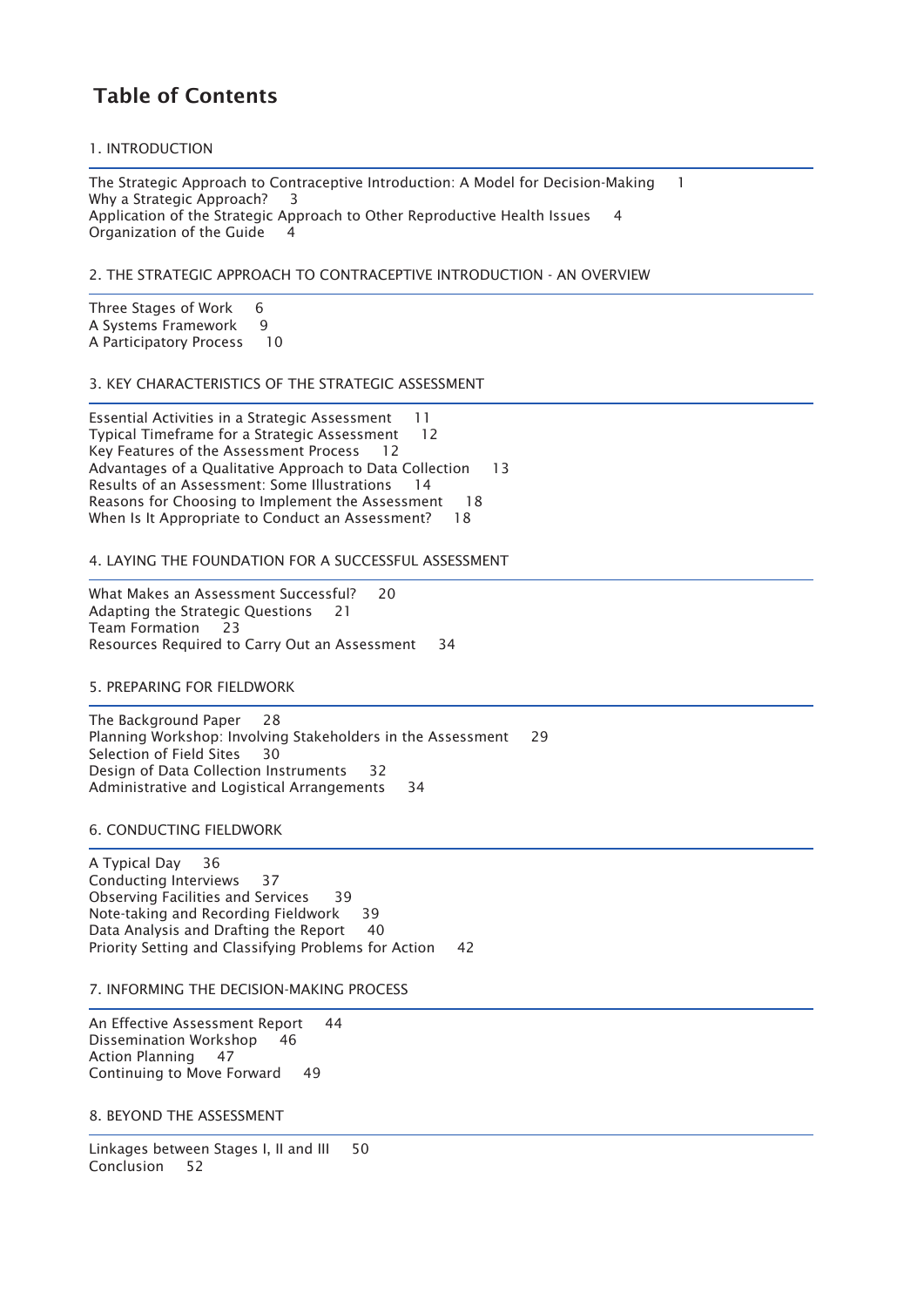# Glossary of Terms

Glossary of Terms 53

# List of Appendices

Appendix A: Resources and Materials Related to the Assessment 56 Appendix B: Potential Sources of Technical and Financial Support for an Assessment 61 Appendix C: Different Teams for Different Countries 63 Appendix D: Frequently Asked Questions about Team Formation and Team Building 64 Appendix E: Illustrative Outline of a Background Paper for an Assessment of the Need for Contraceptive Introduction 66 Appendix F: Sources of Information for a Background Paper 68 Appendix G: Issues and Options for the Background Paper 69 Appendix H: Issues and Options in Site Selection 70 Appendix I: Comparing a Qualitative Conversation with a Survey Interview 71 Appendix J: Topics to Include in Question Guides for Different Categories of Respondents 72 Appendix K: Issues and Options in Designing Instruments for Interviews 74 Appendix L: List of Issues to be Addressed in an Inventory Guide 75 Appendix M: Illustrative Guide for Observing Client/Provider Interactions 76 Appendix N: Example of Schedule of Field Visits 77 Appendix O: Example of an Assessment Report Outline 78 Appendix P: Strategic Analysis of Data 80 Appendix Q: Example of a Dissemination Workshop Agenda 81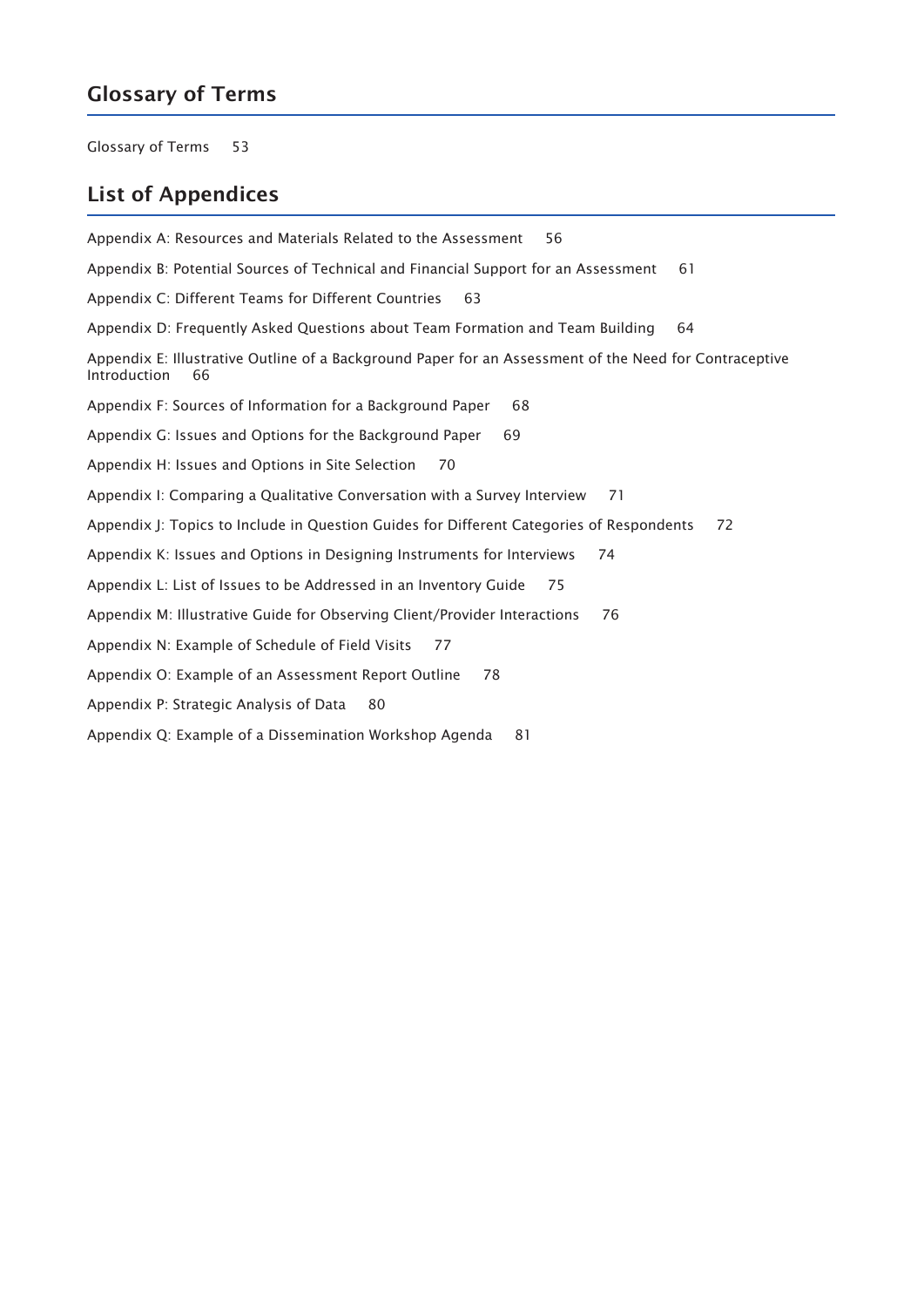# Preface

Introduction of new contraceptives has long been considered to be a central measure of new contraceptives has long been considered to be a central means to increasing contraceptive options and improving the quality of contracting contraceptive options and improving the quality of care of family planning services. In recent decades, the development of care of family planning services. In fecent decades, the development of new contraceptives has expanded the range of available technologies, yet the benefits of the introduction of new contraceptives into family planning attention to the introduction of new contrace prives into tanny planning<br>programmes have not always materialized. Increasing the availability of new programmes have not always materialized. Increasing the availability of new<br>contraceptives does not always broaden choice or expand use unless existing constraints in the service delivery system are simultaneously addressed. Even In response to the learning system are simulated asy addressed. Evaluated from participation parameters without systematic is not always successful. when cureful attention is given to service requirements, while a systematic and Research Training in Human Research Training in Human Representation of the Training in Human Representation of the Training in Human Representation of the Training and Alexander Second Second Second Second Second Seco  $\mathcal{L}_{\text{H}}$  of the WHO department of  $\mathcal{L}_{\text{H}}$ 

new contract the range of available technologies, yet available technologies, yet available technologies, yet<br>The range of available technologies, yet available technologies, yet available technologies, yet available tec

In response to lessons learned from past approaches to contraceptive In response to ressons realize from past approaches to contrace prive<br>introduction, the UNDP/UNFPA/WHO/World Bank Special Programme of misculation, the CNDT/CNTTLY WHO/World Builty Special Fregramme of Research, Development and Research Training in Human Reproduction method mix, percologing material method mixtures in Francia respectively.<br>(HRP) of the WHO Department of Reproductive Health and Research (RHR) and the capacity of the capacity of the service delivery system to contraceptive has developed, tested and refined a new Strategic Approach to Contraceptive prior to contraceptive introduction. The approach has moved from the past focus on the introduction new technology to one that emphasizes the need to examine the entire of a single definency to one that emphasizes the need to examine the entireprendent method mix, clients' and other community members' needs and perspectives, perspectives, and the capacity of the service delivery system to provide quality services prior to making decisions about contraceptive introduction. It suggests that have a making accessors about contact prive into duction. A suggests that have technologies must be introduced within a quality of care and reproductive health framework, and strategies for introduction should incorporate the nearm handwork, and stategies for infoduction should incorporate the perspectives of a broad range of stakeholders, including those of users and perspectives of a orbad range of stakeholders, including those of users and other community members, providers, programme managers, policy-makers, Strategic Community increases, providers, programme managers, policy-makers, and women's and youth advocates. and women's and young navocales.

Since the end of 1993, HRP and/or other organizations have been providing support to public sector programmes in 18 countries to implement the support to public sector programmes in To countries to implement the Strategic Approach. This experience has confirmed the benefits of this process assume to the need for the need for contract the sensitive intervents of the process a means of enhancing national capacity to improve the quality of care in show the quality of earth that the Strategie Approvement approvement of the provider of the providers of the providers of the providers of the providers of the providers of the providers of the providers of the providers o strategic assessment and be strategic approach, as well as detailed guidance for the implementation of the first phase of the approach, namely the strategic assessment of the need for contraceptive introduction. Experience has also Subsessment of the field for contrace prive introduction. Experience has also<br>shown that the Strategic Approach, and in particular the process of the planning and represent and representing and representation of the strategic assessment, can be successfully adapted to address other components of reproductive health. strategic assessment, can be successionly adapted to address other components contractive nearm.

We hope that this field guide will serve as a valuable tool to assist family planning and reproductive health policy-makers and programme managers to make informed decisions regarding steps necessary to expand the range of Paul F.A. Phoenix Contraceptive options available as well as to improve access to, and the quality of, services available to community members.

Paul F.A. Van Look, MD, PhD, FRCOG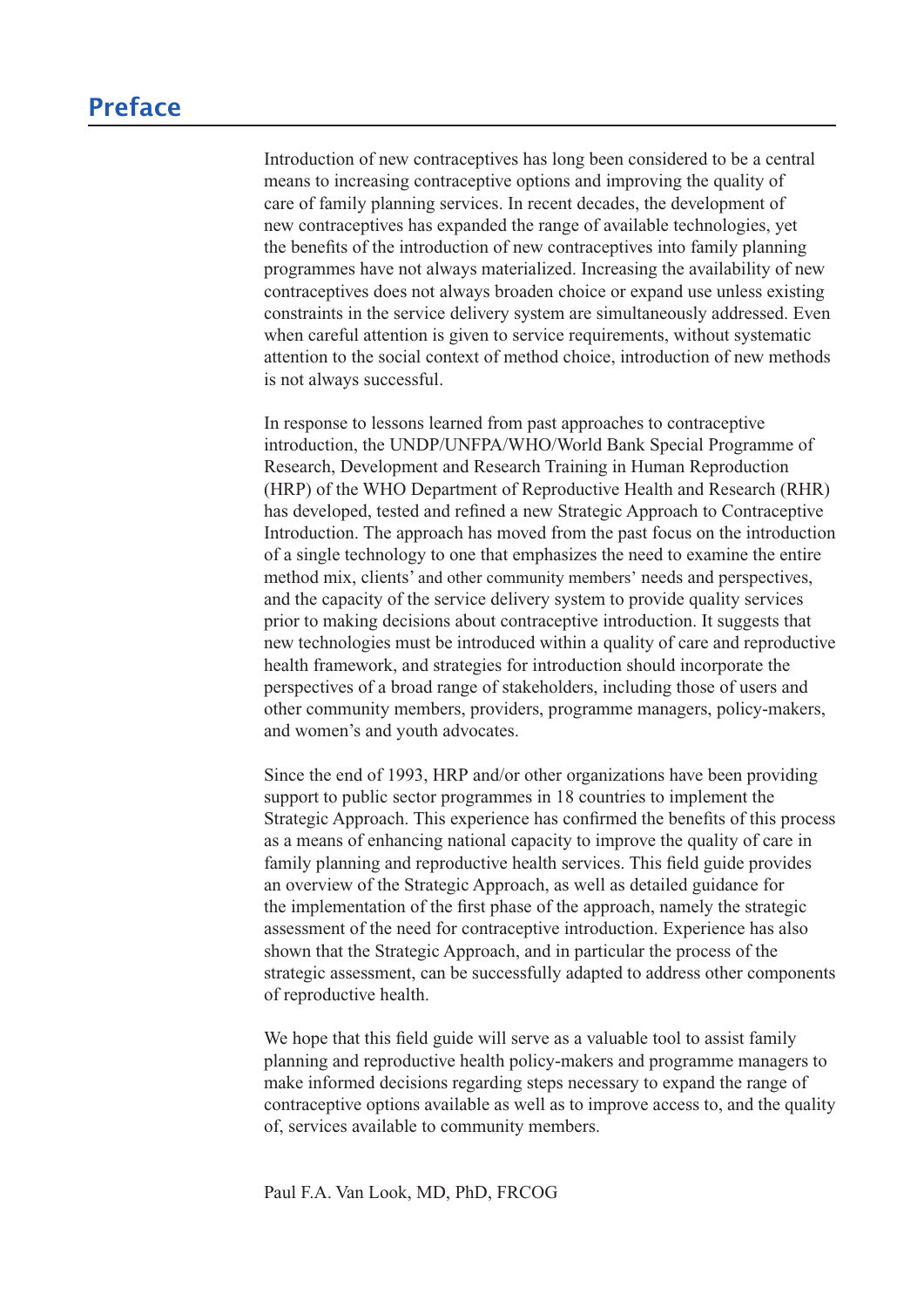# describes the Strategie Acknowledgements and provides the Strategie International Strategies International Str detailed guidance on how to implement strategic assessment strategic assessments of the need the need to the n

*Making Decisions about Contraceptive Introduction: A Guide for Conducting Assessments to Broaden Contraceptive Choice and Improve Quality of Care*  representation of the material experimental experimental improve guarany by care<br>describes the Strategic Approach to Contraceptive Introduction, and provides detailed guidance on how to implement strategic assessments of the need for contraceptive introduction. This assessment methodology has also been The publication represents the effort contraceptive introduction. This assessment methodology has also been structure de la broaden Contract pure introduction. A Suite for Conducting successfully adapted and used by countries to address a broad range of other teproductive nearly 1880es. successiony adapted and used by countries to address a broad range or other

This publication represents the efforts of many individuals over a period of This publication represents the enterty of many individuals over a period of years, both through the conceptualisation and development of the Strategic contributed to the development of the strategic Approach, as well as through the writing and editing of these guidelines and the implementation of the Strategic Approach in 18 countries. dreaft advisory committee which is a suppressed of the committee.

We would like to express our gratitude to the many individuals who skibia was provided to the development of these guidelines. Nancy Newton drafted Beattiful to the development of these galacimes. Framely rewitted that the current guidelines, with significant input and guidance provided by a drafting advisory committee which included (in alphabetical order) Peter Rajans, Peter Hall, Eva Ollila, Jayantilal K. Satia, Ruth Simmons and John Register Party Levi Ortay, Superintan R. Satta, Retail Summons and Solutions.<br>Skibiak. Additional input was provided by (in alphabetical order) Karen Britan Theorem Hipper was provided by (in applabetical order) Karen<br>Beattie, Mary Broderick, Elizabeth Cravey, Juan Diaz, Margarita Diaz, Christopher Elias, Michelle Gardner, Laura Ghiron, Brooke R. Johnson, Indian Karlin, Rashikesh Mara, Margaret Morrow, Whilip Inparita-<br>Shumbusho, Kevin O'Reilly, Nuriye Ortayli, Sunanda Ray, Helen Rees,  $t_{\text{min}}$  decay below  $t_{\text{min}}$ , the last decay in an initial method. The participate white Raj Abdul Karim, Rushikesh Maru, Margaret Morrow, Winnie Mpanjuaddressing contraction introduction here introduced the World Health Organization international experimental o

It is not possible to thank individually the many others who have made the Task Force possible to thank then vidually the many offices who have made<br>important contributions to the development of the Strategic Approach during have seen the Secretary of the Secretary of the Secretary of the Secretary of the United Secretary of the UNDP/ and Figure and Technical Bank Specification<br>addressing contraceptive introduction held by the World Health Organization and Research Training Contract private introduction field by the World Frederic Organization (WHO) in 1992, those who have participated in the annual meetings of Reproduction and Transfer, individuals who have a participated in the annual meetings of the Task Force on Technology Introduction and Transfer, individuals who members of the countries in the countries who have served on the Secretariat, as well as other colleagues in the UNDP/ nave served on the secretarial, as wen as other concagues in the CNDT.<br>UNFPA/WHO/World Bank Special Programme of Research, Development China, Willy Willy World Bank Special Fregramme of Research, Beverepment<br>and Research Training in Human Reproduction and the Department of Reproductive Health and Research at WHO. We would also like to thank the development of the development of the development of strategic assessments in Bolivia, Brazil, Burkina Faso, Cambodia, Chile, China, Dominican Republic, Ethiopia, Ghana, Guatemala, Kyrgyzstan, Lao Reproductive Health and Research at WHO. We would also like to thank<br>members of the country teams who have participated in the implementatio<br>of strategic assessments in Bolivia, Brazil, Burkina Faso, Cambodia, Chile<br>China, Final, Bommean Reptone, Ethiopia, Ghana, Gaatemala, Ryrgyzsain, Ethiopia reproductive ricanti and resourch at  $\overline{v}$  the would disc have contained provided greater technology clared greater insights have contributed greatly Viet Nam and Zambia whose dedication and insights have contributed greatly Approach to the development of this Strategic Approach and to this document. w the acceleption of this strategic repproach and to this document.

Finally, we would like to dedicate this document to Dr Rushikesh Maru. provided great insight and clarity to the development of the Strategic Approach to Contraceptive Introduction and the conceptualization of this guide. He served as Chair of the Task Force on Technology Introduction and Transfer from 1997 until his unexpected death in 1998. His wisdom and kindness have been greatly missed by all who knew him.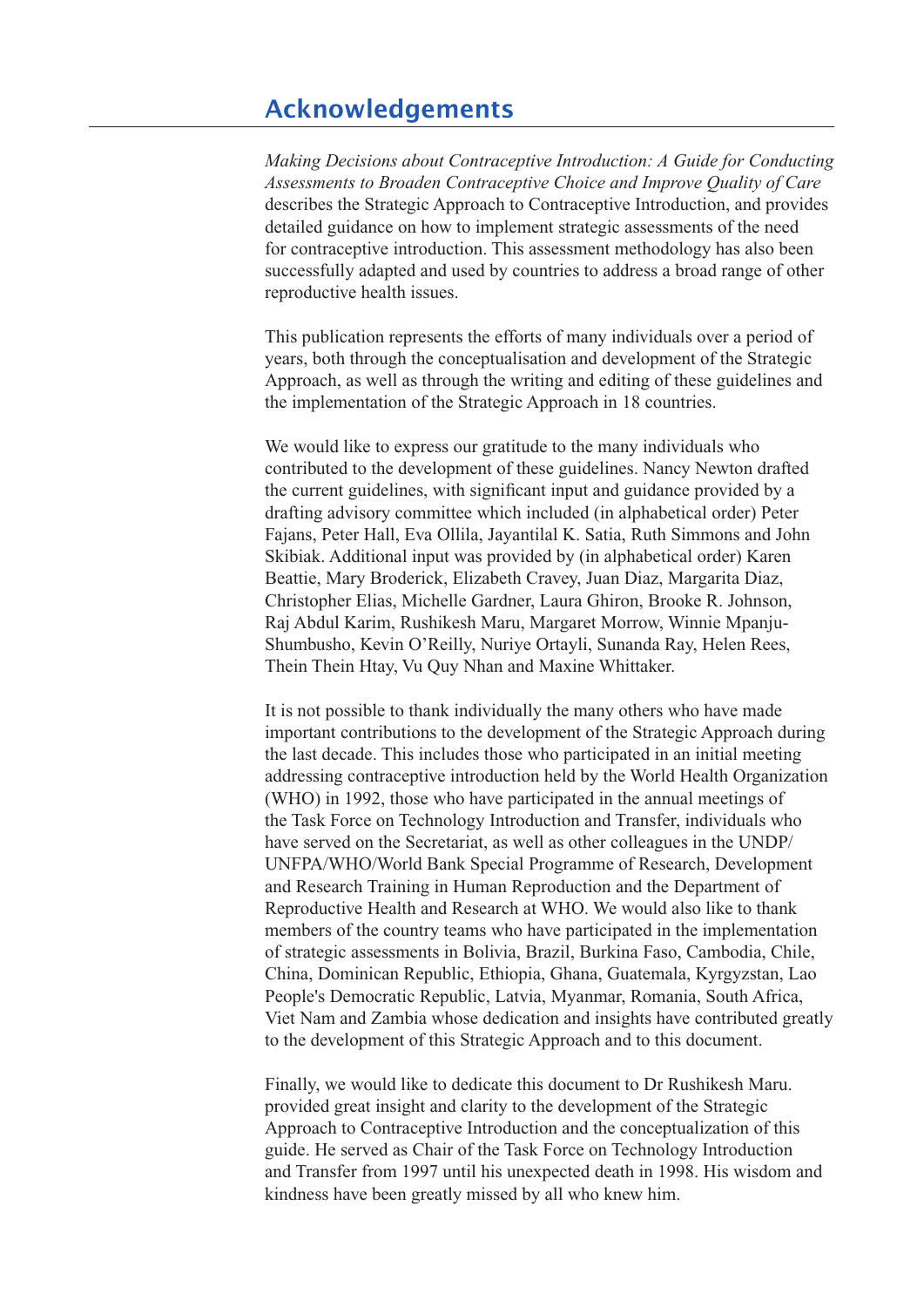# List of Acronyms and Abbreviations

|                 | <b>List of Acronyms and Abbreviations</b>                                                                           |  |
|-----------------|---------------------------------------------------------------------------------------------------------------------|--|
| <b>AIDS</b>     | Acquired immunodeficiency syndrome                                                                                  |  |
| <b>CEMICAMP</b> | Center for Maternal and Child Health Research (Campinas, Brazil)                                                    |  |
| <b>DFID</b>     | Department for International Development (United Kingdom of Great<br>Britain and Northern Ireland)                  |  |
| <b>DMPA</b>     | Depot medroxyprogesterone acetate                                                                                   |  |
| <b>DOH</b>      | Department of Health (Myanmar)                                                                                      |  |
| <b>FP</b>       | Family planning                                                                                                     |  |
| <b>HIV</b>      | Human immunodeficiency virus                                                                                        |  |
| <b>HRP</b>      | UNDP/UNFPA/WHO/World Bank Special Programme of Research,<br>Development and Research Training in Human Reproduction |  |
| <b>ICPD</b>     | International Conference on Population and Development (Cairo, 1994)                                                |  |
| <b>IEC</b>      | Information, education and communication                                                                            |  |
| <b>IUD</b>      | Intrauterine device                                                                                                 |  |
| <b>MCH</b>      | Maternal and child health                                                                                           |  |
| <b>MOH</b>      | Ministry of Health                                                                                                  |  |
| <b>NGO</b>      | Nongovernmental organization                                                                                        |  |
| OC              | Oral contraceptive                                                                                                  |  |
| <b>RTI</b>      | Reproductive tract infection                                                                                        |  |
| <b>SDP</b>      | Service delivery point                                                                                              |  |
| <b>SNS</b>      | National Secretariat of Health (Bolivia)                                                                            |  |
| <b>STI</b>      | Sexually transmitted infection                                                                                      |  |
| <b>TBA</b>      | Traditional birth attendant                                                                                         |  |
| <b>UNDP</b>     | United Nations Development Programme                                                                                |  |
| <b>UNFPA</b>    | United Nations Population Fund                                                                                      |  |
| <b>USAID</b>    | United States Agency for International Development                                                                  |  |
| <b>WHO</b>      | World Health Organization                                                                                           |  |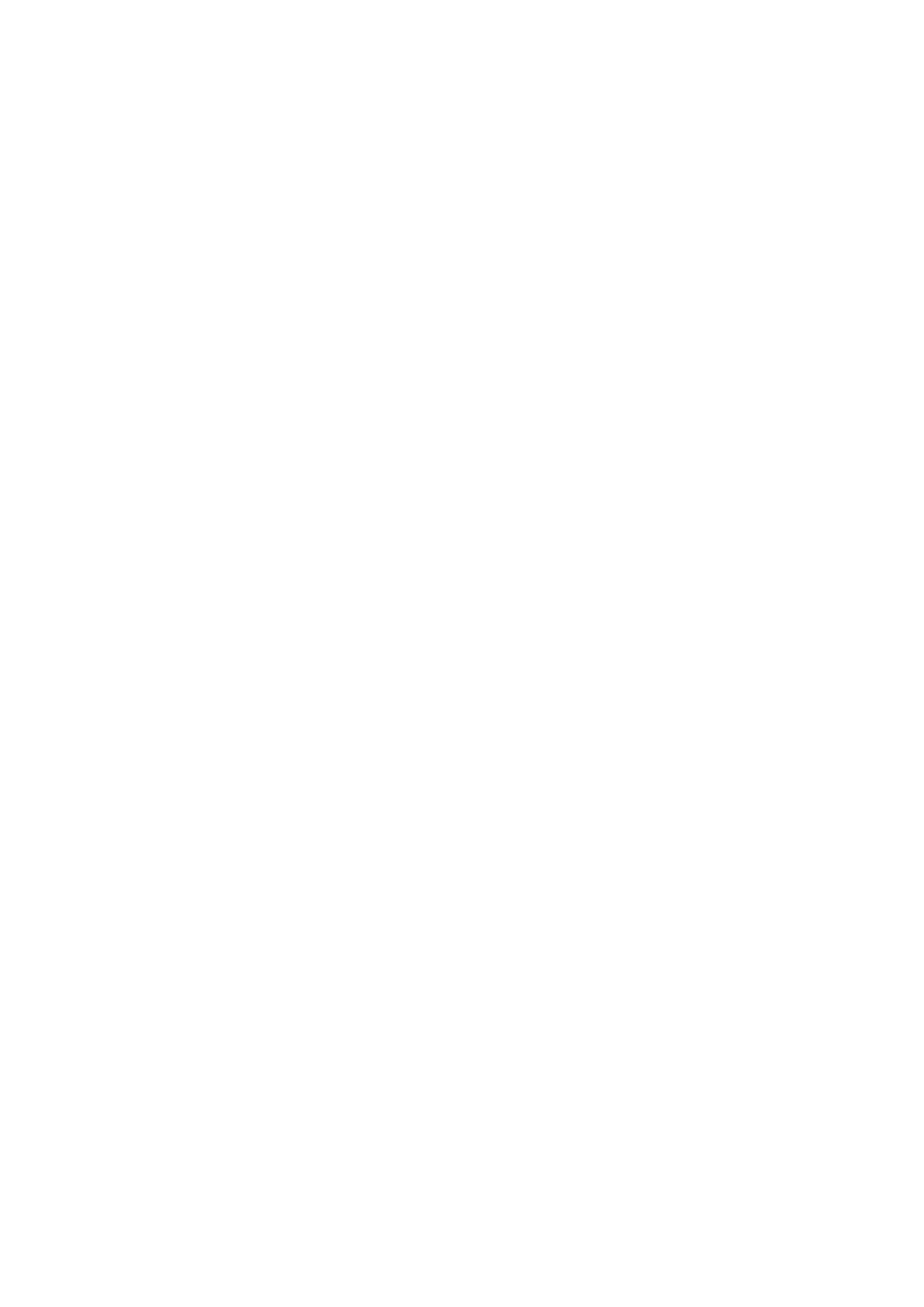Broadening contraceptive choice, improving quality of care, and ensuring to conduct a strategie as strategies are central and related concerns in the delivery of family planning services. They are also fundamental elements of the vision of planning services. They are also randamental elements of the vision of reproductive health outlined at the International Conference on Population and Development (ICPD) in Cairo in 1994. This guidebook describes how  $\frac{d}{dt}$  beveropment  $(\text{C12})$  in early in 1994. This gatebook describes now to conduct a strategic assessment that identifies actions to address these larger three-states is a stategie assessment that identifies actions to database increase concerns. Because the assessment uses a reproductive health framework, it can also lead to decisions about a broad range of reproductive health care issues. Although the assessment described herein can stand alone, it was International This guide is provided for the primarily developed by the World Health Organization (WHO) as the first stage in a  $\alpha$  and  $\beta$  are makers and non-trivial leaders who may be determined about interventual larger three-stage methodology for policy and programme development at contract contract other fertility regulation technology regulation technology regulation technology into the health service into the median of the median service into the median service into the median service in the media delivery systems. The guide provides detailed information on how to planning information on  $\mathcal{L}(\mathcal{A})$ 

This guide is primarily designed for use by the programme managers, policy-makers and national leaders who make decisions about introducing poncy makers and national readers who make deelsions about introducing<br>contraceptives and other fertility regulation technologies into health service delivery systems. This guide provides detailed information on how to plan and implement a strategic assessment to assist in making these decisions. Many imprement a strategic assessment to assist in making these decisions.<br>Donor and international agency representatives, women's health advocates, proposition and international agency representatives, women's nearly according to community leaders and others with an interest in improving reproductive health care may also find the guide of interest.

Many terms used throughout this guide are defined in the Glossary of Terms, preceding the appendices.

#### The Strategic Approach to Contraceptive Introduction: process called the Strategic Approach to Contraceptive Introduction. A Model for Decision-Making Vach to contraceptive introduction.<br>on Making of the Strategic Approaches to contract approaches to contract the Strategic Approaches to contract the Strategic Approaches to contract the Strategic Approaches to contract the Strategic Approaches to contract the Strateg

The strategic assessment was developed as the first step in a three-stage family all the Strategic Approach to Contraceptive Introduction. Improving the quality of care in contraceptive services is the central concern sociological and equality of earth in contract three services is the central contentrion<br>of the Strategic Approach. Other approaches to contraceptive introduction focus on how to manage the entry of a single contraceptive method into Fraction to represent the choice change contract prive method into<br>family planning services. In contrast, the Strategic Approach provides a logical framework to identify and address the management, technical, need to remove the definity and dedness the management, teen the asset of a particular health care system to provide a range of methods with good quality of care and attention to reproductive choice. It is a flexible model to guide decisions attention to reproductive enoties. It is a hexiole model to galace decisions about improvements in the provision of currently available methods, the decide improvements in the provision or earnemy available methods, the need to remove inappropriate or unsafe methods, and whether or not to heralth advocates mapping and the models, and whenever of not to in represents the Strategie Approach involves the Strategic Approach in version of  $\mathcal{L}$ 

The Strategic Approach is participatory and encourages collaborative decision-making among programme managers, policy-makers, women's health advocates, social scientists, community groups and other stakeholders in reproductive health. The Strategic Approach involves three stages of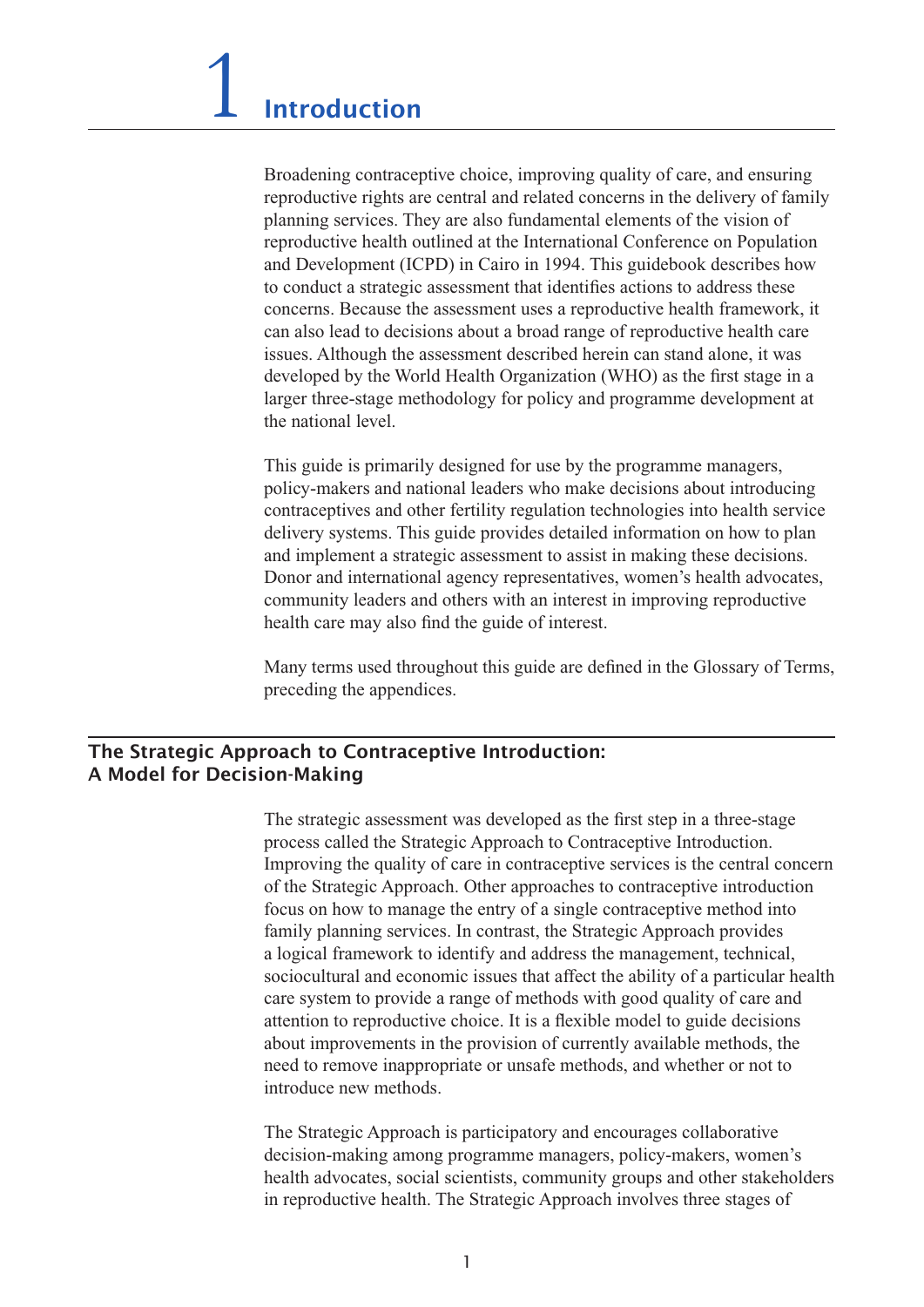work—the strategic assessment, action research, and expansion—to help acceptability and substantiability and substantial contractions are identified and maximize that actions required to provide quality services are identified and beneficial represents required to provide quality services are retaining and undertaken in a systematic manner. Opportunities for actions arise from each of the three stages, giving decision-makers the information and the time to a broad definition and the definition and the definition and the definition and the strategic make evidence-based policy and programme choices that can increase the acceptability and sustainability of contraceptive technologies and maximize increptionity and sustainability of contraceptive technologies and maximize beneficial reproductive health outcomes. produced in a given service-delivery setting in a given setting. Such broad for such broad for such broad for such broad for such broad for such broad for such as  $\frac{1}{2}$ 

A broad definition of contraceptive introduction guides the Strategic currently available methods, the removal of individual of games are strategied.<br>Approach. Introduction covers the overall process of managing, reproduction to the intervention process of managing,<br>implementing and evaluating activities related to the range of contraceptive miprometing and evaluating activities related to the range of contract privilege. methods available in a given service derivery setting. Such croad focus on<br>the method mix includes attention to the improvement in the delivery of experience that medicines addition to the improvement in the derivery of currently available methods, the removal of inappropriate or unsafe methods, and to the introduction of new methods. The introduction process is viewed as an interdisciplinary exercise that draws from the medical, social and management sciences, and the operational expertise of service providers and programme managers. programme managers.

## Implementing the ICPD Agenda Viet Nam and Zambia—have gained experience with the Strategic Approach

Faso, Cambodia, Chile, People's Democratic Republic Republic, Cambodia, Chile<br>2013 - Since 1993, 18 countries - Bolivia, Brazil, Burkina Faso, Cambodia, Chile<br>2020 - China, Dominican Republic, Ethiopia, Ghana, Guatemala, Kyrgyzstan, La application to service Strategic Application of the Strategic Application of the Strategic Approximate Approximation of the 18 People's Democratic Republic, Latvia, Myanmar, Romania, South Africa, countries between republic, Earlyn, Myanmar, Romanna, Sountrinea,<br>Viet Nam and Zambia—have gained experience with the Strategic Approach with support from WHO and/or other organizations<sup>1</sup>. Because the Strategic Approach incorporates many of the principles of a reproductive health factors after a factor and implemential in the strategic Approach in the 18 untries has made significant contributions toward achieving the objectives Superoach incorporates many of the principles of a reproductive health<br>approach to services, application of the Strategic Approach in the 18<br>countries has made significant contributions toward achieving the objective<br>alid

- factors affecting it and implementing appropriate actions to improve or • gaining an understanding of quality of care, its multiple dimensions, the factors affecting it and implementing appropriate actions to improve or maintain it;<br>• defining new programme and policy strategies that are clien gaining an understanding of quality of care, its m  $\min$  in the provision of available contract contract contract contract contract contract contract contract contract contract contract contract contract contract contract contract contract contract contract contract contra
- reflect a reproductive health approach to services Fractors arrecting it and implementing appropriate actions to in<br>
maintain it;<br>
defining new programme and policy strategies that are client-<br>
reflect a reproductive health approach to services;<br>
expanding access and incre defining new programme and policy strategies that are client-centred and
- improvement in the provision of available contraceptives, removal of Tertuity regulation technologies; • expanding access and increasing reproductive choice through<br>improvement in the provision of available contraceptives, removal of<br>unsafe methods and/or the appropriate introduction of contraceptive and<br>fertility regulatio unsafe methods and/or tl
- perspectives of communities, clients, providers and other stakeholders are part of decision-making. that embraces in the upper temperature represents in the policy changes by ensuring that the

The Strategic Approach is based upon a philosophy of reproductive health that embraces reproductive rights, gender equity and equality envisioned in nat embraces reproductive rights, gender equity and equality envisioned in<br>the ICPD Programme of Action and the Platform for Action of the Fourth World Conference on Women, Beijing, 1995.

 $<sup>1</sup>$  Appendix A contains a list of reports and other documents describing the country experiences in detail.</sup>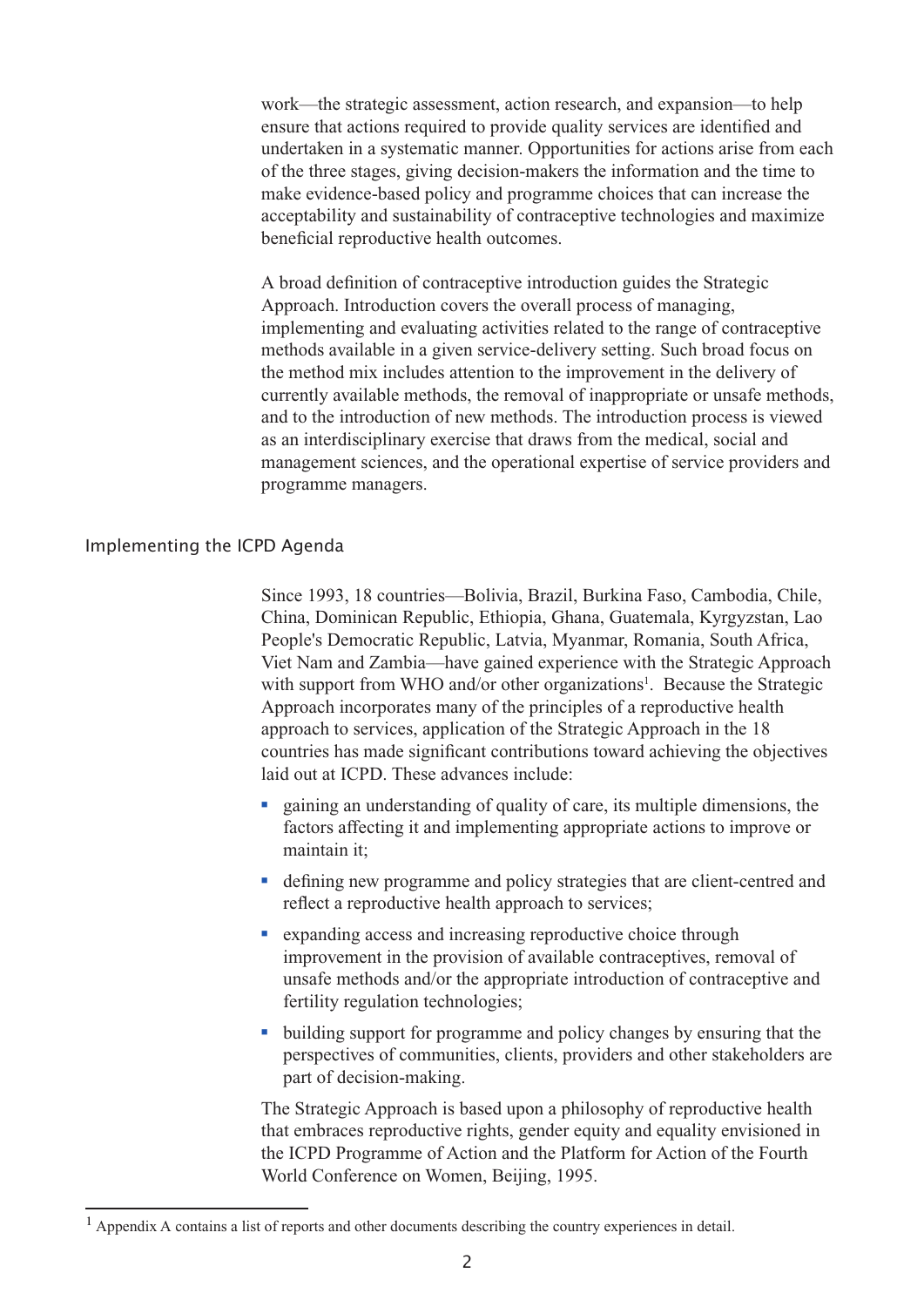#### Why a Strategic Approach?  $\frac{1}{2}$  $t^2$  is new to a country programme, such as  $N$  countries  $\frac{1}{N}$  in plant in plant in plant  $\frac{1}{N}$

Public- and private-sector reproductive health programmes often face action and private sector reproductive hearth programmes often face<br>situations that require decisions about introducing technologies. For stations that require decisions about infoducing technologies. For example, an international donor agency may offer to supply a contraceptive a-month injectable Cyclofem, Depo-provera (depot medroxyprogesterone a month injecture cyclotem, Dept proved (depth medioxyprogesterione<br>acetate, DMPA) or a new intrauterine device (IUD). High prevalence of mateure, DMTA) of a new influence device (10D). Their prevalence of the sexually transmitted infections (STIs), and increasing rates of HIV/AIDS, that is new to a country programme, such as Norplant implants, the oncemay lead to consideration of condom promotion or the role of the female Incorporation of the potential to the potential to the potential to the potential condom. The need for providers at community-level service delivery sites to manage the complications of abortion may highlight the importance of community in evidence from earlier experience of manual vacuum aspiration for post-abortion care. manuar vacuum aspiration for post abortion care.

Incorporating new technologies into a programme has the potential to method with a new method with a new method with a new potential to improve the quality of reproductive health care and increase reproductive supprove the quality of reproductive health eare and introduct reproductive choice. However, evidence from earlier experiences demonstrates that the addition of a new method in itself does not automatically lead to increased reproductive choice. Service delivery systems do not always have the reproductive enoted. Service derivery systems do not always have the capacity to provide a new method with appropriate quality of care. Although small-scale studies and introductory trials of new methods usually offer The assumption that the also also leads the methods also leads to lead the high-quality services, weaknesses in training, counselling, supervision and to ourselve that in the likelihood that include the likelihood that include the provision and provision and provision and provision and provision and provision and provision and provision and provision of currently service delivery when the method is introduced on a larger scale. such very when the method is introduced on a hager searc.

The assumption that "new is better" also leads many introduction efforts to overlook the likelihood that improvements in the provision of currently provision of carrently available methods can enhance and broaden contraceptive choice. Methods such as condoms and natural family planning rarely receive attention from programmes. When one kind of injectable contraceptive is already available, programmes. When one kind of injecture contraceptive is affected at adding a second or third type to a programme may confuse users and experience of the type to a programme may comase asers and providers rather than improve choices. Furthermore, methods of unknown surely may be where y available. providers fainer than improve enotees. Furthermore, includes of unknown

Failure to take into account users' beliefs, attitudes, concerns and experiences can also counteract the potential that new methods have for expanding contraceptive options for clients. Costs, side-effects, the manner Expanding contaceptive options for chems. Costs, side cricels, the man<br>in which clients are treated in clinics and many other personal, cultural contract which chemis are treated in chines and many other personal, candidate and socioeconomic factors affect the demand for and acceptability of a contraceptive. and socioletonomic factors affect the defining for and acceptability of a for Fertility Regulation of the UNDP/UNFPA/WHO/World Bank Special

Analysis of the many service delivery problems encountered when new examples of the many service denvery problems encountered when hew<br>contraceptives were incorporated into large-scale programmes prompted the Introduction (Spice and Simmon and Simmons et al., 1994; Simmons et al., 1997). Task Force on Research on the Introduction and Transfer of Technologies for Fertility Regulation of the UNDP/UNFPA/WHO/World Bank Special Programme of Research, Development and Research Training in Human Reproduction (HRP) to develop the Strategic Approach to contraceptive introduction (Spicehandler and Simmons, 1994; Simmons et al., 1997).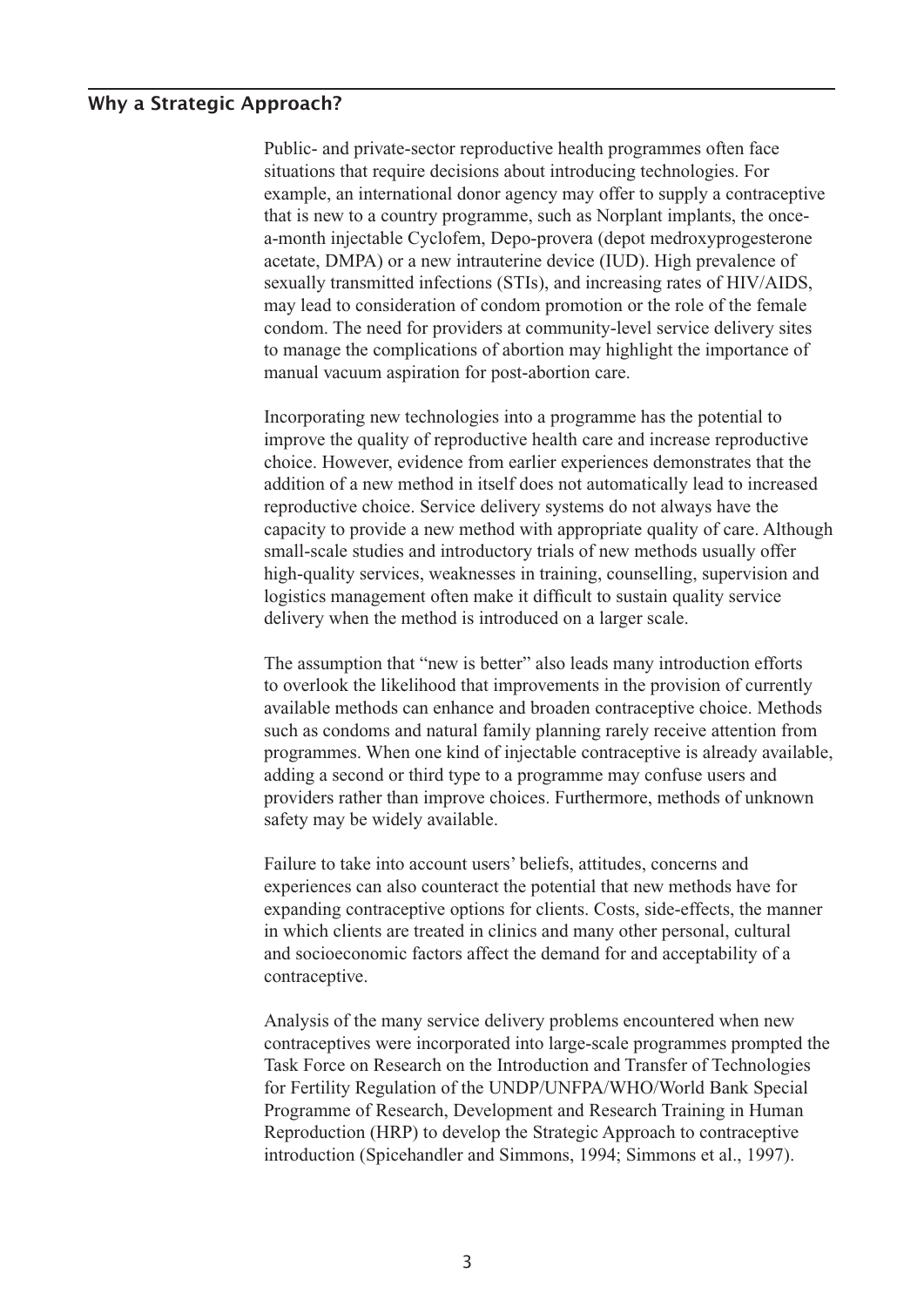#### Application of the Strategic Approach to Other method mix and improvements in the overall quality of family planning Reproductive Health Issues services with a given setting or in context of a particular programme. The particular programme of a particular programme. The setting of a particular programme of a particular programme. The setting of a particular progra Because it uses a reproductive health framework and focuses on quality of

The Strategic Approach was developed for making decisions about the elements of reproductive health and improvements in the overall quality of family planning that services within a given setting or in context of a particular programme. because it uses a reproductive health framework and focuses on quality of the comparison is a reproductive nearly nature work and tocases on quality of care, it directs attention not only to contraceptive services, but also to related elements of reproductive health. For example, it can lead to the decision specific areas of reproductive health, i or example, it can read to the decision that services to detect and treat reproductive tract infections (RTIs) need to including HIVIS to detect and treat reproductive tract intections (KTTs) freed to<br>be strengthened before the IUD can be provided with quality of care. Both the comprehensive nature and the flexibility of the Strategic Approach led countries, as well as WHO and its partners, to adapt it and apply it to other specific areas of reproductive health, such as maternal health, RTIs/STIs to improve the management of the management of RTIS, and a material reduction of RTIS, SPIS Guidance Tool, has been implemented in Brazil, Cambodia, Gaussian  $\mu$ <sub>2</sub>. The Strategic Approach has also been used in Kyrgyzstan to explore the strategic  $\mu$ 

The adaptation of the methodology to address planning and programming is the adaptation of the included to go address planning and programming to improve the management of RTIs, known as the WHO RTI Programme of inprove the management of refis, known as the who fear ringfiammed Guidance Tool, has been implemented in Brazil, Cambodia, Ghana and the guidance Tool, has been impremented in Brazil, Cambodia, Guila and Viet Latvia. The Strategic Approach has also been used in Kyrgyzstan to explore Eartha: The Bradegie Approach has also been used in Kyrgyzstan to express health and in Donyin to focus on<br>issues related to screening and management of cervical cancer. Further work the prevention of the prevention of the previous called the strategic of the approach to reduce the recourse to abortion and improve assessments that example the equality of legal abortion services continues in Romania and Viet Nam, while in Guatemala and the Lao PDR, activities to address maternal health are in progress. The methodology has also been used to address The unit are in progress. The memodology has also been used to didness<br>the prevention of HIV/AIDS in border areas in Brazil, and for strategic the prevention of  $H\rightarrow Y/2H\rightarrow B$  in border areas in Brazil, and for strategie it also reflects that examine a broader range or reproductive health issues in Ethiopia, Myanmar and Yunnan Province, China. issues.

This guidebook focuses on the use of the Strategic Approach for assessing the need for contraceptive introduction (in its expanded definition), but it also reflects experiences gained in addressing other reproductive health This manual is designed to serve as a guide for the implementation

#### Organization of the Guide  $\overline{\phantom{a}}$  function of many such assessments with the overall context of  $\overline{\phantom{a}}$  $t_{\text{start}}$

This manual is designed to serve as a guide for the implementation This manuar is designed to serve as a galace for the implementation of a strategic assessment. It documents the lessons learned from the carrying and outcomes the carrying of a strategic assessment. The documents the ressons real from the increasing inplementation of many such assessments within the overall context of imprementation of many such assessments whill the overall context of the Strategic Approach. The first three sections provide the background and key characteristics of the Strategic Approach and the assessment. numerous detailed examples of the strategie explored in the assessment.<br>The subsequent four sections describe the steps and decisions involved in contains a line subsequent four sections assertive the steps and decisions involved in carrying out an assessment and offer examples of variations to demonstrate its flexibility in accommodating country-specific circumstances. The Appendices contain information to supplement the seven sections and numerous detailed examples of implementation activities. Appendix A contains a list of useful documents and publications, and Appendix B lists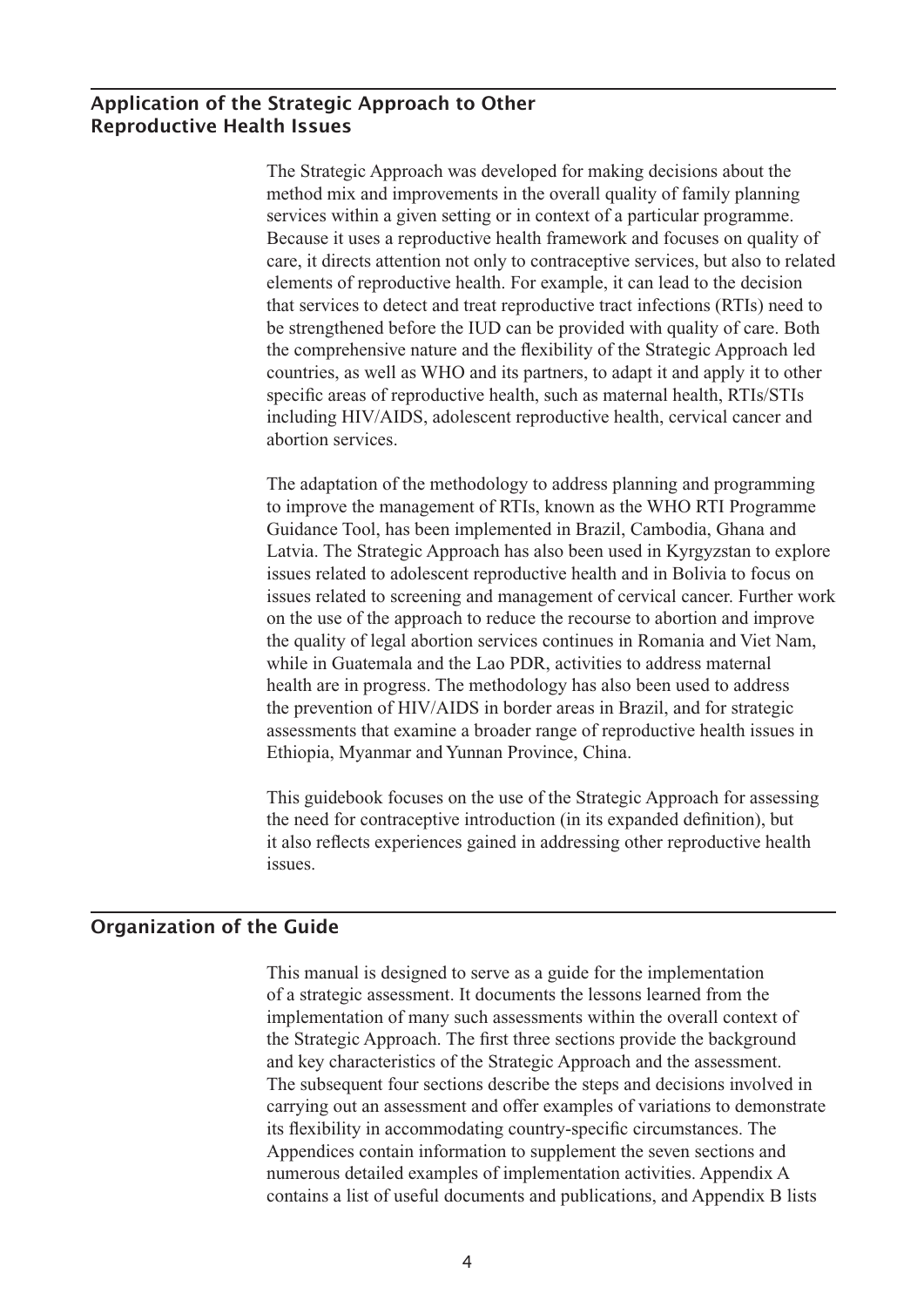institutions with the expertise and experience to provide technical support to an abbobindur. modituding with the experience and experience to provide teenmear support

This guidebook does not include specific guidance on Stage II (action This guidebook does not mende speeme guidance on stage II (action<br>research) or Stage III (expansion) of the Strategic Approach. Many of the publications in Appendix A contain helpful information on how to carry out profications in reporter to contain helpful information on now to calculate in response to these stages. department of Reproductive Health and Research (RHR) at WHO welcomes welcomes that we have the WHO welcomes the WHO welcomes the WHO welcomes the WHO welcomes the WHO welcomes the WHO welcomes the WHO welcomes the WHO welc

The Strategic Approach and the assessment continue to evolve as countries apply them. HRP anticipates that the Strategic Approach and the assessment will continue to change in response to new needs and challenges. The Department of Reproductive Health and Research (RHR) at WHO welcomes suggestions and feedback on the guidebook and experiences in undertaking the assessment.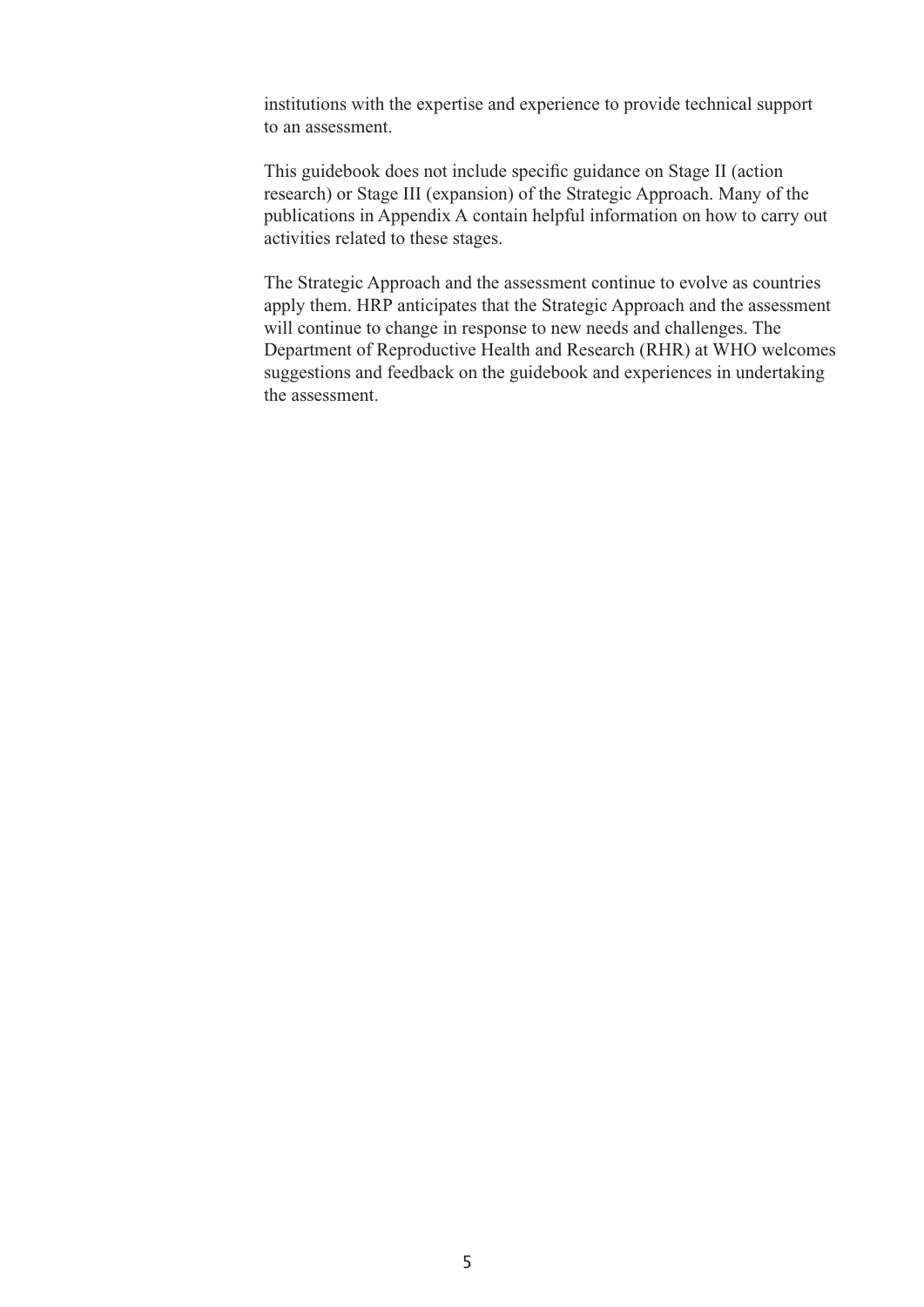The usefulness of the strategic assessment as a decision-making tool fluid in the intervention of the intervention and the intervention of the overall Strategic Approach. The three stages, a systems framework and its participatory process distinguish the Strategic Approach from earlier efforts at contraceptive introduction. The Strategic Approach is intended to be an adaptable frame of reference, with  $T$  the states of the SSUES examined and now it is used to snape decisions.

#### Three Stages of Work context of the service capabilities and user needs in a specific country or a specific country or  $\alpha$ setting. Rather than starting with a starting with a specific  $\alpha$  specific at incorporating at incorporation and  $\alpha$

The three stages of the Strategic Approach—the strategic assessment, action like the surface sugges of the strategic Approach the strategic assessment, as encourant and expansion and generation and international making within the context of the service capabilities and user needs in a specific country or responses to the service capabilities and user heeds in a specific country of setting. Rather than starting with activities aimed at incorporating a specific method, the Strategic Approach considers a range of alternatives in light of the specific circumstances. Although the Strategic Approach encourages partnerships with donor and international agencies, it places responsibility for decision-making and implementation in the hands of country participants.  $\frac{1}{\pi}$  for the fact strategies.

# The Strategic Assessment (Stage I) and all the collection to generate the strategic data collections about the strategic  $\alpha$ how to broaden contraceptive choice and improve quality of care.

The strategic assessment is the first stage in the Strategic Approach as well as a valuable tool in its own right. It relies on existing information and fieldbased data collection to generate timely answers to strategic questions about **Solution by the increase there are all improve that is there is there is there strategic questions are:**<br> **The three strategic questions are:**<br> **i** is there a need to improve the provision of currently available w to broaden contracept

# The three strategic questions are:

- contraceptive methods? • is there a need to improve the provision of currently available<br>contraceptive methods?<br>• is there a need to remove any methods from a given setting? • is there a need to improve the provision of currently ava<br>
• is there a need to improve the provision of currently ava<br>
• is there a need to remove any methods from a given sett<br>
• is there a need to introduce new contra
- 
- 

# The fundamental concern underlying these questions is: ■ is there a need to introduce new contraceptive methods?<br>
■ is there a need to introduce new contraceptive methods?<br>
■ What actions can be taken to improve contraceptive choice and quality

of care? where actions can be taken to improve contraceptive enough

Typically, the answers to these questions result in recommendations for policy changes affecting reproductive health, for programme interventions to improve quality of care and for action research initiatives.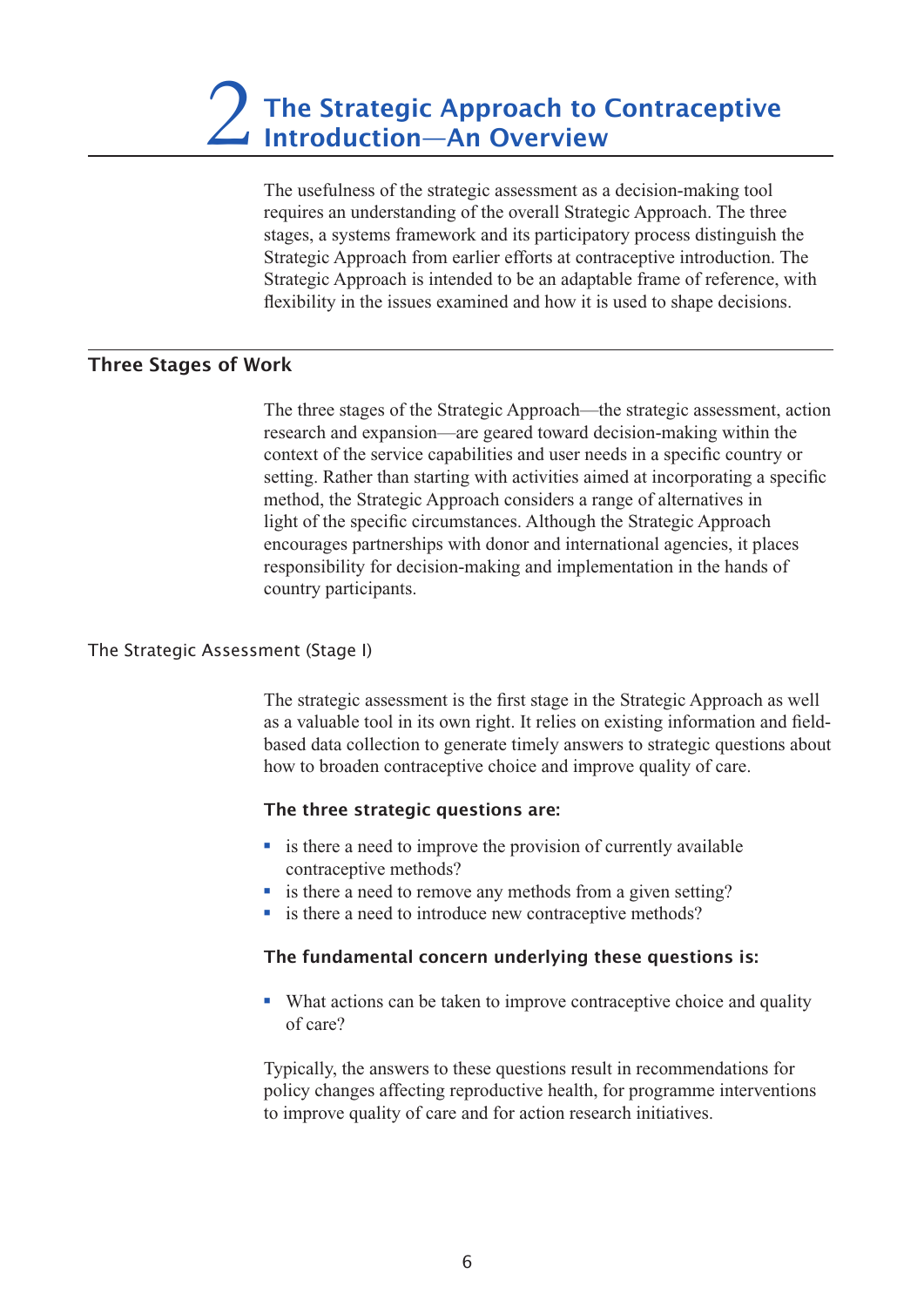The second stage of the Strategic Approach consists of action research introduced a sugge of the strategie repproduct consists of action research focused on the recommendations and priorities established by the chocased on the recommendations and priorities established by the assessment. It often involves testing realistic solutions for service system in order the total gradients and conditions for service improvements within existing institutional and resource constraints. miprovements whilm existing institutional and resource constraints.<br>Research may focus on the feasibility, acceptability and potential impact of moducing a specific contace prive with a quality of care and reproductive choice focus. It may investigate the means to improve the service delivery system in order to enhance access, availability and quality of care in the provision of all contraceptive methods. It often entails pilot or demonstration introducing a specific contraceptive with a quality-of-care and reproductiveprovision of an contraceptive methods. It often emails provide demonstrative projects to evaluate service innovations, such as involving the community in the design and monitoring of reproductive health care. User perspective and the design and momentum of reproductive health care. Such perfections and studies can provide valuable knowledge about the experiences and statics can provide variable knowledge about the experiences and the relationship perceptions of clients and those who do not use services and the relationship state issues to contraceptive choice and quality of care. Qualitative and consultation with a broad range of state. Summary of the consumer research methods, which generate an in-depth understanding of managerial and operational factors affecting service delivery as well as of the sociocultural context of a programme, are particularly important in this stage. Research undertaken in this stage continues to involve collaboration and consultation with a broad range of stakeholders who were involved in the assessment.  $T_{\text{max}}$  stages of the Strategic Approximation  $\frac{1}{2}$ 

## Expansion (Stage III)

"The Strategic Approach provides the context as well as the most important factors requiring consideration when introducing new technology."*Bolivia Country Case Study*

The third stage of the Strategic Approach focuses on policy dialogue. from the time stage of the strategie represent rocuses on policy dialogue,<br>planning and action for programme expansion utilizing the results of the produced and action for programme expansion attaining the results of the assessment and the action research. During this stage, decisions are made assessment and the action research. During this stage, decisions are made<br>about "scaling-up"—how and when to move from small-scale projects to mature is seening up a now and when to move from small searce projects to<br>regional or national implementation. Although expansion activities vary system and the larger-system of a contract intervale intervals of a context of a context of a context of a context of the context. of setting to setting, the central concern remains the overally improvement of quality of care and the provision of contraceptive options. research state and the provision of contract prices.<br>Expansion activities have included the replication of a community-oriented Expansion activities have included the represention of a community offented management approach to reproductive health care in a decentralized health and community mobilization, mobilization, model in the contract model in the context system and the larger-scale introduction of a contraceptive in the context system and the harger search incollection of a contract prive in the context of service delivery guidelines and standards developed during the action publicative derivery galaxies and standards developed daring the action<br>research stage. Expansion may require refinements and adaptations of are fully understanding that consequence and the consequence of interventions. Plans for training service providers, conducting outreach in the first and second states, included states, included states and second community mobilization, modifying infrastructure, and upgrading because the approximation, including imaginations, and applicantly supply and logistics systems may be developed. Workshops, seminars, and publications to share and discuss findings are critical to ensure that findings publications to share and diseass maings are critical to chisare that midings are fully understood and that consensus is reached on proposed actions. As and addresses and and separation and scaling-up from the beginning-up from the first and second stages, involving programme managers is essential as the matrix and second stages, involving programme managers is essentially because they will be responsible for implementing the recommendations. the collaborative building process of the Strategic Approximate process of the Strategic Approximate  $\frac{1}{2}$ 

The three-stage approach builds in time to pause, reflect, evaluate and plan, and addresses replication and scaling-up from the beginning. Often, needs assessments and pilot projects do not lead to broader actions. Because the collaborative building process of the Strategic Approach involves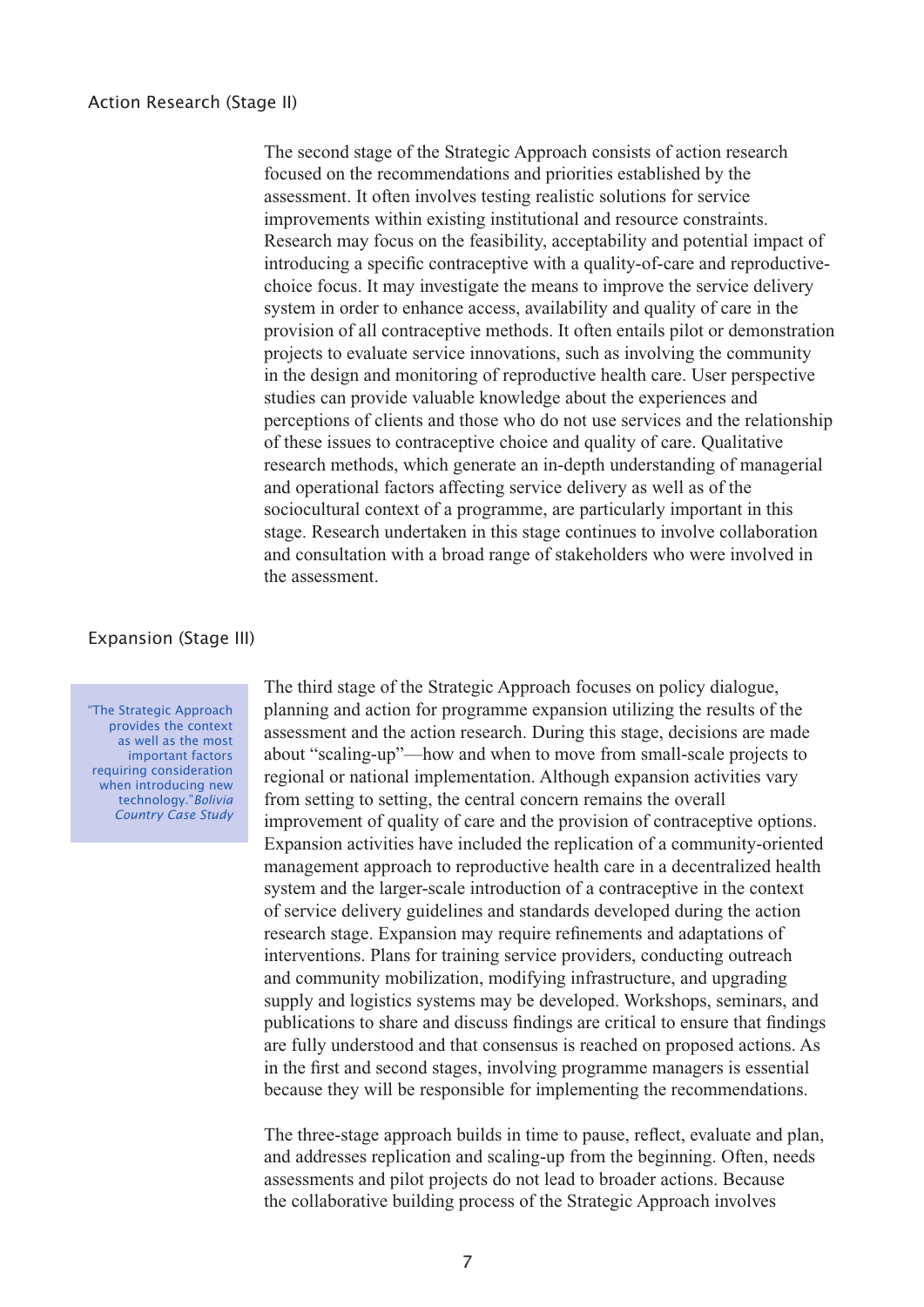programme managers in the development of research and encourages participants to take responsibility for the findings, the assessment findings participants to take responsionly for the intempts, the assessment intempts<br>and subsequent research results are embedded in the programme framework. and subsequent research results are embedded in the programme frame<br>Needed programme and operational changes are made in the course of testing interventions, laying the groundwork for larger-scale expansion.

The three stages of the Strategic Approach are guided by a systems framework and a participatory process, described below.



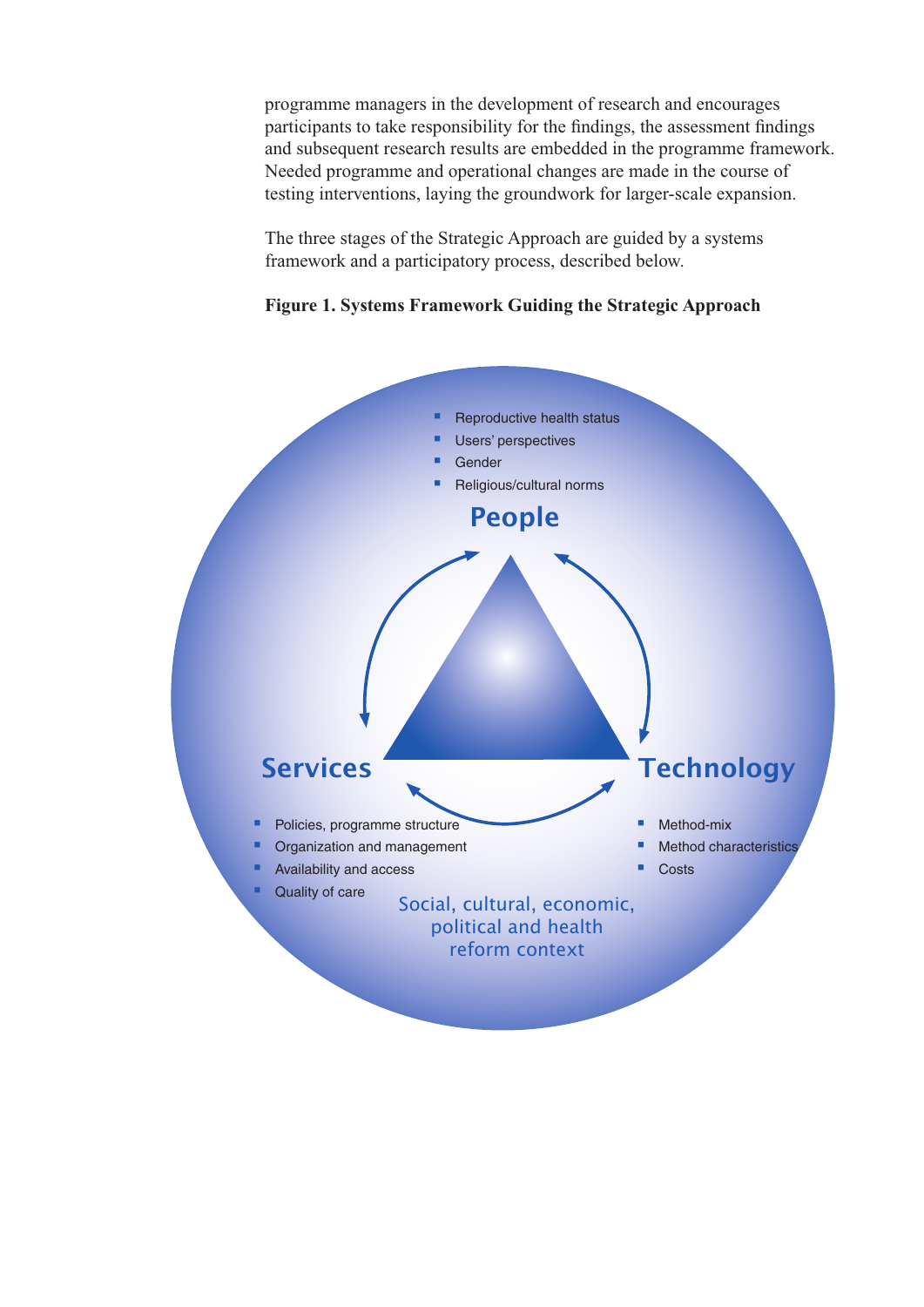#### A Systems Framework issues that must be understood before making decisions concerning the  $\sum_{i=1}^{n}$

The Strategic Approach is based upon a systems framework, as represented Inc strategie repposed is based upon a systems framework, as represented in Figure 1. The components of this framework direct attention to critical need and perspective of the numerous and a complete assume that must be understood before making decisions concerning the any given society society the systems framework the system of the system of the system of the system of the system of the system of the system of the system of the system of the system of the system of the system of the sy which the must be understood overer making decisions concerning the

People at the top of the triangle reflect the importance of considering the reflect the importance of considering the needs and perspectives of both users as well as other community members. the perspectives of both assess as well as other community included.<br>While recognizing that there are differences among individual users within members and other are differences along marying users while<br>any given society, the systems framework takes into account religious and be well as well as the gender relations that influence opinions about, the perspectives of various groups of potential users and other community The perspectives of various groups of potential assessment of the community<br>members—women, young people, men and others, whose interests may not current method method. The mix and any method method mix interests may not be well understood—and prompts the question: "How can we ensure all and use of, contraceptive methods and health service<br>the perspectives of various groups of potential users<br>members—women, young people, men and others,<br>be well understood—and prompts the question: "He for weither the product and prompts the question. The we can we ensure an optential users' needs and concerns are addressed?" potential above fictual and concerns are addressed.

The technology point of the triangle refers to the characteristics of both the current method mix and any method(s) under consideration for introduction into the particular programme (characteristics of contraceptives that need to be considered include efficacy, requirements of administration, side-effects, the service point of the service point of the triangle state of the triangle duration and reversibility). This point suggests the question: "What would constitute an appropriate method mix given the capacity of the service actively system and asers neces:  $T_{\text{S}}$  and  $T_{\text{S}}$  and  $T_{\text{S}}$  and  $T_{\text{S}}$  and  $T_{\text{S}}$  and  $T_{\text{S}}$  and  $T_{\text{S}}$  and  $T_{\text{S}}$  and  $T_{\text{S}}$  and  $T_{\text{S}}$  and  $T_{\text{S}}$  and  $T_{\text{S}}$  and  $T_{\text{S}}$  and  $T_{\text{S}}$  and  $T_{\text{S}}$  and  $T_{\text{S}}$  a

The service point of the triangle highlights the factors that affect the capacity ing service point of the thangie inginights the factors that affect the capacity of a given service delivery system to ensure access to quality health care. In a given service derivery system to ensure access to quality nearly each.<br>The Strategic Approach does not assume that the service delivery system is automatically capable of offering a method. Instead it proposes the question: "Does the service delivery system have the necessary managerial capacity The circle arrivery system have the hecessary management equally<br>in terms of human resource development, planning, training, supervision, explorer that it is concentrated and the methods with appropriate levels of quality logistics and monitoring to offer methods with appropriate levels of quality positions and themselves between themselves when appropriate revers of quarter.  $\alpha$  and  $\alpha$  is equal ideologies and the impact of health input of  $\alpha$  in  $\alpha$ 

The circle around the triangle represents the broader social, cultural, need and the analysis between the bodder social, candidary economic, political and health reform environment that influences all the points and the relationships between them. It calls attention to issues such points and the relationships setween them. It cans attention to issues such as the economic conditions, political ideologies and the impact of health reforms that determine the broad context within which reproductive health reforms that determine the oroge context whilm which reproductive nearly  $\mathbf{b}$  and the service.

The systems framework highlights the many issues involved in quality of care. The relationships between the points—between community members and the service, between the users or potential users and the technology and between the technology and the service—raise numerous questions, all of which have implications for quality of care.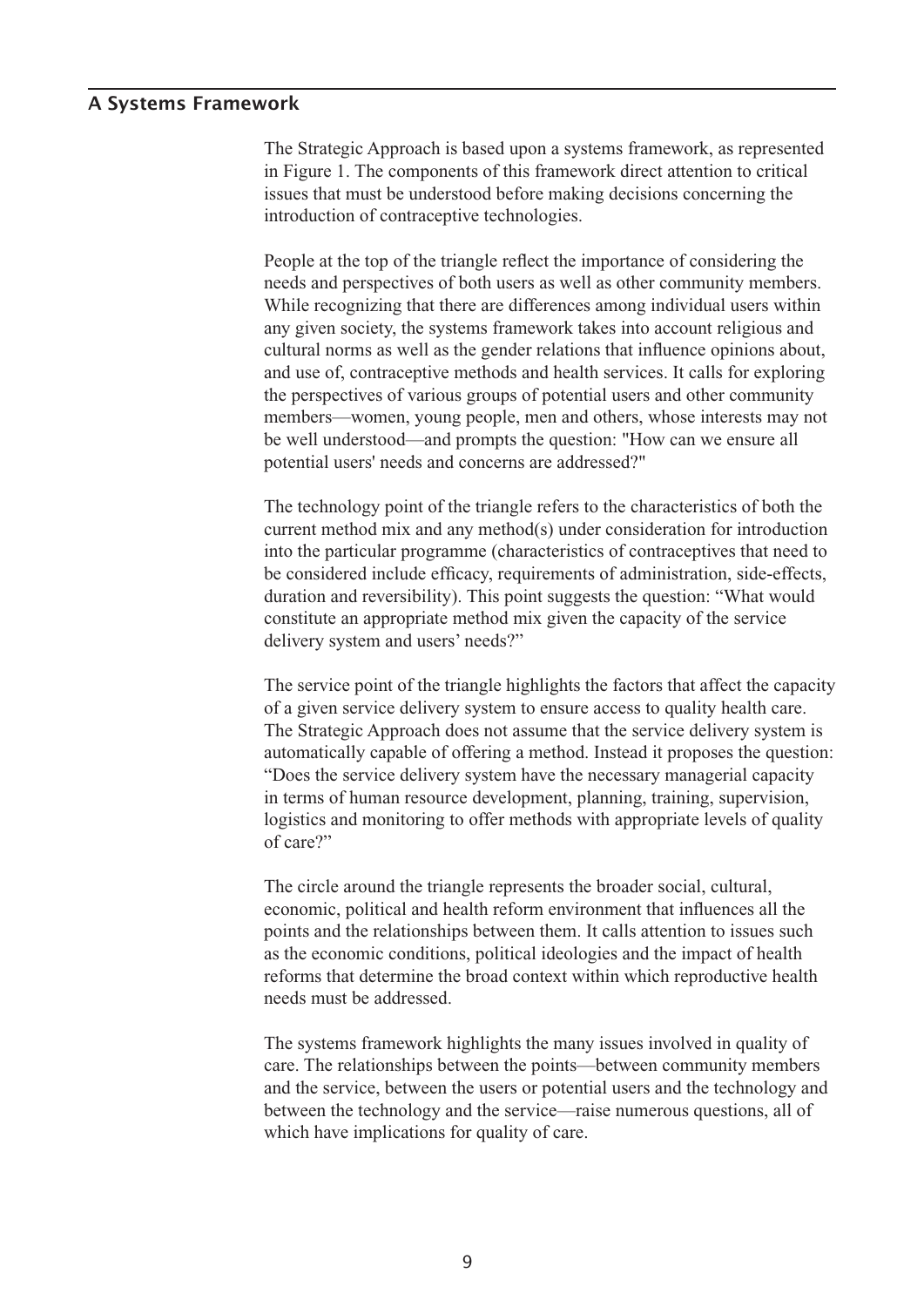# For example, the people-service interface suggests the following questions: **For example, the people-service interface s**<br>**questions:**<br>**a** are clients treated respectfully by service staff? **For example, the people-service interface suggests the follow questions:**<br>• are clients treated respectfully by service staff?<br>• do community members find the health service accessible in term of i example, the people-service interface suggests the following<br>estimate

- 
- distance, cost and the availability of services and commodities that<br>need?<br>The people-technology interface raises questions such as:<br>do users or other community members have specific health-related  $cos\theta$ ?

# The people-technology interface raises questions such as:  $\overline{\phantom{a}}$

- concerns or fears about methods? ■ do users or other community members have specific health-related<br>concerns or fears about methods?<br>■ what is the significance of side-effects within the cultural and social
- what is the significance of side-effects within the cultural and social<br>context of users' lives?<br>The service-technology interface proposes questions such as<br>are the costs of new technologies affordable within the limitat context of users' lives?

#### The service-technology interface proposes questions such as: c service technol

- $\alpha$  is improved to  $\alpha$  increased to increase and lead to increase and lead to increase and lead to increase and lead to increase and lead to increase and lead to increase and lead to increase and lead to increase and le <p>The service-technology interface proposes questions su</p>\n<p>■ are the costs of new technologies affordable within the limitation existing resources?</p>\n<p>■ do providers have technical capacity to provide a method with</p> • are the costs of new technologies affordable within the limitations of<br>existing resources?<br>• do providers have technical capacity to provide a method with<br>appropriate quality?<br>• will the addition or improved provision of
- appropriate quality?  $\bullet$  do providers have technical capacity to provide a method with
- maintaining or improving the quality of care and lead to increased  $T_{\text{eff}}$  reproductive choice:

#### A Participatory Process  $T_{\rm eff}$  is based on developing a multidisciplinary perspective a multidisciplinary perspective a multidisciplinary perspective and  $T_{\rm eff}$

 "The Strategic Approach is an innovative approach that encourages participation and collaboration between governments, health providers, users of services, women's health groups, community groups, researchers, and international donors. The participatory approach involving the key stakeholders encourages sustainability of the programme. . . The participatory approach utilized in the assessment was in keeping with the consultative and community-based approaches that have been fundamental to South Africa's policy process."  *South Africa Country Case Study*  The Strategic Approach is participatory because it increases the range of and strategic reproduct is participatory occurse it increases the range of experiences reflected in the decision-making process. experiences renected in the decision making process.

The approach is based on developing a multidisciplinary perspective performance of groups with needs currently not address that the involvement of stakeholders from a variety of governmental makers, programme managers, service providers, researchers, women's health advocates, users of services, influential leaders or community groups, people or groups with needs currently not addressed by existing services and nongovernmental organizations (NGOs). Stakeholders include policyand nongovernmental groups dedicated to improving reproductive health when the involvement of stake decidence to improving reproductive neutring

The participatory process has many advantages. Multiple perspectives generate here participately process has many advantages, while perspectives generally broad-based support and consensus for proposed actions. Including a wide reproduced by the consensus for proposed denotes. Including a which spectrum of viewpoints helps make decision-making transparent and open. the opportunity responsively make decision making ransparent and open.<br>When the involvement of stakeholders is genuine, barriers to users accessing appropriate services can be determined and solutions identified. Women's delivery and defining the solutions that reflect local priorities health advocates, for example, provide a voice for issues of sexual and reproductive rights that are often not considered by national governments or technical assistance agencies. The opinions of community residents and frontline health workers contribute to understanding barriers to effective service delivery and defining possible solutions that reflect local priorities and realities.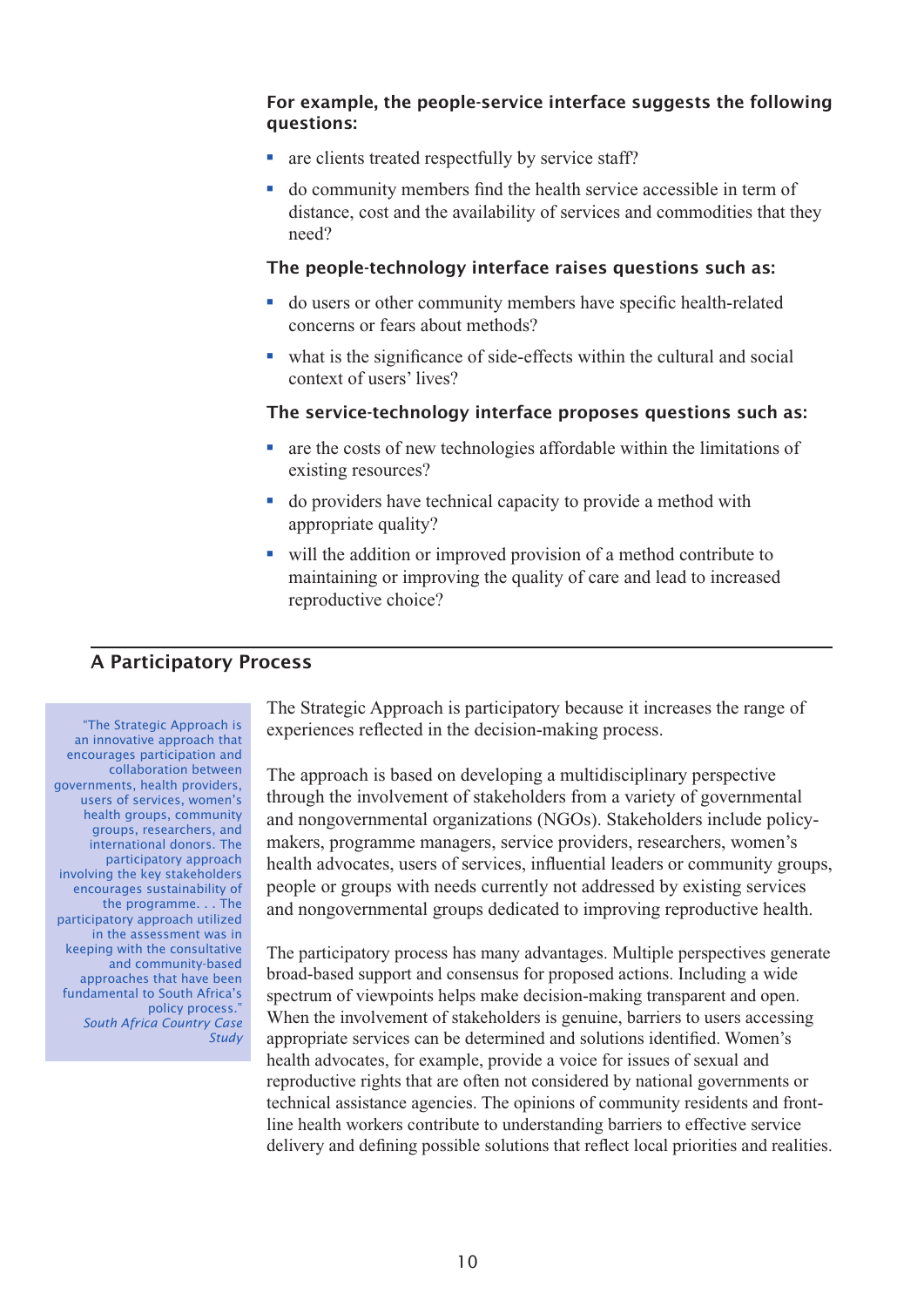The strategic assessment is a participatory, multidisciplinary planning remove any methods from a given setting from a given setting of the strategie assessment is a participatory, matrice proach to data collection new method in the fundamental concerns the fundamental concerned in and is guided by a system framework. Its major purpose is to answer and is galaced by a systems namework. The major purpose is to answer<br>the following three strategic questions: (1) Is there need to improve the provision of currently available contraceptive methods? (2) Is there need to The assessment results in a problem and results in a problem results in a property and results in the research agent results in the results in the results in the results in the results in the results in the results in the remove any memous from a given setting: (5) is there need to introduce<br>new methods? The fundamental concern underlying these questions is: What section gives a provide a section gives a provide the assessment features and actions can be taken to improve contraceptive choice and quality of care? actions can be alwer to improve contraceptive enoree and quality of eare.

The assessment results in a programme, policy and research agenda that represents a consensus of stakeholders involved in reproductive health. This section gives an overview of assessment features and activities, provides examples of outcomes, and describes why countries have chosen to carry out assessments.

# Essential Activities in a Strategic Assessment subsequent sections of this guide.

The box below outlines the four steps of the assessment and the essential activities of each step. Each of these steps will be described in detail in the subsequent sections of this guide.

| Step 1. Laying the foundation                                                                                                                                  | Step 2. Preparing for fieldwork                                                                                                                                                                                                             |
|----------------------------------------------------------------------------------------------------------------------------------------------------------------|---------------------------------------------------------------------------------------------------------------------------------------------------------------------------------------------------------------------------------------------|
| Mobilize resources required to<br>carry out the assessment<br>Form a team<br>Define or adapt the strategic<br>ш<br>questions if necessary                      | Prepare a background paper<br>Hold a workshop with<br>ш<br>stakeholders<br>Select fieldwork sites<br><b>COL</b><br>Develop instruments for<br><b>In</b><br>interviews and observation<br>Make administrative and logistical<br>arrangements |
| Step 3. Fieldwork                                                                                                                                              | Step 4. Informing the decision-<br>making process                                                                                                                                                                                           |
| Conduct interviews<br>Observe service delivery<br>ш<br>Collect and review service<br>ш<br>statistics<br>Discuss findings and begin<br>ш<br>drafting the report | Refine report and circulate it for<br>review and feedback<br>Hold a dissemination workshop<br>ш<br>Do action planning<br>ш<br>Provide feedback to policy-<br>ш<br>makers throughout                                                         |

*Consensus building cuts across all steps through the involvement of stakeholders in an open and participatory process.*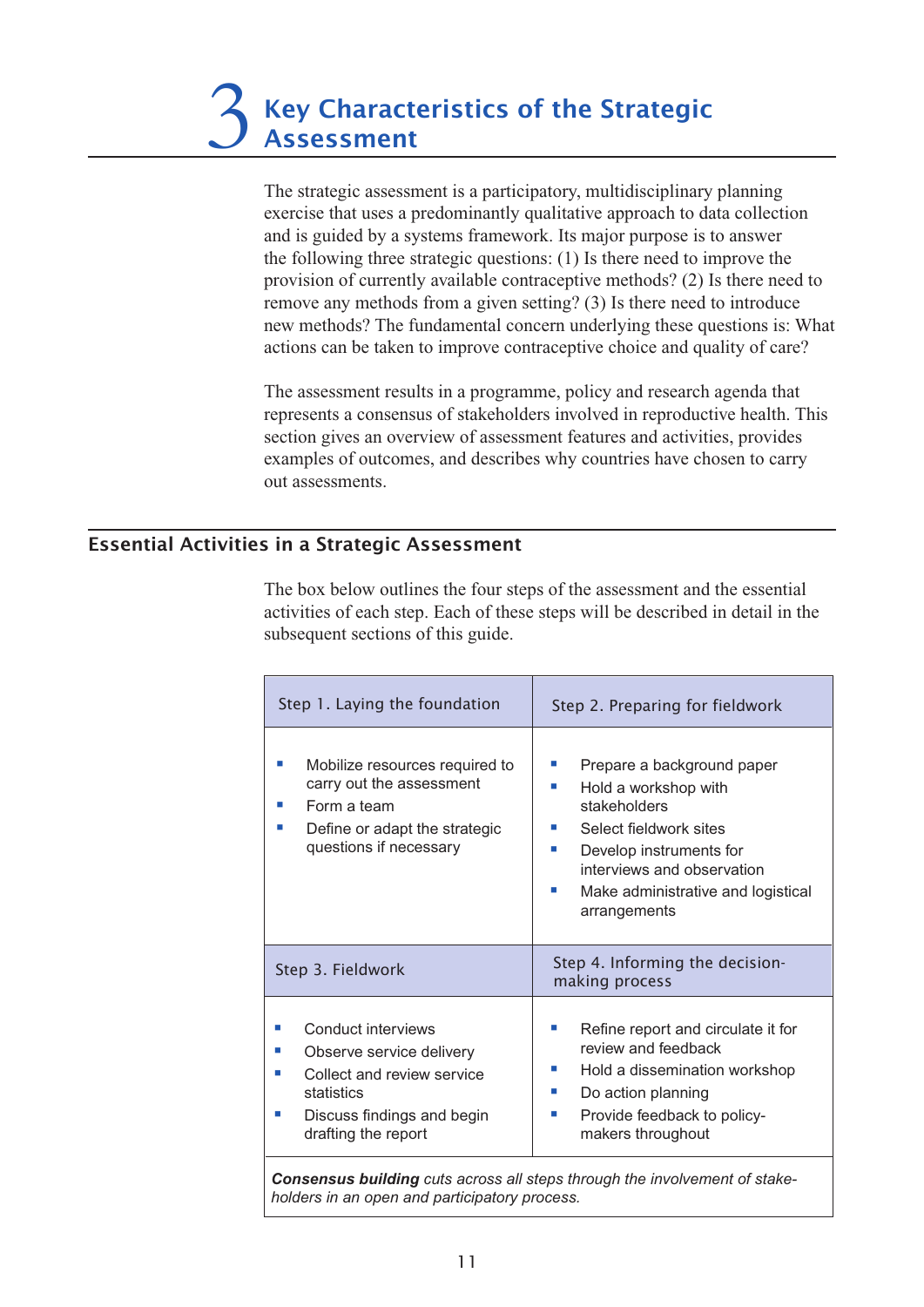The assessment is a flexible process, and many activities are closely related. Although none of the activities should be skipped, the timing and sequence If the participant of the activities should be skipped, the thing and sequence of assessment activities may be adjusted to suit the needs and circumstances of the country. For example, in some countries, the assessment team was not formed until after the workshop for stakeholders. Some assessment teams prepared the research instruments on their own, and others developed them together with the participants of the stakeholders workshop.

# Typical Timeframe for a Strategic Assessment planning workshop typically take two to three months. Often the planning workshop is precedent to field work the fieldwork typically the fieldwork typically the fieldwork typically typically typically typically typically typically typically typically typically typically typically typically typi

It may take up to six months to complete all the assessment activities. Team community leader that the process in the assessment derivates. Formation, the writing of the background paper and preparations for the planning workshop typically take two to three months. Often the planning workshop typically take two to three months. Often the planning planning workshop typicarly take two to three months. Often the planning<br>workshop immediately precedes the fieldwork, while the fieldwork typically school teachers. The team interviews programme managers, community leaders, clients and providers in health facilities and community readers, clients and providers in health facilities and community referred the relevant providers in health definites and community<br>members as well as other relevant parties, such as women's health the assessment results with state and increase and increase and increase and increase and increase and increase and increase and increase and increase and increase and increase and increase and increase and increase and in advocates, representances of your organizations, religious readers and school teachers. The team also observes various types of service facilities and the services provided. The fieldwork is followed by a week formulating and the services provided. The heldwork is followed by a week formulating<br>recommendations and drafting the report. A dissemination workshop shares the assessment results with stakeholders and initiates action planning. This workshop is typically held one to two months later, allowing time for the draft assessment report to be refined and circulated for further feedback among team members and national programme managers.

# Key Features of the Assessment Process

The assessment builds on health and development experiences with rapid, including assessment includes. **FINE ASSESSMENT OUTIES OF INCRITE AND ADDETED ATTACK PARTICIPATORS WITH TAPID,**<br>participatory assessment has the following features:<br>**an inter-institutional, multidisciplinary team** of senior decision-makers

# An assessment has the following features: assessment has the following features.

- including government officials, family planning programme managers, health and social science researchers, women's health advocates and others coordinate the assessment, conduct the fieldwork, write the final er inter institutional multidical report and disseminate the results; **Example 19 Set also assess the set also see also see also see also see also see also see also see also see also see also see also see also see also see also separate the assessment, conduct the fieldwork, write the final**
- the recommendations for action: ■ **key stakeholders contribute** to defining the scope of the assessment and the recommendations for action;<br>■ **qualitative research methods** capture meaning and context. Although  $\frac{1}{2}$ assessment or survey were medicined in the survey of the assessment de the definition of the situation as well as well as well as well as well as well as well as well as well as well as well as well as well as well as well as well as well as well as well as well as well as well as well as
- **unditative research methods** capture meaning and context. Although an assessment can typically identify the same problems as a quantitative assessment or survey, qualitative methods can give team members a deeper understanding of the determinants of the situation as well as insight regarding potential solutions to the problems identified;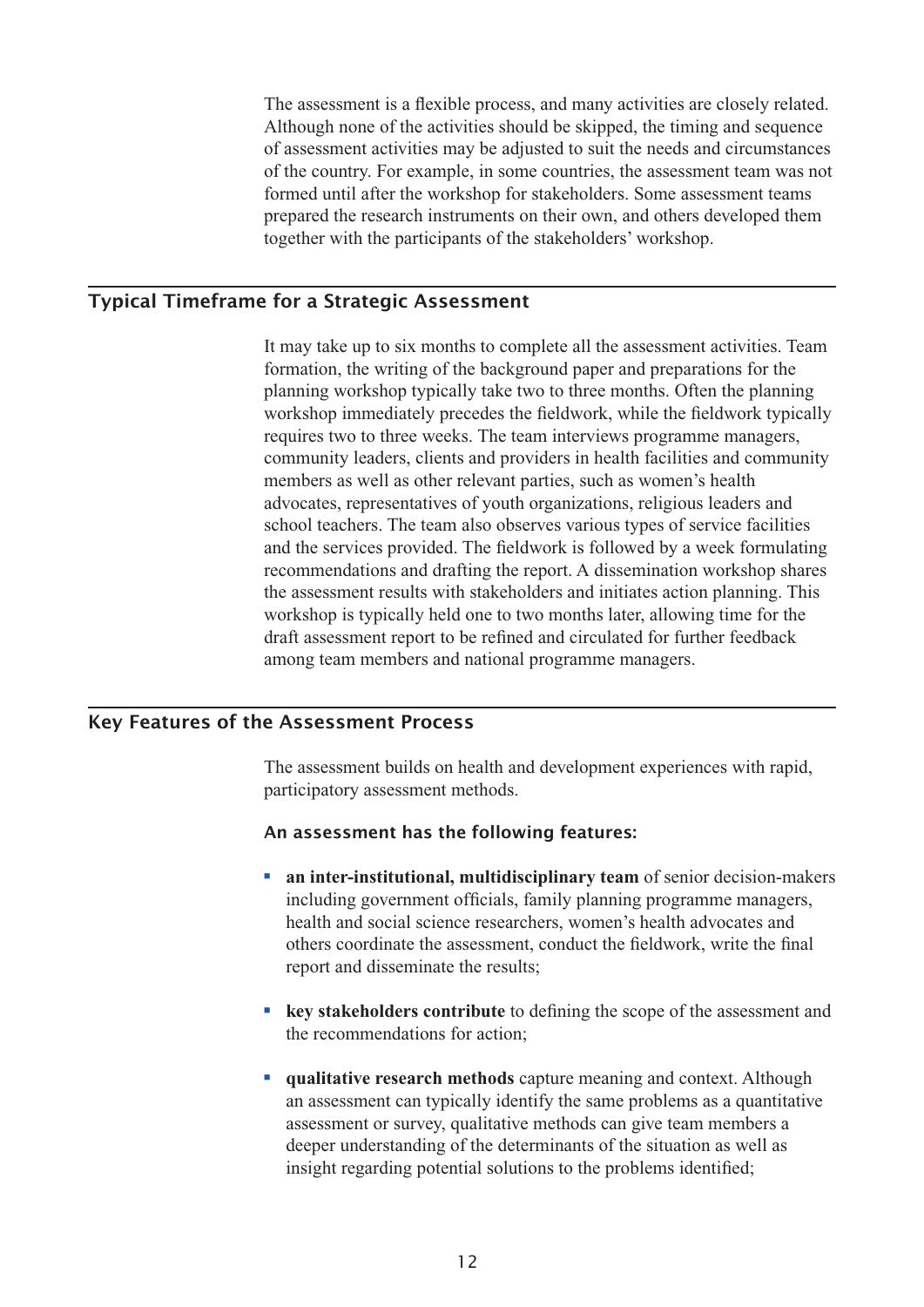- **local knowledge offers valuable insights**. Community members, health conditions and policy-makers are partners in learning care providers, researchers and policy-makers are partners in learning residents. The opportunity to review strategically the opportunity to review strategically the opportunity to review strategically the opportunity of the strategical methods of the strategical methods of the strategical me ■ **local knowledge offers valuable insights**. Community members, l care providers, researchers and policy-makers are partners in learniand decision-making;<br>
■ senior decision-makers gain first-hand exposure to routine fie eart providers, researchers and poncy-makers are partners in rearming
- conditions and engage in candid, informal discussions with programme managers, providers, networkers, assess or services and community<br>residents. They also have the opportunity to review strategically senior decision-makers gain first-hand exposure to routine field term establishes the programme assues, **EXECUTE COUNTERNATE CONTROLLER STATES THEORY**<br> **the country also have the opportunity to review strategically**<br> **the country owns the process and the results**. In contrast to many residents. They also have the opportunity to review strategically
- for country owns the process and the results. In contrast to many<br>assessments in which an external team of experts recommends the assessments in which an external team of experts recommends the<br>actions a country should take, in the strategic assessment a country-led reproductions a country should take, in the strategic assessment a country recommended that will the country owns the process and the results. In contrast to many guide or coordinate donor inputs as well as other actions. Stakeholders' feelings of ownership come from their full involvement in identification Analysis of ownership come from their fun involvement in identification<br>of issues to explore, instrument design, fieldwork, analysis of findings, and new complete, instrument design, network, analysis of find<br>report writing and dissemination of recommendations; **Example 3 the assessment builds institutional and human resource capacities**.<br> **the assessment builds institutional and human resource capacities.** report while and assemination of recommendations,
- An assessment is a learning process that introduces new methodologies and new ways of looking at reproductive health. Participants gain exposure to state-of-the-art knowledge while creating and strengthening the essessment builds inst mer-institutional inkages.

# Advantages of a Qualitative Approach to Data Collection "how many?" Qualitative research methods explore how people perceive is under a product to baid concentri

Qualitative research aims at gaining an in-depth understanding of a situation Intervention and gaining an interview and group of a structure under study. It is used to answer the question "why?" or "how?" rather than "how many?" Qualitative research methods explore how people perceive issues and how issues are reflected in real life; they do not attempt to get statistical results that can be generalized to the population at large. Interviews, observation and group discussion are some of the principal qualitative data collection methods.

# The qualitative approach of the assessment has numerous benefits. Qualitative methodologies: qualitative data conection methods.<br> **The qualitative approach of the assessment has numerous**<br> **SECUTE:**<br> **SECUTE:**<br> **SECUTE:**<br> **SECUTE:**<br> **SECUTE:**<br> **SECUTE:**<br> **SECUTE:**<br> **SECUTE:**<br> **SECUTE:**<br> **SECUTE:**<br> **SECUTE:**<br> **SECU**

- offer a relatively quick wey to gether timely date about a noncomment ditter a relatively quick way
- generate information that is not easily measurable through quantitative interviews, such as the meaning of benefits, rears and concerns about the health care system or explanations as to why providers have difficulty delivering needed services generate information that is not easily measurable amodgle quantital<br>methods, such as the meaning of beliefs, fears and concerns about<br>health care system or explanations as to why providers have difficu<br>delivering needed
- interviews so data collection can respond to issues that arise during fieldwork;

"The difference between this assessment and others was that this was our own to give to the donor agencies." *Ethiopia Country Case Study*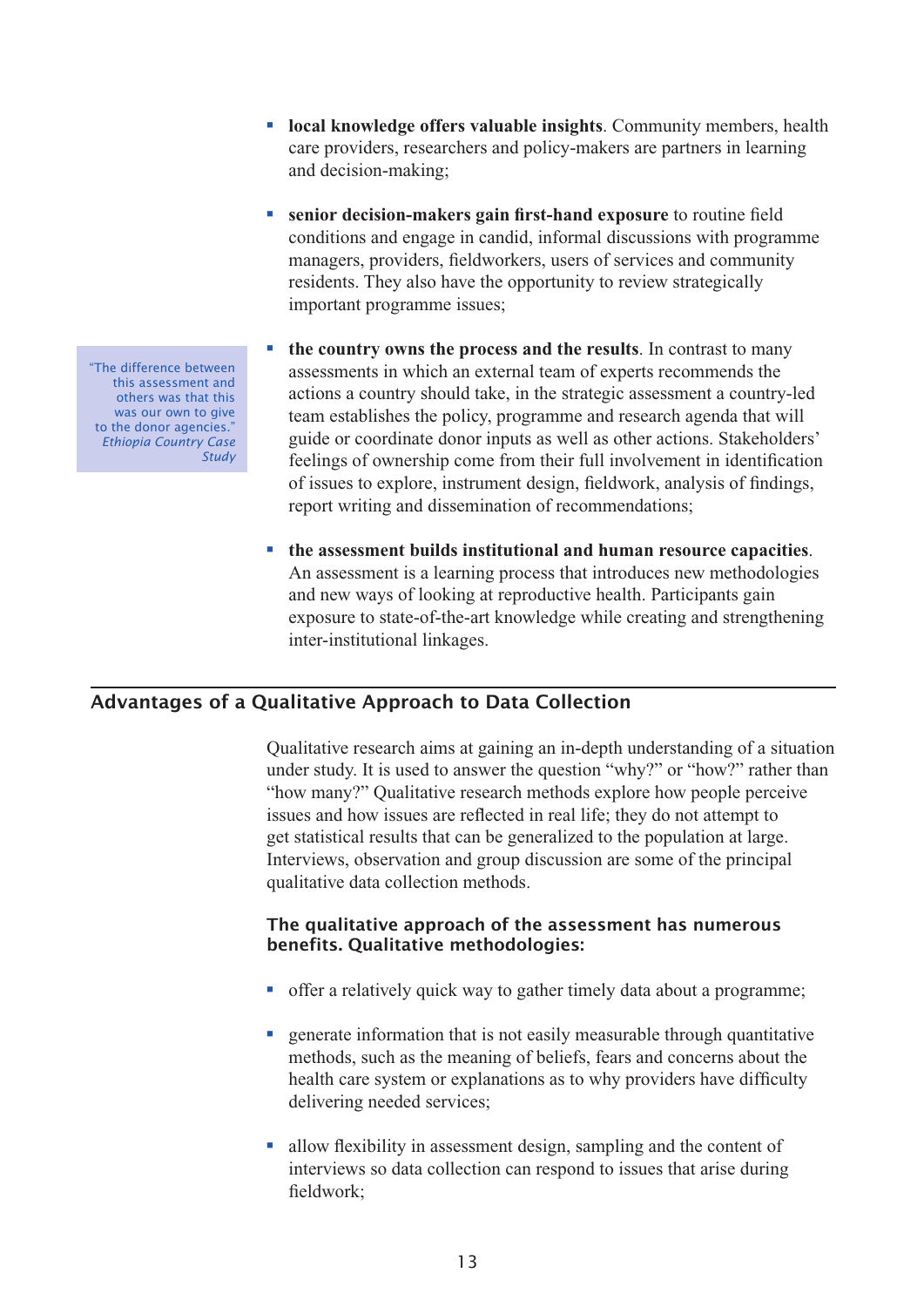• provide opportunities for district- and community-level providers and managers to engage in informal, non-supervisory conversations with central-level managers about local concerns as well as new policy directives in reproductive nearm.

# Results of an Assessment: Some Illustrations the strategic questions in light of national priorities, local concerns and the politicians of the countries, some recommendations, some recommendations, some recommendations, some recommendations

The examples below, drawn from experiences with contraceptive introduction, show the many different actions that can result from answering the strategic questions in light of national priorities, local concerns and the policy environment of the country. In all countries, some recommendations led to immediate actions, while others were taken up in subsequent action research.

### VIET NAM: IMPROVING QUALITY OF CARE improve the quality of  $\mathcal{M}$  improve the quality of family planning and reproductive health service health service health service health service health service health service health service health service health servic

The assessment in Viet Nam led to a wide range of subsequent activities to

The assessment in Viet Nam led to a wide range of subsequent activities to Interactions and the reality of care of family planning and reproductive health service delivery. new independence of our original planning and reproductive nearly convict<br>dollarger  $conv,$   $f$ .

### **Service Delivery Interventions**  $\frac{1}{2}$  improved supervisory to  $\frac{1}{2}$

New training curricula for providers and community group: New information, education and communication (IEC) materials for demand creation and for counselling Adapted record-keeping and reporting for management Improved supervisory tools miproved supervisory tools<br>Modified logistics system **Introduction of DMPA** and discontinuation of DMPA  $U$ 

## **Testing of Interventions**

Diagnostic assessment of family planning services Diagnosito assessment of larmly planning services<br>Study of DMPA acceptance and discontinuation blaay of BMI 71 acceptance and also<br>User perspective study Workshops to brief provincial team members on use of the toolkit team members of the toolkit team members of the tool

#### **Scaling-up** Introduction of DMPA and expansion of interventions to improve quality of

care for all family planning methods in nearly all provinces in the second in  $\mathcal{L}$  provinces in  $\mathcal{L}$ management support materials, etc. Workshops to brief provincial team members on use of the toolkit Introduction of DMPA and expansion of interventions to improve quality of care for all family planning methods in nearly all provinces in Viet Nam

In all countries, observed weak nested weak nested weak  $\alpha$ 

# Operational changes to improve quality in the provision of all methods up-to-date information on contraception as well as skills in counselling.

In all countries, observed weaknesses in existing quality of care led to improvements in service delivery that affect the provision of all methods. Many countries revised their training curricula for providers to include up-to-date information on contraception as well as skills in counselling.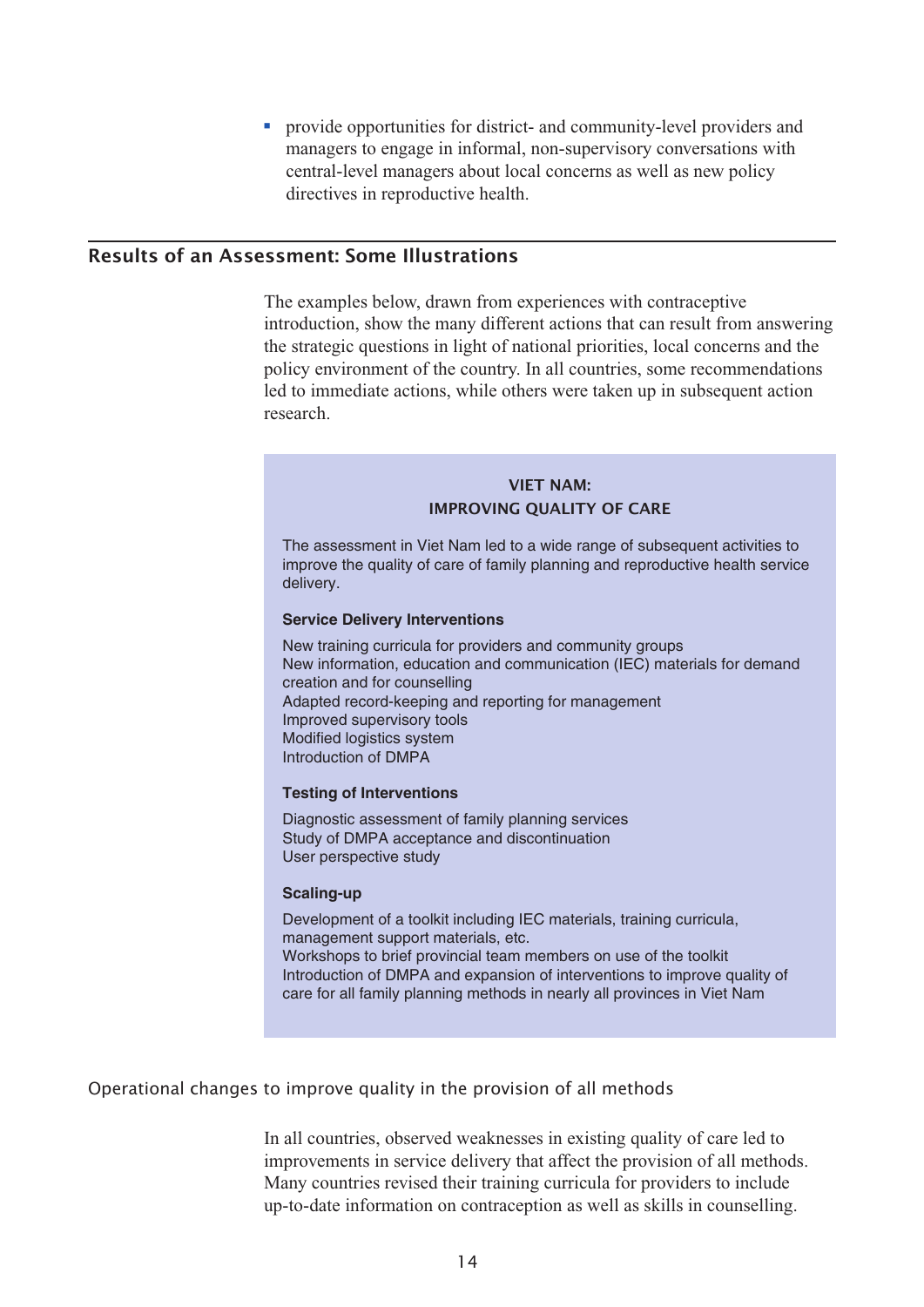# Improved access to contraception. Consequently, contract methods became available free methods became available f of charge in the latter. In another country, contraceptives were placed on the

The assessment in one country drew attention to free family planning. changes to all one region in contrast to the fees charged to users in a much poorer region. Consequently, contraceptive methods became available free of charge in the latter. In another country, contraceptives were placed on the essential drug list to allow regular access and lower prices for users. Policy  $\frac{1}{2}$  many countries highlighted images to another method in the current method in the current method is constant. enacted in a third country.  $max$  and  $sum$  country.

# Better provision of existing methods and could play in the quality of care in the quality of care in the quality of care in the quality of care in the quality of care in the quality of care in the quality of care in the qu provision of oral contraceptives needed improvement in at least four

In many countries, findings highlighted imbalances in the current method m many countries, including inginging meantances in the current methods mix and pointed to the potential role that existing but less utilized methods could play in expanding reproductive choice. The quality of care in the barrier methods, both methods, both male and female condom-<br>provision of oral contraceptives needed improvement in at least four provision of our contraceptives needed improvement in at least four<br>countries. Several assessments recognized the need to support the use countries. Several assessments recognized the need to support the use<br>of natural family planning/fertility-awareness based methods, which many couples preferred. Many countries found that there was a need to promote barrier methods, both male and female condoms, for dual protection against pregnancy and STIs. Often, even the most frequently provided method in a In the was not provided with appropriate quality, and meet ventions were recommended to improve service denvery.

# Removal of unsafe or outdated contraceptive methods and triphasic preparations from circulation. In three countries potentially

In one country, the numerous types and brands of oral contraceptives In the country, the name out types and clients of our contrace prices<br>available confused providers and clients. The Ministry of Health decided in the providers and chemistry of the available<br>to limit the kinds of pills offered to clients and removed high-dose and triphasic preparations from circulation. In three countries potentially harmful high-dose injectables were widely available in the private sector. These countries proposed to introduce a low-dose once-a-month injectable in the public-sector programme, hoping that the availability of this In the plone-sector programme, hoping that the availability of this alternative would attract women to use this safer method. anemative would attract women to use this such method.

# Introduction of contraceptives with a focus on quality of care In the control is occurring on a pilot basis as part of action research projects as part of action research projects

A number of countries chose to move forward with the introduction of new contraceptive methods, such as DMPA, emergency contraception and the female condom, as deliberate attempts to expand contraceptive choice. Introduction is occurring on a pilot basis as part of action research projects in order to identify and refine appropriate models that will foster informed there, it and the drew attention to the need for a cautious and systematical for a cautious and super provision of all methods. provision of an includus.

# Reconsideration of wide-scale introduction of new methods

The assessments drew attention to the need for a cautious and systematic approach to the introduction of new methods. For example, in one country the assessment led to the decision for the development and testing of a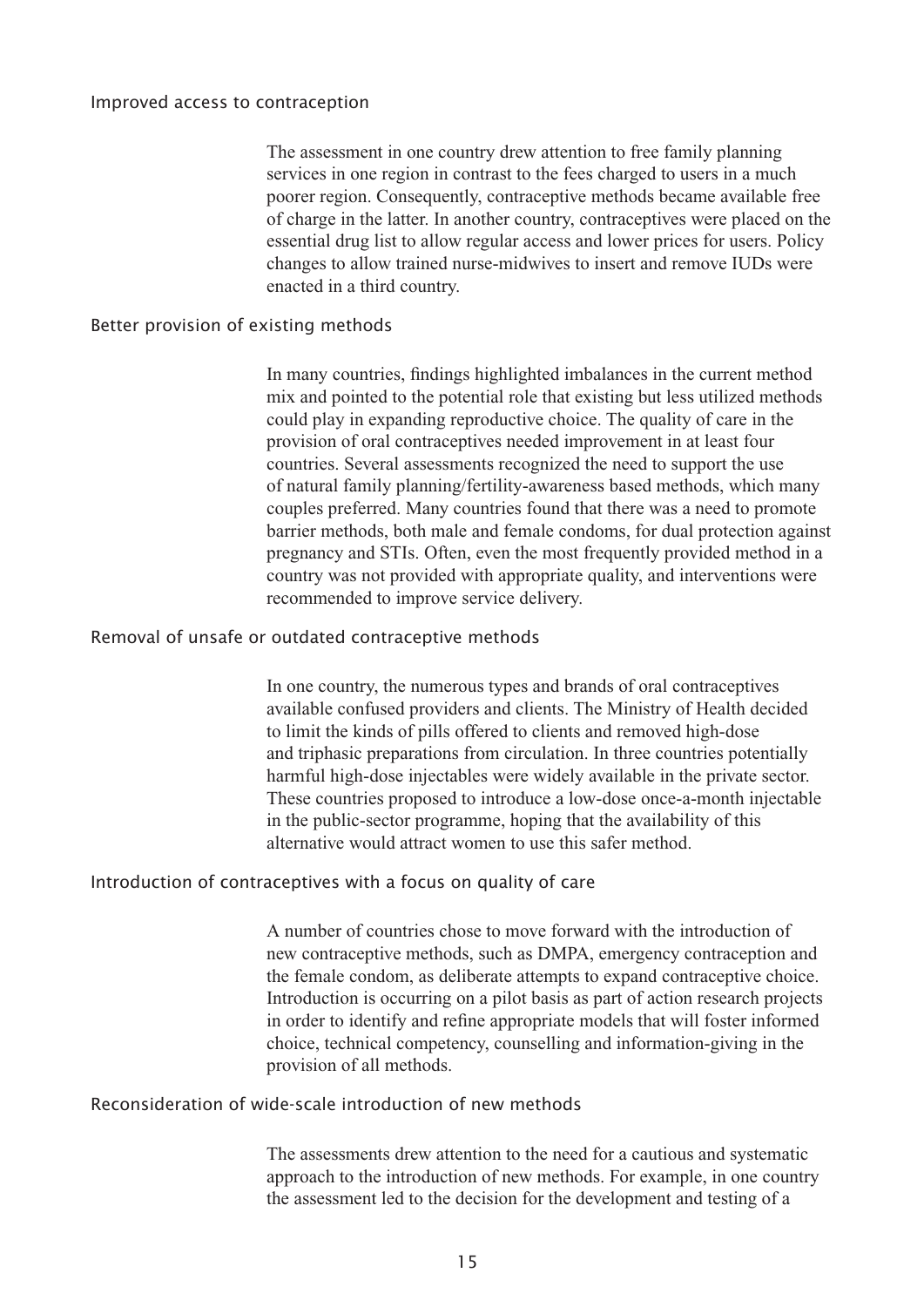strategy for introduction of DMPA beginning with pilot testing in three provinces rather than an immediate wide-scale introduction of the method. provinces rather than an immediate which search into diction of the method.<br>Following testing of this strategy, introduction was revised and refined based on lessons learned during the pilot studies and used to rapidly scale-up towards national introduction. In another country, a decision was made to postpone introduction of Norplant in light of the extensive training and programme support that would be required to provide the method with addydaid ydanty of card. Assessments in the countries produced produced produced produced produced produced pro

#### New programme directions recommendations for a more comprehensive package of reproductive package of reproductive package of reproductive health  $\alpha$

The flexibility of the assessment allowed countries to examine broad issues in reproductive health. Assessments in three countries produced Information countries, the assessment finding finding factor of the productive field development of national representative health policies. In our contributions.

## Policy development

In several countries, the assessment findings were incorporated into the m several countries, the assessment intensity were meepperated more development of national reproductive health policies. In one country, assessment of national reproductive nearly policies. In one country, this policy informed the subsequent development of programmes that need to contract the subsequent development of programmes that emphasized contraception as an integral component of reproductive health. In two others, the assessment gave legitimacy to the concept of family the concept of the concept of the measurement of reproductive health care. In another country, the assessment drew attention to the Termination of Pregnancy Act and the need to clarify its meaning with service providers. In another country, the assessment drew attention to the Termination of Pregnancy Act and the need to clarify its meaning with service providers. several countries, the key government agencies involved in family planning

# Expanded policy dialogue and inter-institutional coordination  $\mathbf{t}$  through the participation of women's organization of  $\mathbf{t}$

"The strategy jumpstarted the large USAID family planning project in Zambia. … the legacy of participatory, complementary co-operation fostered by the strategy continues to this day. *USAID official, Zambia*

The consensus-building process does not end with the assessment. In price consensus buriding process does not end while dissessment. In several countries, the key government agencies involved in family planning and reproductive health have continued to seek women's perspectives through the participation of women's organizations in programme and policy decision-making. The assessment also furthered co-operation between public- and private-sector ficatulagencies in some countries.

#### Improved donor coordination  $t_{\text{ination}}$

The assessment provides countries with a tool for guiding donor inputs. One donor agency re-worked the scope of its family planning support based on the results of the assessment. The assessment has provided critical input to the development of United Nations Population Fund (UNFPA) family planning and reproductive health programming in a number of countries.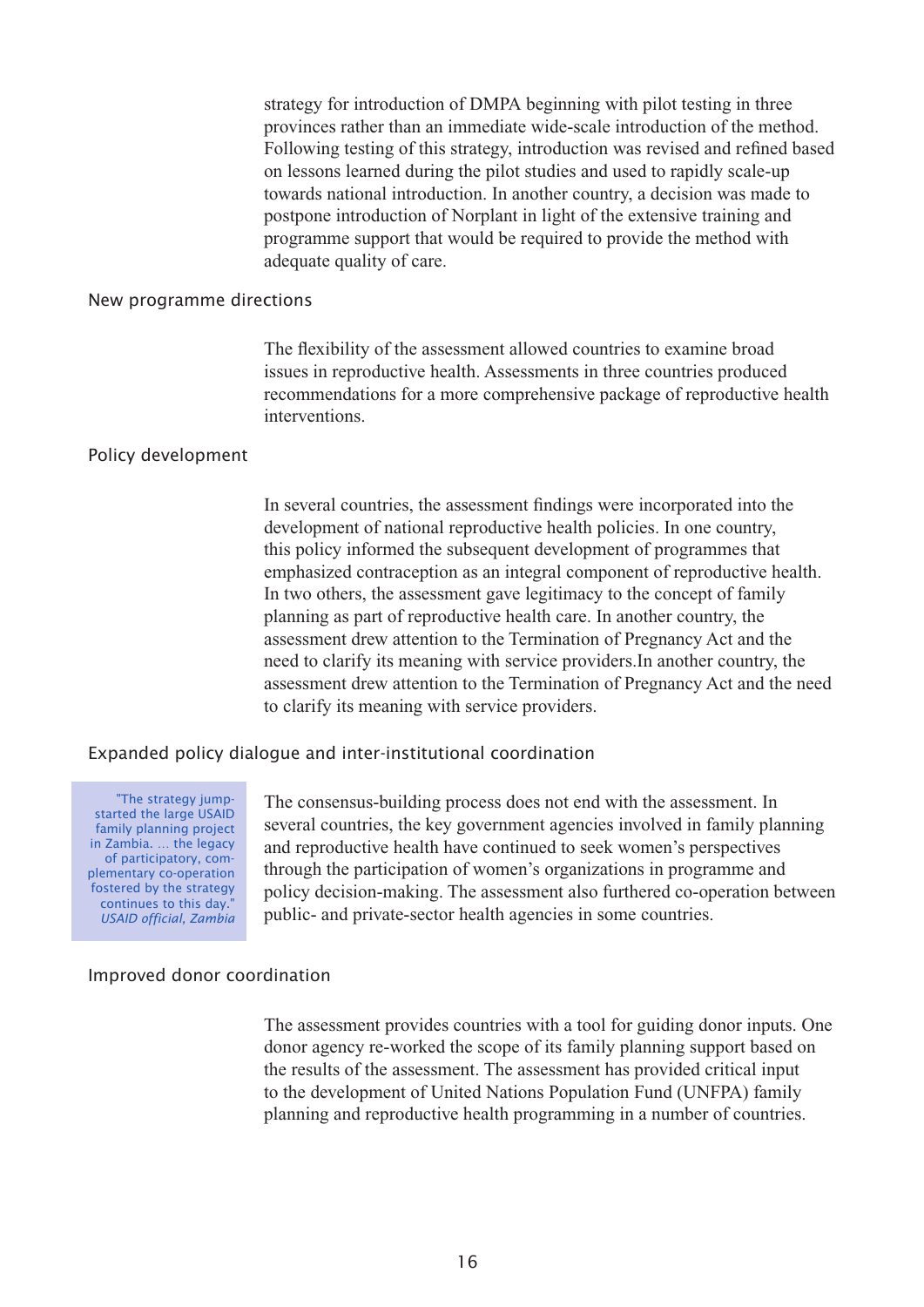The need for additional information on how to best address critical not help is a RTIS in the metal cancer and the metal cancer as RTIS weaknesses in family planning and reproductive health services emerged more comprehensive reproductive health services emerged<br>from all of the assessments. In addition to Stage II action research initiatives, other studies were undertaken. In five countries, governments decided to conduct additional strategic assessments to obtain more in-depth information on issues such as RTIs/STIs, abortion, and cervical cancer as well as to guide more comprehensive reproductive health planning and programming.

# TESTING AND REPLICATING NEW APPROACHES TO QUALITY OF **CARE: THE STRATEGIC APPROACH IN BRAZIL**

The assessment in Brazil placed priority on improving the priority on improving the proving the provision of  $\mu$ 

municipalities. The assessment in Brazil placed priority on improving the provision of maintained the participator process and a formulation of the process of public currently approved contraceptive methods before adding new ones to public to design and test interventions to determine the capacity of a resource-sector programmes. Out of this recommendation grew a collaborative-Stage decentralized health service states in the offer and the secretarial of the deceptative budge-<br>If demonstration project with the Secretariat of Health of the Municipality semendation project mature excretation of the and communicipally<br>of Santa Barbara d'Oeste in São Paulo State. This action research project the summarization of the Support of the Support of the Support of Health (MOH), contains the Minister of Ministers of Ministers of Ministers of Ministers of Ministers of Ministers of Ministers of Ministers of Ministers of representation and participately process and a research are systems hardered.<br>to design and test interventions to enhance the capacity of a resource-poor, United States of America, the Political of America, the States of a research poor,<br>decentralized health service system to offer good-quality reproductive health together to successfully carried by the range of inputs that resulted in provider that results that results that results that results that results that results that results that results in the services. With for those managed additioned and community nomen's eigenizations, mani-<br>the support of the Ministry of Health (MOH), CEMICAMP, a Brazilian include training providers in reductions in reproductive health research organization, the University of Michigan of the persustance reductives such stiganal and represently of misrigan states of America, the Population Council of Brazil and WHO, worked of a representative of various and the creation of series of services for services for services for services for services for services for services for services for services for services for services for services for servi adolescents and for mention mention in the total and for mention and to experience in increased availability, access and quality of family planning services. These discussed are manuscript of the productive health, counselling and gender molessed walking provisors in represence rediking configurating directions.<br>perspectives: expanding the range of contraceptive options; the development perspectives, expanding the range of contraceptive spirence, the development of a reproductive health referral centre; and the creation of services for adolescents and for men. This model led to expansion activities: broad dissemination of the processes and results of the action research through workshops, a briefing package and ongoing dialogue with policy-makers, and replication of the Santa Barbara d'Oeste experience in additional

Although the examples above focused on outcomes from application of Indicugn the examples above focused on oddomes from approach or the Strategic Approach to contraceptive introduction and family planning, production and rainity prairing<br>similar outcomes have resulted from use of the Strategic Approach minary decomes have resulted from use of the strategie? Approach found it to be a useful tool for strategic planning and decision-making in the development or improvement of reproductive health policies and programmes, as well as the development of national reproductive health research agendas.

similar outcomes have resulted from use of the Strategic Approach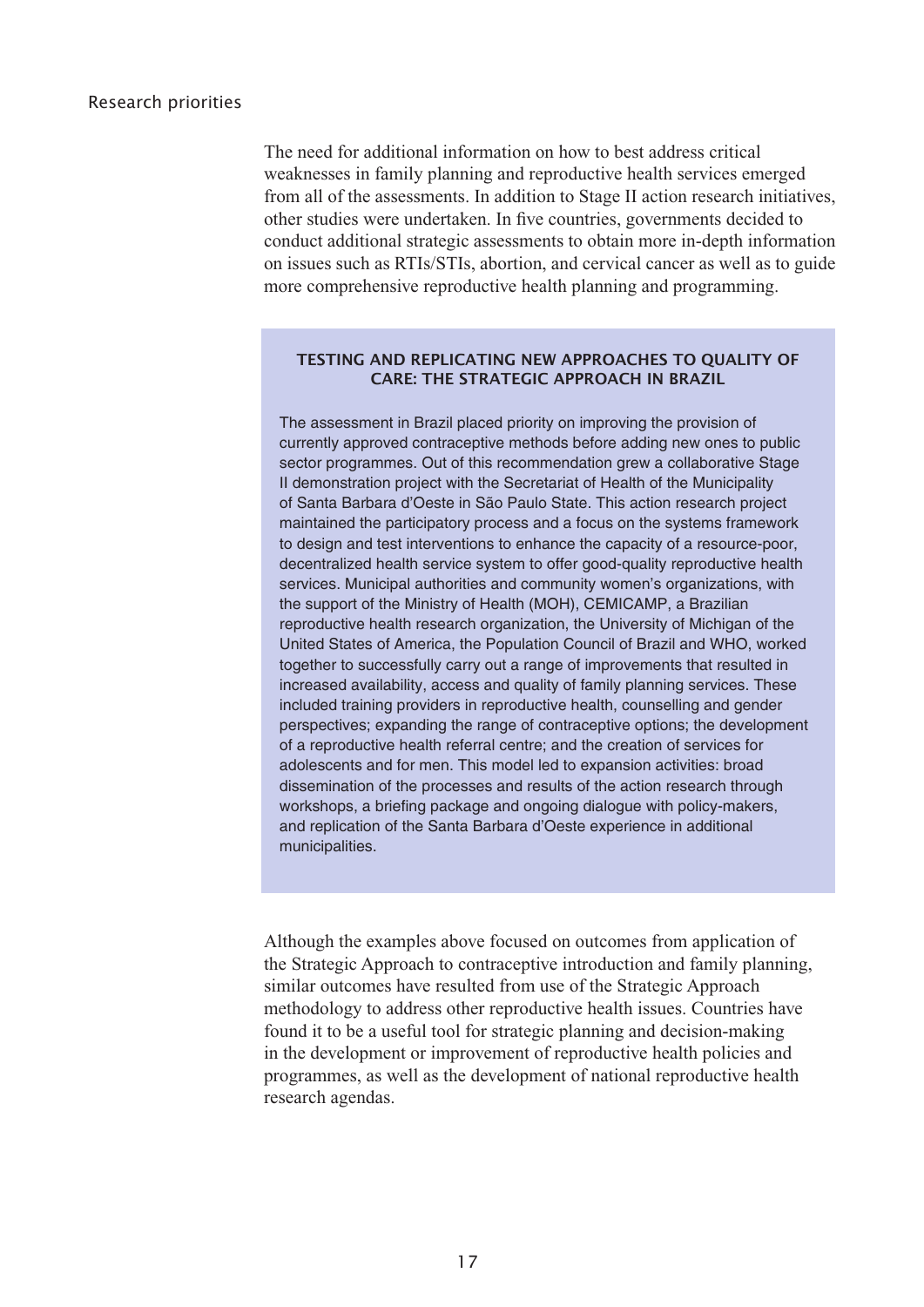# Reasons for Choosing to Implement the Assessment historical moment motivated the decisions to move forward. Imbalances in the current method mix along with  $\alpha$

In each country that chose to implement the assessment, a variety of the country-makers of implement the assessment, a variety of interrelated needs as well as the circumstances created by the particular the lack of contract of contract of the decisions of contract of the particular historical moment motivated the decisions to move forward. Imbalances in motorical moment motivated the decisions to move forward. Infediances in the current method mix along with questions about the introduction of new exercise the decision to the decision to the decision of the contraceptives were key factors in most countries. For example, in Brazil, contact prives were key factors in most countries. To call private the concern of policy-makers, professionals and women's groups about newly make the Repressional and women's groups about<br>the lack of contraceptive choices coincided with the interest of the not have been contractly as the represented with the interest of the MOH in improving family planning within the Integrated Women's Health From in Improving family planning within the meghaved women's frequency. public-section family position in assessment in boundary programme. The consideration of the consideration of the consideration of the consideration of the constant  $\alpha$ eding at a moment when an poncies were ander critical review. The newly established Reproductive Health Steering Committee recommended a productive reality school commute becommended?<br>
a second assessment of reproductive health services with a focus on refluited to provide the next use of the next use of the next use of family planning. In Myanmar, plans to rapidly expand the newly-initiated programme of support. The Government of Support of Support and Tennis Consideration of the public-sector family planning programme included consideration of the ptione sector rannity praining programme increased consideration of the wider provision of IUDs, and the Government wanted data to inform its programme development. A second broader reproductive health assessment was subsequently conducted to provide input to the next UNFPA country programme of support. The Governments of Burkina Faso and Ethiopia saw the assessment as a tool to identify national priorities in reproductive nearly care, including failing planning.

# When Is It Appropriate to Conduct an Assessment? and outline situations when an assessment may be appropriate and when it nate to be

Conducting an assessment may not always be appropriate. The sections below take into consideration the benefits and limitations of the assessment y not be. Solutionary not be appropriate and where the appropriate and where the appropriate when there is a need to:<br>
■ determine the appropriateness of the current method mix in a given

# An assessment <u>is</u> appropriate when there is a need to:

- reproductive health services; ■ determine the appropriateness of the current method mix in a given<br>setting;<br>■ examine the potential need and role of a new contraceptive in the
- programme
- identify key issues affecting quality of care in family planning or reproductive health services; • examine the potential need and role of a new contraceptive in the programme;<br>
• identify key issues affecting quality of care in family planning or reproductive health services;<br>
• gain a broad overview of family plannin
- Identity key issues arrecting quality of care in<br>reproductive health services;<br>gain a broad overview of family planning and<br>services;<br>explore the feasibility of programme options; ■ explore the feasibility of programme options;<br>■ build consensus and new collaborative relationships for national gain a broad overview of fami
- explore the feasibility of programme options;
- reproductive nearth strategies. • explore the feasibility of programme options;<br>
• build consensus and new collaborative relationships for national<br>
reproductive health strategies;<br>
• guide donor inputs and research on family planning and reproductive
- bund consensus and new conaborative relationships for national<br>reproductive health strategies;<br>guide donor inputs and research on family planning and reproduction<br>health;<br>understand or explain findings of quantitative as
- surveys.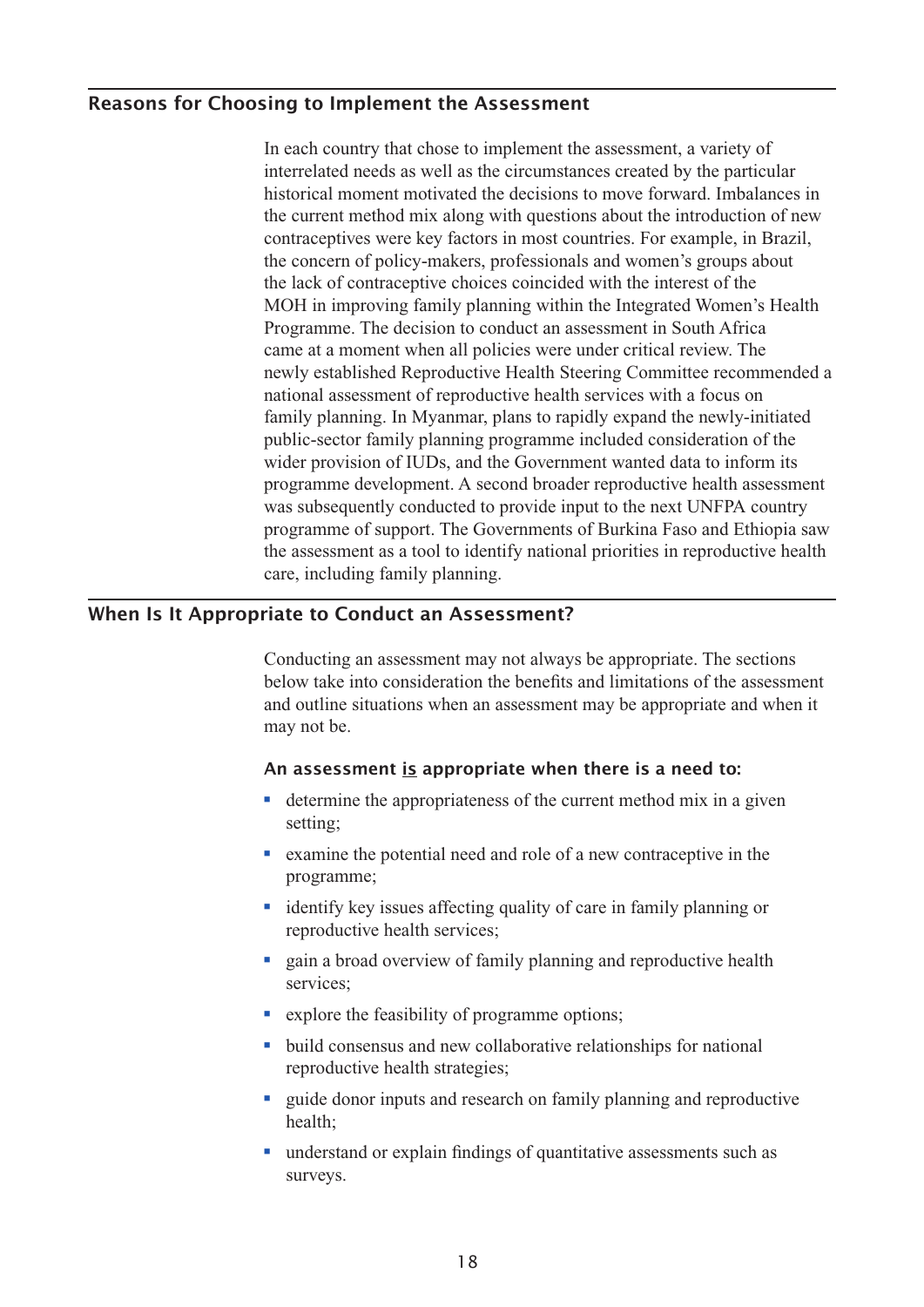# An assessment <u>is not</u> appropriate when there is a need for: An assessment <u>is not</u> appropriate when there is a nee<br>■ generalizations with statistical precision; and health concerns;

- 
- quantitative data on contraceptive prevalence, method use, demographic and health concerns;
- a complete overview of family planning or reproductive health from the perspective of a single technical area (e.g., clinical services) • quantitative data on contraceptive prevalence, method use, demogrand health concerns;<br>
• a complete overview of family planning or reproductive health fro<br>
perspective of a single technical area (e.g., clinical services)
- maternal nealth, adolescent reproductive health,  $S$  i is etc.); • a complete overview of ramily planning or reproductive nealth from the perspective of a single technical area (e.g., clinical services);<br>
• a complete picture of reproductive health status in a country (e.g., maternal he
- management information or logistics systems); • a complete picture or reproductive health status in a country (e.<br>maternal health, adolescent reproductive health, STIs etc.);<br>detailed information on specific operational aspects of services<br>management information or lo detailed information on specific operatio
- specific reproductive health issue (e.g., effects of gender relations on contraceptive use in a particular setting).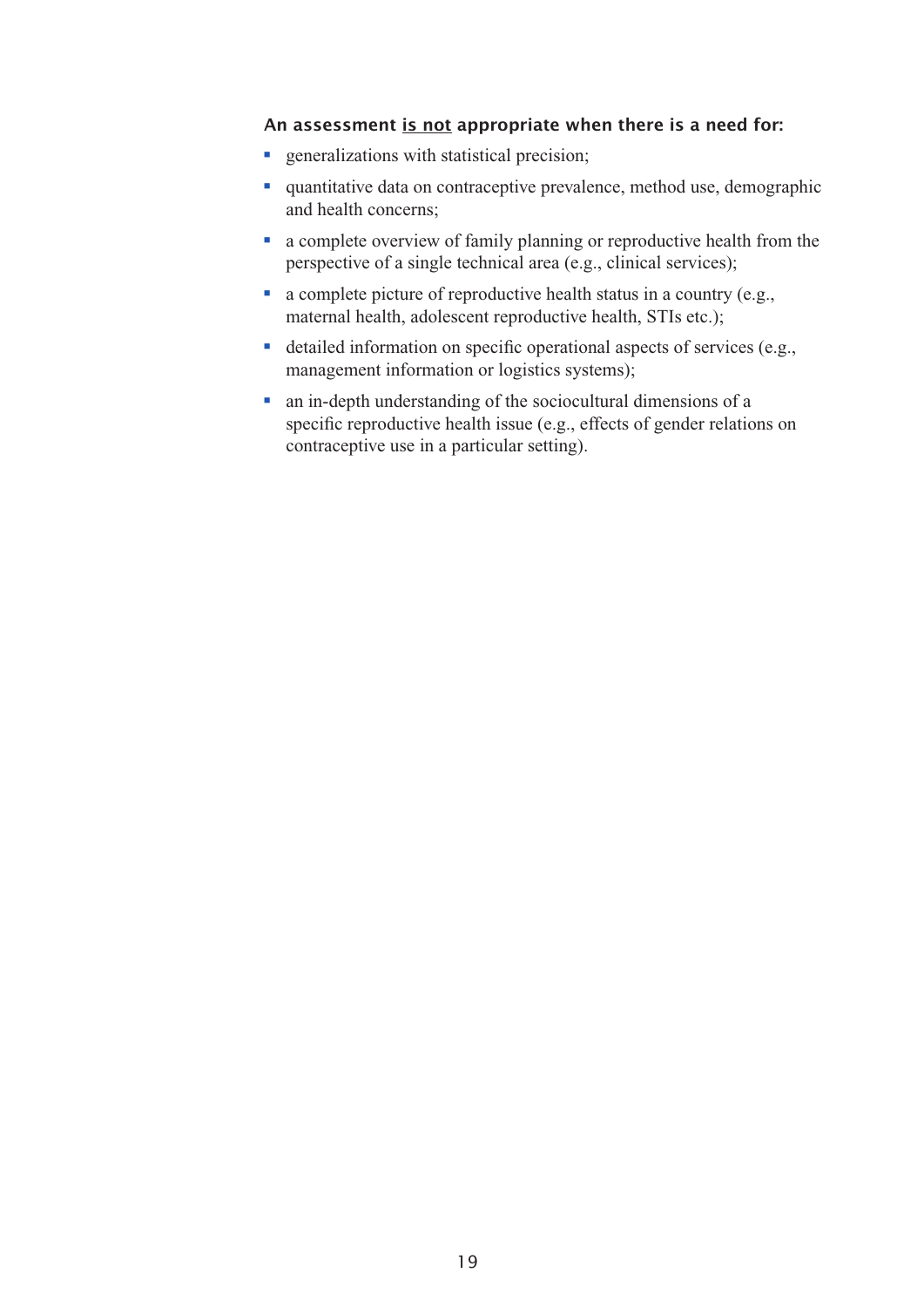## Laying the Foundation

- $\blacksquare$  Mobilize resources required to carry out the assessment
	- Form a team
- $\frac{1}{2}$  forming a multiplier assessment team and securing resources to carry resources to carry resources to carry resources to carry resources to carry resources to carry resources to carry resources to carry resources **Define or adapt the strategic questions if necessary**  $\blacksquare$

Getting started with the assessment involves defining the strategic questions, forming a multidisciplinary assessment team and securing resources to carry out the assessment. Through these processes, a consensus on the need for and scope of the assessment is reached.

#### What Makes an Assessment Successful?  $T_{\text{SUSJHCH}}$  succession.

Sufficient time for preparation

The participatory, collaborative approach requires attention to details as well as substantial efforts in coordinating logistical arrangements and advocating as substantial critics in coordinating togistical arrangements and adv<br>for the value of a new approach to contraceptive introduction. for the value of a fiew approach to contrace prive introduction.

# Careful selection of team members

A balanced team, committed to the entire process of the assessment, with technical expertise and authority to ensure validity of findings and  $\mu$ s as  $\mu$  and  $\mu$  as  $\mu$  and  $\mu$  as  $\mu$  as  $\mu$  as  $\mu$  as  $\mu$  as  $\mu$  as  $\mu$  as  $\mu$  as  $\mu$  and  $\mu$ 

Clear understanding of the scope and limitations of the assessment, its participatory participation can complete the settlement can contain the control of the matter of the methodology and the systems framework

> Thoroughly briefing potential team members as well as other interested parties on the Key readings of the assessment and expectations of participation can clarify these matters.

A focus on specific strategic questions

Sites and explicit strategic questions help to weep the assessment focused so a will yield the information needed for decision-making.

# Thoughtful selection of field sites

Sites should be selected which represent some of the variations in the type and level of services and the geographic, socioeconomic and demographic characteristics of a country's population.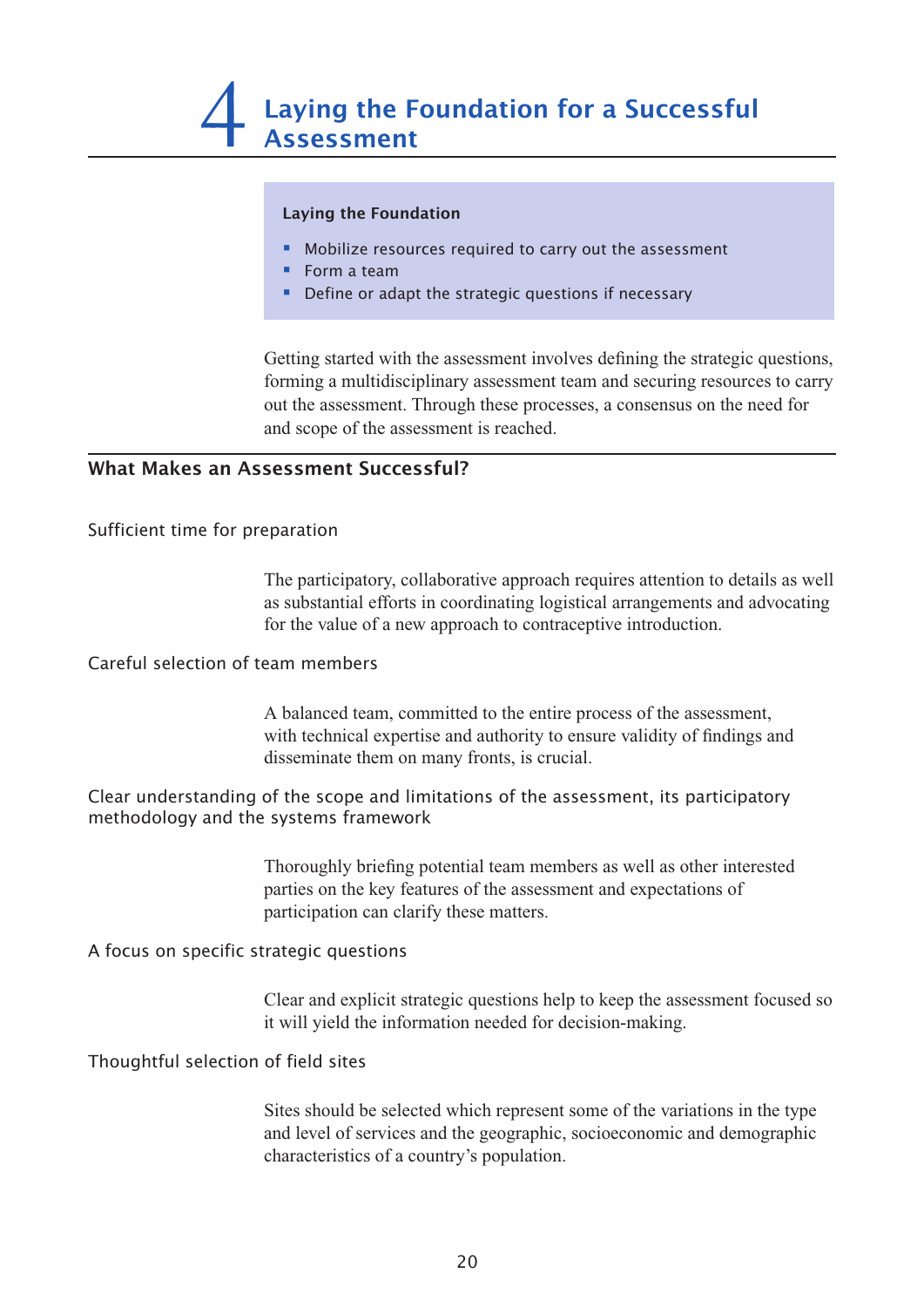# Commitment to action on the findings commitments in the necessary investment of  $\alpha$ programme and policy changes to improve the quality of care. Commitment

All involved in the assessment—government, donor and international agencies, women's health advocates, the nongovernmental sector and others—should be willing to follow-up with the necessary investments in programme and policy changes to improve the quality of care. Commitment to action also grows from the assessment realing process.

#### External technical assistance  $\sum_{i=1}^{n}$

External technical assistance, particularly from people who have experience implementing the Strategic Approach, can be valuable for the assessment. External facilitators can also bring new technical knowledge and familiarity with the reproductive health approach to services. In addition, they may Although the assessment is contribute to facilitating interaction among team members. contribute to facilitating interaction among team includers.

# Bringing donors into the process discussions and workshops throughout the process of the process of the process follow-up.

Although the assessment is country-owned and should not be influenced by outside priorities, gaining the support of donor agencies early, through discussions and workshops throughout the process, helps ensure funding for follow-up.  $T_{\text{total}}$  to the assessment. With the assessment to the assessment. Without the assessment. Without the assessment of  $T_{\text{total}}$  the assessment. We also assessment of  $T_{\text{total}}$  the assessment of  $T_{\text{total}}$  and  $T_{\text{total}}$  are

# Adapting the Strategic Questions strategic questions related to contraceptive introduction leads to broader requestions for representations for representations countries chose to the countries chose to the countries chose to the countries chose to the countries chose to the countries chose to the countries chose to the countries

The strategic questions are central to the assessment. Without them, the assessment has the potential to lose focus. Although answering the three assessment has the potential to lose focus. Thinough answering the three<br>strategic questions related to contraceptive introduction leads to broader participatory processes. Designed to contribute the flexibility of the flexibility of the countries chose to and the assessment by modifying or augmenting the questions to explore and the assessment by mouriging or augmenting the questions to explore other reproductive health issues. All countries maintained the emphasis of the variations in the strategie manifester of the systems framework and the original of care and the integrity of the systems framework and the on quanty of early and the meghty of the systems halflework and the participatory process. Despite the flexibility of the assessment, modification and/or expansion of the strategic questions affect both the implementation and the outcomes of the strategic questions ariset both the imprementation<br>and the outcomes of the assessment. The examples below illustrate some of and the outcomes of the assessment. The examples below must alleve some of the variations in the strategic questions and outline some of the trade-offs involved in modifying them. here variations in the strategic questions and outline some or the trade  $t_{\text{H}}$  and  $t_{\text{H}}$  and  $t_{\text{H}}$  and the formulations for  $t_{\text{H}}$ 

The assessments in Brazil and Viet Nam focused on the three questions about contraception and limited explicit consideration of other reproductive health issues. This made it possible to conduct a thorough analysis of the social and institutional contexts and to formulate recommendations for action that addressed specific concerns about contraception and informed choice while proposing interventions within a philosophy of reproductive health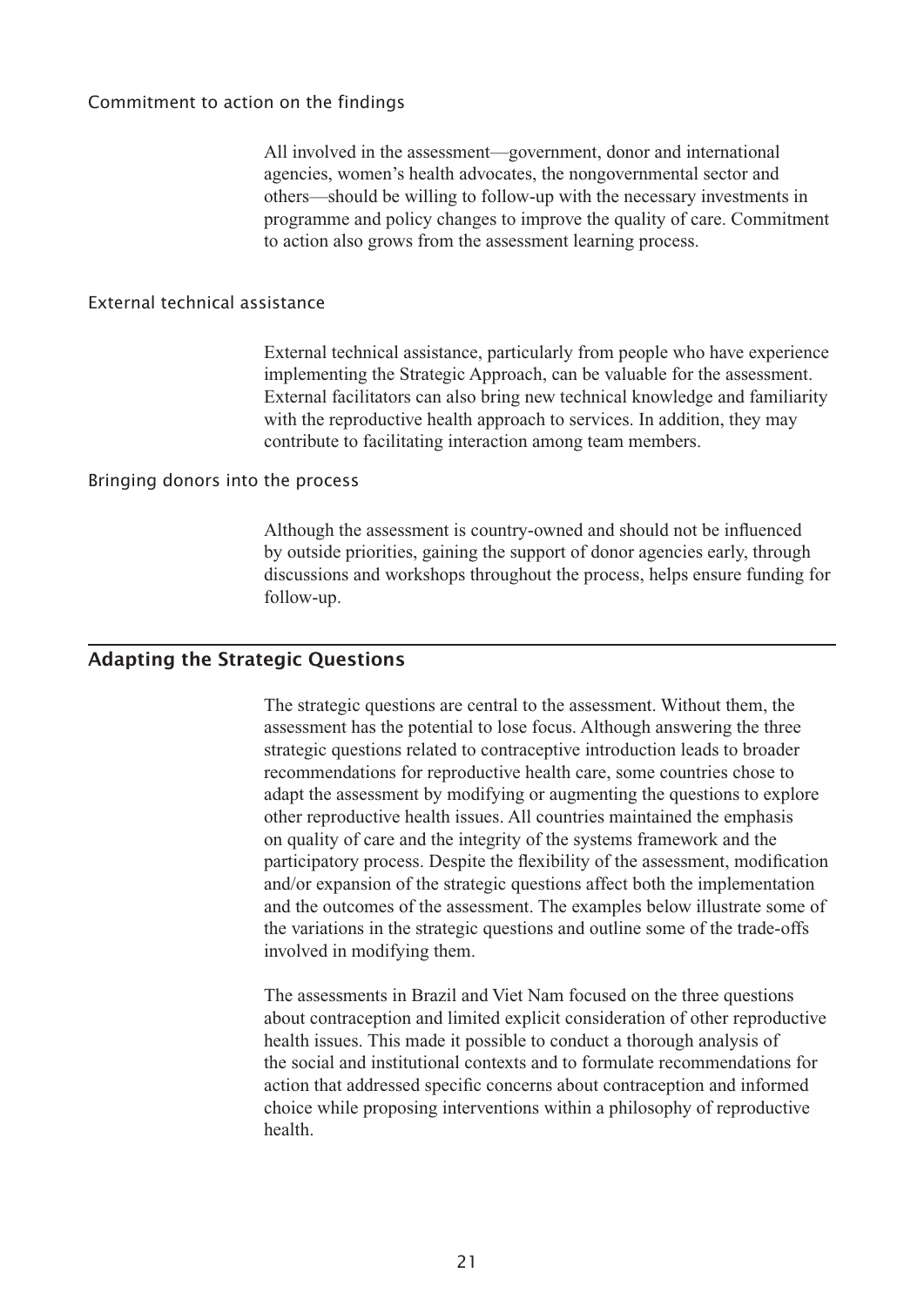Following the links between contraception and other reproductive health reflowing the finks between contraception and other reproductive heats In Viet Nam, the process of answering the three strategic questions in vice ream, are process or answering the time strategic questions<br>about contraceptive introduction pointed to the need for a more in-depth examination of abortion and abortion-related services. A second assessment was conducted to explore two new strategic questions: 1) How can and the integration of counselling and support for natural family planning methods into the national problem. The national problem we implied the safety and quality of abortion services? The second assessment resulted in recommendations related to contraceptive introduction, including the the recommendations related to contrace prive inflocuted in, including the development of strategies for the introduction of emergency contraception and the integration of counselling and support for natural family planning and the integration of counselling and support for hattara railing planning<br>methods into the national programme. It also made a variety of recommendations about how to improve the quality of abortion services and communications about now to improve the quarty or abortion services and the potential role of new abortion technologies. and potential fore of new doorlon teenhologies.

Adding questions about other priority reproductive health matters can yield the addition of two about other priority reproductive headth matters can yield greater understanding about these issues, but it sacrifices the depth at which contraceptive introduction is addressed. In Bolivia, interest in the reduction of material mortality and the quality of obstetric care within the context of greater concentration in the context of the goals of the national Integrated Women's Health Programme resulted in the goals of the hatformations: 1) At what scientific, technical, organizational and operational level are obstetric services functioning in the country? and 2) What components of obstetrical care should be improved to guarantee greater coverage for emergencies and their resolutions? These additional questions yielded valuable information on the context and function of obstetrical services. The three strategic questions on contraceptive of obsteamed services. The three strategic questions on contract prive introduction, however, were not considered in as great detail as they might and opportunity to gain a clear understanding of the country of the country of the country of the country of the country of the country of the country of the country of the country of the country of the country of the coun have been with a more influentification.

Other countries adapted the assessment to identify a different set of strategic other countries adapted the assessment to dentity a unferent set of strategies questions. Ministry of Health officials in Ethiopia saw the assessment as an opportunity to gain a clear understanding of the country's reproductive an opportunity to gain a cicar understanding or the country s reproductive health situation, to identify reproductive health priorities and to facilitate the measure of the strategic procedure in the measurement of the measurement of the measurement of the measurement of the measurement of the measurement of the measurement of the measurement of the measurement of the measu incorporated into three strategic questions: 1) How can quality of care be mansiated the three strategic questions. To from each quality of care of improved? 2) What contraceptive methods can be introduced to expand  $\frac{1}{2}$  and 3) How can reproductive health be operationalized? The choice: and 3) How can reproductly health of operationalized: The three original strategic questions about contraceptive introduction were ince original stategic questions about contact prive introduction were incorporated into the first and second new questions. Although the assessment linked the broader findings about reproductive health resources In summary, the three strategic discussions of the method mix, the and services with the more specific observations on the method mix, the comprehensive nature of the assessment made it challenging to determine rangements of reduction were likely to result in the most beneficial outcomes which coulses of action were likely to result in the most centeretal outcome

to a different morthland to determine the making about contraceptive introduction while simultaneously identifying a range of related reproductive health issues. Adapting the strategic questions and/or adding new ones has advantages and disadvantages. Questions that In summary, the three strategic questions generate information for decisionlook at issues other than contraceptive introduction allow an assessment to address priority concerns. But, unlike the questions about contraceptive

"In Viet Nam, participation of a member of a women's union in an assessment on the need for the introduction of contraceptive technology was new and unfamiliar but proved to be very valuble." *Viet Nam Country Case Study*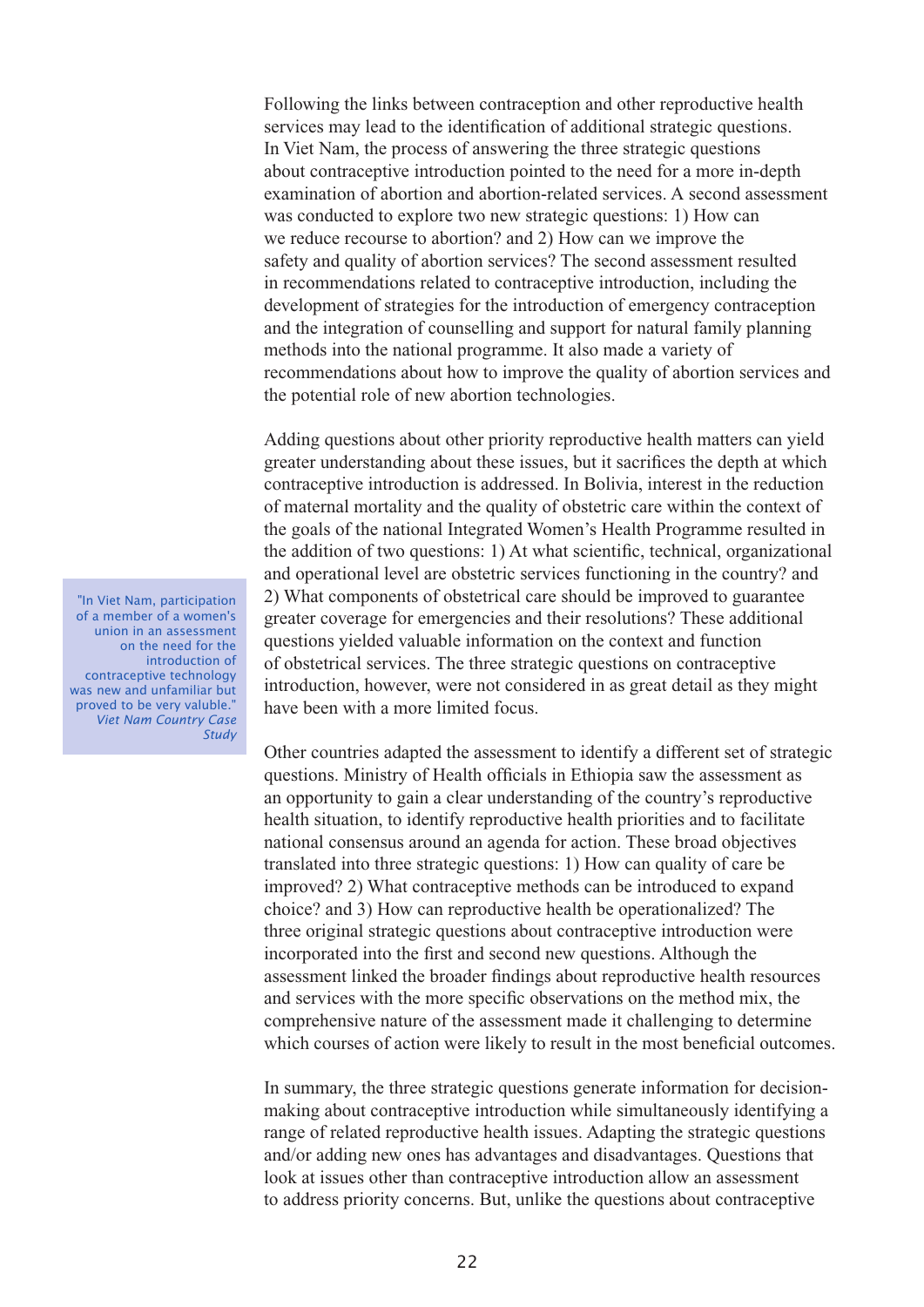introduction, the range of strategic options for other issues may not be addition, the range of strategic options for other issues may not be<br>clear. Assessments that explore other reproductive health issues, whether simultaneously with contraceptive introduction or separately, should try to develop strategic questions that specify a range of programmatic choices for the given issue. If the central objective is an assessment of the method mix, adding strategic questions beyond the three about contraceptive introduction stated strategic questions ocyone are three about contract prive introduction<br>may lead to a loss of focus. It may also increase the time needed to conduct the fieldwork and write the report, and it requires that the team are addressed and with the report, and it requires that the team<br>has expertise in the additional subject areas. A separate assessment on that the guide and a wide range and the subsequent that covers additional themes may be more useful. An assessment without explicitly is taken in the time that is not the time that the time that can be spent interviewed that the spent of state spent in the spent of the time that can be spent in the spent of the time that can be spent in the spent of the restated strategic questions may overlook strategic options and ran to errittean being consider contract priori. Specific questions help to chistre that the key is.<br>are addressed adequately. However, if strategic questions are developed to guide an assessment that covers a wide range of reproductive health issues, limitations with regard to the time that can be spent interviewing respondents and observing services may result in less depth of information respondents being obtained about the wider range of issues.

# Team Formation

ous sections and institu-<br>-tions ... The external tech "In Myanmar, the assessment team included a range of groups concerned with reproductive health, including, for example, women's health groups, youth groups, health care providers at the periphery as well as the central level health planners, researchers and nongovernmental organizations. "The presence of external facilitators acted as a catalyst for the collaboration between various sections and institunical support also exposed team members to new ideas and experiences.' *Myanmar Country Case Study*

A multidisciplinary, multisectoral assessment team, in consultation with key decision-makers and stakeholders, designs the assessment, conducts **EXECUTE:** the fieldwork, analyses the findings, prepares an assessment report and<br>disseminates the results of the assessment.<br>**A well-balanced assessment team has:**<br>**a** core of **8 to 12 members** available throughout field disseminates the results of the assessment.

the fieldwork, analyses the findings, prepares an assessment report and

# A well-balanced assessment team has:

- writing. Additional team members—or a separate Advisory Committeemay also have inputs throughout the process; ■ a core of **8 to 12 members** available throughout fieldwork and report<br>writing. Additional team members—or a separate Advisory Committee—<br>may also have inputs throughout the process;<br>respected and **senior representatives** a core of 8 to 12 members available throughout fieldwork and report
- the assessment to follow-up activities in Seventhement, it is called to the government personnel, with policy-making and programme management responsibilities, helps ensure that recommendations will be carried out. The broader the foundation of high-level leadership on the team, the less regreed and conjournementatives of government. A team ears of trans risk there is of loss of momentum later in the process of transition from the assessment to follow-up activities in Stages II and III responsibilities, helps ensure that recommendations will be carried on<br>The broader the foundation of high-level leadership on the team, the l<br>risk there is of loss of momentum later in the process of transition fro<br>the ass
- family planning associations, women's and youth organizations and non-profit research institutes with interest and experience in various dimensions of reproductive health; ■ representatives from the **nongovernmental sector** such as staff from family planning associations, women's and youth organizations and non-profit research institutes with interest and experience in various dimensions of
- improve reproductive health must involve men, women bear most of the health advocates ensure that women's needs and concerns are represented women's health advocates or activists. Although successful strategies to in the assessment; mprove reproductive health must involve men, women bear most of the responsibility in reproduction and most reproductive ill-health. Women health advocates ensure that women's needs and concerns are represen in the assess responsibili
- assessment;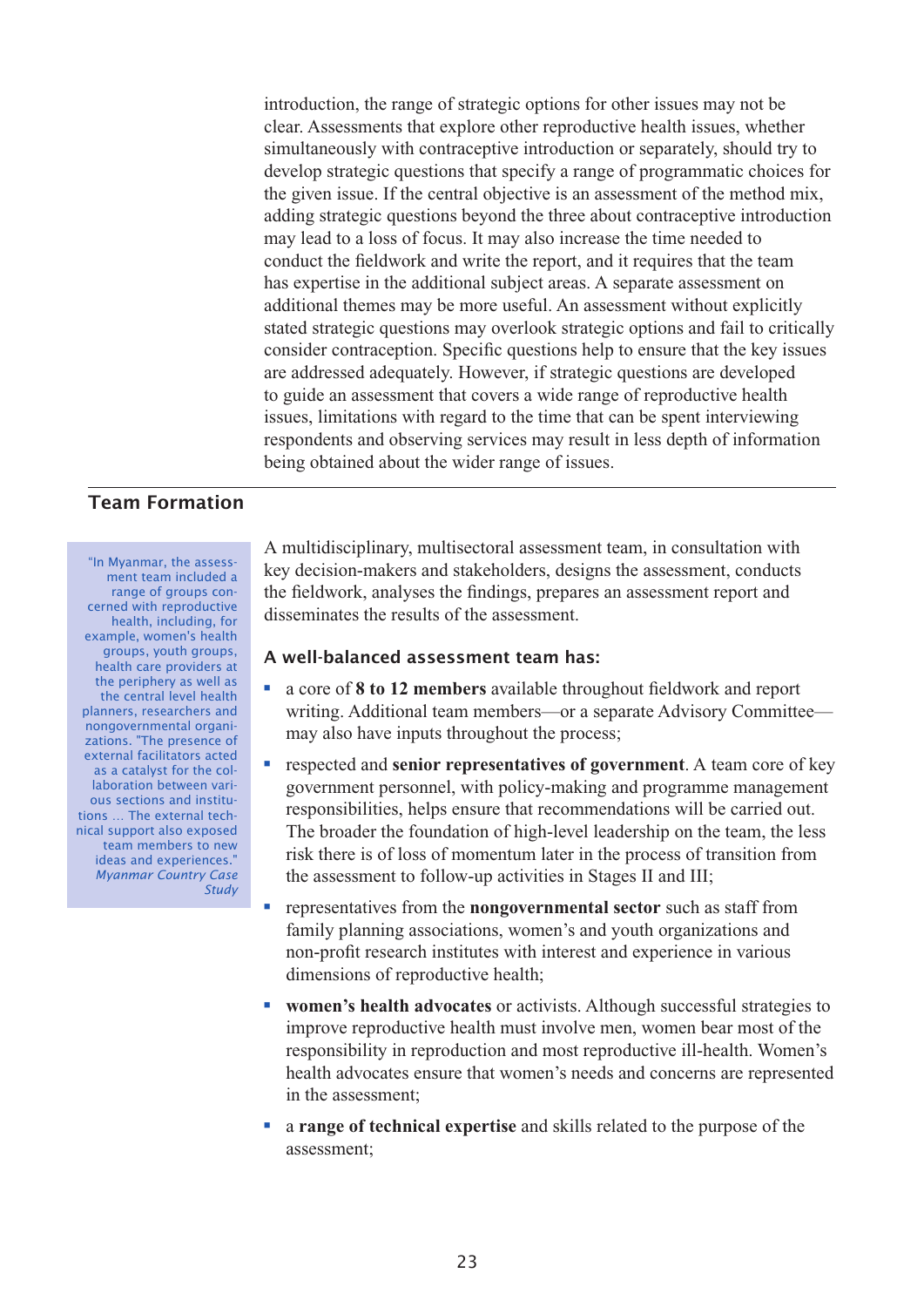- a **balance of men and women** to ensure that fieldwork, especially interviews with community members, can be conducted with appropriate sensitivity to gender roles; ■ **a balance of men and women** to ensure that fieldwork, especially interviews with community members, can be conducted with appr sensitivity to gender roles;<br>■ **external facilitator(s)** with skills and expertise unavaila
- country.  $\blacksquare$  external facilitate  $\alpha$  with ability and expertise ynexpitable in the For the members of which said and taperist and tandard in the  $\epsilon$  that the generations affecting socio-cultural factors affecting  $\epsilon$

Since teams often divide into two sub-teams during field work, it is important the came of any of the comment as the comment of the comment of the control of the properties of perspective. delivery sites and two sub-teams in the theorem is the two sub-teams of experiments of perspective for example, two social scientists and two women's health advocates for example, two social setembles and they women's health developed to ensure that the gender relations and other sociocultural factors affecting The productive nearly can be discognized and them to the sites. The subfield notes, find the communities. If the two sub-teams separate during the provides and communities. If the two sub-teams separate during the fieldwork to cover different districts or provinces, it is suggested that they reproductive health can be thoroughly explored at all field sites. Two submeet for one or two days between the first and second week of fieldwork. This provides an opportunity for them to exchange information including This provides an opportunity for them to exeminge information metaling<br>field notes, findings and initial conclusions and recommendations. It also the opportunity to discuss areas in need of further exploration during the second week of fieldwork. provides an opportunity to discuss areas in need or further exploration

A team may also include junior- to mid-level staff so that they have and learn new skills that help to providers and learn collaborators are active team of the opportunity to gain new knowledge and learn new skills that help to strengthen national institutions. Donor agency representatives on the team may contribute technical expertise to the assessment and result in support for follow-on activities. Provincial, district and local authorities, managers and . WHEIL AIL ASSESSINEIN IS UNUELLAKEN to examine issues in specific provinces or districts, rather than at a national level, programme managers from these administrations may be part of the  $T_{\text{total}}$ 

# Technical expertise and skills needed on an assessment team

The team consists of individuals with complementary qualifications, which more can consist of marylands with complementary quantications, with represent the principal areas of interest—the user and other community members, the health service system, the technology, and the broader iocultural, economic and political environment—and the participatory, solitative process of the assessment. One person may contribute two or more of the required skills, areas of expertise or perspectives listed below. members, the health service system, the technology, and the broader sociocultural, economic and political environment—and the participate qualitative process of the assessment. One person may contribute two contribute or p

- ability to solicit and analyse information on gender relations and sociocultural determinants of user perspectives and service capacities. • **Social sciences** such as sociology or anthropology to contribute the ability to solicit and analyse information on gender relations and sociocultural determinants of user perspectives and service capacit <br>• **Clinical pr** Social sciences such as sociology or anthropology to contribute the
- experience with health services to provide context for field observations. " Clinical practice to share understanding of medical practices and

 $2$  The terms "provincial, district and local" are used to refer to a general hierarchy of administrative divisions within a country. It is acknowledged that they are not universally applicable terms. For example, in some countries the municipality would be the entity corresponding to the district, and in others the province is a smaller division of a state or region.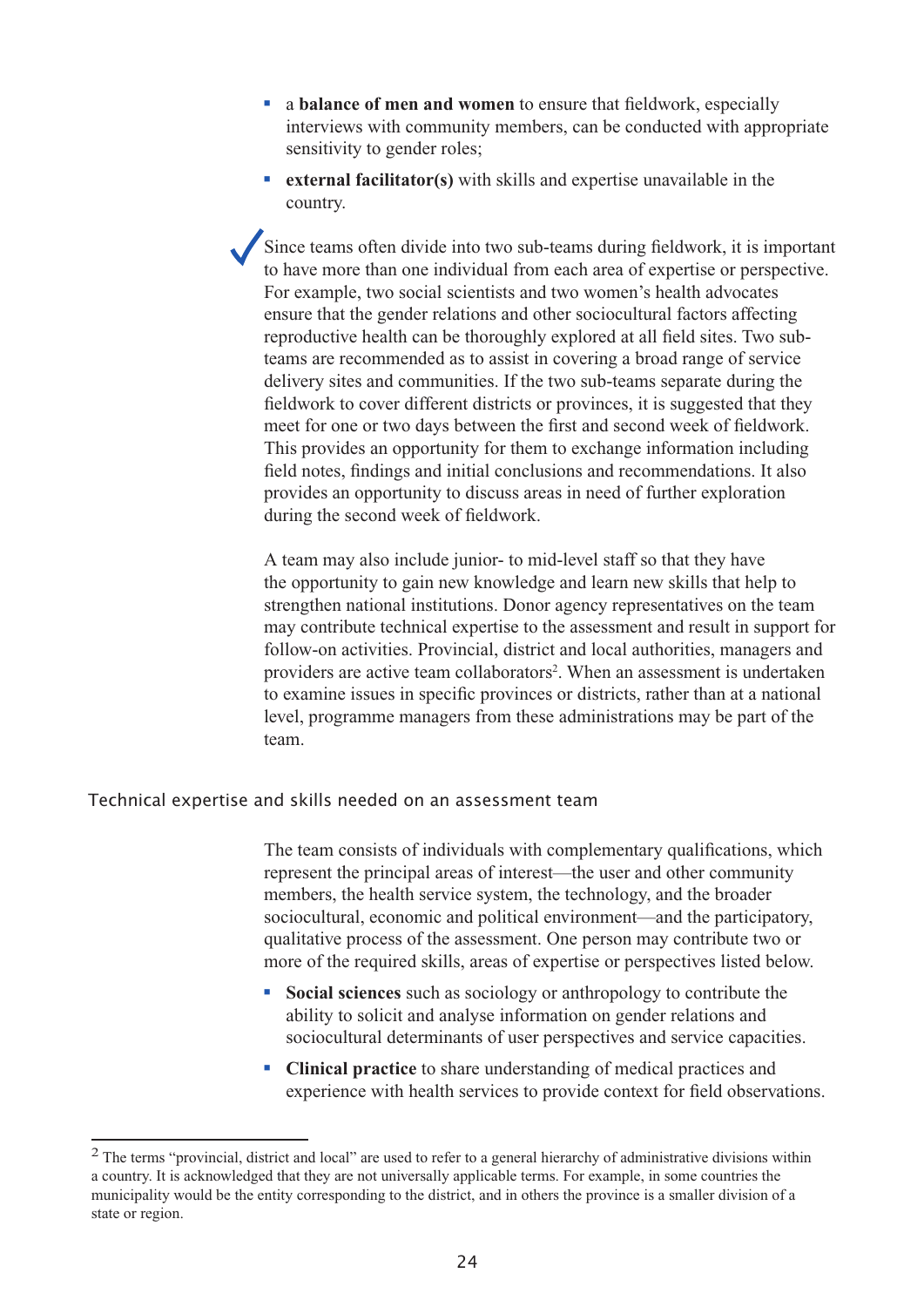- § **Contraceptive technology, quality of care, reproductive health** and other interventions of interest—RTIs or post-abortion care, for latest scientific knowledge. ■ **Contraceptive technology, quality of care, reproductive health** and other interventions of interest—RTIs or post-abortion care, for example—to ensure technical soundness and expose team members to the latest scientific example—to ensure technical sound
- right to control their reproductive lives and have access to the services and information they need to do so. Reproductive rights to highlight the commitment to enhancing<br>right to control their reproductive lives and have access to the se<br>and information they need to do so.<br>**Health systems management** to discover critical strength Reproductive rights to highlight the commitment to enhancing word
- weaknesses in the organization and delivery of reproductive health ■ **Health systems management** to discover critical strengths and<br>weaknesses in the organization and delivery of reproductive health<br>services.<br>■ Qualitative research methodologies to build team skills in asking  $\blacksquare$  Health systems management to discover critical strengths and  $\mathcal{M}$  members to express the support collaboration between  $\mathcal{M}$
- nonjudgmental questions, listening and analysing data SERVICES.<br>
• **Qualitative research methodologies** to build team skills in asking<br> **• Qualitative research methodologies** to build team skills in asking<br> **• Group facilitation and participatory processes** to encourage all t Qualitative research methodologies to build team skills in asking
- sectors and institutions that may have limited experience of working together. ■ **Group facilitation and participatory processes** to encourage all teamembers to express their viewpoints and support collaboration between sectors and institutions that may have limited experience of working together.<br>■ members to express their viewpoints and support collaboration betwee
- incorrection of core elements and guide strategic thinking and analysis of findings.  $\blacksquare$  The Strategic Approach and the systems framework to orient the approach of core crements and garde strategic minimig and anarysis  $\sigma$  munities.

If some of these skills are not available in a country, Appendix B lists institutions with the expertise and experience to provide technical support to an assessment. Past assessments have made considerable use of outside technical support and found their input to be beneficial in terms of both There are many ways to select the many ways to select the members. Appendix contribution as participatory process as well as providing technical expertise. rachitating a participatory process as well as providing technical expertis

# Team member selection process  $\overline{\phantom{a}}$ discussions of interest in an assessment, may identify potential team

There are many ways to select team members. Appendix C gives examples of different approaches to team formation and composition. An informal condinating committee, led by government and developed following initial secolumning committee, i.e. by government and developed following initial discussions of interest in an assessment, may identify potential team members and hold dialogues with them about their interest and availability. proposes and note date gas with them dood their interest and availability.<br>Where women's health task forces or national reproductive health steering committees already exist, these bodies may take on responsibility for selecting team members. In some countries, participants in the pre-fieldwork The selecting team members. In some countries, participants in the pre-included workshop for stakeholders (see Section 4) selected the team members, by and represents the statements (see Section 4) selected the team members, by proposing individuals knowledgeable about the major thematic and content proposing individuals the wide general about the major memane and content der the dissolution.

The selection process also takes into account the time required for fieldwork and report writing—three to four weeks. Although arrangements to allow senior decision-makers to participate on a part-time basis may be necessary, other team members need to commit to being available full-time throughout fieldwork and report preparation. Appendix D discusses some of the questions frequently asked about team formation.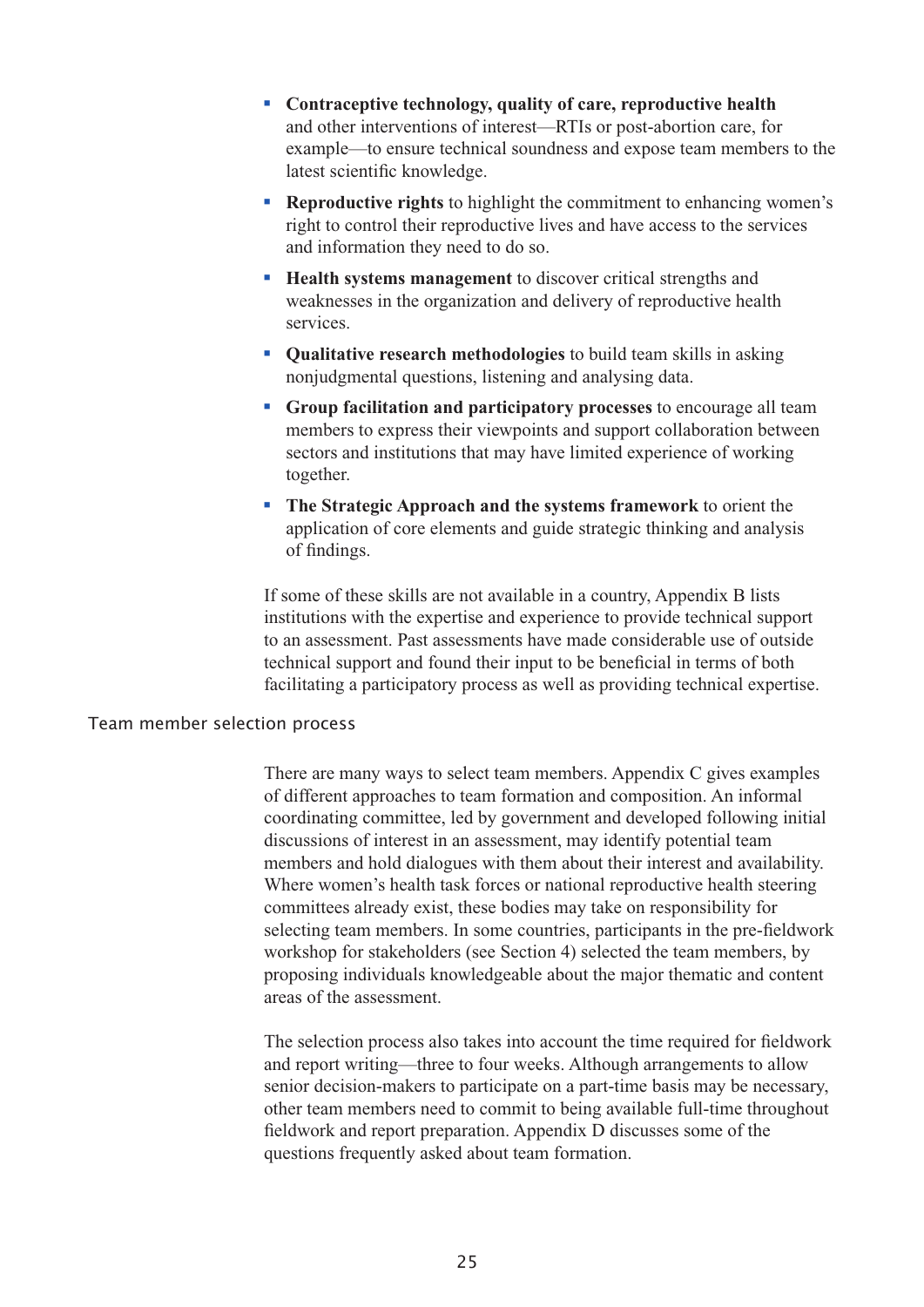# Roles and tasks of team members designation of the responsibilities described below here a successful a successful

Roles and tasks vary according to team composition and local custom, and they may be divided among team members in varying ways. Advance  $\frac{1}{\sqrt{2}}$  individual individual individual individual importance and the position of  $\frac{1}{\sqrt{2}}$  in  $\frac{1}{\sqrt{2}}$  in  $\frac{1}{\sqrt{2}}$  in  $\frac{1}{\sqrt{2}}$  in  $\frac{1}{\sqrt{2}}$  in  $\frac{1}{\sqrt{2}}$  in  $\frac{1}{\sqrt{2}}$  in  $\frac{1}{\sqrt{2}}$  in  $\frac{1$ dessessment, and contest notes the assessment, as

#### Leadership  $\mathbf{p}$  and or chines, the designation of a team leader. In some countries, the designation of a team leader.  $t_{\text{c}}$  and  $t_{\text{c}}$  government programme manager. In one country,  $t_{\text{c}}$

An individual's position and the potential impact her or his participation Fin marylead spossibility of the assessment, as well as on policy or they have on the creationary of the assessment, as well as on poncy of programmes, affects the designation of a team leader. In some countries, the programmes, ancels the designation of a team reader. In some countries, the learn leader was the key government programme manager. In one country, the leader was the key government programme manager. In one country,<br>the leader was a respected former senior government official. "Co-leaders" and respected former sentor government official. Concluders guided the team in another. While all team members have the responsibility to communicate the Strategic Approach and the assessment results to their respective institutions and interest groups, the leader may become the  $T_{\text{total}}$  as the principal contact in order when an outside agencies, including donors, communicate with the team.

# authorities, schedule official meetings and clinic visits, and make  $\alpha$  and make  $\alpha$  $\frac{1}{2}$

The leader typically designates a team member to manage administrative. and logistical arrangements, initiate interactions with local government and registrear analgements, initiate interactions with rocal government<br>authorities, schedule official meetings and clinic visits, and make attitiontes, senedite official meetings and effine visits, and make while the disbursal of funds related to the fieldwork. In some countries, the team leader assumed the role of coordinator. In other countries, a different team member took on the responsibility. The coordinator may also manage  $\frac{1}{4}$  individual with responsibility for the team facilitation helps ensure that all  $\frac{1}{4}$  is all  $\frac{1}{4}$  is all  $\frac{1}{4}$  is also that all  $\frac{1}{4}$  is also that all  $\frac{1}{4}$  is also that all  $\frac{1}{4}$  is also workshops, or another person may manage these tasks.

#### Facilitation together different points of view through a participation of view through a participation of view through a par  $\frac{1}{2}$  also contribute by or alternative interpretations of  $\frac{1}{2}$

An individual with responsibility for team facilitation helps ensure that all team members have a chance to contribute their perspectives and brings together different points of view through a participatory process. External facilitators may also contribute by offering new or alternative interpretations of issues under consideration and by legitimizing the voices of less powerful In a dition to the interdisciplinary team, and assessment requires other requires other requires other requires other requires on  $\mathbb{R}^n$ 

# Resources Required to Carry Out an Assessment setting to another. A budget for the assessment projects the anticipated costs  $\alpha$  to early out an Assessment

In addition to the interdisciplinary team, an assessment requires other the background paper. Payment of the background papers on the background paper. Payment of salarities and homoraria dependence on the background paper. setting to another. A budget for the assessment projects the anticipated costs of each step and activity. Some countries may prepare separate budgets for each phase or for activities within each phase, such as preparation of the background paper. Payment of salaries and honoraria depends on local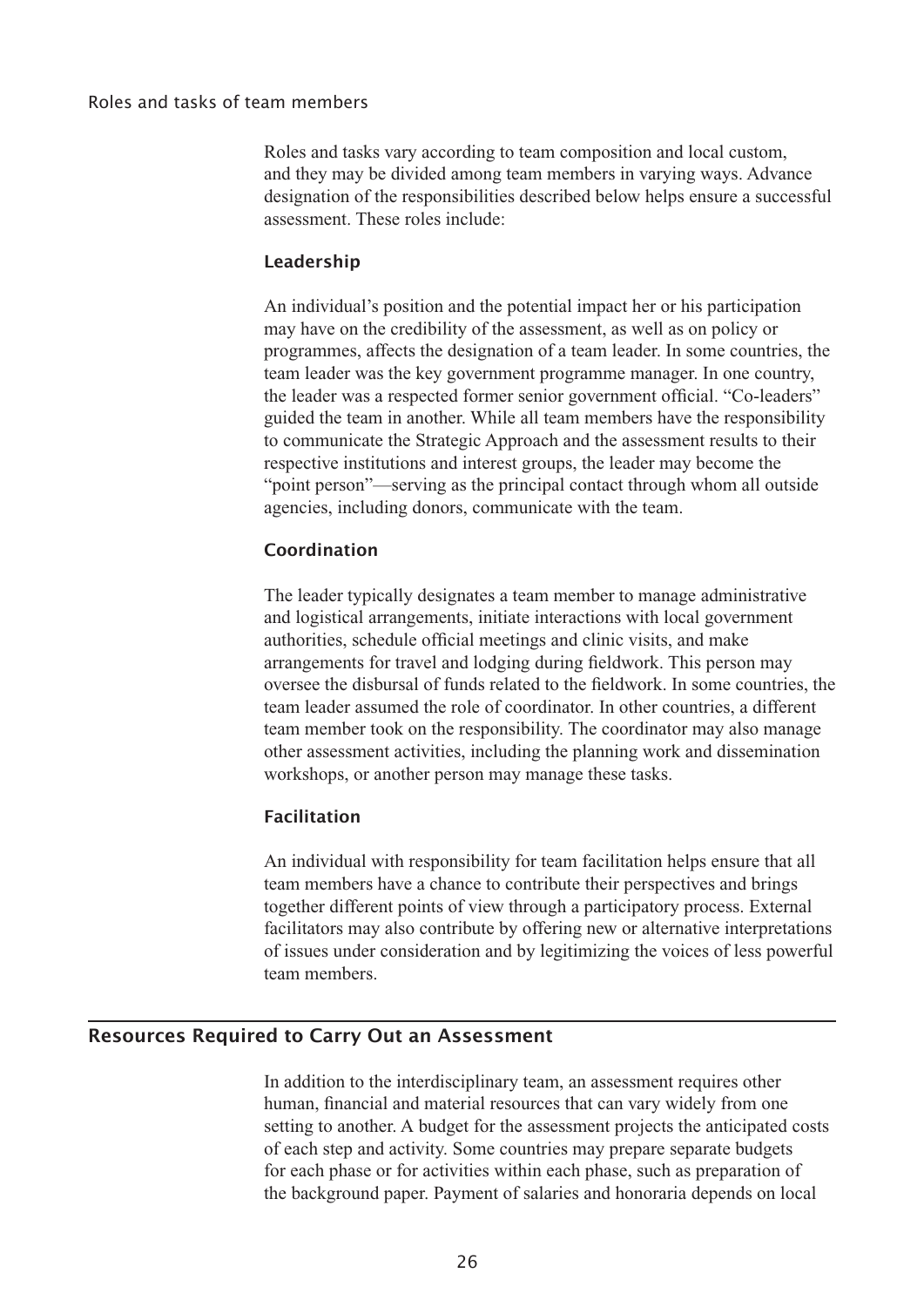custom, donor norms and negotiations for the time of individuals who are **Example 13 for the state of the sponsoring institution.** Budget items often incl<br> **Salaries/honoraria**<br>
• for team members: preparation of background paper, workshop personner of the sponsoring institution, budget hems often include.

# .<br>Salaries/honoraria

- development and participation, fieldwork, report writing, consultation and follow-up; • for team members: preparation of background paper, workshop<br>development and participation, fieldwork, report writing, consul<br>follow-up;<br>for support personnel: secretaries, drivers.
- 

# Materials and supplies, including photocopying

■ for support personnel: secretaries, drivers.<br>
Materials and supplies, including photocopying<br>
■ for the background paper, workshops, fieldwork, report writing. ■ for the background paper, workshops, fieldwork, report writing.<br> **Facilities**<br>
■ for pre-fieldwork workshop and for dissemination workshop(s).

# Facilities

for the field workshop and for dissemination workshop(s).

# Travel and lodging

• for travel to field sites; for transportation and lodging during fieldwork; for transportation and lodging of off-site participants in workshops. for transportation and lodging of off-site participants in workshops.<br> **Communications**<br> **form** the field to the centre or capital, and between field sites.

# Communications

 $\frac{1}{2}$  from the lient to the centre of  $\epsilon$ 

# Printing and distribution

for the background paper, for the assessment report, for the workshop reports (if the latter are prepared).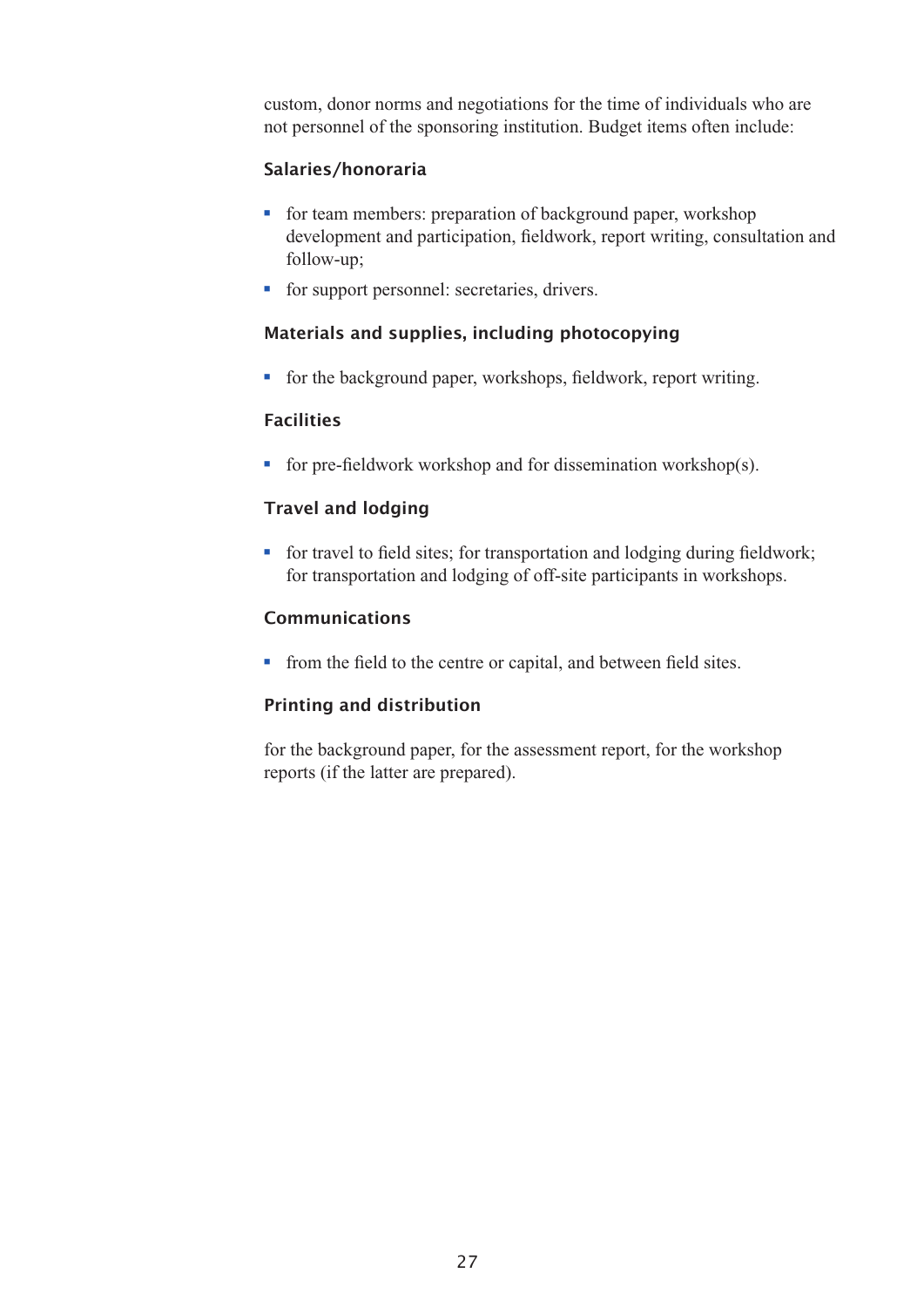## Preparing for Fieldwork

- Prepare a background paper
- Hold a workshop with stakeholders
- Select fieldwork sites
- This section describes the activities that prepare the multidisciplinary § Develop instruments for interviews & observation
- team for fineling that the concerns and serverns and serverns and serverns arrangements and  $\alpha$  Make administrative and logistical arrangements other stakeholders are addressed. The steps include the preparation of  $\mathcal{L}_{\mathcal{S}}$

This section describes the activities that prepare the multidisciplinary team for fieldwork, while ensuring that the concerns and perspectives of other stakeholders are addressed. The steps include the preparation of a background paper, holding a workshop for stakeholders, selection of fieldwork sites, development of data collection instruments and procedures, and making the hecessary administrative and logistical arrangements.

a background paper, holding a workshop for stakeholders, selection of

#### The Background Paper health programme and policy development in addition to the assessment.  $\mathbf{p}$

The background paper is a key resource for directing the course of the assessment. It can also be a valuable document for guiding reproductive parameters community and programme and policy development in addition to the assessment. service capacities and technology in the context of the context of the context.<br>The background paper serves three purposes: The background paper serves three purposes.

**Reviews existing data in the context of the systems framework**. The paper highlights current knowledge about user and community perspectives, paper inginights carrent knowledge about also and community perspectives, service capacities and technology in the context of the broader sociocultural, economic and political environment of the country. **IDENTIFIES CONTROLLERG IS CONTROLLERG IN A DETERMINE SURVEY SERVICE SPACE PROPERTIES AND SERVICE CAPACITIES and technology in the context of the broader sociocultural, economic and political environment of the country.<br>
<b>** 

white association, and subsequent research. **Provides a common body of knowledge** for the assessment team and **Provides a common body of knowledge** for the assessment team and Identifies gans in existing data to concrete lieu questions to be addressed pre-fieldwich stake holders workshop. During the control workshop. During fieldwork, and report the control workshop. The control workshop is an analyze of the control workshop. The control workshop is an analyze of the co

other stakeholders. The paper stimulates debate and discussion during the pre-fieldwork stakeholders workshop. During fieldwork, analysis and report writing, it focuses the team on key issues and offers easy access to a diverse Provides a common body of knowledge for the assessment team and body of literature.  $\sigma$  content of the background paper reflects both the systems framework framework framework framework framework.

# Organizing and writing the background paper  $\mathcal{L}$  is so that for a background paper. The information for a background paper. The information for a background paper.

The content of the background paper reflects both the systems framework and the specific concerns that motivate a country to conduct an assessment. Appendix E gives an illustrative outline of a background paper, and Appendix F lists sources of information for a background paper.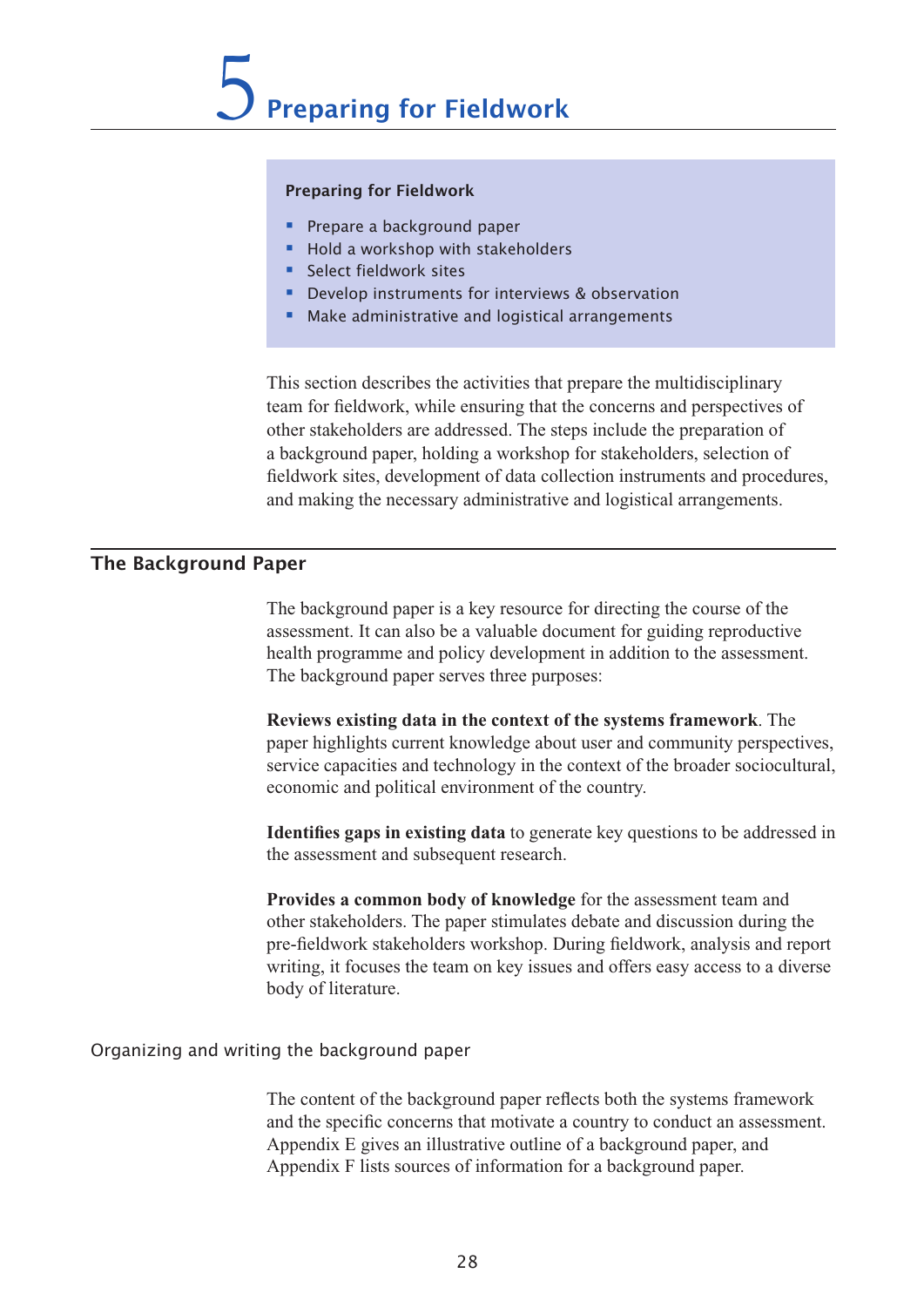The background paper specifically identifies unanswered questions. Themes for further investigation, either in the assessment or through additional reference in a substitution of an approximation of the model method method mix in relation method mix in relation to the method mix in relation to the method mix in relation to the method mix in relation to the method mix health care for adolescents and unmarried women, sociocultural factors contributing to low use of one or more contraceptive methods, possible biases in the portrayal of contraceptive methods in IEC materials and a produces in the postulation of contract prive includes in the materials and a definition of an appropriate contraceptive method mix in relation to the particular programme. subsettion of an appropriate contract prive member in a prediction to the particular programme.

Ideally, team members contribute to writing the background paper. In practice, this may not be possible due to time constraints. In one country, a practice, this may not be possible did to three constraints. In one country, a subset of the core assessment team wrote the paper, and other team members subset of the core assessment team wrote the paper, and other team members served as reviewers. In two other countries, external experts prepared the papers with input from national decision-makers. Commissioned consultants papers with lipat from handler decision makers. Commissioned constitutions wrote the papers in three other countries. National authorities generally review the draft prior to wide-scale distribution. Appendix G discusses some of the issues that arise in preparing the background paper.

Asking if other family planning and reproductive health overview documents provincial and provincial and provincial and implementation of the material are in progress may lead to collaborative and mutually beneficial are in progress may read to condoctance and matually of undertakings in the preparation of the background paper

Distributing the background paper—or an executive summary—to provincial authorities before field visits helps familiarize local officials with the aim of the assessment.

### Planning Workshop: Involving Stakeholders in the Assessment process of the assessment;

# A workshop for stakeholders prior to fieldwork has three objectives: they relate to the assessment;  $\alpha$ **Example 15 to introduce stakeholders in the Assessment<br>
A workshop for stakeholders prior to fieldwork has three<br>
objectives:**<br>
• to introduce stakeholders to the Strategic Approach and the purpose and

- process of the assessment, ■ to introduce stakeholders to the Strategic Approach and the purpose and<br>process of the assessment;<br>■ to provide an opportunity to exchange ideas and concerns about
- reproductive health as they relate to the assessment;
- to serve as an open forum for the reproductive health community to shape Inclusiful of the assessment.

### Workshop participants

S<br>
Participants should represent a broad cross-section<br>
community. They may include:<br>
Senior decision-makers, programme managers; Participants should represer<br>
community. They may incluse the service providers; **EXECUTE:**<br>
Senior decision-makers, providers;<br>
Mealth service providers;<br>
Nomen's health advocates;

- senior decision-makers, programme managers;<br>
 health service providers;<br>
 women's health advocates;<br>
 researchers and academicians;
- 
- 
-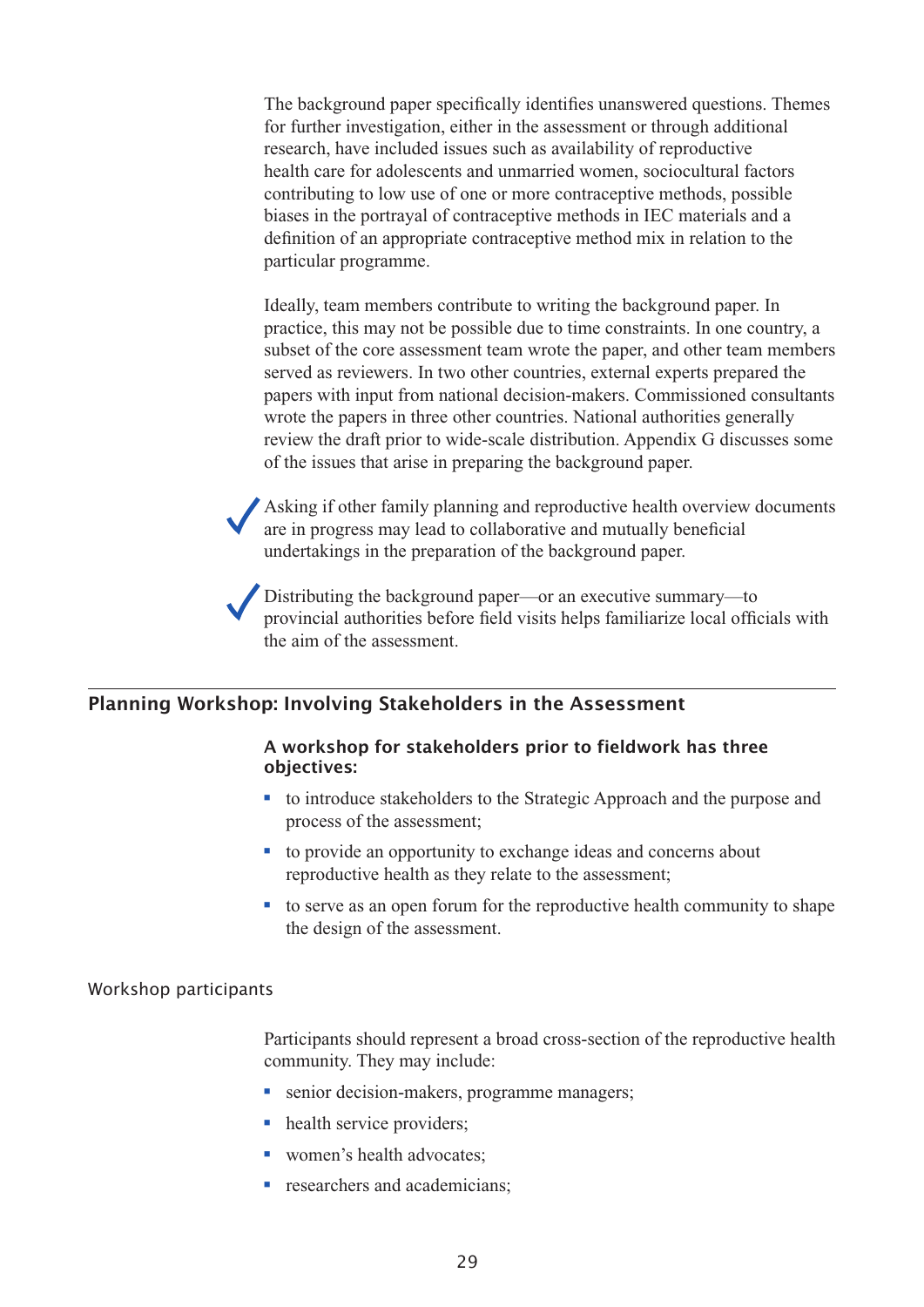- representatives of family planning associations, religious organizations, youth organizations, community development agencies ■ representatives of family plan<br>youth organizations, commun<br>donor agency representatives.  $\blacksquare$  representatives of family planning associations, religious organizations,
- $\blacksquare$  donor agency representatives.

Limiting the number of participants to less than 50 facilitates dialogue and the workshop interest of participants to ress than 90 favoritates that gave and interaction.

When contraceptive introduction and family planning services are the focus of the assessment, conducting a brief contraceptive technology update at the workshop informs participants about current guidelines for contraceptive  $T_{\text{H}}$  as usually lasted one or two days. It of two days. It of two days with  $T_{\text{H}}$ 

#### The workshop agenda  $\mathbf{a}$

The workshop has usually lasted one or two days. It often begins with an overview of the Strategic Approach to contraceptive introduction and an overview of the strategic *r* pproach to contraceptive introduction and the assessment, highlighting their decision-making purpose, the systems examination during the assessment, in alternatively the assessment, the systems of the systems of the systems ramework, the strategic questions, the participatory process and the<br>qualitative research methodology. Discussion and small group work, often organized around the principal findings and recommendations in the organized around the principal intensity and recommendations in the background paper, concentrate on identifying critical issues for further examination during the assessment. The assessment team later builds on the key issues to design the instruments for the fieldwork.

The workshop is an opportunity to introduce the assessment team to stakeholders, or it can serve as a forum for selecting team members.

#### Selection of Field Sites  $\ddot{\mathbf{u}}$  $\mathcal{L}_{\mathcal{A}}$

Careful selection of field sites (e.g., regions, provinces, districts or explain selection of field sites (e.g., regions, provinces, districts of townships) allows analysis of the variations in service capabilities and user and community perspectives. Unlike surveys with random samples, the qualitative approach to the assessment relies on a purposive, non-probability sample. The team deliberately selects sites to obtain rich data that can  $\alpha$  capitant use questions under consideration.

## Criteria for selecting field sites

The criteria used to select sites depend on the situation in each country laborating with the assessment and follow-up. 9 and reflect multiple considerations, including political factors and interest in collaborating with the assessment and follow-up.<br>
• A successful assessment includes sites for field visits that:<br>
■ allow examination of hospital down to health posts in communities);

### A successful assessment includes sites for field visits that:

single district, a team could select service delivery points from the district hospital down to health posts in communities);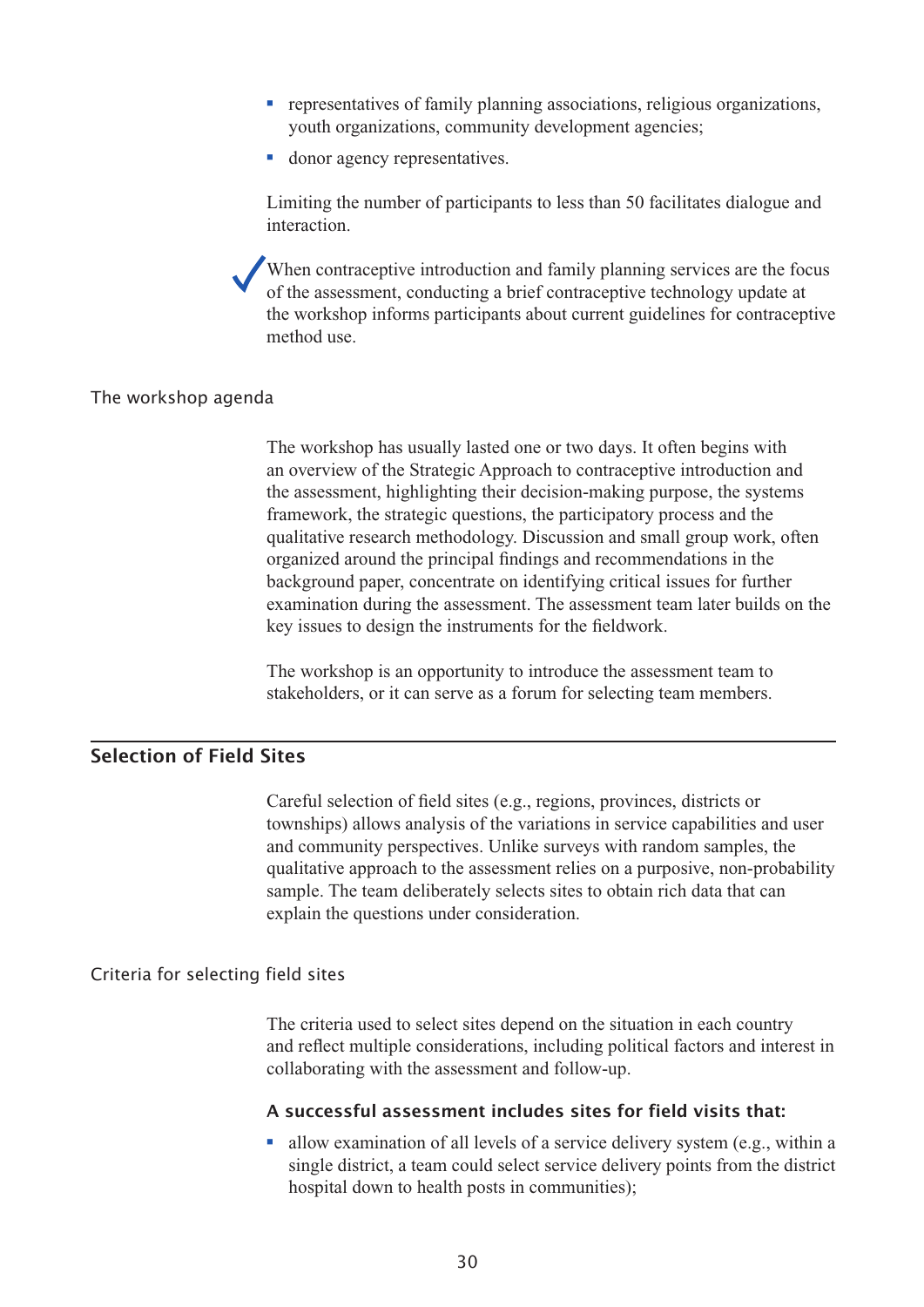- include a range of service delivery points at each level of the system: both strong and weak services, easily accessible and more remote sites; ■ include a range of service delivery points at each level of the system: both strong and weak services, easily accessible and more remote sites;<br>■ reflect major regional, cultural, ethnic and programmatic variations (e.g include a range of service delivery points at each level of the system: bot
- $s$  and the support and those with the programmatic variations ( $\sigma$ ); with and rural areas; areas where contraceptive prevalence is high and programmes; private-sector services and commodity outlets as well as  $\blacksquare$  reflect major regional, cultural, ethnic and programmatic variations (e.g., public-sector programmes; and services with substantial donor agency support and those without); Where it is low; clinic-based services and community-based distribution<br>programmes; private-sector services and commodity outlets as well as<br>public-sector programmes; and services with substantial donor agency<br>support and
- the site of the sites of  $\mu$  in an about the population's family planning and the sites where little is known about the population's family planning and reproducive nearly derived and practices). **Practical matter matter matter matter matter is matter in the site set of the site selection.** And site selection. Analysis to the potential to fill in gaps for which information is missing (e.g., places where there is known about the population s lating planning and

Practical matters may also affect criteria for field site selection. Access to Fraction matters may also affect criteria for field site selection. There is a transport to reach the sites (e.g., airline schedules) and the availability of vehicles for transporting the team and consulting with authorities at the sites may have an influence. The need to complete fieldwork within a limited time (about three weeks) may also have an impact on site selection. Also see The team establishes the criteria for selection, or superiorism.

#### Site selection process  $\tau$  choose the provinces, states or regions, and the distributions, and the distributions, and those those those those those those those through  $\tau$

The team establishes the criteria for site selection, often drawing upon the can established in enterta for she selection, once in a will get the previous deliberations of participants in the planning workshop. Then, they choose the provinces, states or regions, and the districts within those service delivery provinces, sales of regions, and the districts within those administrative divisions accordingly. Although some teams use a systematic team observes and services are conducted. The conduction in the series and systematic process of weighting districts based on these criteria, matching the sites process of weighting districts based on these criteria, matering the sites with the criteria is the most important concern. Once in the field, the team members in the members in home in the surface in the surface consults with provincial and district-level managers to select the specific service delivery points within each site. At each service delivery point, the Local officials are of the team visit service delivery point, the team observes facilities and services and conducts individual interviews and group discussions with a variety of people: providers, clients and community is the team of the team of the team has and community facilities in the surrounding community members in homes and community facilities in the surrounding community memoers in nomes and community facilities in the surrounding community.

Local officials are often eager to have the team visit service delivery points with good services and those that are easily accessible. However, it is important that the team has an opportunity to learn from the challenges of providing services in settings with fewer resources or where access is more  $M_{\rm H}$  service delivery is user concerns and user concerns are concerns are concerns are common to all sites. The common to all sites  $M_{\rm H}$ 

#### Sample size

Many service delivery issues and user concerns are common to all sites. The when y service derivery issues and user concerns are common to an sites. The key to obtaining appropriate information on the problems facing the health system lies in visiting sites that reflect the variation in conditions in the country. A statistically representative sample is not necessary. Focusing the assessment on the variations in services in a small number of field sites generates an in-depth understanding of the constraints to quality of care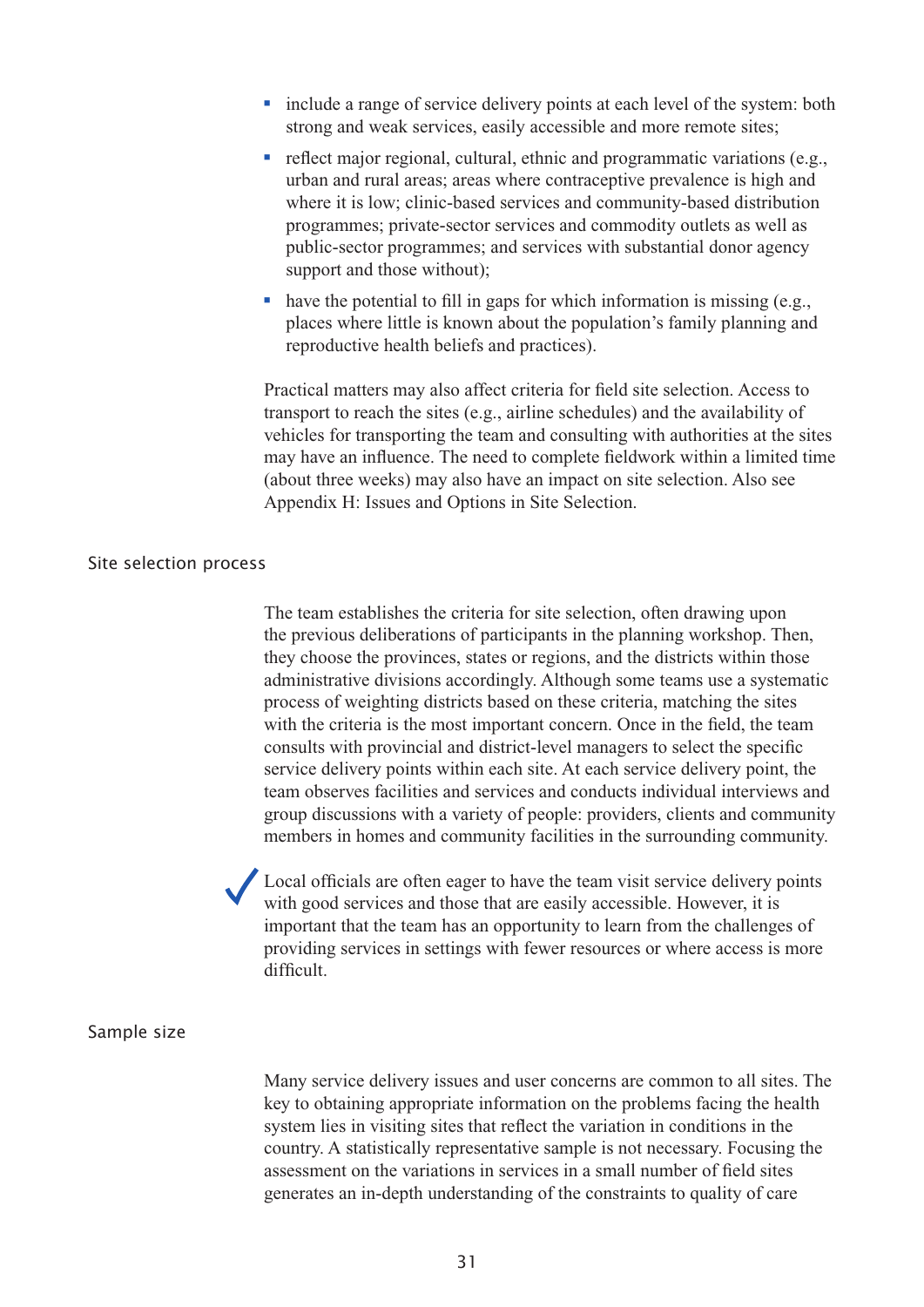in a health care system and the possible solutions to existing problems. The a nearer system and the possible solutions to existing problems.<br>For example, in one country, the team selected three of the country's 13 of example, in one country, the team servered time of the country s<br>nine departments, each with distinct socioeconomic, cultural and ethnic fractures. Within those three departments, 18 districts (7 of 15 districts in one department, 7 of 16 in the second, and 4 of 20 in the third) were chosen. the second, and the zoof the selection of solution of sites for the selection.<br>They visited a total of 30 communities. In another country, the team chose 13 of the nation's 63 districts, representing differences in access to services, quality of service statistics, contraceptive prevalence, urbanization and levels of donor support. Appendix H discusses other questions that may arise about the selection of sites for fieldwork.

### **Design of Data Collection Instruments and services and services during fieldwork. Donor and service during fie** representatives or other stakeholders may also contribute to instrument of the instruments of the instruments o

Following the planning workshop, team members together prepare a set of instruments for individual interviews, group discussions and observation resentatives or other stakeholders may also contribute to instrument design. Instrument design is best done as a participatory process in order to: **Solution** interval and services, group diseassions and observed of facilities, supplies, records and services during fieldwork. Donor representatives or other stakeholders may also contribute to instrume design. Instrumen

- Approach; • reinforce knowledge of the systems framework and the Strategic Approach;<br>• create common understanding of the issues to be examined in the nain fonoo Im
- assessment; • Gradies common understanding of the issues to be examined in the assessment;<br>
• familiarize team members with the instruments and the rationale behind • create common understanding of the issues to be examined in the
- specific questions; • familiarize team members with the instruments and the rationale bel<br>specific questions;<br>• build confidence for departing from the prepared text of the printed
- framework, consistent of the people of the people of the consistent of the process of a question guides and for following up on new leads in the process of a qualitative conversation. question gardes and for fortowing up on new reads in the process of a be conversations that make up the interactions that make up the interactions that make up the interactions that may be conversations.

Preparation of instruments usually begins with a review of the systems information of instruments usually eights with a review of the systems framework, consisting of people, service capacities, technologies and the ramework, consisting or people, service expansion, termologies and the factors that influence them. The team discusses what information needs to the collected to understand the interactions that make up this framework. The contracted to different the interactions that make up this mathematic. The team then identifies categories of respondents who can provide the necessary information, and develops guidelines for interviews to be conducted with these individuals or groups. Elements of quality of care—such as technical competence of providers, client-provider relations and range of contraceptive methods—often help organize the themes and structure the The qualitative research methods of the assessment call for semistructured

## Instruments for semistructured qualitative interviews

The qualitative research methods of the assessment call for semistructured guidelines for a neutral, supportive conversation with respondents, not for highly structured survey interview questionnaires. A qualitative interview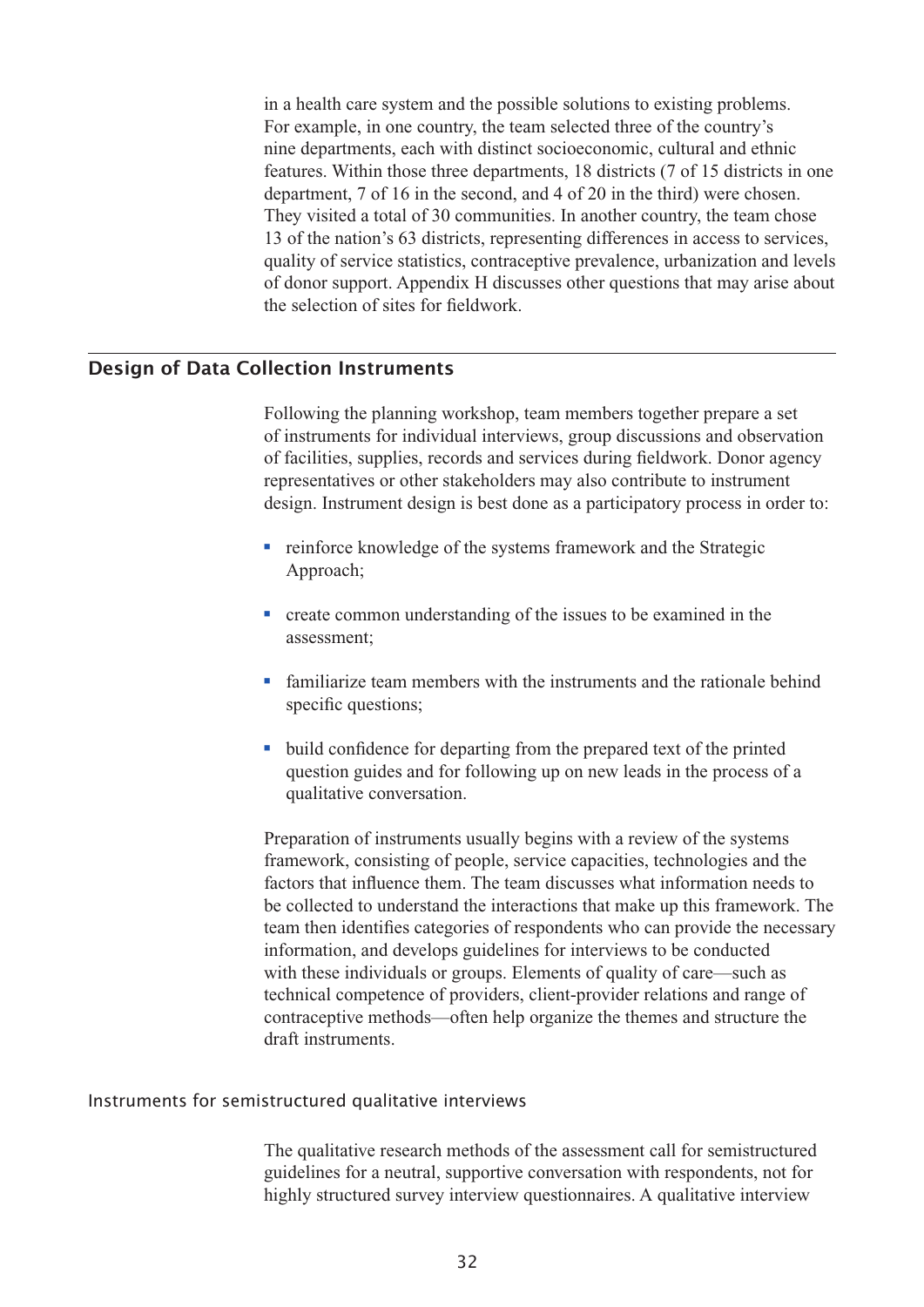aims to gain an understanding of the meaning of what the respondent says. Appendix I compares a qualitative conversation with a survey interview. Suppendix I compares a qualitative convertions are "Tips for a Successful Qualitation"<br> **A semistructured interview instrum**<br> **F** focuses on critical themes and issues;

#### A semistructured interview instrument does the following: the interview;

- focuses on critical themes and issues;
- allows the order and wording of questions to change as needed during the interview; • focuses on critical themes and issues;<br>
• allows the order and wording of questions to change as needed during<br>
the interview;<br>
• includes follow-up or probing questions to obtain depth and specificity
- of responses: <ul>\n<li>  allows the order and wording of questions to change as needed due the interview;</li>\n<li>  includes follow-up or probing questions to obtain depth and specific of responses;</li>\n<li>  avoids leading questions such as "Why is family planning good?"</li>\n</ul>
- 

# The team prepares a separate instrument for each category of respondent such as: • avoids leading questions such as "Why is<br> **The team prepares a separate instrum**<br> **respondent such as:**<br>
• policy-makers and programme managers; The team prepare<br>respondent such<br>policy-makers and<br>exervice providers;

- policy-makers and programme managers;<br>• service providers;<br>• clients of services and users of contraception;  $\begin{bmatrix} 1 & 0 \\ 0 & 1 \end{bmatrix}$ , traditional healers, and doctors and nurses in  $\mathcal{O}$
- $\blacksquare$  service providers:
- 
- policy-makers and programme managers;<br>
 service providers;<br>
 clients of services and users of contraception;<br>
 private sector providers, including pharmacists and chemists, traditional birth attendants (TBAs), traditional healers, and doctors and nurses in private practice, depending on the scope of the assessment; • Crients of services and users of contraception;<br>
• private sector providers, including pharmacists and chemists, traditiona<br>
birth attendants (TBAs), traditional healers, and doctors and nurses in<br>
private practice, depe private sector providers, including pharmacists and chemists, traditional
- and members of women's organizations, youth groups and other NGOs and grass-roots organizations; • Community opinion makers, such as local authorities, religious leaders<br>
and members of women's organizations, youth groups and other NGOs<br>
and grass-roots organizations;<br>
• a variety of community residents and family dec community opinion makers, such as local authorities, religious leaders
- a variety of community residents and failing decision makers, meta-<br>men and mothers-in-law, non-users of services and youth. men and mouters in taw, non-asers of services and yound.

Appendix J gives examples of topics to include in the question guides references  $\sigma$  is the instrument and the function  $\sigma$  and  $\sigma$  for various categories of respondents. The instruments include sufficient to response the proportions. The matemeters method surface for various categories of respondents. The matemeters method surface detailed interview guidelines may help ensure that all critical issues are The interview guidelines may neep ensure that all entired issues are<br>covered, they can hinder natural conversation flow. Thorough familiarity guide, they can innect natural conversation now. Thorough rainmarty<br>with the purpose of the instrument and the key topics allows team members And the parpose of the instrument and the key topics abows team memory to respond flexibly to unanticipated findings. to respond hexiory to unanter-

The instruments for individual interviews can also be adapted to serve as guides for group discussions with the appropriate category of respondent. Appendix K addresses some of the other questions that may arise about interview instrument design. not view moduliem design.

### Inventories and observation guides for programme managers and service programme managers and service providers incorporate questions about facilities, records and supplies, as well as

Observation provides data that allow the team to assess the capacity of the service system to provide appropriate levels of quality of care. Although the interview guides for programme managers and service providers may incorporate questions about facilities, records and supplies, as well as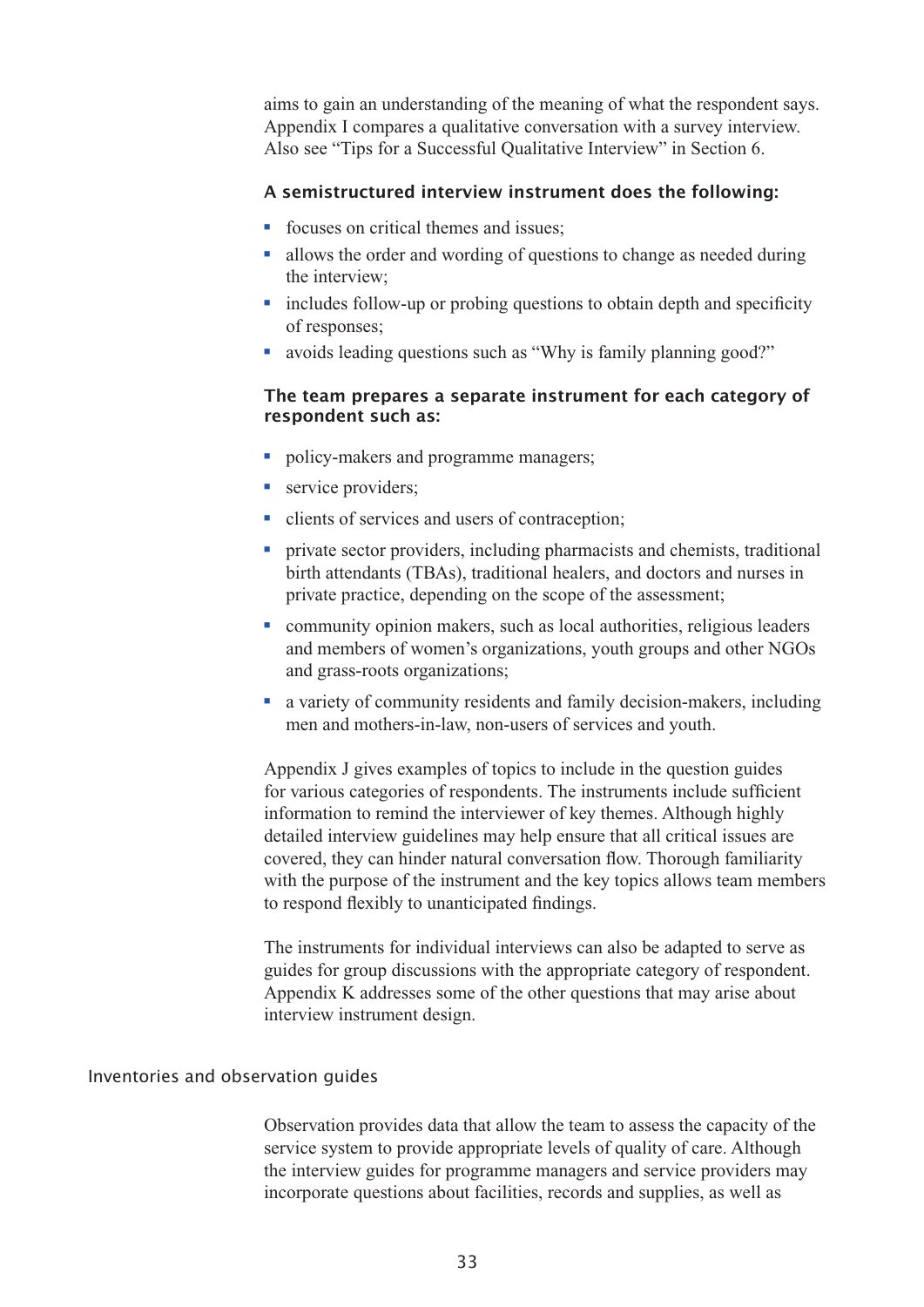providers' knowledge, attitudes and skills, the team also prepares an providers knowledge, all describes the skins, the team also prepares and inventory to observe these matters and an observation guide for observation the material (e.g., e.g., e.g., e.g., physical property and all experiments and an observation game for observant of service defivery including enem provider interactions.

An inventory guide (see Appendix L for a list of issues to be addressed) allows team members to describe the availability and functioning of the material (e.g., equipment, drugs, physical premises) and non-material (management and supervision systems) components of service delivery.

## A guide for the observation of client-provider interactions focuses on (for further guidance, see Appendix M):

- **appropriate interpersonal relations:** the provider greets the client and de monstrates respect; **Example 13 appropriate interpersonal relations: the provider greets the client and demonstrates respect;<br>
<b>idialogue:** the provider gives the client the opportunity to ask questions **idemonstrates** respect;
- and listens to the answers;
- **• information exchange**: the provider gives the client information she or he needs to make an informed choice about contraception and to be an informed user: • **information exchange**: the provider gives the client information she of the needs to make an informed choice about contraception and to be an informed user;<br>
• **choice**: the provider allows the client to choose an appro **EXECUTE:** Information exchange: the provider gives the client information she or<br>the needs to make an informed choice about contraception and to be an<br>informed user;<br>**COMPENSE:** the provider allows the client to choose an
- **enoice**: the provider allows the client to choose an appropriate method;
- **choice**: the provider allows the client to choose an appropriate r<br>
 **privacy**: the interaction occurs where other clients are not able thear the interaction; there are few or no interruptions;<br>
 **provision of techni** • privacy: the interaction occurs where other clients are not able to see or
- established medical/clinical guidelines and protocols in the delivery of  $AC$  survice.

#### Pre-testing instruments  $\frac{1}{\sqrt{2}}$

Although team members become very familiar with the instruments through the interactive process of developing them, role playing and a pre-test of the instruments before beginning fieldwork give the team experience with qualitative interview techniques. Pre-testing also allows the team to identify and make needed changes in the instruments. This process also allows the team to test the procedures and approaches in conducting the fieldwork in service delivery sites as well as in community settings.

## Administrative and Logistical Arrangements

#### The fieldwork itinerary  $\mathbf v$

Planning the fieldwork itinerary requires attention to detail, knowledge of reduce the time required attention to detail, showledge of routine service delivery and appropriate coordination with provincial, district and local authorities.

Often, the team splits into two sub-teams of four to six members each, to reduce the time required for fieldwork, allow for less intrusive observation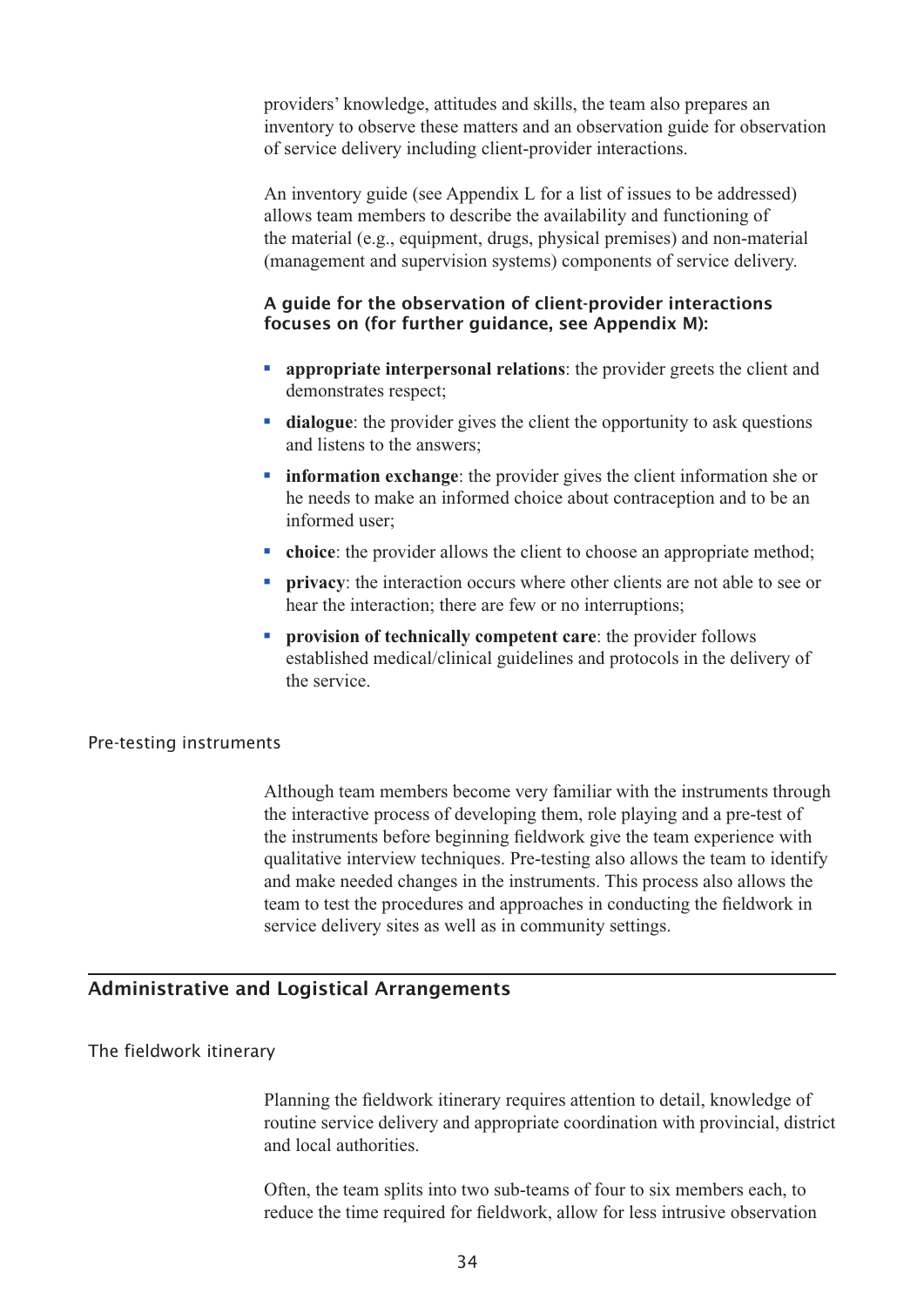at service delivery sites as well as to be able to cover a wider range of the detailed plans for the detailed plans for the visit in the visit in the visit in the communities and service delivery sites. In some cases, the entire team meets with provincial and district-level officials and then splits into smaller teams, Provincial and district level officials and then spins like smaller teams, each going to a different community. In others, sub-teams proceed to the full going to a different commandy. In others, sub-teams proceed to the provinces directly from the national capital. Appendix N gives an example of show the set of the visit in one province.

Postponing the sub-teams' move to different geographic areas until after the full team has an opportunity to make a field visit allows team members to share and review their experiences with the qualitative methodologies.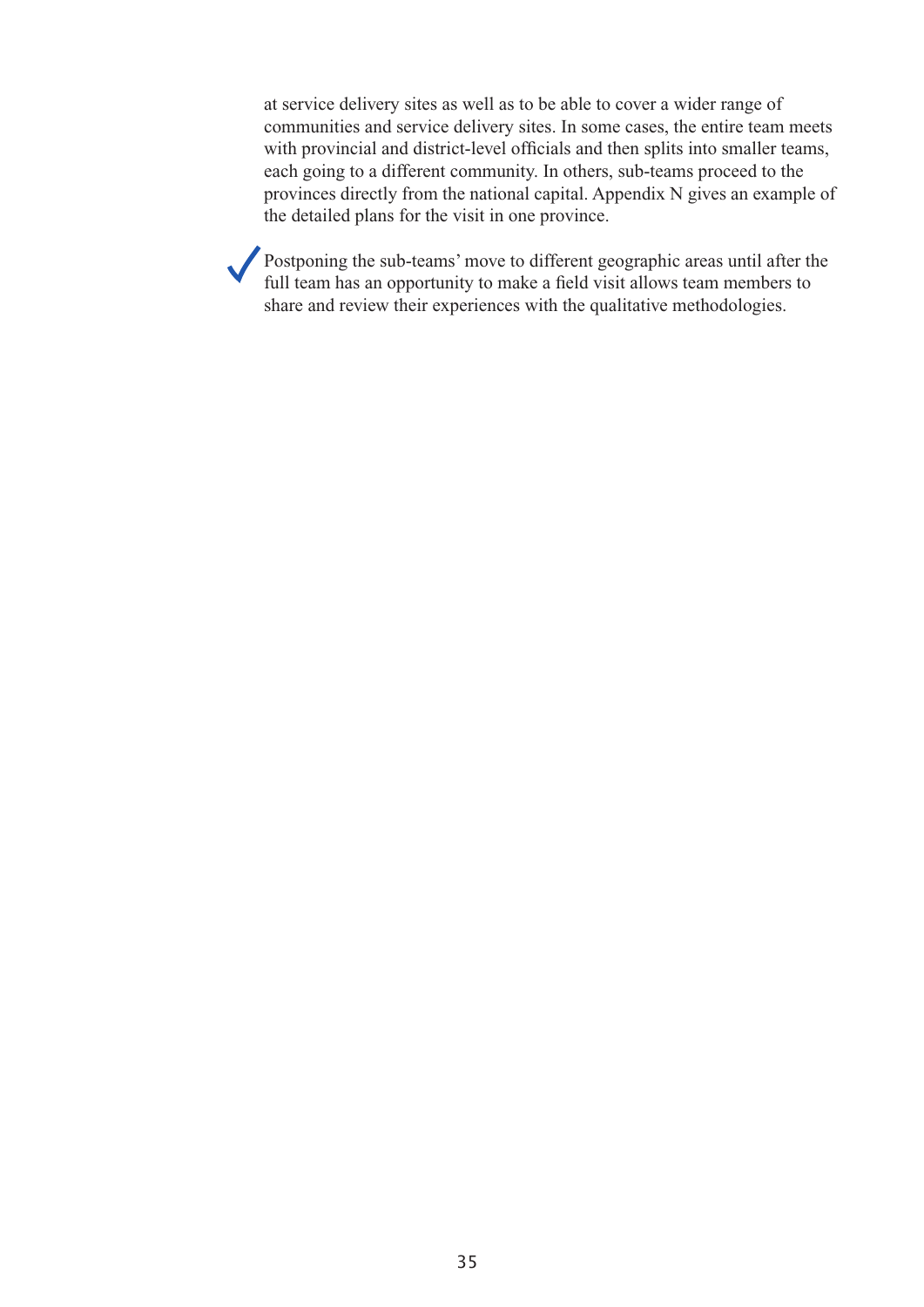#### Fieldwork

- § Conduct interviews
- **Observe service delivery**
- $\blacksquare$  Collect and review service statistics
- **Exting a** Discuss findings and begin drafting the report **Algebra** Discuss findings and begin drafting the report

During fieldwork, team members work long hours, meeting with officials, collecting and reviewing service records and data, observing facilities and services, interviewing a wide range of individuals and conducting group discussions. Evening team meetings initiate the process of data analysis and report writing.  $T_{\text{F}}$  stop is often a visit with provincial or district authorities.

assisting with the selection of specific service delivery points to visit and as

### A Typical Day

The first stop is often a visit with provincial or district authorities. the mst step is onen a visit while provincial of district at the same.<br>Programme managers play a critical role in facilitating fieldwork, in explaining managers play a critical force in factorialing field work, in assisting with the selection of specific service delivery points to visit and as assisting with the selection of specific service derivery points to visit and a<br>respondents in interviews. They need to understand that the purpose of the responsions in likelihood of capturing and community and community assessment and the field visits is to aid in decision-making, not to evaluate dependence and the next visits is to did in decision making, not to evaluate statistics to which they are responsible. The the same time, the team mast explain the qualitative, informal nature of the field visits and discourage explain the quantume, informal nature of the field visits and discourage<br>advance planning of a "ceremonial" or official visit, which can reduce the likelihood of capturing a valid picture of service delivery and community Intermode of caparing a vand pretate of service delivery and community<br>dynamics. Provincial and district managers can review service delivery also receive and the assessment managers can review service derivery statistics together with the team to generate questions about varying levels of statistics together with the team to generate questions about varying revers contributions. performance and coverage at service defivery points.

In communities and at service delivery points, providers and local authorities also receive an explanation of the assessment. Collection and review of need to the field model model model model model model with service providers, clients service statistics, observation and interviews with service providers, clients derived statistics, observation and mervious what service providers, energy if available and community members in their homes follow the introductory meetings. At the end of the day, the team or sub-team meets to discuss and analyse the day's findings, and plan the next day's work, including any find analyse the day 5 intenses, and plan the heat day 5 work, including any needed modifications in the fieldwork or the interviews. Some writing of the draft report may also occur. notical input mortions in the notawork of the meet views. Some writing of the assessment discussion of problem and problem areas that might be problem as the problem areas that might be pro

Debriefing provincial and/or district programme managers on assessment findings before the team or sub-team moves to another geographical area is of critical importance. This not only reinforces the participatory nature of the assessment, but also permits frank discussion of problem areas that might be difficult to include in a formal report.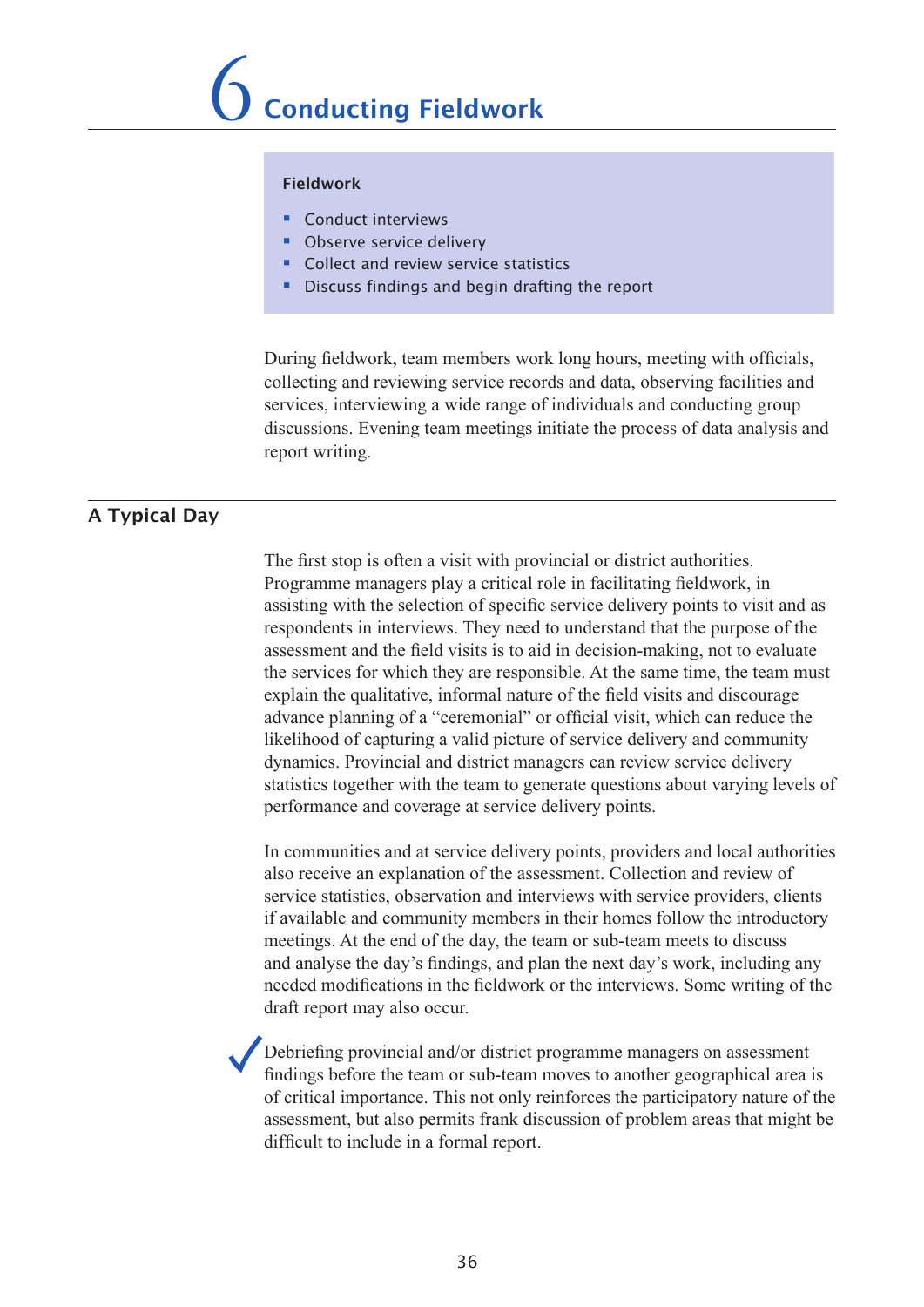#### Conducting Interviews Talking with a wide range of individuals allows many stakeholders'  $\rho_{\text{max}}$

#### Sample size

Talking with a wide range of individuals allows many stakeholders' It is important to make the material efforts to have a balanced specific to the reflected in the assessment. As with site selection, respectives to be reflected in the assessment. The with site selection, an assessment selects respondents to ensure coverage of the important deligiones of groups in question. ments who performed to the people of the important

It is important to make special efforts to have a balanced sample of respondents. Actively seeking opportunities to speak to poor women and men, young people and people from ethnic or other minority populations helps ensure that all stakeholders in reproductive health have a chance to voice their concerns.

#### TIPS FOR A SUCCESSFUL QUALITATIVE INTERVIEW

- TIPS FOR A SUCCESSFUL QUALITATIVE INTERVIEW<br>
Prepare for the interaction. Be familiar with the interview guides.
- TIPS FOR A SUCCESSFUL QUALITATIVE INTERVIEW<br>■ Prepare for the interaction. Be familiar with the interview guides.<br>■ Establish an atmosphere where the respondent feels safe to speak freely about her or his experiences and feelings. Be a good listener. ■ Prepare for the interaction. Be familiar with the interview guides.<br>
■ Establish an atmosphere where the respondent feels safe to speak freely about her or his experiences and feelings. Be a good listener.<br>
■ Remember t
- remember are morrow minutes are assisted to patting the responser ease, developing rapport and setting the informal tone of the interview • Maintain a balance between knowledge-seeking and feelings.<br>
• Maintain a balance between knowledge-seeking and feelings. ■ Remember the first few minutes are decisive for putting the respondent at ease, developing rapport and setting the informal tone of the interview.<br>■ Maintain a balance between knowledge-seeking and feelings.<br>■ Respect c
- 
- government leaders or others who might influence responses.
- Recognize that class, education, ethnicity, gender and age can create an imbalance of power between the respondent and interviewer. ■ Be aware of non-verbal communication—tone, gesture and expression.<br>■ Recognize that class, education, ethnicity, gender and age can create ambalance of power between the respondent and interviewer.<br>■ Be aware of non-ver ■ Recognize that class, education, ethnicity, gender and age can cr<br>imbalance of power between the respondent and interviewer.<br>■ Be aware of non-verbal communication—tone, gesture and expre<br>■ When interviewing service pro
- Be aware of non-verbal communication—tone, gesture and a<br>■ Be aware of non-verbal communication—tone, gesture and a<br>■ When interviewing service providers, bear in mind the above<br>■ Explain that the purpose of the visit i  $\overline{a}$ be aware on
- 
- understand the real conditions of service provision including the difficulties ■ When interviewing service providers, bear in mind the above and:<br>
■ Explain that the purpose of the visit is not to evaluate, but to understand the real conditions of service provision including the difficulties encount Explain that the purpose of the visit is not to evaluate, but to
- considerable effort in settings where providers are rarely asked questions about their experiences and perspectives.

SOURCE: Adapted from Kvale, S. *Interviews: An Introduction to Qualitative Research Interviewing.* Thousand Oaks, CA: Sage Publications, 1996.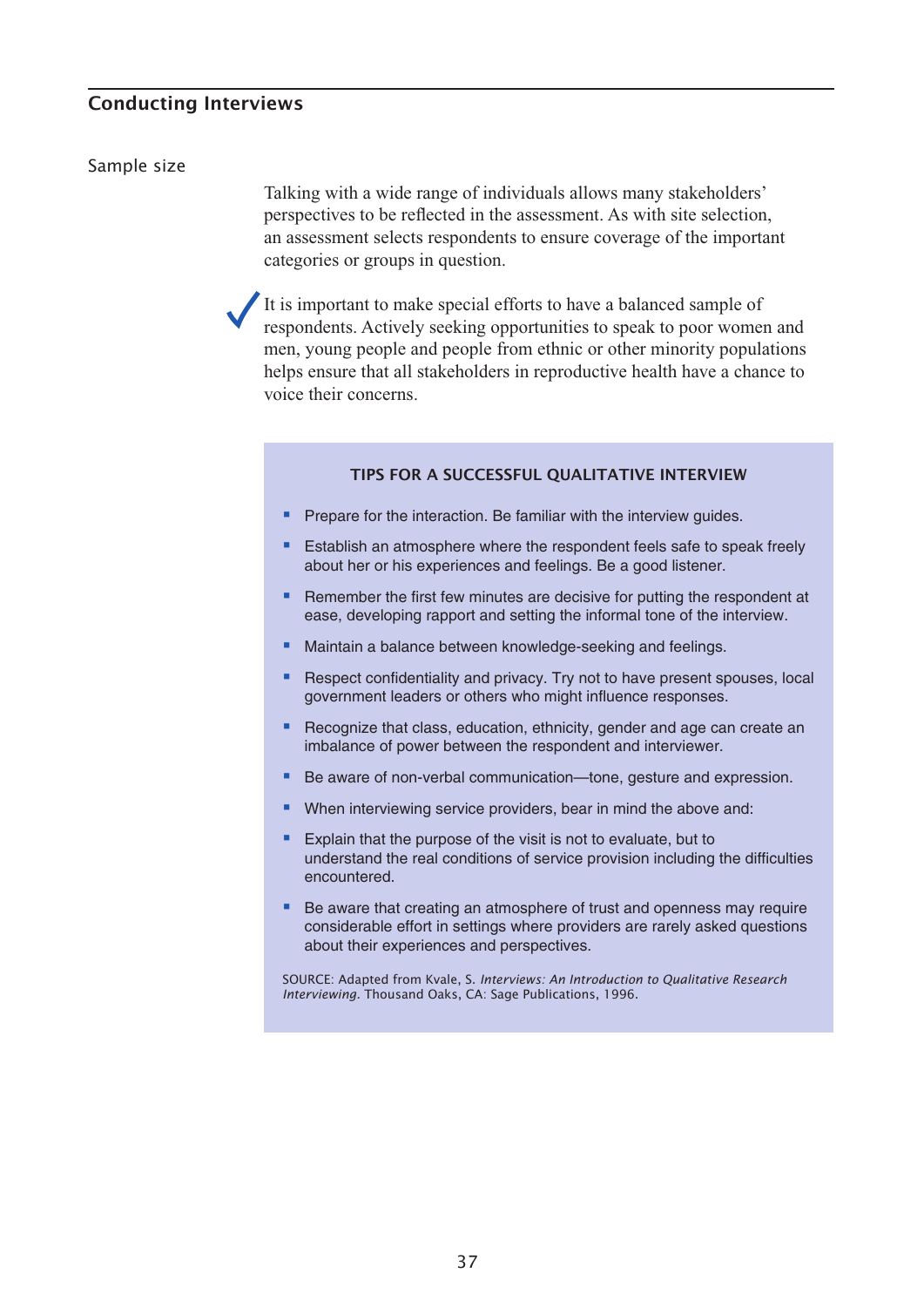The number of individuals interviewed depends on the data collection the name of marviolal interview or group discussion), the team size and the time available at each site. Typically, at the community level, the Sometime available at each site. Typicary, at the community level, the ream interviews the staff at the health centre, holds group discussions the team the team the start at the heatter centre, holds group diseassions with community leaders and members of women's and youth groups, and and unfavouring venters and members of women s and your groups, and conducts individual interviews with 10 to 25 people. conducts individual interviews with  $10 \text{ W } 25$  people.

Sometimes, community leaders or local authorities are reluctant to allow fractured fractured responses to the team conductant conductant to the team to interview poor people or members of minority groups, fearing an unfavourable portrayal of the community. If this occurs, the team can balance the sample with additional interviews in another community. If local leaders attempt to take up all the team's time or appear unwilling to give frank responses, the team can conduct a group interview with them, freeing and we meet the *a* range of other materiality.

### Informed consent

Respondents have the right to privacy and confidentiality during interviews and observation of client-provider interactions. They also have the right to know that the interview or observation is part of an assessment and that participation is voluntary.

## This principle of informed consent suggests that interviews This principle of informed consent suggests that interviews<br>begin with a statement such as the one below. **First principle of informed consent suggests that interviews**<br> **polynomials begin with a statement such as the one below.**<br>
• "We would like to speak with you about an assessment we are carrying ym wrth a statement such as the one below.

- provider the communities. The Ministry of Health is<br>out about health and the needs of communities. The Ministry of Health is our about health and the heeds of communities. The Millistry of Health directing the assessment. The purpose is to understand the conditions at the local level as they really are and to help improve government health policies and services in our country. This is why we are talking to health providers, is our organizations and community people in direction parts the country. Our conversation will take about 30 minutes." From the set of the associated with anything that you say to us. You what we are also the country. Our conversation will take about 30 minutes."<br>
• "Your name will not be associated with anything that you say to us. You policies and services in our country. This is why we are anning to hearth  $y$ , our conversation will also about you minutes.
- **E** "Your name will not be associated with anything that you say to us. You Four name win not be associated with any thing that you say to us. Four<br>are free to decide if you wish to be interviewed. If you decide you do not want to be interviewed, it will not affect the health care you receive. If want to be interviewed, it will not affect the figure future you decide to be interviewed, nothing that you say will affect the health agree to be interviewed; houring that you say will arrest the heart wish to answer, and you may stop the interview at any point if you wish. Please do not hesitate to express any negative opinions that you might have, as these opinions can help improve services in the future. Do you agree to be interviewed? Do you have any questions before we begin?"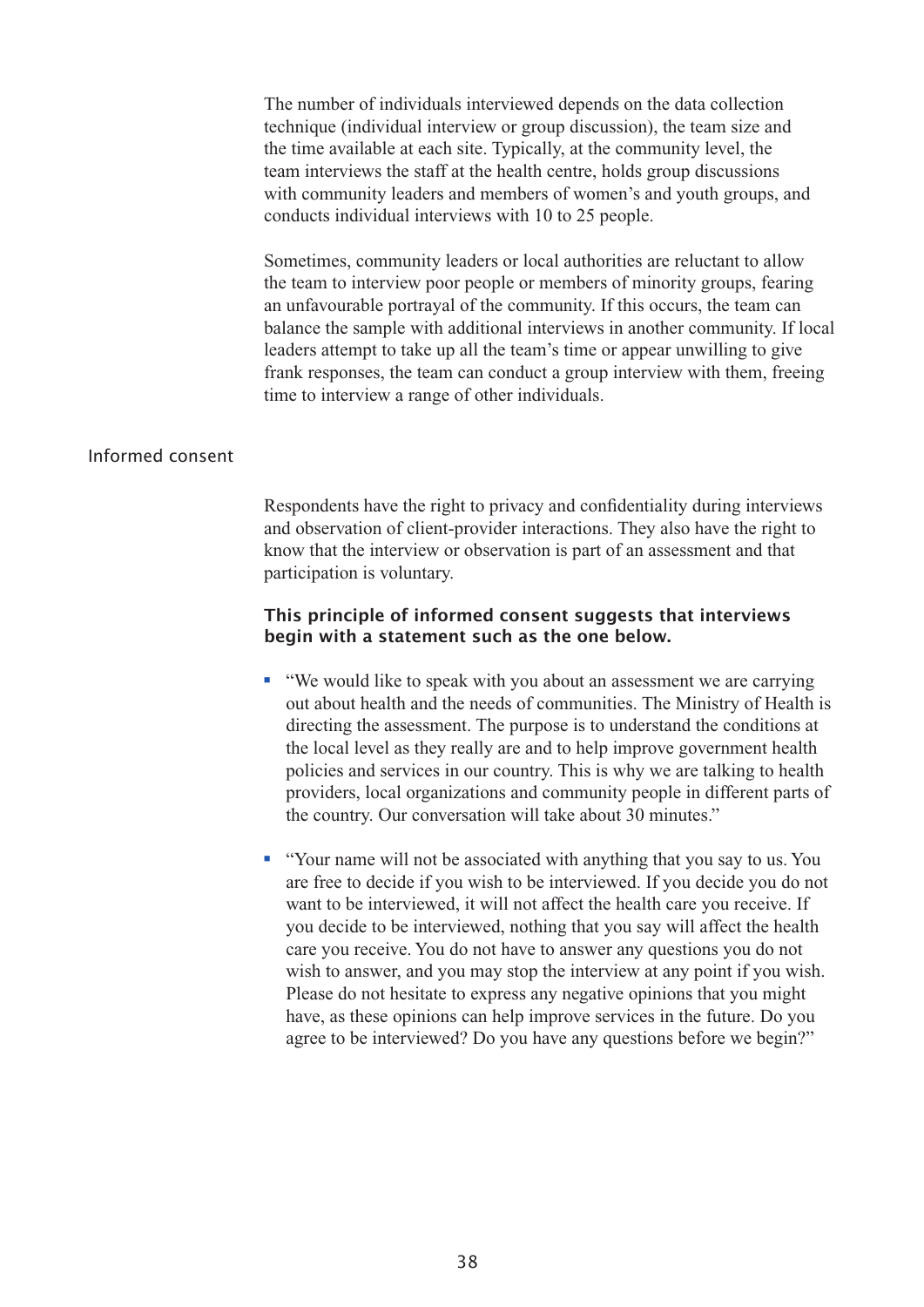#### For an observation of a client-provider interaction, a statement such as the one below can be used: <p>For an observation of a client-provider interaction, a statement is such as the one below can be used:</p>\n<p>■ "We are carrying out an assessment about health and the needs of</p> communities. The Ministry of Health is directing the assessment. The  $p_{\text{max}}$  is the conditions at the conditions at the conditions at the conditions at the conditions at the conditions at the conditions at the conditions at the conditions at the conditions at the conditions at the condit are and the below can be abea.

- receive the start of the Ministry of Health is directing the assessment. The purpose is to understand the conditions at the local level as they really are and to help improve government health policies and services in our  $\blacksquare$  "We are carrying out an assessment about health and the needs of the did to neip improve government nearly poncies and services in because you, this is why we are observing enems and providers as they receive and give health services." So the associated with anything that we see or hear here are will not be associated with anything that we see or hear here will not be associated with anything that we see or hear here  $\blacksquare$ receive and give nearly set vices.
- Four hand win hot be associated with any limit that we see of hear today. You are free to say you do not want us to observe you. If you observe you. If you deep you have some observe you, it will not affect the health care appropriate for to have someone observe you, it will not affect the nearm care<br>you receive [or your job]. If you decide to participate, nothing that you from both the provider and the participate, housing that you do or say will affect the health care you receive [or your job]. You may ask us to leave at any point if you wish. Do you agree to allow us to observe you? Do you have any questions before we begin? [Adjust as appropriate for permission for a provider or a client. Consent is required The team members with the team members with experience in the provider and the client prior to observation.

### **Observing Facilities and Services**<br>The instrument of the facilities and the client-provider of the client-provider of the coordinate of the coordinate of the coordinate of the coordinate of the coordinate of the coordinat  $\sum_{i=1}^n$  interaction instrument to check off and make notes about findings. The main  $\sum_{i=1}^n$

The team members with experience as clinicians observe facilities and supplies as well as interactions between clients and providers. They use the inventory instrument to observe the facility and the client-provider interaction instrument to check off and make notes about findings. The may conserver thes to be unbothedness, the site increase what the conservation compared to what was said as well as what was not said. observer tries to be unobtrusive, does not interfere with the consultation and pays attention to what was safe as wen as what was not safe.

Sometimes, the low volume of clients or limited service hours makes it bomething, the tow volume of chemis of filmed service hours makes to<br>difficult for the team to observe client-provider interactions. The team If the team to be serve ench provider increasions. The team may compensate for this through additional observations at the next site. may compensate for any anough additional observations at the next site.<br>When possible, the field itinerary takes into account service operations and schedules visits accordingly. Special arrangements such as a special study or assigning a single team member to conduct observations can also be made. If the team faces a choice between waiting for clients or proceeding with community interviews, the interviews should take priority.

### Note-taking and Recording Fieldwork members keep detailed records of meetings, activities, sites visited, people ecolumy ricturious

The findings of the fieldwork and the background paper are the basis for strategic analysis and the conclusions of the assessment. Team r strategic analysis and the conclusions of the assessment. Team<br>embers keep detailed records of meetings, activities, sites visited, people<br>terviewed and the interviews themselves.<br>**chronological record** of daily activiti did each did each day. For example, the assessment, ream held courtes with may be made to the manufacture propies. clients at multiple clients at municipal clients at municipal clients.

did each day. For example, "Visited Santa Rosa de la Sierra community, held courtesy visit with mayor, interviewed four service providers and four clients at municipal clinic. Held two group discussions—one with mothers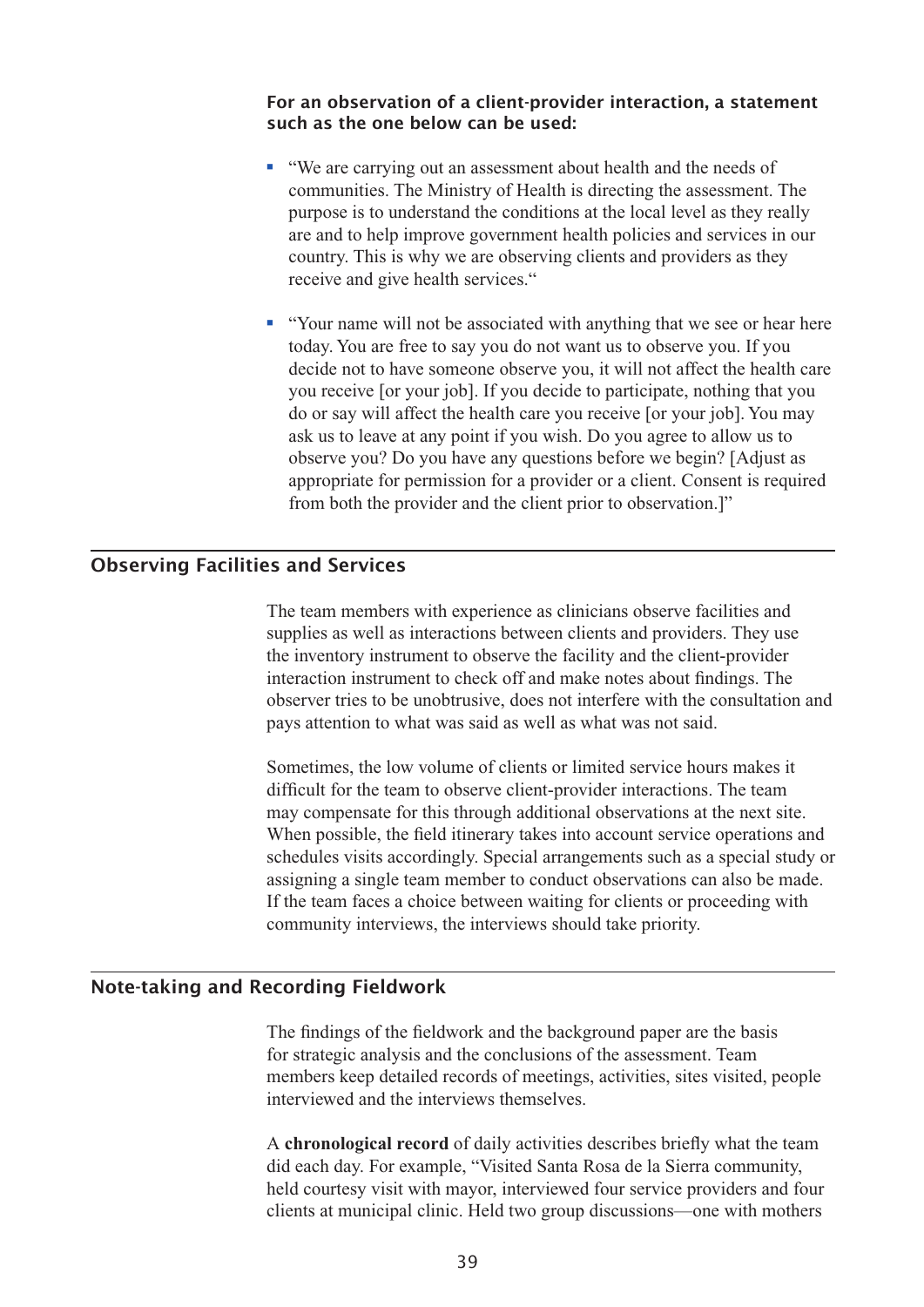of young children and one with youth 16–20 years old. In the evening, held group discussion with men and reviewed day's activities." group uncursion with men and reviewed day is activities.

During or after interviews and group discussions, team members take of young children and one with youth 16–20 years old. In the evening, he<br>group discussion with men and reviewed day's activities."<br>During or after interviews and group discussions, team members take<br>**detailed notes**—usuall vertured notes (islam) in a separate notes of that not on the interview<br>guide. They write down the date, the specific site (community, service galacted they which down the date, the specific site (community, service delivery point, any other details such as "at home" or "on river bank") convery point, any other details such as at home of on fiver bank  $\beta$  and the relevant details about the person interviewed (age, gender, ethnicity, educe to the new terms and group discussions, want include state individual or individual or individual or interviewed (age, generi, cumicity, education, etc.). The notes include abbreviated responses to questions and whetever, the notes-taking is the notes-taking interview intervention of the end of the end of the end of the verbatim quotes (in quotation marks) that illustrate key findings. While members of the distribution management and containing and containing and containing the some state in some state  $\alpha$  is negative. counterfunction to the set of the starting and member of while beserving client-provider interactions, in some cases this may not be appropriate if the shared provider interactions, in some cases ans may not be appropriate if the individual or individuals being interviewed or observed is/are uncomfortable with the note-taking. After each interview, or at the end of the day, team members review their notes to expand and clarify them as needed. In some nonities to all interviews to all the process can be extremely seen the process. In some<br>countries, these detailed notes have been typed by a team member or a hired  $t_i$  and  $t_i$  and  $t_i$  are teamed may be the team spending and  $t_i$  and  $t_i$  are team specially in settings where the group has split into sub-teams which have travelled to different areas). The advantage of this approach is that it provides a detailed record of all interviews to all team members; but the process can be extremely of an interviews to an team members, out the process can be extremely<br>time consuming and may interfere with the team spending adequate time<br>discussing the interviews and reaching consensus on findings, conclusion<br>and recom the consuming and may interfere with the came spending adequate three discussing the interviews and reaching consensus on findings, conclusions ancessing the meet them and reading consensus on mange, concretenting between women and the perspectives of men are missing. The perspective of men are missing. The material material material material material material material material material material material material material material m

Infinituming hists of categories of respondents like viewed allows the<br>team to monitor breadth and variation in data collection and to identify imbalances. For example, the team may discover that most respondents have been women and the perspectives of men are missing. They can then make Maintaining lists of categories of respondents interviewed allows the efforts to interview more men. Lists of service delivery points visited can  $\mathcal{S}$  and a continual purpose.

### Data Analysis and Drafting the Report and relationships between findings), formulating additional questions and  $\mathbf{D}$  definitive to the techniques for use with  $\mathbf{D}$  use with  $\mathbf{D}$  use with  $\mathbf{D}$  use with  $\mathbf{D}$  use with  $\mathbf{D}$  use with  $\mathbf{D}$  use with  $\mathbf{D}$  use with  $\mathbf{D}$  use with  $\mathbf{D}$  use with  $\mathbf{D}$

Qualitative data analysis is part of a continual process of examining the to discusse and sort of the solution of the continual process of examining the information as it is gathered, detecting patterns (repetitions in findings) and relationships between findings), formulating additional questions and relationships between intentify, formulating additional questions and developing conclusions. Many tools and techniques for use with qualitative data analysis have been developed, some using computer software designed to organize and sort text responses. For research purposes, these data to organize and sort text responses. For research purposes, these data analysis techniques are certainly recommended and the extra effort they analysis commutes are certainly recommended and the extra crior they require is warranted by the richer and more complete information that can fequile is warranted by the riener and more comprese information that early  $s_{\text{total}}$ 

However, the Strategic Approach is not qualitative research. It is, instead, solutions to the strategic reproduct is not quantum versearch. It is, instead, an assessment process that uses qualitative data collection. One of the key an assessment process that uses quantum can concert the order the key stakeholders, including team members, and builds consensus among the participants on the nature of the problems encountered and the possible solutions to those problems. It results in recommendations for action based on the data collected and the insight gained in collecting those data.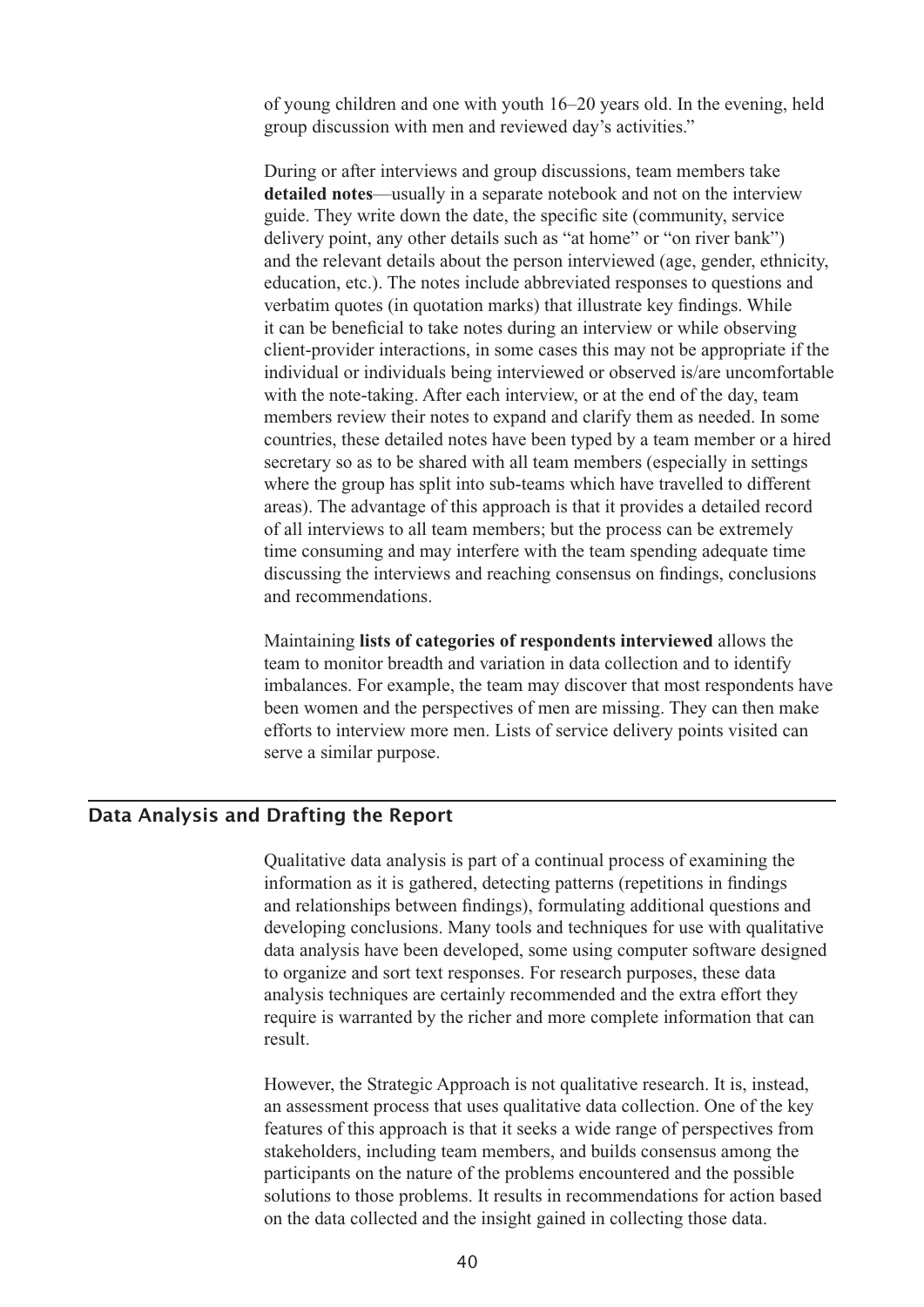Data analysis in the assessment begins with the team (or sub-teams) meeting para anarysis in the assessment begins with the team (or sub-teams) meeting<br>nightly to discuss and reflect upon what has been learned during the inginity to discussion reflect apont what has been realined during the metric interviews and observations that have taken place during the day. These information and lesservations that have taken place during the day. These discussions can be organized in a number of ways, and this depends on are assessions can be organized in a namber of ways, and ans depends on<br>how far the fieldwork has progressed. For example, in the first days, team perspectively the capacity of the capacity of the capacity of the services and the capacity of the service delivery of the service delivery of the service delivery of the service delivery of the service delivery of the ser s strategies that y local on describing the interviews of observations they have conducted; while subsequent discussions may be focused on synthesizing absolute method materials may be recased on symmetric information and lessons learned. These discussions can be organized around issues related to the framework of clients' and other community perspectives, access to services and the capacity of the service delivery system to provide quality of care and how these are related to the currently between the provide quality of early and now these are related to the currently available method mix as well as the strategic questions. grandore memori mix as wen as ine strategie questions.

A fruitful way to conduct this analysis can be to use a qualitative data collection technique with the fieldwork participants who themselves have been observing and collecting qualitative data. Specifically, conducting a referred to risk of losing the concerning quantum vectors. Specifically, conducting a group discussion each evening, in an informal atmosphere, can be useful in the developing consensus about what has been seen in the day's work and what actions and priorities that suggests. Methods of data analysis which do not involve the whole group or which demand too much precision can not involve the whole group of which defining too much precision can<br>run the risk of losing the perspectives of some team members, particularly priorities for the next days also the next days also the next days in the next days is. This may also compromise the development of consensus among team members. compromise are aeveropment of consensus among team memoers.

During the process of evening discussions, it is also important to identify. Buting the process of evening diseassions, it is also important to dentity<br>priorities for the next days' data collection and potential revisions in the data for the same time is the same time is the same very controllection instruments. For example, in one country, as fieldwork progressed, emphasis needs to be given to be country, as necessary progressed.<br>it became clear that many women were concerned about RTIs, particularly in the context of IUD use. The team pursued this theme in more depth. As unexpected findings emerge it is important that these new themes be It's analyzed manigs emerge it is important that these new diences be<br>followed. At the same time, some issues may become very clear, and less to be determined be drawn. The same time, some issues may become very creat, and ress emphasis needs to be given to these topics in interviews in subsequent days. emphasis needs to be given to these topies in interviews in subsequent to

As the team observes repetition in the responses gathered from interviews It's the team beserves repetition in the responses gathered from line vie<br>in a number of sites, preliminary conclusions and hypotheses can begin to be drawn. These should be noted and form the basis of preliminary to be drawn. These should be noted and form the basis of premimitary<br>sections of the report. However, it is important to continue to reinforce report. Towever, it is important to commute to remove during the assessment. whose conclusions unough meet views and observations in the successive s.  $\mu$  and  $\mu$  as  $\mu$  as  $\mu$  is not necessary.

The daily discussions form the starting point for the draft assessment The during diseassions form the starting point for the draft assessment report. A laptop computer may facilitate note-taking of team discussions, propose. The field procedure in the field many become part of the report. A software programme to organize much they become part of the report. A software programme to organize<br>qualitative data may be helpful, but it is not necessary. quatitative data thay be helpful, but it is not necessary.

Taking time during fieldwork to review the systems framework, the strategic questions and their relationship to the fieldwork helps organize thinking about the analysis of the findings, the formulation of recommendations and the writing of the draft report. More specifically, team members can share what they have learned during the interviews in an organized manner that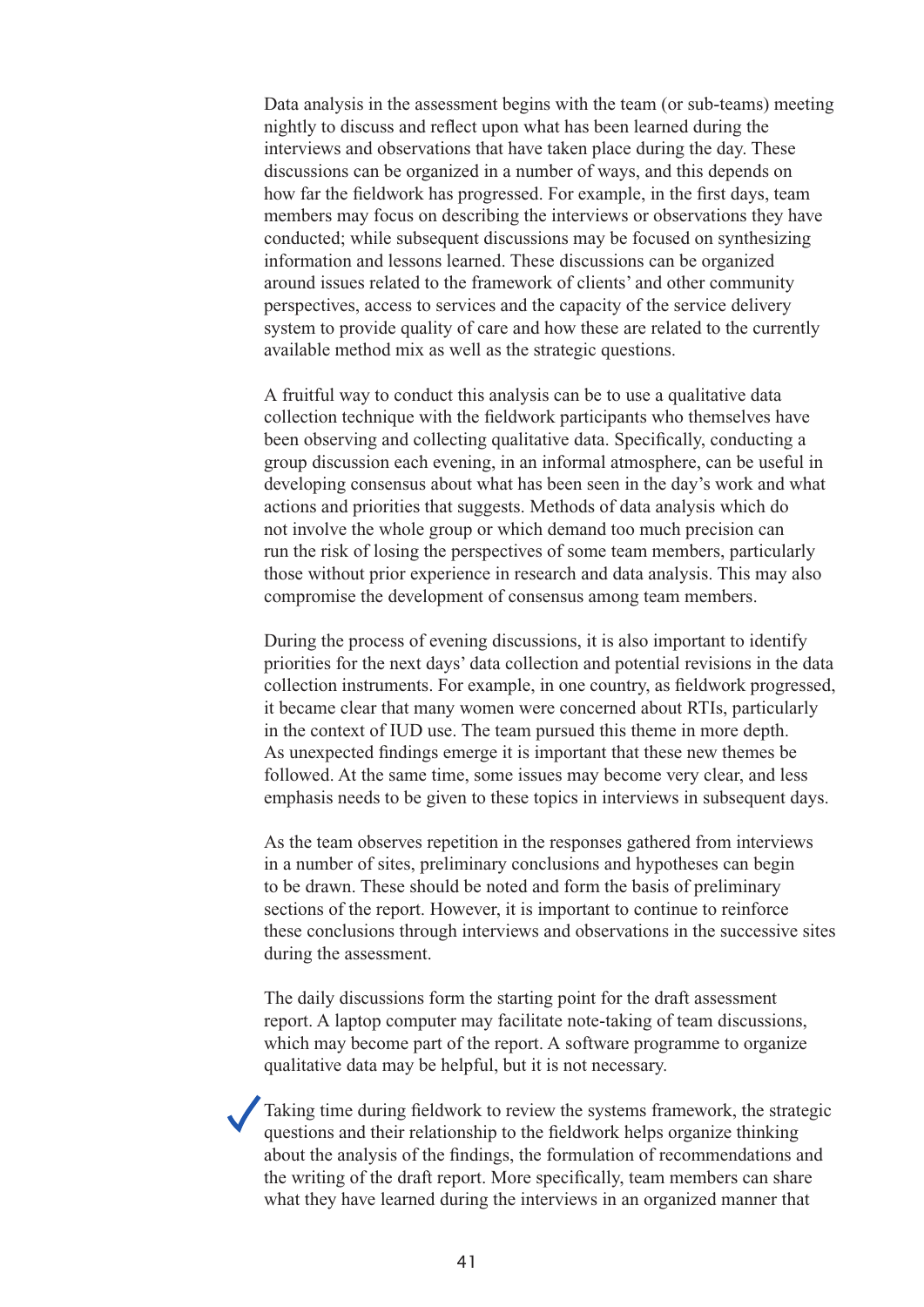might start with discussions about what has been learned about users and the community, the service delivery system and the available contraceptive by the broader social, the between the broader social and the available contract price<br>technologies (the points of the systems framework triangle). In addition, the relationships between people and services, people and technologies, and the relationships between people and services, people and technologies, and the technologies and the service delivery system should be considered. All of these issues need to be considered with regard to how they are influenced by the broader social, cultural, political and economic contexts (the circle around the triangle). Once this knowledge has been gained through the analysis above, the team can proceed to the answering of the strategic questions, as well as to a discussion of other conclusions and the formulation of recommendations.

### **Priority-Setting and Classifying Problems for Action** a chassifying recommendation action

A wide range of recommendations for policy development or change, in which angle of recommendations for policy development of enarge,<br>programme interventions and necessary research are likely to emerge from a strategic assessment. It is unlikely that, given available human and financial resources in a country, all of the recommendations can be acted manetal resources in a country, and or the recommendations can be acted<br>upon immediately. Establishing priorities among the recommendations is an report introductly. Establishing priorities allong the recommendations is an important process either in the drafting of the assessment report, or later in the dissemination workshop. mportant process charge in the thanting of the assessment report, or fater in high, medium, medium, or low in terms of  $\mu$ .

For example, in one country after developing an exhaustive set of for example, in one country after developing an exhaustive set of recommendations, the assessment team conducted an informal prioritization high, medium, or low in terms of four criteria: the potential for public health ingh, medium, or fow in terms of four criterial and potential for public field<br>impact; policy congruence; organizational compatibility; and, operational replace, poncy congruence, organizational compationty, and, operational reasibility. After giving these ratings a numerical value (three for high, two exercise. Each member of the team rated each of the recommendations as for medium, and one for low), the scores for the four criteria were pooled and, subsequently, the scores of each team member were also pooled. This and, subsequently, the secrets of each team member were also pooled. This produced overall rating scores for each recommendation, which were then produced overall rating scores for each recommendation, which were an reviewed by the assessment team. influence of the assessment team.

The prioritization experience revealed that several policy and organizational the profit and experience revealed that several policy and organizational barriers needed to be addressed. In the prioritization, a number of the barriers needed to be addressed. In the prioritization, a number of the recommendations that had been rated very highly for their potential for impact fell to the bottom of the overall list once the four criteria were pooled. These interventions were generally considered by the team to be proced. These merventions were generally considered by the team to be<br>extremely important in terms of impact, but difficult to implement because reflectively important in terms of impact, our different to implement occalise<br>of the low level of policy congruence, organizational compatibility and operational viability. of the fow fever of poncy congruence, organizational compationity and by substitution contrary.

In another country, once the team had reached agreement about programme in another equilibrium control (i.e. when the recommendations for policy and programme action on the key reproductive recommendations for poncy and programme action on the key reproduct<br>health issues included in the strategic assessment, each recommendation was subsequently classified in terms of: (a) its type (i.e. whether the recommendation pertained to either policy, programme design and/or programme implementation); (b) its level (i.e. whether the recommendation referred to action to be taken at a specific level of the health system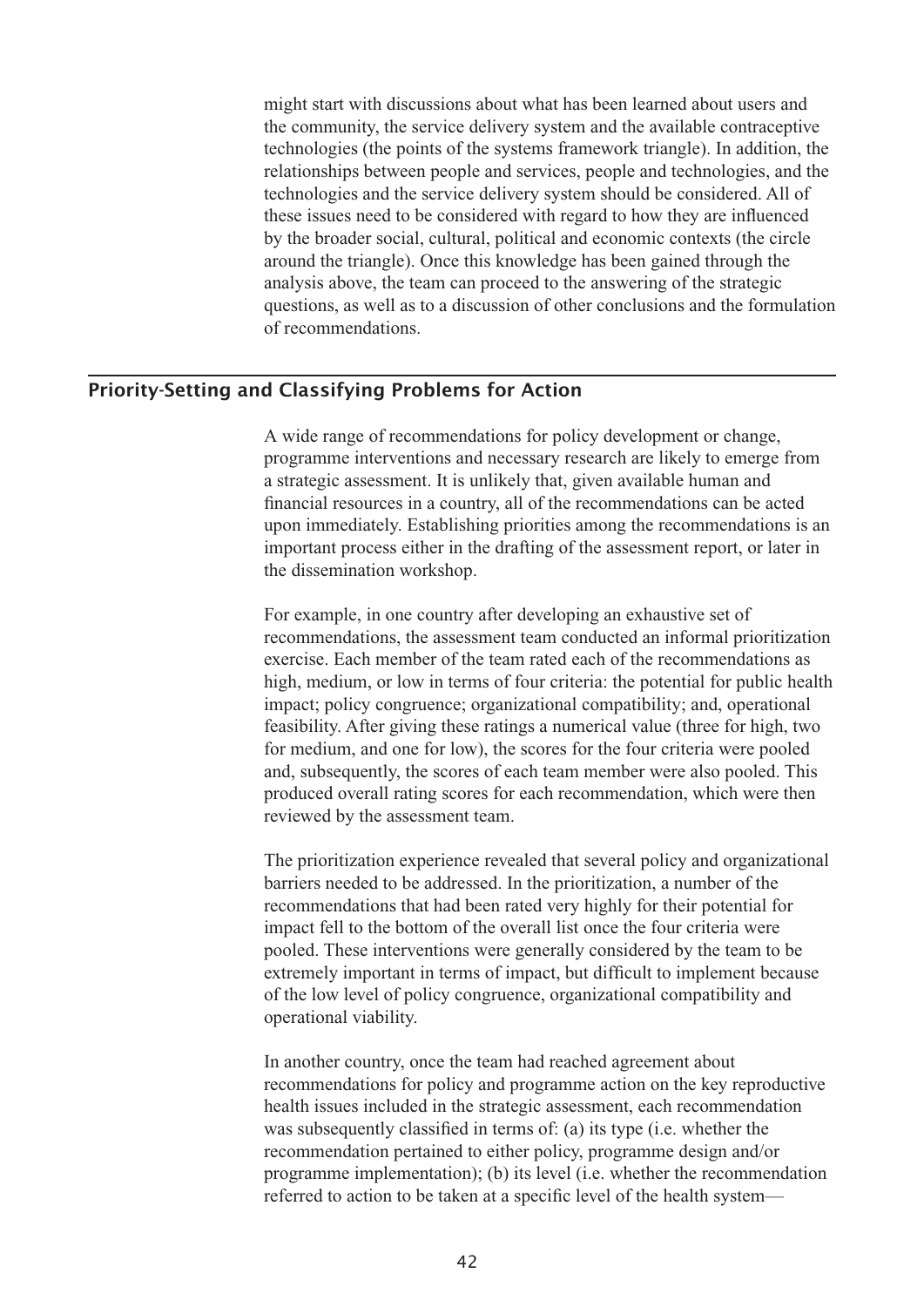has mational, provincial, district, health centre and/or community); and (c) its mational, provincial, district, health centre and/or community), and  $(c)$  its<br>time frame [whether the recommendation promises the possibility of impact intervention interventions that have a possibility of impact that the short  $(1-3$  years), medium  $(2-5)$  or long term  $(5-10$  years).  $\lim_{\epsilon \to 0}$  short (1) years), including the medium term term term for recognised.

Based on the results from this classification, the assessment team then streaged on the results from this enassinement, the assessment team then concluded that the recommendations could be grouped in three categories: (1) timely interventions that have a potential for immediate impact in the short term;  $(2)$  programme strategy in the medium term: those recommended interventions, policy or programme modifications or additions that would strengthen and enrich health programmes currently being implemented; and (3) policy and programme development over the long term.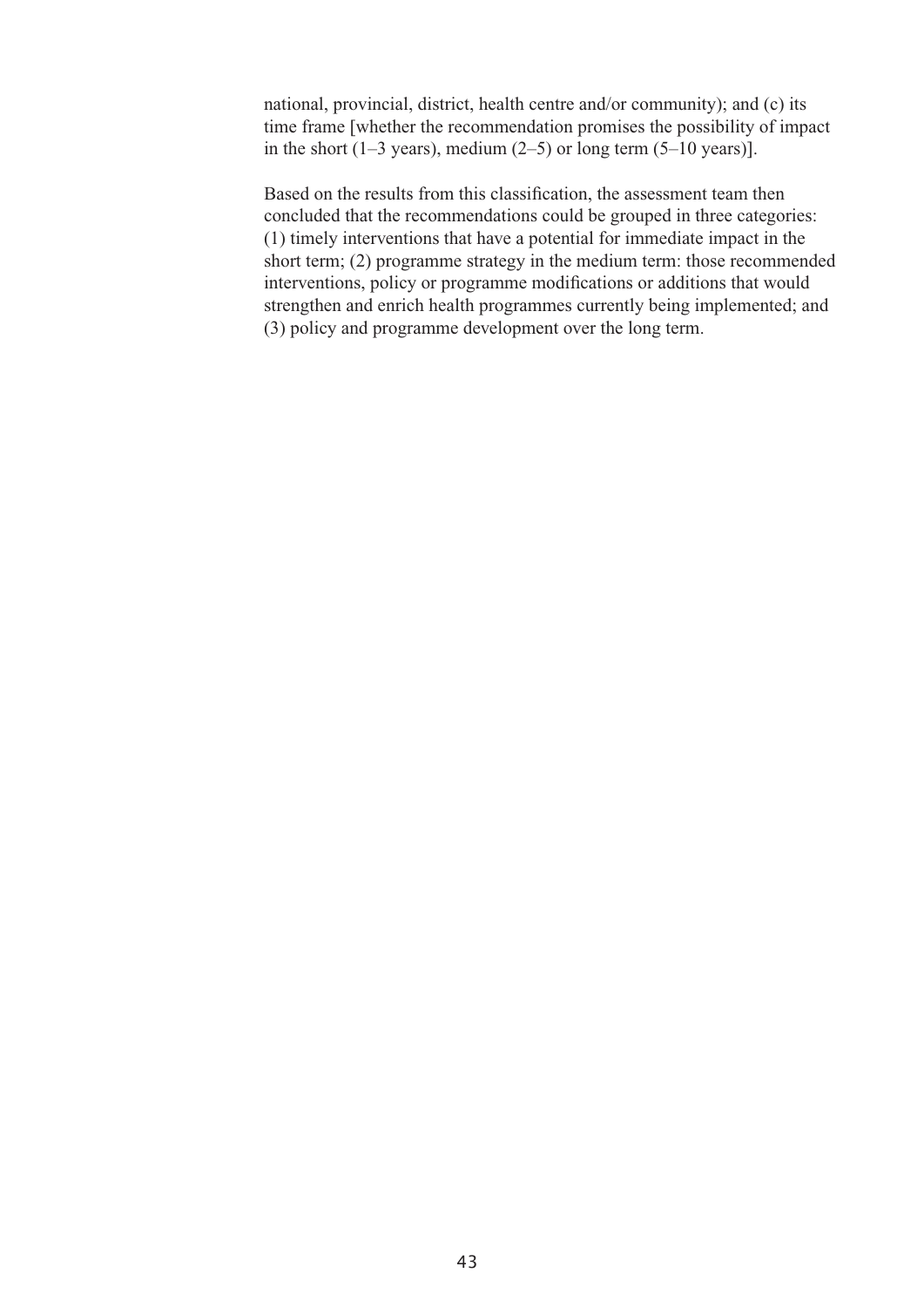### Informing the Decision-Making Process

- Refine report and circulate it for review and feedback
- $\blacksquare$  Hold a dissemination workshop<br> $\blacksquare$  Decisions about actions  $\blacksquare$ 
	- Do action planning
- that will decrease that will be welcomed to the care in family planning and other in family planning and other in family planning and other care in family planning and other care in family planning and other care in the ca **•** Provide feedback to policy-makers throughout  $\blacksquare$

An assessment generates information for making decisions about actions A different results and increases the making decisions about detection that will lead to improved quality of care in family planning and other reproductive health services. The transition from recommendations to action depends on a report which documents the assessment findings, conclusions and recommendations, together with a dissemination workshop to share the assessment results with stakeholders and initiate action planning.

### An Effective Assessment Report structure the draft report and arrive at conclusions and recommendations for  $\frac{1}{\sqrt{2}}$

Writing the assessment report is an essential part of teamwork. Through continuing strategic analysis during and after the fieldwork, team members structure the draft report and arrive at conclusions and recommendations for action and further research. The table on page 51 outlines some of the issues involved in report writing and dissemination. Solution and further research. The table on page<br>involved in report writing and dissemination.<br>An effective assessment report:<br>answers explicitly the strategic questions;

### An effective assessment report:

- 
- § acknowledges gaps and limitations: describes key themes not addressed and issues not covered: <ul>\n<li>■ answers explicitly the strategic questions;</li>\n<li>■ acknowledges gaps and limitations: describes key themes not addressed and issues not covered;</li>\n<li>■ integrates the findings of the background paper to corroborate findings.</li>\n</ul>
- rom the field and provide produer context • acknowledges gaps and imitations: describes key themes not ac<br>
and issues not covered;<br>
• integrates the findings of the background paper to corroborate fi<br>
from the field and provide broader context;<br>
• includes quotes • integrates the findings of the background paper to corroborate findings<br>from the field and provide broader context;<br>includes quotes and/or brief case studies to illustrate key points;<br>reaches conclusions that are backed integrates the finalings of the background paper to corroborate finaling
- 
- country and its situation, rather than those based on widely accepted notions of what is necessary or advisable; • Includes quotes and/or brief case studies to illustrate key points;<br>
• reaches conclusions that are backed up by findings and specific to the country and its situation, rather than those based on widely accepted<br>
notions reaches conclusions that are backed up by findings and specific to the
- the report to help busy policy-makers and programme managers who may not have time to read the full report; ummarizes main conclusions and recommendations at the beginning of
- is produced in a form that allows distribution to readers outside the descomment team.

Report Writing: A Participatory Process

If possible, the team prepares a first rough draft of the report during fieldwork. Refining the report should involve the whole team and follows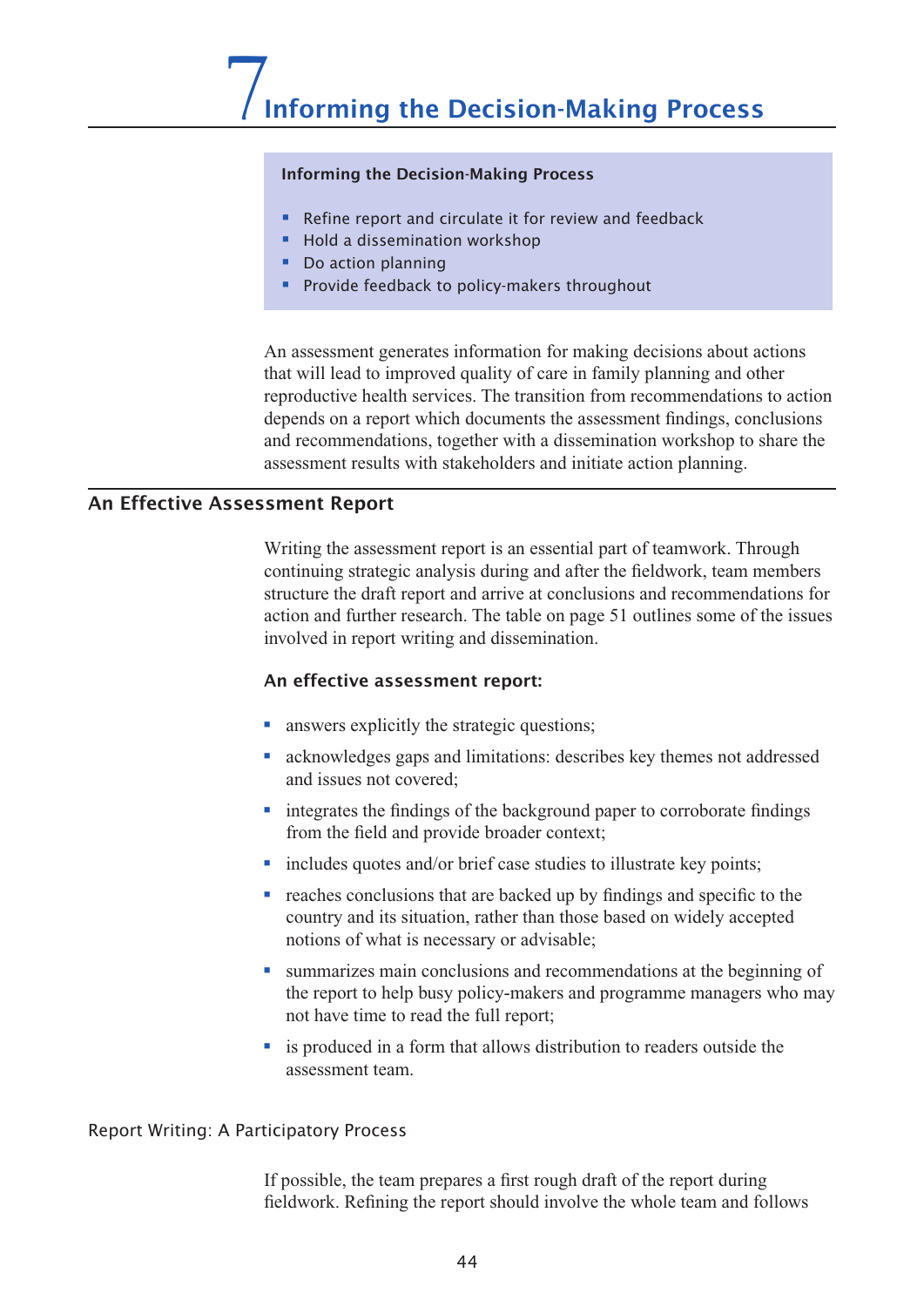immediately after fieldwork. Teams may set aside a week at the end of fieldwork to dedicate to writing, or they may chose to work on weekends or exercise to work on weekends of evenings if their routine jobs require their presence. Sometimes, a subset of Evenings in their rotume joos require their presence, sometimes, a subset of the team dedicates itself to drafting the final report, but all team members outline for the final report, out an example contribute through review, discussion and revision. commodie in ough review, diseassion and revision.

A team may find it helpful to begin fieldwork with a report outline in hand, the team may meen referred to begin network with a report betting in mand, as occurred in one country, where the team adapted the background paper perspective in one country, where the team adapted the background paper<br>outline for the final report outline. (See Appendix O for an example of a In the team of the teams prefer to generate a report outline in the process to during a systematic process to generate a report outline in the process detailed report outline. Figure is the process of ongoing analysis and discussion of fieldwork findings. In another country, of ongoing analysis and discussion of network indiags. In aboute country, the team organized its daily discussions around the themes of "user/non-user became the report changes and the report chapters or each non-In three other countries, the teams used a systematic process to generate a detailed report outline. First, they reached consensus on the priority field the system of the systems framework with the interactions of the people observations. Then, they formulated categories for these findings, which sesservations. Then, they formalided categories for these indifferently, which<br>became the report chapters or main headings. Detailed outlines for each chapter resulted when the team identified the key observations associated with each chapter. Regardless of the approach to structuring the report, the systems framework with its focus on the interactions between the people/ The systems namework with its focus of the interactions between the people. and writing. Appendix P describes how one country used the systems reduction to analyse the data. concerning. reporters a described now one country about the system

The participatory process of report writing may extend to stakeholders may extend to stateholders.<br>beyond the original assessment team—either to build support for cofficials and recommendations or to expand the perspectives of stakeholders. Briefing policy-makers and donors throughout the assessment stakeholders. Briefing poncy makers and donors in oughout the assessment and particularly at the point of writing conclusions and recommendations may help ensure action upon recommendations. Typically, key government the final report into the final report. However, the final representatives of the agencies on the assessment team review and comment on the draft report before it is presented to a wider range of stakeholders at the dissemination workshop. In each country, the draft report surfacences at the dissemination workshop. In each country, the draft feedback was deliberately presented in draft form to allow workshop participants to have input into the final report. However, the final version should be reports in the facilitation of the mail tensor, the mail version should be consistent with the findings that emerged during the fieldwork. consistent with the intent of the distribution in the distribution works

Separate reports for each region or province can facilitate crucial feedback to programme managers. If limited time and resources rule out separate reports, one approach to facilitating feedback is to include a discussion of Indings by province or region in the dissemination workshop.

#### Dissemination Workshop  $t$ chon  $t$ nature of the assessment and emphasizes the continuum between the pre-

Sharing the findings of an assessment gives stakeholders an opportunity to contribute to strategic decisions about the best possible interventions to improve reproductive health. A workshop reinforces the participatory nature of the assessment and emphasizes the continuum between the prefieldwork stakeholders' workshop and the use of assessment findings and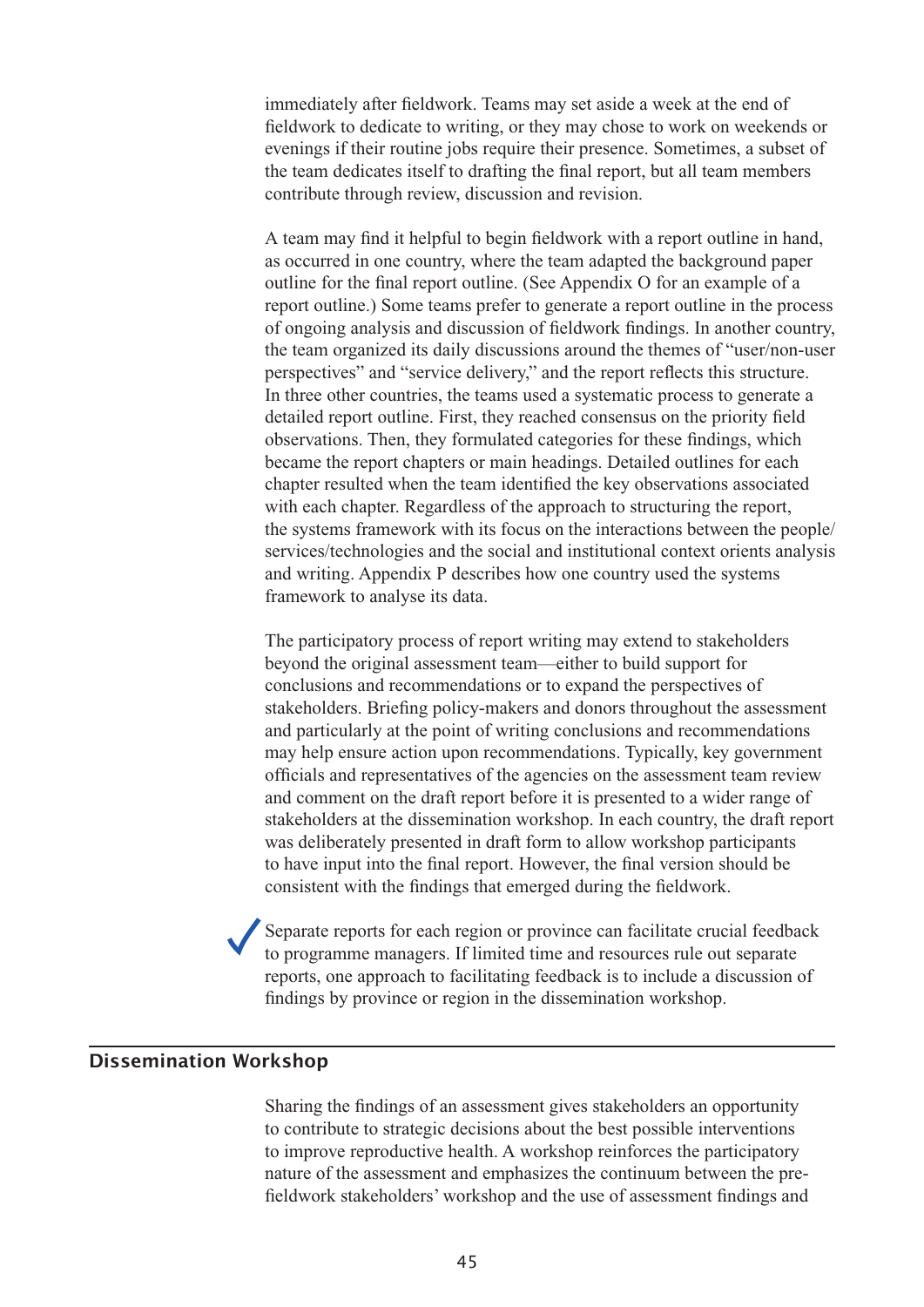recommendations in programme, policy and operational decision-making. Appendix Q contains a sample workshop agenda.

Objectives of a dissemination workshop

A two- to three-day national workshop, held within two to three months of the completion of fieldwork, brings together a variety of people to: <p>A two-to three-day national workshop, held within two to three months of the completion of fieldwork, brings together a variety of people to:</p>\n<ul>\n<li>exchange ideas and experiences on contract the introduction and quality</li>\n</ul> of care in family planning and reproductive health services;<br>the service of the conventations of field would be been to useful

- of care in family planning and reproductive health services; • exchange ideas and experiences on contraceptive introduction and<br>of care in family planning and reproductive health services;<br>reach a consensus on the accuracy and validity of the assessment  $\frac{1}{2}$
- reach a consensas e<br>findings;  $\blacksquare$  reach a consensus on the accuracy and validity of the assessment
- initiate planning for policy, programme and operational responses to the other interventions; <ul>\n<li>■ initiate planning for policy, programme and operational responses to findings and recommendations, including action research projects and other interventions;</li>\n<li>■ obtain public commitment to action from policy-makers, programme</li>\n</ul> mana pammig for poncy, programme and operational respo  $\overline{C}$  the distribution  $\overline{C}$
- managers and others from both the public and private sectors. • obtain public commitment to action from policy-makers, programme

The dissemination workshop may also be an appropriate time to review carrent guidennes for contraceptive method use.

### Participants at a dissemination workshop assessment team members and the people attending the pre-assessment

A broad spectrum of participants helps establish consensus and build provide spectrum of participants helps establish consensats and other ownership of conclusions and recommendations. A dissemination workshop may bring as many as 100 stakeholders together. In addition to the assessment team members and the people attending the pre-assessment workshop, the dissemination workshop includes representatives of workshop, the dissemination workshop includes representatives of provincial and district health teams, particularly those visited by the for including the final version is a variety of government officials from sectors assessment team, as went as a variety of government of the as from sectors recommendations in the draft recommendations in the specification of "Actions" of "Actions" of "Actions" of "Actions" of "Actions" of "Actions" of "Actions" of "Actions" of "Actions" of "Actions" of "Actions" of "Actions"

Workshop participants may identify additional inputs to the draft report for incorporation into the final version of the report. For example, in one country, the workshop discussions and endorsement of the conclusions and recommendations in the draft report resulted in the specification of "Actions" to be Taken by the Ministry of Health." In another, participants called for two major modifications to the report: 1) expanding the discussion or two major modifications to the report. To expanding the diseassion<br>on adolescent sexuality and reproductive health to a separate section to consecutive and strengthening in a separate section to<br>highlight the urgency of this issue, and 2) strengthening recommendations figure the argue of the state, and 2) strugglenting recommends about the responsibility of the MOH to provide family planning in areas served only by private facilities choosing not to provide the services. Although contributions from workshop participants can help build consensus and strengthen recommendations, they cannot change the central findings of the assessment.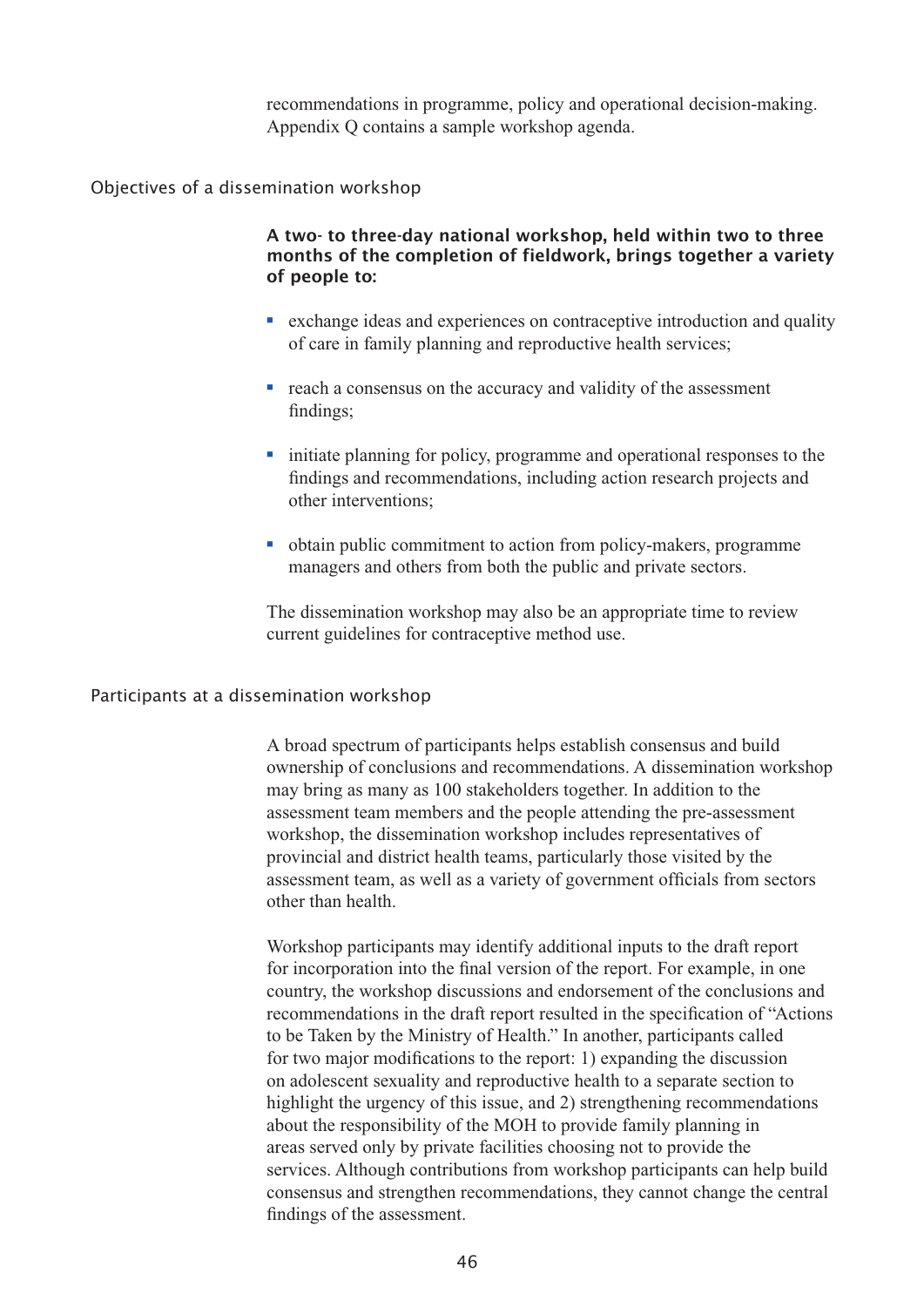Giving each workshop participant a copy of the background paper and Eving each workshop participant a copy of the background paper and the assessment report helps to enhance understanding of the purpose and outcomes of the assessment and facilitate feedback. Participants may also benefit from receiving copies of one of the documents explaining the background and experiences with the Strategic Approach to contraceptive introduction (see Appendix A).

guidance on how a recommendation can be achieved or how the

### **ACTION-ORIENTED RECOMMENDATIONS**

Words such as "must," "need to", and "should" may not provide practical guidance on how a recommendation can be achieved or how the recommended action will alleviate the problem it is designed to address. These words allow people to agree without committing to act. Some people may also see them as demands and resist them. Action-oriented recommendations are brief and specify the programme, policy or operational needs. For example, a report may state: international contracts.

"We urge the decision-makers to take the following actions: The arge are addition makers to take the render

Focus on improving access and quality of care for the provision of IUDs and Code on improving assessed and quality of state for any provision of role and sterilization, rather than on introducing contraceptive implants. province and province and efficiency and adding the currently available less as a mean of  $\alpha$ 

Introduce progestogen-only pills for use by breast-feeding women as a component of enhanced postpartum services. provide accurate accurate information regarding the contract properties of the contract properties of the contract of the contract of the contract of the contract of the contract of the contract of the contract of the cont

Consider the staged introduction of a once-a-month injectable contraceptive of proven safety and efficacy as a means of replacing the currently available less proven earcy and emeddy do a means of replacing the carrollay drains.<br>effective once-a-month injectables. prevention effective all methods as a component of enhanced services of enhanced services as a component of en

Provide accurate information regarding the contraceptive properties of condoms.

Include balanced information regarding the contraceptive and infection prevention effectiveness of all methods as a component of enhanced service quality."

SOURCES: *Policy and Advocacy in HIV/AIDS Prevention: Strategies for Enhancing Prevention Interventions*. AIDSCAP Project, Family Health International, undated Recommendations adapted from: Ministry of Health, The Union of Myanmar and WHO/ HRP. *An Assessment of the Contraceptive Method Mix in Myanmar*. Geneva, World Health Organization (WHO/HRP/ITT/97.1), 1997.

The dissemination workshop is also an important operator  $\mathcal{L}_\mathcal{A}$ 

range from specific policy and programme interventions for immediate

### Action Planning

The dissemination workshop is also an important opportunity to initiate participatory planning for actions to improve quality of care. Actions participation planning for actions to improve quality or care. Actions range from specific policy and programme interventions for immediate help ensure that find the support form of the assessment process to problems that implementation to the application of the assessment process to problems that Imprementation to the approaches be to be assessment process to problems the require further examination. Determining priorities for action research—for occurred the distribution of the assessment findings is a key task. The participation of representatives from donor organizations in this process can help ensure that financial support for Stage II and III activities is secured. The examples below illustrate various forms of action planning that can occur at a dissemination workshop.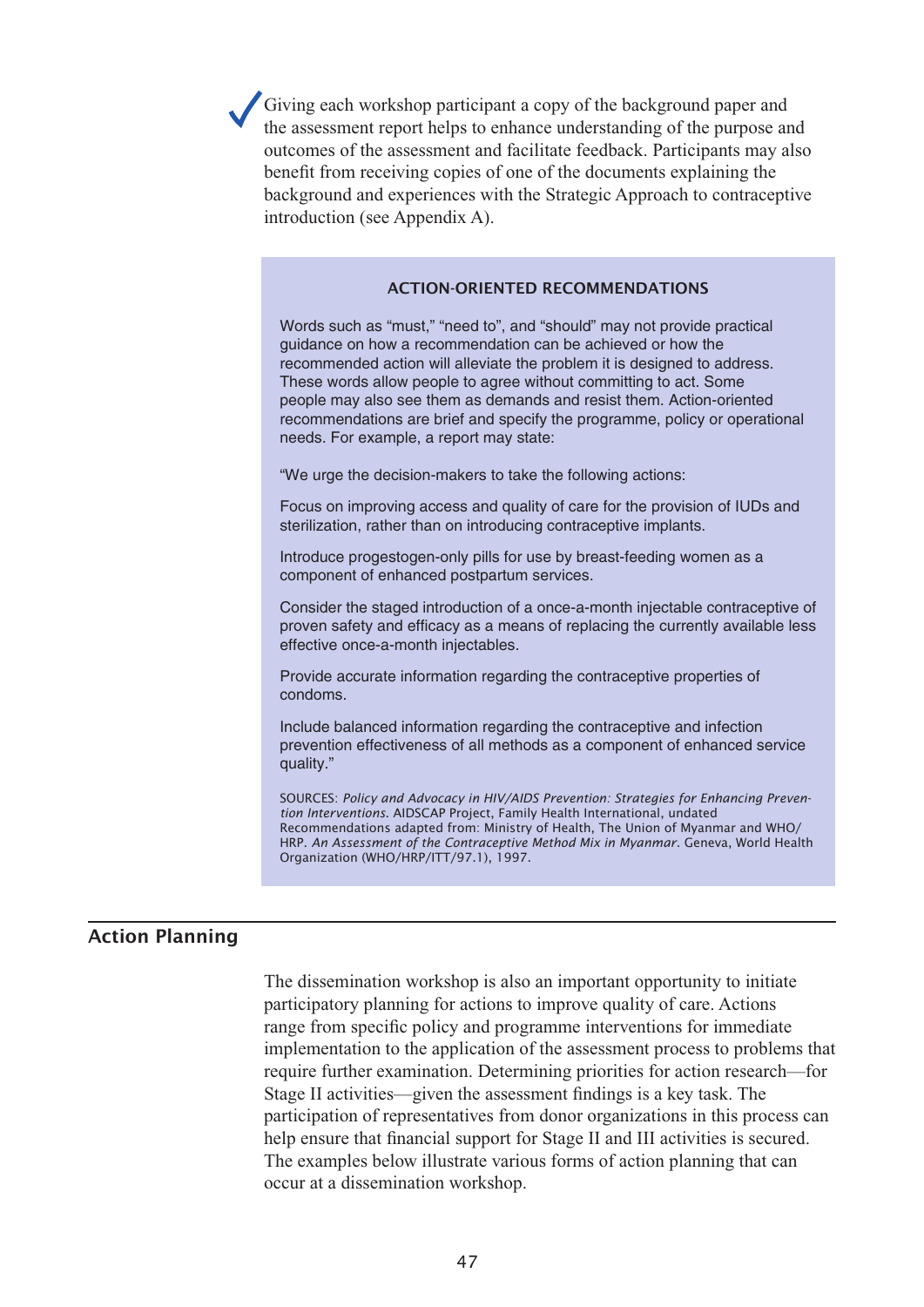### **Issues and Options in Report Writing and Dissemination**

| <b>Issue</b>                                                       | <b>Advantages</b>                                                                                                                                                                           | <b>Drawbcks</b>                                                                                                                                  | <b>Actions and</b><br>alternatives                                                                  |
|--------------------------------------------------------------------|---------------------------------------------------------------------------------------------------------------------------------------------------------------------------------------------|--------------------------------------------------------------------------------------------------------------------------------------------------|-----------------------------------------------------------------------------------------------------|
| Keeping team together for<br>report writing                        | Ensures all team<br>members contribute                                                                                                                                                      | May not be possible due<br>to job demands                                                                                                        | Take team<br>responsibilities and<br>availability into account<br>when planning for<br>fieldwork    |
| Preparation of report in<br>language other than that<br>of country | Allows distribution to donor<br>agencies and outside<br>country                                                                                                                             | May diminish ownership<br>and hinder<br>understanding of issues                                                                                  | Translate report into<br>national language                                                          |
| Finalizing report after<br>dissemination workshop                  | Discussing draft report at<br>dissemination workshop<br>can give legitimacy to sen-<br>sitive issues<br>Allows for identification of<br>gaps in information                                 | May delay distribution and<br>widespread dissemination<br>May increase the risk<br>of misrepresenting or<br>ignoring field observations/<br>data | Consider preparation of<br>separate report on<br>workshop deliberations                             |
| Report written based on<br>prepared outline                        | Keeps report focused on<br>strategic questions<br>May reduce time to write<br>report                                                                                                        | May leave out important<br>findings                                                                                                              | Modify prepared outline<br>according to findings<br>and discussions                                 |
| Publication of<br>assessment report                                | Allows distribution beyond<br>team and stakeholders<br>including those within the<br>region<br>Allows use in informing other<br>reproductive health policy<br>and programme<br>developments | May increase time<br>needed<br>Increases costs                                                                                                   | Prepare "polished" but<br>unpublished version to<br>enhance readability and<br>ease of distribution |

In Myanmar, participants engaged in an exercise to rank recommendations of post-above interesting the main extensive to take recommendation<br>by their relative importance, urgency and the feasibility of implementing by their relative importance, the discussion are reasonally of importantly them within the framework of a Stage II action research project at the them within the Hamework of a stage H action research project at the township level. This discussion gave legitimacy to a sensitive issue—the introduction of manual vacuum aspiration techniques to improve the quality of post-abortion care—framing it as a priority issue more appropriate for corroborated the finding is a grid to the assessment as the assessment of the discussion also led to the decision to conduct a study of RTIs and abortion in the two townships the decision to conduct a staty of KTTs and above in the two townships<br>where the action research project would examine strategies for improving quality of care in both the private and public sectors. This qualitative study orroborated the findings of the assessment, contributed to building IEC and training interventions and fostered solid relations between the assessment team and township-level health personnel.

The workshop in Zambia gave more than 100 stakeholders a forum to discuss weaknesses in the commodities logistics management system and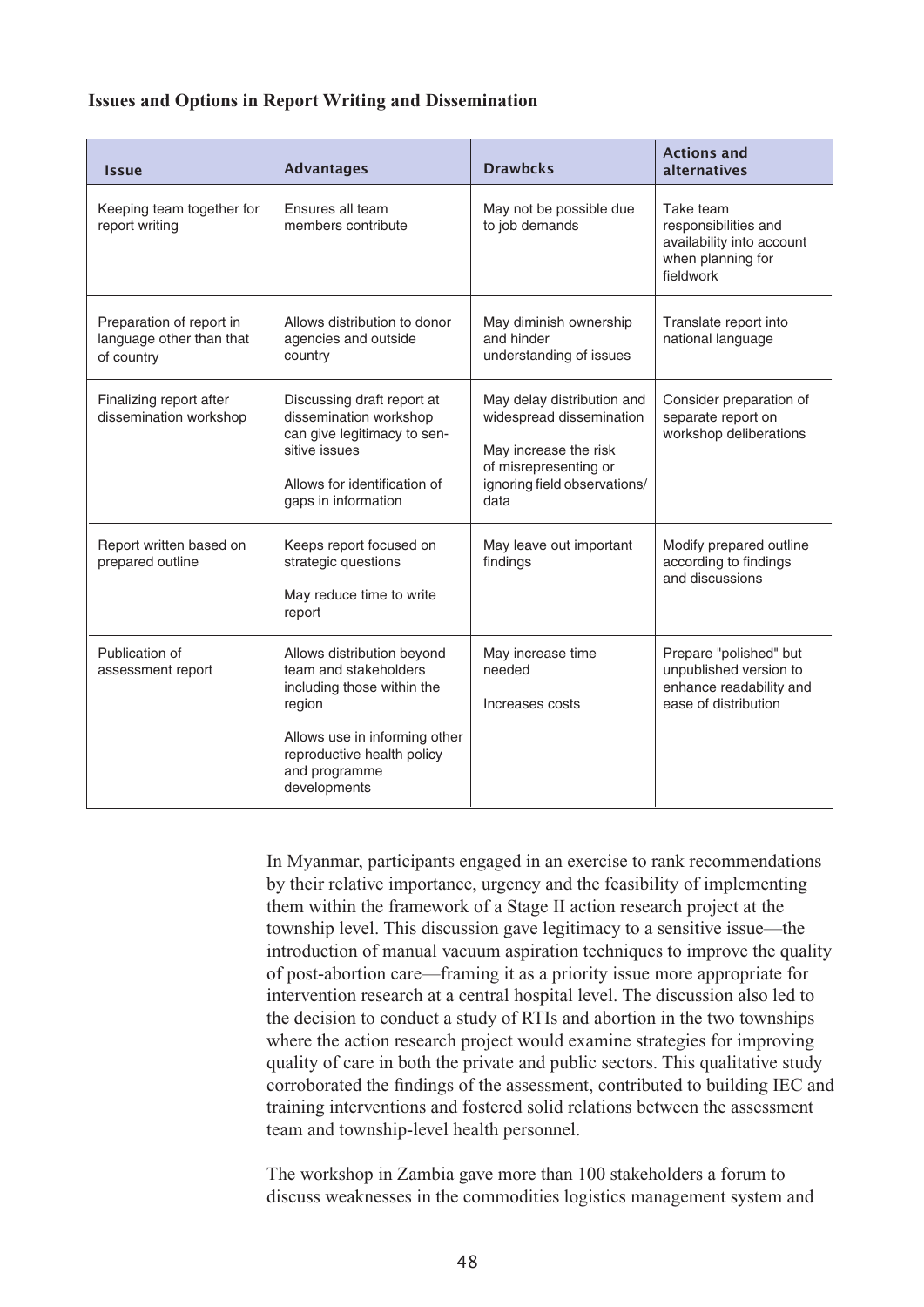the improvements proposed in the assessment report. The next day, at a one-day workshop, 45 participants developed plans for addressing the a one day workshop, 12 participants developed plans for dedicating the assessment findings and recommendations. assessment mangs and recommendations.

In Bolivia, stakeholders had the opportunity to review and discuss the m Bonyia, stateholders had the opportunity to review and diseass the proposal for the Stage II action research project "Improving the Use, proposal for the stage in action research project improving the esse,<br>Delivery and Quality of Care of Contraceptive Services in the Context of Benvery and Quanty of eare of contraceptive services in the context of Reproductive Health." This project proposed to determine the administrative and service delivery changes required to ensure quality of care in the delivery of injectable contraceptives. The 25 participants who would be involved in carrying out this project then met following the workshop to plan activities. mvorved in earlying out this project

Holding personal meetings with key players before the dissemination workshop can help to facilitate reaching consensus on the findings and recommendations of the assessment

#### Continuing to Move Forward on all identified problems is unlikely, the Strategic Approach encourages in the Strategic Approach encourages<br>The Strategic Approach encourages in the Strategic Approach encourages in the Strategic Approach encourages in  $\frac{1}{2}$  follow-up and on-going examination of options. Several mechanisms building building building  $\frac{1}{2}$

Although action research and other subsequent activities cannot address of participation is because the detect subsequent derivates cannot dedicate on all identified problems is unlikely, the Strategic Approach encourages on the foundation laid by the assessment and further the dynamic process participatory consultation and decision-making. These include % on all identified problems is unlikely, the Strategic Approach encourages follow-up and on-going examination of options. Several mechanisms buil upon the foundation laid by the assessment and further the dynamic proce of they are and on-going examination of options. Several mechanisms build

- they are available for distribution to new government authorities in cases who could not attend the workshop • publication of the assessment report and the workshop proceedings so they are available for distribution to new government authorities in case of changes in government and to provincial- and district-level officials who
- $\alpha$ including; % or changes in government and to provincial- and district-level offici-<br>
who could not attend the workshop;<br>
• preparation and dissemination of policy briefings to the highest leve-<br>
decision-making;<br>
• ongoing collaborat
- stakenoider organizations, • preparation and dissemination of policy briefings to the highest<br>decision-making;<br>ongoing collaboration with technical and donor agencies as well<br>stakeholder organizations;<br>periodic review of the assessment report and re
- including conducting follow-up workshops; • ongoing collaboration with technical and donor agencies as we stakeholder organizations;<br>
• periodic review of the assessment report and recommendation including conducting follow-up workshops;<br>
• formation of multisecto periodic
- incorporate recommendations into national policy and programme strategy.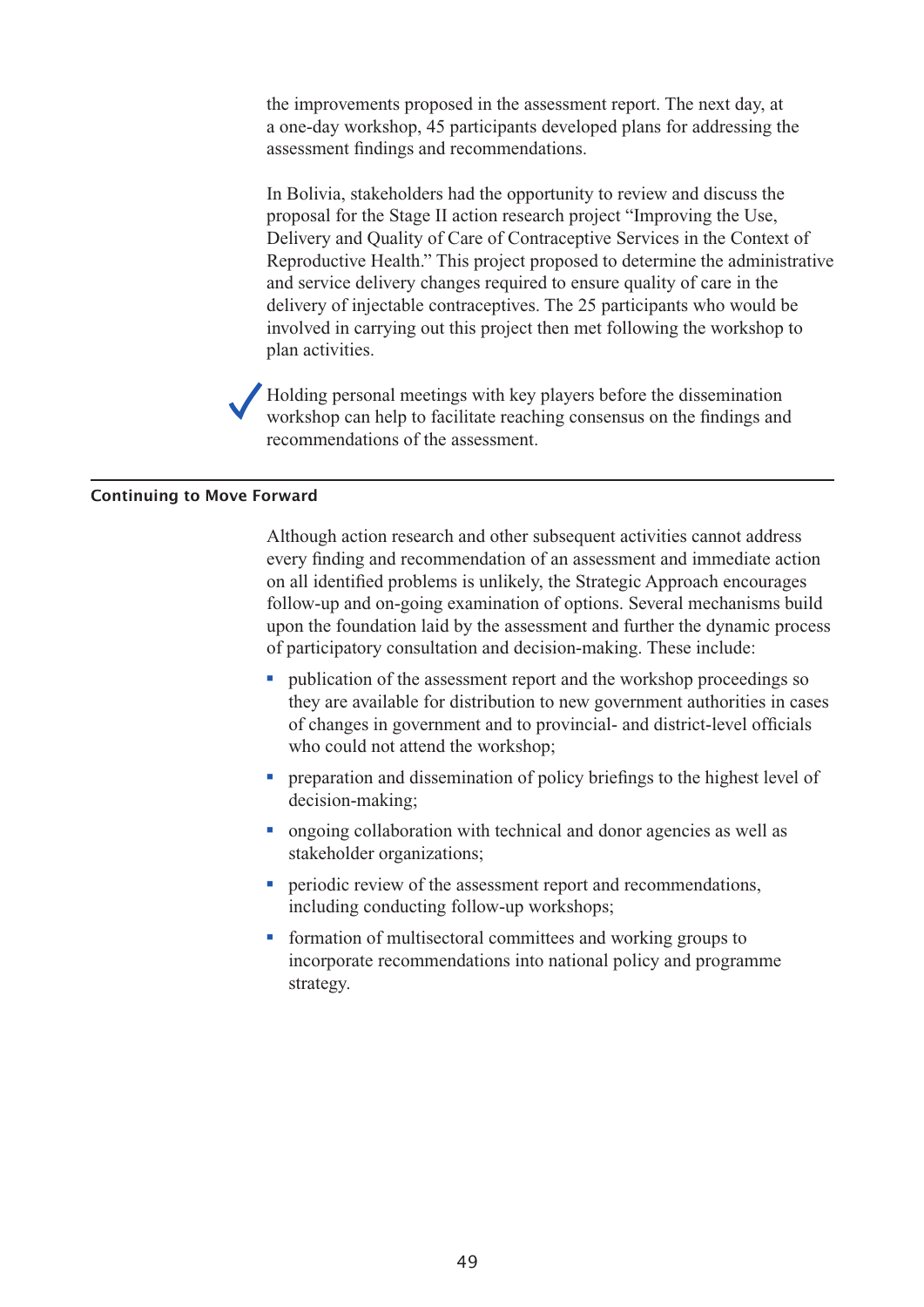### Linkages between Stages I, II and III Typically, the answers to the strategic questions arising from the assessment  $r_{\text{avg}}$ commendations for policies sectors affecting sectors affecting sectors affecting sectors affecting sectors affecting sectors affecting sectors affecting sectors affecting sectors affecting sectors affecting secto

As described in this guide, the strategic assessment is the first stage programme in this galax, the strategic assessment is the first stage in a three-step process to guide work on improving quality of care. If a three step process to galax work on improving quality of earch.<br>Typically, the answers to the strategic questions arising from the assessment result in recommendations for policy changes in various sectors affecting The purpose of the state introduction state of the second state of the state contraceptive introduction and reproductive health more broadly, for evidence of the effectiveness and feature of the effective of the programme interventions to improve quality of care and for action research programme merventions to improve quanty or eare and for action rese<br>initiatives  $\sum$ 

The purpose of the second stage of the Strategic Approach is to obtain interventions of the second stage of the strategic ripprotein is to obtain<br>evidence of the effectiveness and feasibility of implementing the priorities identified by the assessment, prior to investing resources in large-scale on continue by the assessment, prior to investing resources in harge search introduction. Action research facilitates large-scale implementation by f the Strategic Approach is to obtain<br>
Feasibility of implementing the priorities<br>
to investing resources in large-scale<br>
itates large-scale implementation by<br> *how* to do it. It often involves pilot-testing interventions to enhance access, availability and quality of care in general inclusted to enhance access, availability and quality of care. In general within existing institutional and resource constraints. Research may focus on cost-effectiveness and the feasibility, acceptability and potential impact  $\frac{1}{2}$  introduction, rection research natitiates targe-searc implementation by rights focus. It may investigate the means to improve the health system in order to enhance access and quality of care. Researchers from the third state is contained access and quality of earch research for the Strategic Approximate the research for the Strategic Approximate the research for the stage of the stage of the stage of the stage of the stage of t of introducing a specific technology with a quality-of-care and reproductivepovernment agencies of focal research institutions and consultation with the assessment team, representing multiple key stakeholders. assessment and the action with the assessment ream, representing induprovers statements.

The third stage of the Strategic Approach focuses on policy dialogue, national increases of the strategic replication to process on policy dialogue,<br>planning and action for programme expansion utilizing the results of the praining and action for programme expansion attinuing the results of the assessment and the action research. The central concern remains the overall decentralized health system. The central concern remains the overall improvement of quality of care. During this stage, decisions are made improvement of quality of eare. Buting this stage, decisions are made<br>about how and when to move from small-scale projects to regional or during the action research state projects to regional or<br>national implementation. For example, scaling-up may involve replicating a refining interventions, conductively may involve representing a<br>community-oriented management approach to reproductive health care in a decentralized health system or the larger-scale introduction of a technology be determinized nearly system of the larger-searc infroduction of a technology in the context of service delivery guidelines and standards developed find the context of service derivery galaximes and standards developed during the action research stage. Plans for training service providers, consequently in the consequent of the proposed and community mobilization. in the sention is, conducing out each and community moonization,<br>modifying infrastructure, and upgrading supply and logistics systems may including inhustracture, and apgroams suppry and registres systems may<br>be developed. Workshops, seminars and publications to share and discuss findings are critical to ensure that findings are fully understood and that Although the Strictule Constitution and anticipated actions. Involving programme managers programme managers<br>in these dialogues is essential because they will be responsible for mpromenting the recommendations. of the produces is essential because they will be responsible for

Although the Strategic Approach can be described as a three-stage linear process, experience with implementation of the Approach has shown that it often produces more complex and non-linear sets of outcomes. The Figure overleaf illustrates the potential outcomes of each stage of the Approach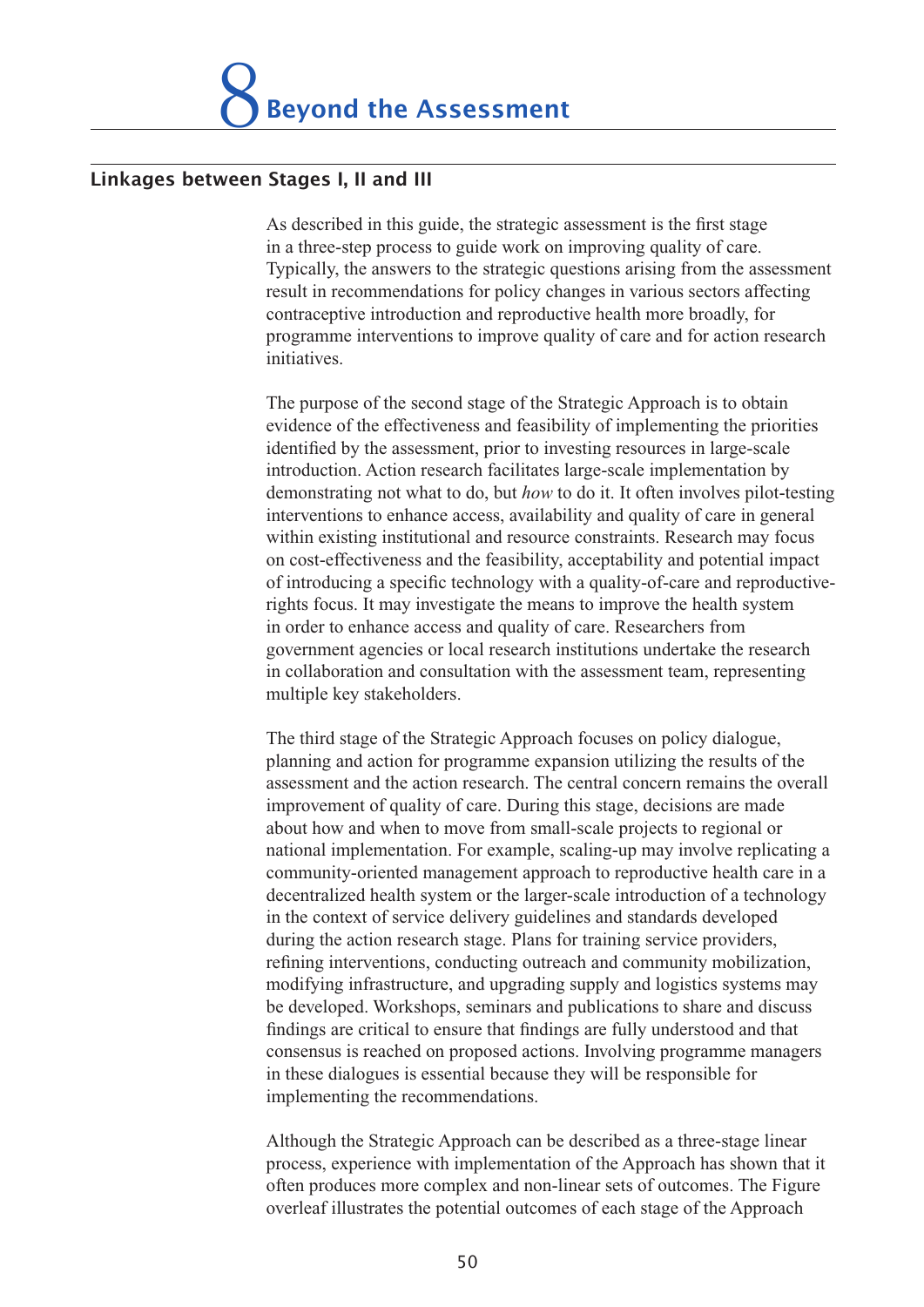and their relationship to policy and programmatic change. In addition, the figure illustrates additional results that can emerge from each of the steps and which ultimately lead to increased access and availability as well as improved quality of care of reproductive health services.

### Figure 2. Anticipated Outcomes of the Strategic Approach to Contraceptive Introduction<sup>3</sup>

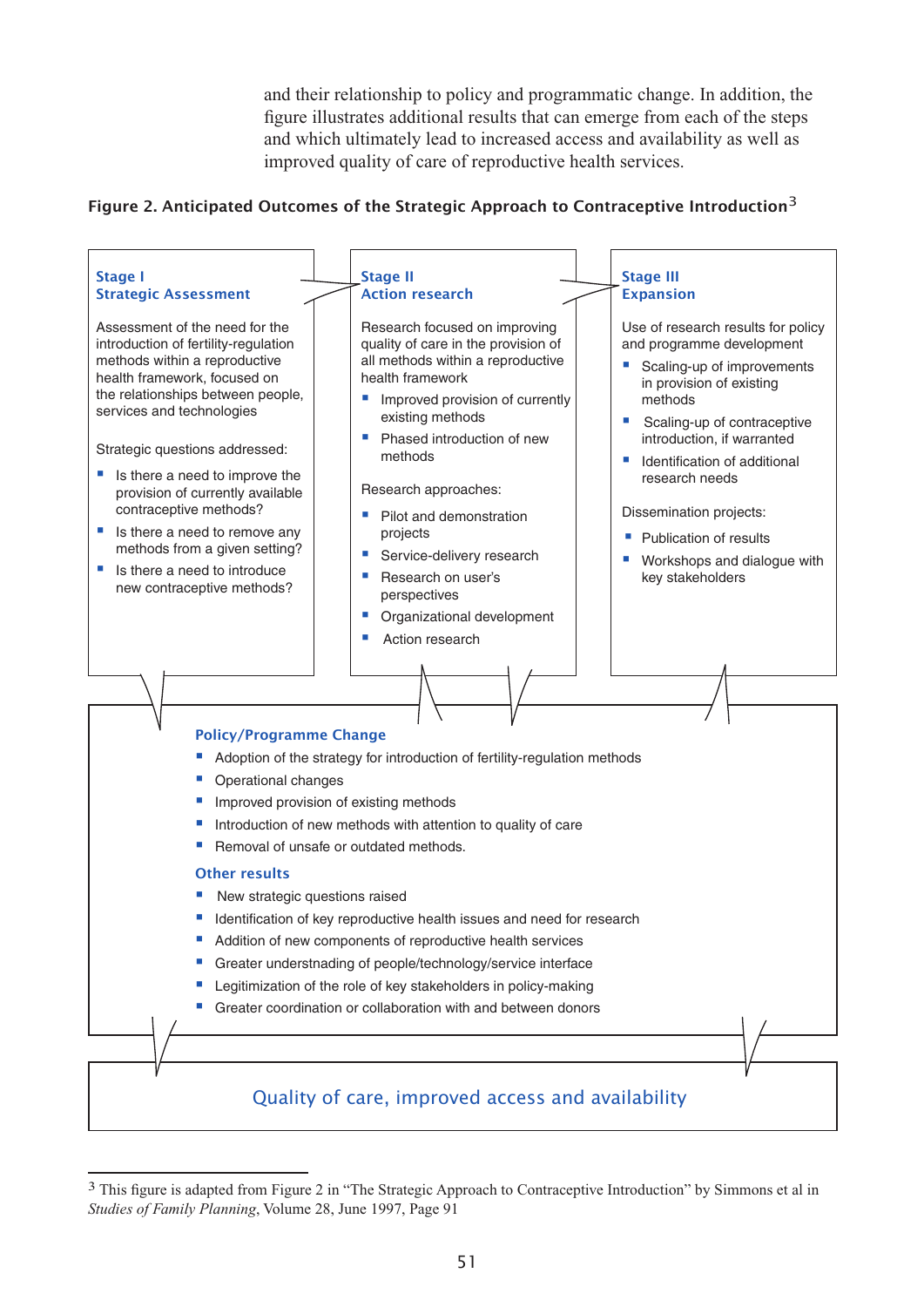As stated in the introduction, the purpose of this guide is to provide detailed and provide determined method action, the purpose of this guide is to provide determined information for policy-makers, programme managers and others wishing and institution for policy makers, programme managers and called wishing to implement strategic assessments and does not provide such detailed w implement strategic assessments and does not provide such detailed<br>guidance for the second and third stages of the Strategic Approach. However, many other resources are available to assist countries in conducting policy and programme development and action research. A number of these guides, and institutions providing technical support, are listed in Appendices A  $T_{\text{max}}$  and  $T_{\text{max}}$ 

past strategies for contraceptive introduction. It substantially broadens

### Conclusion

The Strategic Approach to contraceptive introduction and its adaptation needs and perspective the contract person and the supplement of the state perspective health issues is an important change from provided a matrix of contractive means in an important entirely from past strategies for contraceptive introduction. It substantially broadens past strategies for contraceptive introduction, it substantially orbited. systems approach to understanding clients' and other community members' a participator of the capacity of the service delivery system to needs and perspectives, the capacity of the service delivery system to provide quality of care, and the existing method mix as they interact in provide quarty of early, and the existing method into as they interact in<br>a broader social, cultural, political, and economic setting. The emphasis a broader social, candidate, political, and coolident setting. The empropriate of care in a broad reproductive health context, as well as productive managers to country as well as a participatory process that values responsiveness to country needs and interproduced and variety represents and other represents that define the collaboration among stakeholders, expand the perspectives that define the range of needed interventions. Experience with the Strategic Approach has shown that it can be a valuable tool to assist policy-makers and programme managers to systematically develop comprehensive strategies for introducing new contraceptive and other reproductive health technologies. More importantly, application of the Strategic Approach can improve the quality of care with which existing technologies and services are provided.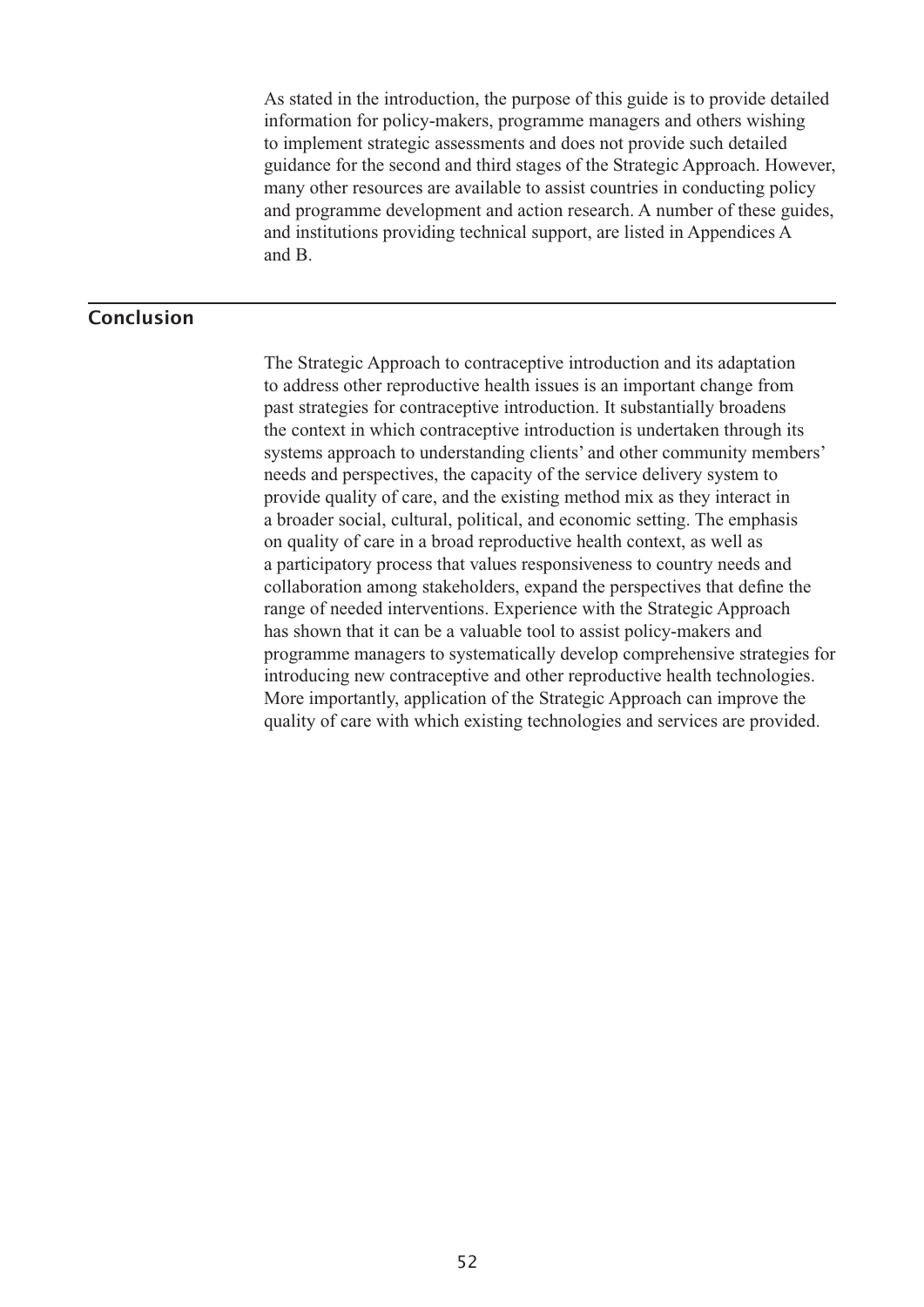### **Glossary of Terms** intended to identify operations to identify operations to a problem or set of  $\alpha$ problems.

### Action research

A health mention to intentify operational solutions to a problem of set of problems. providers.

#### Community dialogues implementation of changes to address community concerns.

A health service delivery intervention involving conversations with community leaders and members to inform providers and authorities about the perspectives of users and other community members and facilitate In perspectives of users and other community includes and racintate implementation of changes to address community concerns. Implementation of enarges to address community concerns.

## **Contraceptive introduction**

The overall process of managing, implementing and evaluating activities leading to decisions about the contraceptive method mix in a given setting, mericaning improving the provision of available methods, removing unsafe of mappropriate methods, and mubdituring new ones

### Expansion

The process of moving from small-search obtoacci-search increditions and programmes. See also sealing-up.

### Fertility regulation technology

Methods and techniques, ranging from contraceptives to menstrual Teguiditon and abortion, ascul with the intention to prevent pregnancy and/or  $\epsilon$ indocaring.

### Instrument(s)

The question guides, observation encernists, inventories and other tools that

The range of contraceptive methods available in a given setting. potential and the decision of the decision of the decision of the decision of the three contributions of the i

### Participatory

Method mix

Describes an approach to decision-making that encourages all groups potentially affected by the decision to contribute their ideas, that is based on genuine collaboration and respect for others' perspectives and that empowers all contributors with equal status.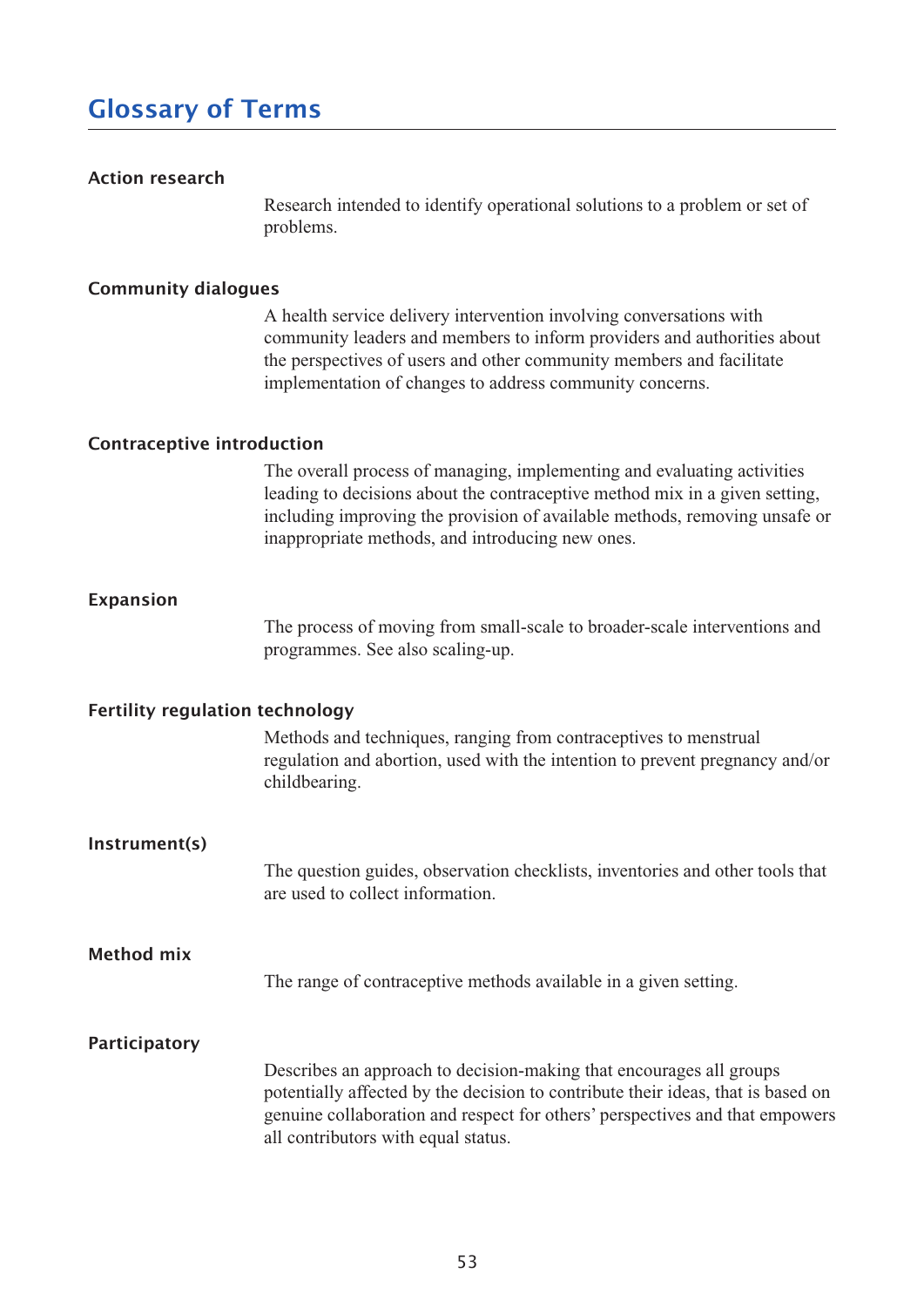#### Qualitative research

Research that aims at gaining an in-depth understanding of a situation under study. Qualitative research explores how people perceive issues and how issues are related in real life; it does not attempt to get statistical results that can be generalized to the population at large. Interviews, observations and group discussions are some of the principal quamative data concentri  $t_{\rm int}$  strive to satisfy clients.

#### Quality of care

An expression used for family planning and reproductive health services An expression used for tanny planning and reproductive health service that strive to satisfy clients' needs and wants in a safe and healthful manner. Good quality of care requires: offering a range of methods to clients; providing counselling and information that addresses clients' needs; technically competent service delivery; respectful interpersonal relations; A statementally completent service derivery, respective interpersonal relations, appropriate follow-up of clients; and links to other services. appropriate follow-up of chems, and miks to other services.

#### Reproductive health

A state of complete physical, mental and social well-being and not merely the absence of disease or infirmity, in all matters relating to the reproductive system and its functions and processes. Reproductive health therefore implies that people are able to have a satisfying and safe sex life and that they have the capability to reproduce and the freedom to decide it, when,  $\frac{d}{dt}$  and now one in  $\omega$  so.

#### Reproductive health care

The constellation of methods, techniques and services that contribute w reproductive nearly and wen-being unbugh preventing and solving reproductive nearin productives.

#### Reproductive rights

Reproductive rights include the right of men and women to be informed to go safely the government with the main women to be informed<br>and have access to safe, effective, affordable and acceptable methods of best change of their choice as well as other methods of their choice for family planning of their choice as well as other methods of their choice for concerning reproduction free of discrimination of fertility which are not against the law. They also include the right of access to appropriate health care services that will enable women to go safely through pregnancy and childbirth and provide couples with the best chance of having a healthy infant. The right of people to make decisions The process of expanding and applying the lesson and applying the lessons learned from a smalla reproductive right.  $\alpha$  reproductive right.

#### Scaling-up

The process of expanding and applying the lessons learned from a smallscale (pilot or demonstration) project to a larger geographic area, such as a region or an entire nation.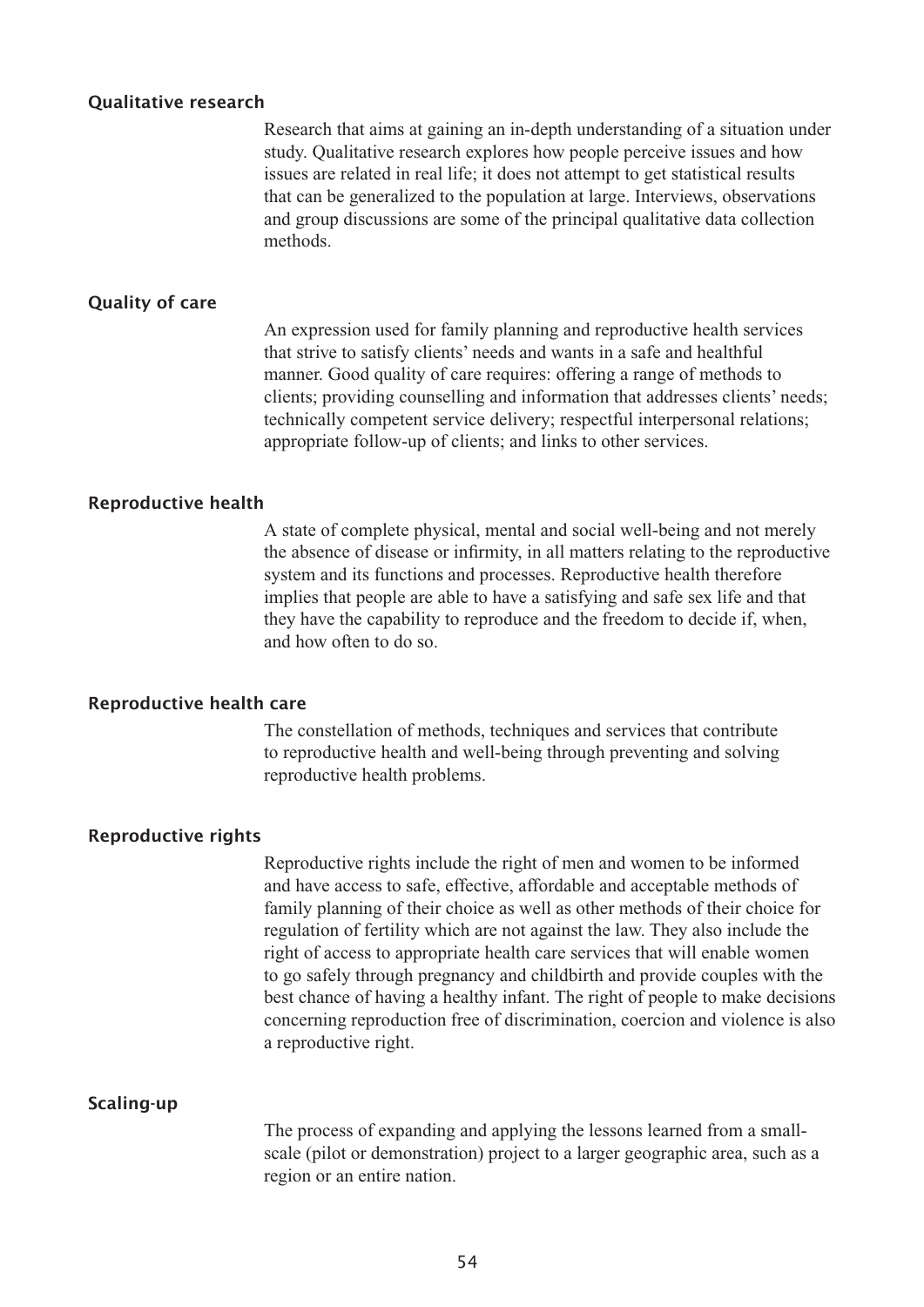| <b>Stage I</b>           |                                                                                                                                                                                                                                                     |  |  |  |
|--------------------------|-----------------------------------------------------------------------------------------------------------------------------------------------------------------------------------------------------------------------------------------------------|--|--|--|
|                          | The first phase of the three-stage Strategic Approach to contraceptive<br>introduction, namely the strategic assessment.                                                                                                                            |  |  |  |
| <b>Stage II</b>          |                                                                                                                                                                                                                                                     |  |  |  |
|                          | The second phase of the three-stage Strategic Approach. Stage II involves<br>action research to test service innovations and identify the appropriate<br>mechanisms for improving quality of care.                                                  |  |  |  |
|                          |                                                                                                                                                                                                                                                     |  |  |  |
| <b>Stage III</b>         | The third phase of the three-stage Strategic Approach to contraceptive<br>introduction. Stage III involves applying the results of Stage I and Stage II<br>for programme expansion and continuing policy changes.                                   |  |  |  |
| <b>Stakeholders</b>      |                                                                                                                                                                                                                                                     |  |  |  |
|                          | All individuals and groups of individuals with a direct interest in or affected<br>by reproductive health matters.                                                                                                                                  |  |  |  |
|                          |                                                                                                                                                                                                                                                     |  |  |  |
| <b>Systems</b>           | A concept from management sciences that is used to describe how separate<br>parts connect and relate to each other as a whole.                                                                                                                      |  |  |  |
| <b>Systems framework</b> |                                                                                                                                                                                                                                                     |  |  |  |
|                          | A model that directs attention to the separate factors, and the relationships<br>between the factors, that affect the ability of a contraceptive technology<br>to be introduced into a service delivery system with appropriate quality of<br>care. |  |  |  |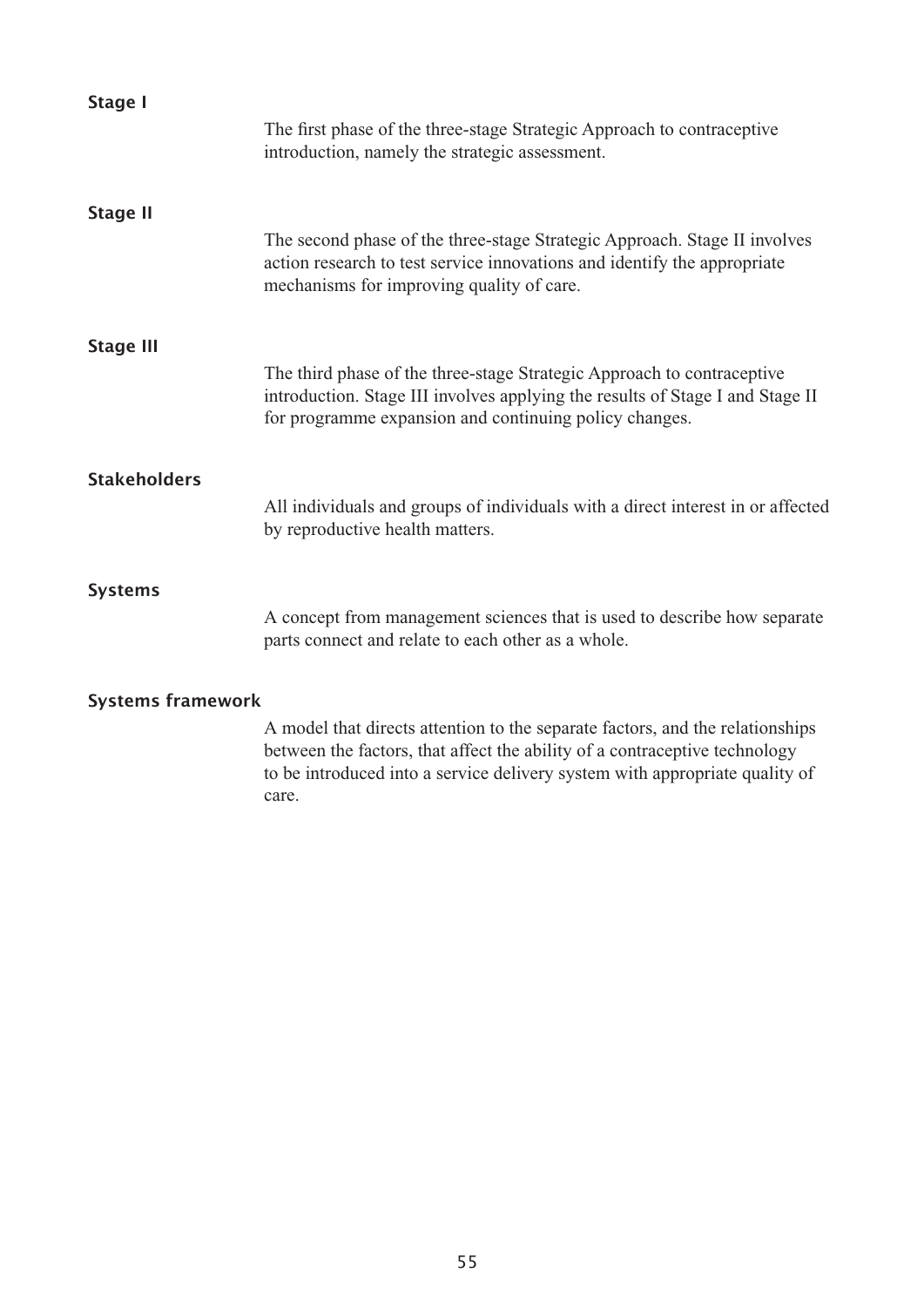## Appendix A: Resources and Materials Related to the Assessment The Strategic Approach to improving reproductive health policies

## Background on the Strategic Approach

The Strategic Approach to improving reproductive health policies and programmes: a summary of experiences. Geneva: World Health  $\text{Urganization}$  (wh $\text{U/KHK/02.12}$ ), 2002. The Strategic Approach to improving reproductive health policies<br>and programmes: a summary of experiences. Geneva: World Health<br>Organization (WHO/RHR/02.12), 2002.<br>Progress in research and planning and programming. *Progre* 

Progress in research and planning and programming. Progress in Human  $H\left(\frac{N}{N}, 1999\right)$ Progress in research and planning and programming. *Progress in Human Reproduction Research*. Geneva: World Health Organization (WHO/HRP/No. 49), 1999.<br>Simmons R, Hall P, Díaz J, Díaz M, Fajans P, Satia J. The Strategic Ap

Simmons R, Hall P, Díaz J, Díaz M, Fajans P, Satia J. The Strategic  $20(2)$ ,  $12-21$ , *Progress in Human Reproduction. Studies in Family Planning.* 1997;<br> *Paroferive introduction. Studies in Family Planning.* 1997;<br> *Progress in Human Reproduction Research.* Geneva: World Health

Assessing and improving family planning within reproductive health Organization (WHO/HRP/No. 38), 1996. Assessing and improving family planning within reproductive health<br>services. *Progress in Human Reproduction Research*. Geneva: World Hea<br>Organization (WHO/HRP/No. 38), 1996.<br>Spicehandler J, Simmons R. *Contraceptive Intro* services. *Progress in Human* 

*. Contraceptive Introduction Reconsidered: A*  (WHO/HRP/ITT/94.1), 1994.

### Assessment Reports

A strategic assessment of the need for contraceptive introduction in *A strategic assessment of the need for contraceptive introduction in*<br>Chongqing Municipality, China. Geneva: World Health Organization (WHO/  $RHK/02.10$ ,  $2002.$ 

Miller S, Tejada, A, Murgueytio, P, Diaz, J, Dabash, R, Putney P, Bjegovic S, Caraballo G. Strategic Assessment of Reproductive Health in the Dominican Republic. New York, NY: The Population Council, 2002

Ministry of Health, Guatemala. Diagnóstico para identificar intervenciones *prioritarias que mejoren el acceso y la calidad de los servicios básicos*  Caraballo G. Strategic Assessment of Reproductive Health in the Dor<br>Republic. New York, NY: The Population Council, 2002.<br>Ministry of Health, Guatemala. *Diagnóstico para identificar interven*<br>*prioritarias que mejoren el* document). *prioritarias que mejoren el acceso y la calidad de los servicios básicos<br>de salud materna en Guatemala. Guatemala City, 2002 (unpublished*<br>document).<br>Ministry of Health, Romania. *Evaluare strategicâ a politicilor, progra* de salud materna en Guatemala. Guatemala City, 2002 (unpublished

*Evaluare strategicâ a politicilor, programelor*  2002 (in Romanian only). *Ministry of Health, Romania. Evaluare strategicâ a politicilor, pro*<br>*si aspectelor de cercetare referitoare la întreruperea sarcinii. Bucl*<br>2002 (in Romanian only).<br>*A strategic assessment of reproductive health in the L* si aspectelor de cercetare referitoare la întreruperea sarcinii. Bucharest,

*A strategic assessment of reproductive health in the Lao People's*   $HHK/00.3$ , 2000. *A strategic assessment of reproductive health in the Lao People's Democratic Republic. Geneva: World Health Organization (WHO RHR/00.3), 2000.<br><i>An assessment of the reproductive health needs of young people in Kyrgyzstan.* 

*An assessment of the reproductive health needs of young people in* 

*Reproductive Health Needs Assessment Report: Ethiopia*. Geneva: World Health Organization (WHO/RHR/HRP/99.1), 1999.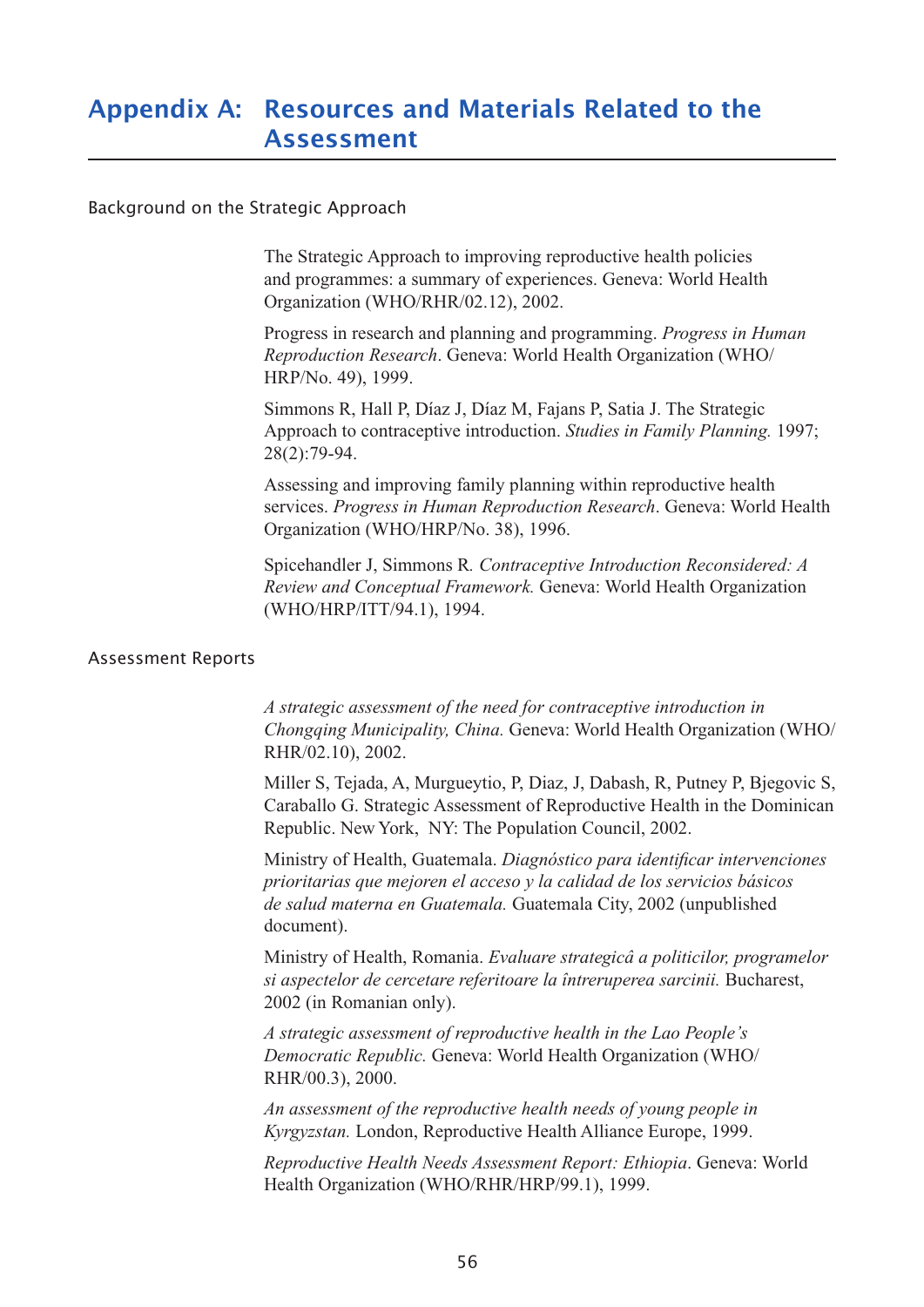World Health Organization. Abortion in Viet Nam: An Assessment of Policy, *Programme and Research Issues.* Geneva: World Health Organization (WHO/KHK/HKP/99.2), 1999. World Health Organization. *Abortion in Viet Nam: An Assessment of Perogramme and Research Issues.* Geneva: World Health Organization (WHO/RHR/HRP/99.2), 1999.<br>*Evaluation des Besoins en Santé de la Reproduction au Burkina* Programme ana Research Issues. Geneva: World Health Organization of Myanmar, Myanmar, Who's Strategic Programme

Geneva: World Health Organization, Draft 1998

 Ministry of Health, The Union of Myanmar, WHO's Strategic Programme Component on Technology Introduction and Transfer. A Reproductive *Evaluation des Besoins en Santé de la Reproduction au Burkina Faso.*<br>
Geneva: World Health Organization, Draft 1998.<br>
Ministry of Health, The Union of Myanmar, WHO's Strategic Programme<br>
Component on Technology Introducti Draft 1998.

Ministry of Health, The Union of Myanmar, WHO's Strategic Programme Component on Technology Introduction and Transfer. An Assessment of the *Health Needs Assessment in Myanmar*. Geneva: World Health Organization,<br>Draft 1998.<br>Ministry of Health, The Union of Myanmar, WHO's Strategic Programme<br>Component on Technology Introduction and Transfer. An Assessment of t  $(WHU/HKP/111/97.1), 1997.$ *Ministry of Health, The Union of Myanmar, WHO's Strategic Programm Component on Technology Introduction and Transfer. An Assessment of t Contraceptive Method Mix in Myanmar. Geneva: World Health Organiza (WHO/HRP/ITT/97.1* Contraceptive Method Mix in Myanmar. Geneva: World Health Organizat

World Health Organization (WHO/HRP/96.1), 1996.

Ministry of Health, Republic of Zambia, WHO's Task Force on Research on the Introduction and Transfer of Technologies for Fertility Regulation. *An Assessment of the Need for Contraceptive Introduction in Zambia:*  World Health Organization (WHO/HRP/96.1), 1996.<br> *Ministry of Health, Republic of Zambia, WHO's Task Force on Researc*<br>
on the Introduction and Transfer of Technologies for Fertility Regulation<br> *An Assessment of the Need* HRP/ITT/95.4), 1995. *In Assessment of the Need for Contraceptive Introduction in Zambia:*<br> *Internal Reforms at Work I*. Geneva: World Health Organization (WHERP/ITT/95.4), 1995.<br> *World Health Organization. An Assessment of the Need for Co* "Health Reforms

World Health Organization. An Assessment of the Need for Contraceptive  $HKP/95.3$ , 1995. *An Assessment of the Need for Contraceptive*<br> *An Assessment of the Need for Contraceptive*<br> *An Assessment of the Need for Contraceptive Introduction in Brazil.* Geneva:<br> *An Assessment of the Need for Contraceptive Intr* Introduction in Viet Nam. Geneva: World Health Organization (WHO/

World Health Organization (WHO/HRP/ITT/94.2), 1994.

Health Organization, Special Programme of Research, Development and *Assessment of South African World Health Organization (WHO/HRP/ITT/94.2), 1994.*<br>*Reproductive Health Task Force, South African Ministry of Health, World Health Organization, Special Programme of Research, Development and Research Training in Human*  $\overline{D}$  on  $\overline{D}$  $1994$ ,

## Other Publications Concerning the Strategic Approach

Diaz M, Simmons R, Diaz J, Francisco C, Bossemeyer D, Makuch M, Ghiron L. Action research to enhance reproductive choice in a Brazilian municipality: The Santa Barbara Project. In: Haberland N, Measham D,  *Responding to Cairo: case studies of changing practice in reproductive*  Diaz M, Simmons R, Diaz J, Francisco C, Bossemeyer D, Makuch M, Ghiron L. Action research to enhance reproductive choice in a Brazilian municipality: The Santa Barbara Project. In: Haberland N, Measham D, eds. *Responding neatin and family planning*. New York, NY: The Population Council, 2002

Fang K, Zhou W, Cheng, J. A Strategic assessment of the need for contraceptive introduction in Chongqing Municipality, China, Chinese eds. *Responding to Cairo: case studies of chang*<br>*health and family planning*. New York, NY: The<br>Fang K, Zhou W, Cheng, J. A Strategic assessm<br>contraceptive introduction in Chongqing Munic<br>*Journal of Family Planning*. 20

Penteado L, Cabral F, Diaz M, Diaz J, Ghiron L, Simmons R. Organizing *Studies in Family Planning.*  2001; 32:315-328.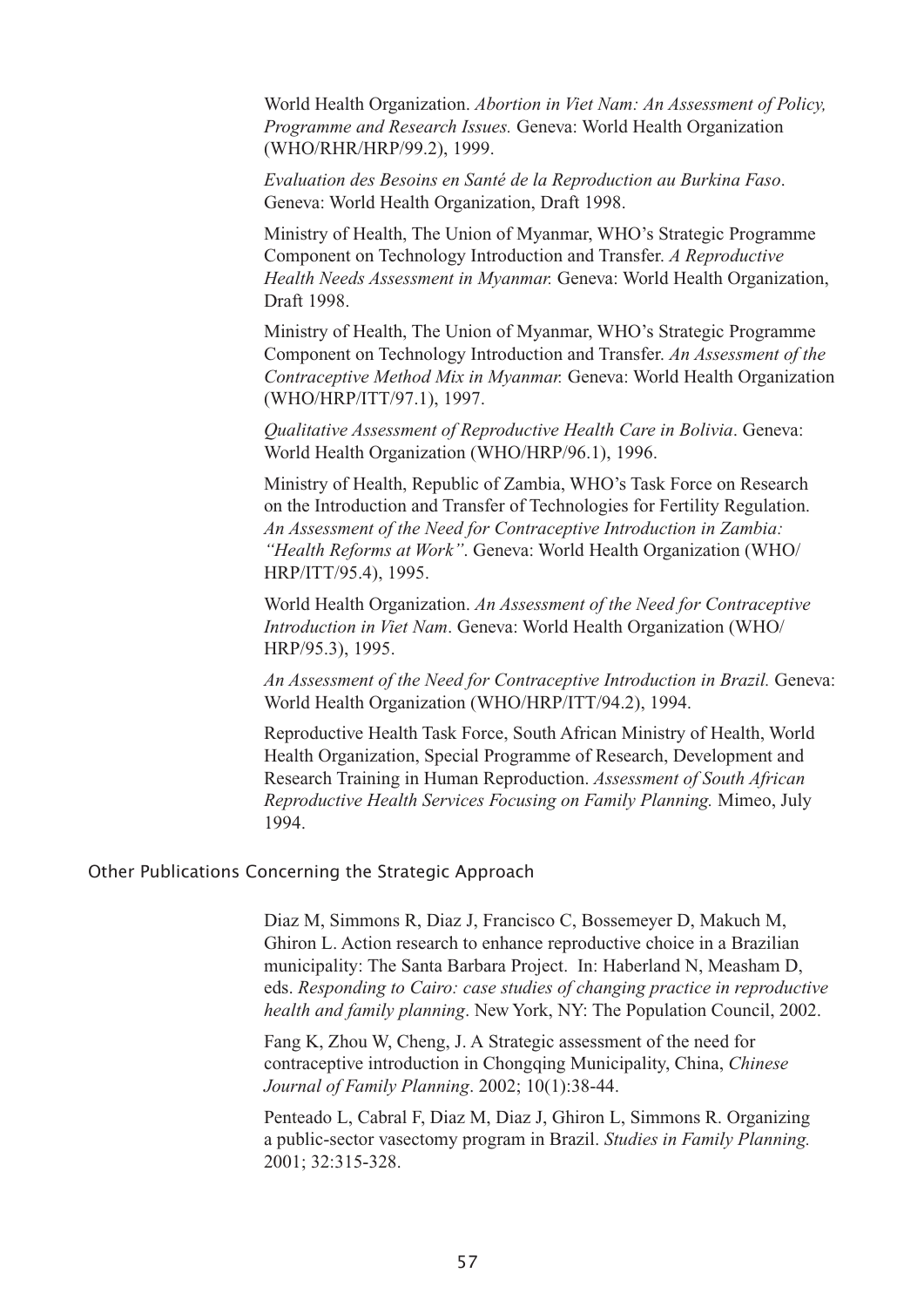Nguyen Thi Thom, Do Trong Hieu, Vu Quy Nhan, Do Thanh Nhan, DMPA as an Opportunity to Improve Quality of Care for All Contraceptive Frong Hieu, Vu Quy Nhan, Do Thanh Nhan, Satia J. The Strategic Approach to the Introduction<br>ity to Improve Quality of Care for All Contraceptive<br>Asia-Pacific Population Journal. 2000; 15(4):63-86. Whittaker M, Fajans P, Satia J. The Strategic Approach to the Intro Methods in Viet Nam. *Asia-Pacific Population Journal*. 2000; 15

Sananikhom P, Reerink I, Fajans P, Elias C, Satia J. A Strategic Assessment of Reproductive Health in the Lao People's Democratic Republic. *Asia-***DMPA as an Opportunity to Improve Quality c**<br>Methods in Viet Nam. *Asia-Pacific Population*<br>Sananikhom P, Reerink I, Fajans P, Elias C, Sa<br>of Reproductive Health in the Lao People's De<br>*Pacific Population Journal*. 2000; Pacific Population Journal. 2000; 15(4):21-38.

Satia J, Fajans P, Elias C, Whittaker M. A Strategic Approach to *Asia-Pacific Population*  of Reproductive Health in<br>*Pacific Population Journal*<br>Satia J, Fajans P, Elias C, V<br>Reproductive Health Progr<br>*Journal*. 2000; 15(4):5-20. Journal. 2000; 15(4):5-20.

for Advancing Reproductive Health in Myanmar. Asia-Pacific Population Reproductive Health Progra<br>*Journal*. 2000; 15(4):5-20.<br>Thein Thein Htay, Ba Thike<br>for Advancing Reproductive<br>*Journal*. 2000; 15(4):39-62. Thein Thein Htay, Ba Thike K, Gardner M, Elias C, Fajans P. A Strategy<br>for Advancing Reproductive Health in Myanmar. *Asia-Pacific Population*<br>*Journal*. 2000; 15(4):39-62.<br>Díaz M, Simmons R. When is Research Participatory Journal. 2000; 15(4):39-62.

Díaz M, Simmons R. When is Research Participatory? Reflections on a  $\delta$ : Fajans P. Contraction reconsidered: a new contraction reconsidered: a new considered: a new considered: a new contraction reconsidered:  $\delta$ 

**Reproductive Health Proj<br>8:175-184.<br>Díaz M, Simmons R, Día<br>Expanding Contraceptive<br>***Planning***. 1999; 30:1-16.** Díaz M, Simmons R, Díaz J, Gonzalez C, Makuch l Planning. 1999; 30:1-16.

Expanding Contraceptive Choice: Findings from Brazil. *Studies in Family Planning*. 1999; 30:1-16.<br>Simmons R, Fajans P. Contraceptive introduction reconsidered: a new<br>methodology for policy and program development. *Journa* Simmons R, Fajans P. Contraceptive introduction reconsidered: a new

methodology for policy and program development. Journal of Women's<br> *Health*. 1999; 8:163-173.<br>
Whittaker M, Do TH, Vu QN. A systems approach to improving quality<br>
of care: some lessons from contraceptive introduction in V Whittaker M, Do TH, Vu QN. A systems approach to improving quality of care: some lessons from contraceptive introduction in Viet Nam. The

## Reproductive Health and Quality of Care

What is Reproductive Health? A Participatory Process for National and Quality of Care<br>*What is Reproductive Health? A Participatory Process for National*<br>*Consensus Building*. Geneva: World Health Organization (WHO/FRH/  $KHI/97.2$ ), 1997 *What is Reproductive Health? A Participatory Process for National Consensus Building. Geneva: World Health Organization (WHO/FRFRH)*<br>RHT/97.2), 1997.<br>*Mother-Baby Package: Implementing Safe Motherhood in Countries.* Consensus Builaing. Geneva: world Health Organization (WHO)

1997.<br>*V Package: Implementing Safe Motherhood in C*<br>1d Health Organization (WHO/FHE/MSM/94.1<br>damental Elements of the Quality of Care: A Si<br>*Studies in Family Planning*. 1990; 21(2):61-91.

Bruce J. Fundamental Elements of the Quality of Care: A Simple Framework. Studies in Family Planning. 1990; 21(2):61-91.

## Qualitative Research and Rapid Assessment Methodologies

*Social science methods for research on reproductive health*. Geneva: World Health Organization, 1999. methods for research on reproductive health. Geneva: World Health

Nachbar N, Baume C, Parekh A. Assessing Safe Motherhood in the *Community: A Guide to Formative Research.* Arlington, VA: John Snow,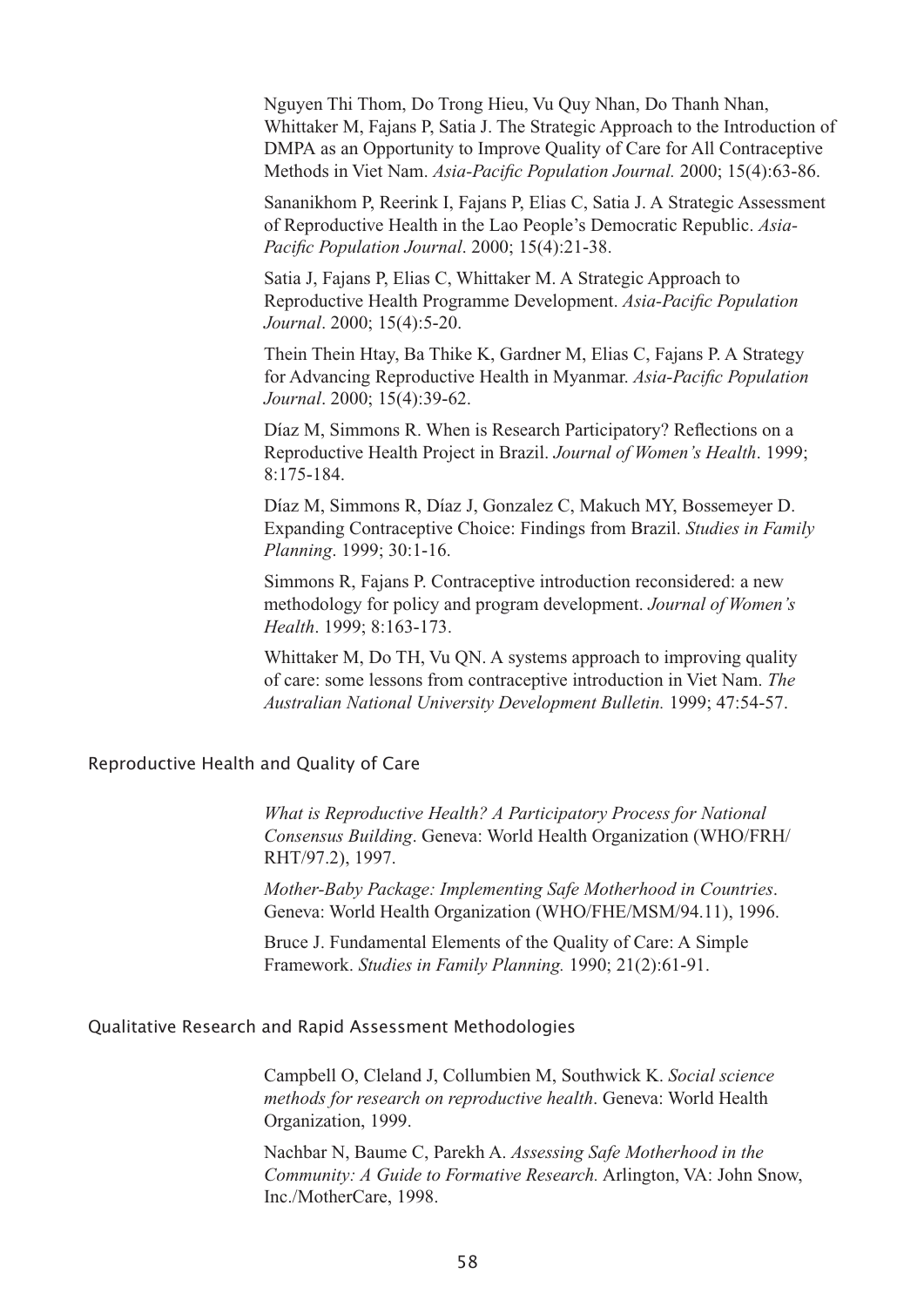*Tapsoba P. The Situation Analysis Approach to Assessing Family Planning and Reproductive Health Services: A Handbook. New York, NY: The Population Council, 1997.<br>
Morgan DL, Krueger RA, King JA (eds). <i>The Focus Group Kit Andmer R, Fisher A, Miller K, Ndhlovu L, Maggwa BN, Askew I, Sandmers Approductive Health Services: A Handbook. New York, NY: The Situation Analysis Approach to Assessing Family Plane and Reproductive Health Services: A H* Population Council, 1997. Miller R, Fisher A, Miller K, Ndhlovu L, and Reproductive Health Services: A Handbook, New York, NY: The

*Morgan DL, Krueger RA, King JA (eds). The Focus Group Kit (Volumes Interproductive Health Services: A Handbook.* New York, NY: The<br>Population Council, 1997.<br>Morgan DL, Krueger RA, King JA (eds). *The Focus Group Kit (Volumes*<br>1-6). Boxed Edition. Thousand Oaks, CA: Sage Publications, 199

for Research and Training Publications, 1990. *F*-0). Boxed Edition. Thousand Oaks, CA: Sage Publication Kvale S. *Interviews: An Introduction to Qualitative Res*<br>Thousand Oaks, CA: Sage Publications, 1996.<br>Krueger RA. *Focus Groups: A Practical Guide for App*<br>*Editio* 

*Focus Groups: A Practical Guide for Applied Research, 2nd* Edition. Thousand Oaks, CA: Sage Publications, 1994.

Dawson S, Manderson S, UNDP/World Bank/WHO Special Programme for Research and Training in Tropical Diseases. A Manual for the Use of *Focus Groups: A Practical Guide for Applied Research, 2<sup>nd</sup> Edition.* Thousand Oaks, CA: Sage Publications, 1994.<br>Dawson S, Manderson S, UNDP/World Bank/WHO Special Programme for Research and Training in Tropical Disea Countries, 1993. arch and Training in Tropical Diseases. A Manual for the Use of<br>roups. Boston: International Nutrition Foundation for Developing<br>s, 1993.<br>ner-Attig B, Attig GA, Boonchalaksi W, Richter K, Soonthorndhad<br>*Qualitative Methods* 

Pathom: The Institute for Population and Social Research, Mahidol University, 1995. Yoddumner-Attig B, Attig GA, Boonchalaksi W, Richter K, Soontho A (eds). *Oualitative Methods for Population and Health Research*. Nakhon *Population and Health Research.* Nakion and Social Research, Mahidol<br>nic in the Field? Rapid Assessment<br>*Social Sciences and Medicine*. 1992;

Manderson L, Aaby P. An Epidemic in the Field? Rapid Assessment  $35(7):839-850.$ 

*Rapid Assessment Procedures for Nutrition and Primary Health Care: Anthropological Approaches to Improving*  Procedures and Health Research. *Social Sciences and Medicine*. 1992;<br>35(7):839-850.<br>Scrimshaw S, Hurtado H. *Rapid Assessment Procedures for Nutrition*<br>*and Primary Health Care: Anthropological Approaches to Improving*<br>*P* University and UCLA Latin American Center, 1987

### Action Research

Fisher A, Laing J, Stoeckel J, Townsend J. Handbook for Family Planning *Operations Research Design*, *2nd Edition*. New York, NY: The Population Council, 1991. Fisher A, Laing J, Stoeckel J, Townsend J. *Handbook for Family Plann*<br>*Operations Research Design, 2<sup>nd</sup> Edition.* New York, NY: The Populati<br>Council, 1991.<br>*Coming of Age: From Facts to Action for Adolescent Sexual and R* Operations Research Design,  $2^{nd}$  Edition. New York, NY: The Populati

Coming of Age: From Facts to Action for Adolescent Sexual and Council, 1991.<br>*Coming of Age: From Facts to Action for Adolescent Sexual and*<br>*Reproductive Health.* Geneva: World Health Organization, Adolescen<br>Health and Development Programme (WHO/FRH/ADH/97.18), 1997<br>*Studying Unsafe* Reproductive Health. Geneva: World Health Organization, Adolescent

Organization, material and introduced freature wito/Kitti/Misiw/90.29), 1996.

#### Advocacy

AIDSCAP Project, Family Health International. Policy and Advocacy in *HIV/AIDS Prevention: Strategies for Enhancing Prevention Interventions*. Arlington, VA: AIDSCAP Project, Family Health International, undated.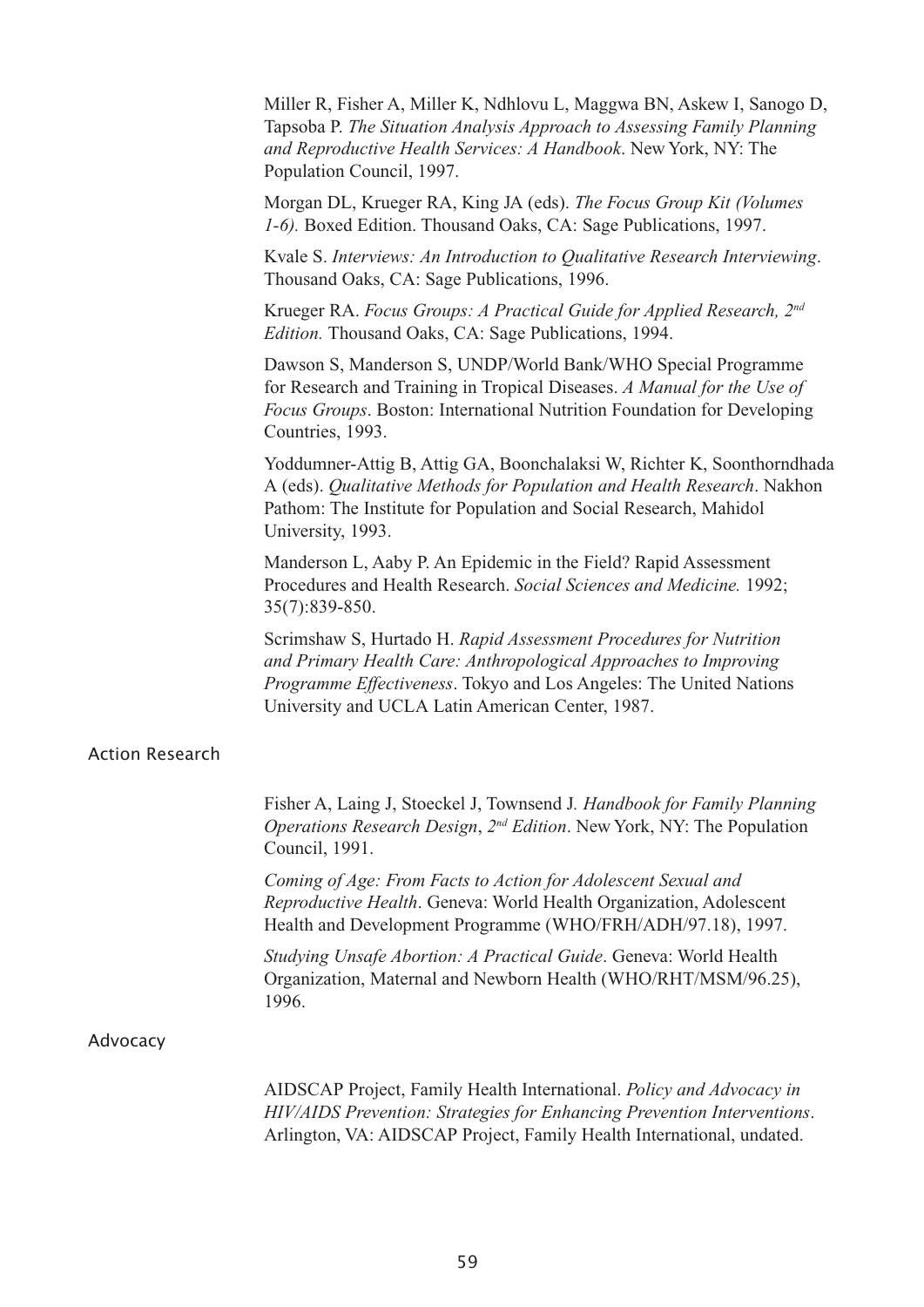Scaling-up

*Studies in Family Planning*. 2002;  $33:61-75.$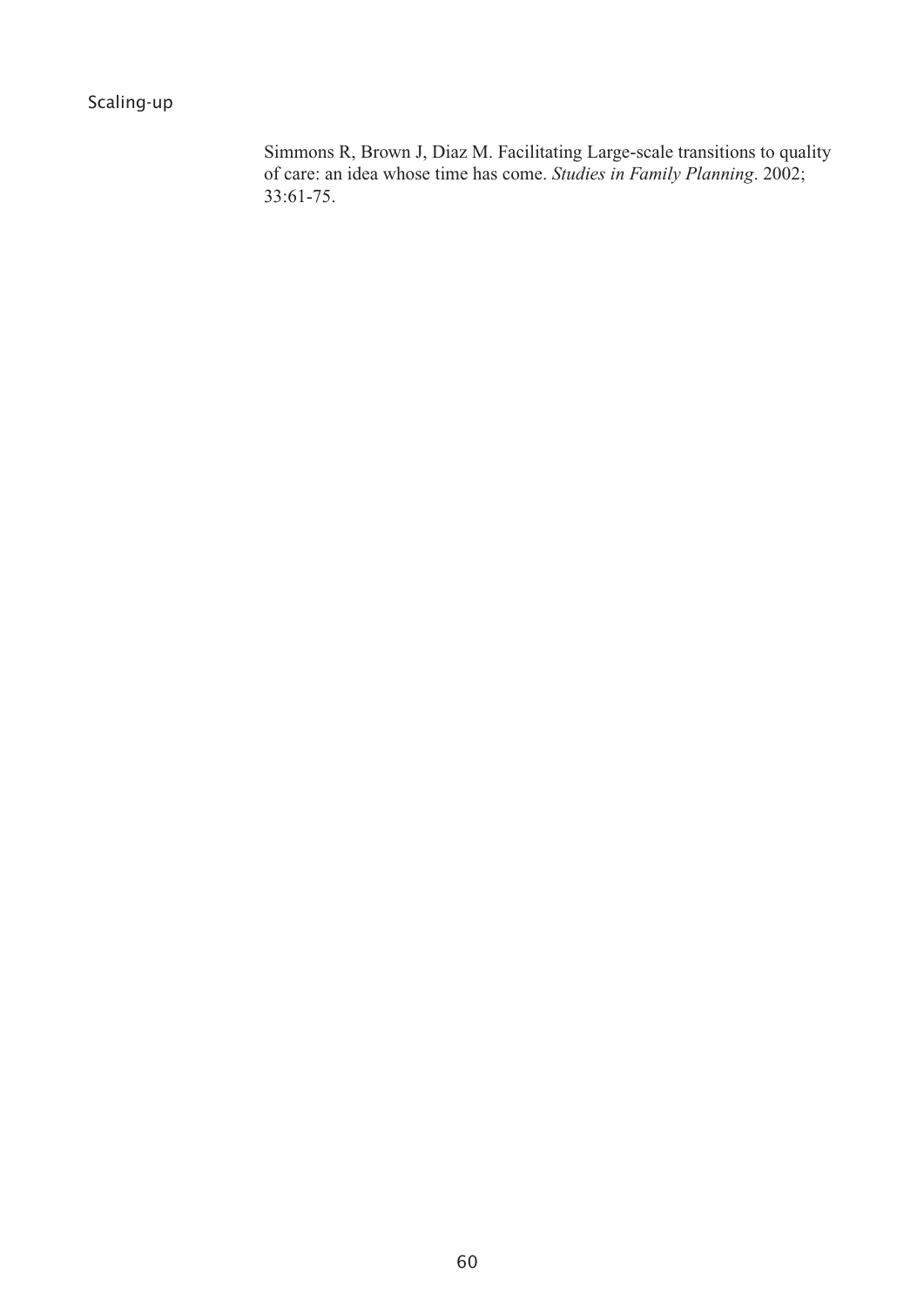### Appendix B: Potential Sources of Technical and Financial **Support for an Assessment** UNICEF, DETERTH and USAID are also potential sources of the sources of the sources of the sources of the support.

All of the agencies listed below have staff with experience in the Strategic Approach and the assessment. Some of them may be able to provide financial support. Other multilateral and bilateral agencies such as UNFPA, OTTOET, DTTD and ODTTD are also potential sources of funding support

#### **World Health Organization Family and Community Health Cluster Department of Reproductive Health and Research**  $W_{\alpha}$ uld  $W_{\alpha}$ lth  $\Omega_{\alpha}$ world fied.<br>Fomily and Tunny und Commun

Expanding to Apple 20  $CH-1211$  Geneva 27 Switzerland Tel: (+41-22) 791-4137 Fax:  $(+41-22)$  791-417  $F = \text{mail:}$  fajansp $\omega$ who.in  $L$  man, rajansp $\alpha$  who  $m$ 

#### **EngenderHealth**  $$

79 Madison Avenue New York NY 10016 United States of America Tel:  $(+1-212)$  561-8011 Fax:  $(+1\ 212) 301 - 0011$ <br>Fax:  $(+1\ -212) 779 - 9439$ 68000 Ampang

#### **ICOMP**  $L_{\text{COMD}}$

#### **International Council on Management of Population Programmes** ICOMI<br>Internati

Thermational Council on Manag<br>141, Jalan Dahlia, Taman Uda Jaya  $F_{\text{F}}$ ,  $F_{\text{atm}}$   $F_{\text{atm}}$ ,  $F_{\text{atm}}$ eoooo *r* mpang<br>Kuala Lumpur Malaysia Tel:  $(+60-3)$  457-3234/465-2358 Fax:  $(+60-3)$  456-002 E-mail: popmgt@po.jaring.m  $L$  man, popm $\epsilon$   $\infty$  po.  $\mu$ m

#### **Ipas**  $\sum_{n=9}$

**Fax:** (+1-910) 928-025<br>303 East Main Street Carrboro, NC 27510 United States of America Tel: (+1-919) 967-7052 Fax:  $(+1-919)$  929-0258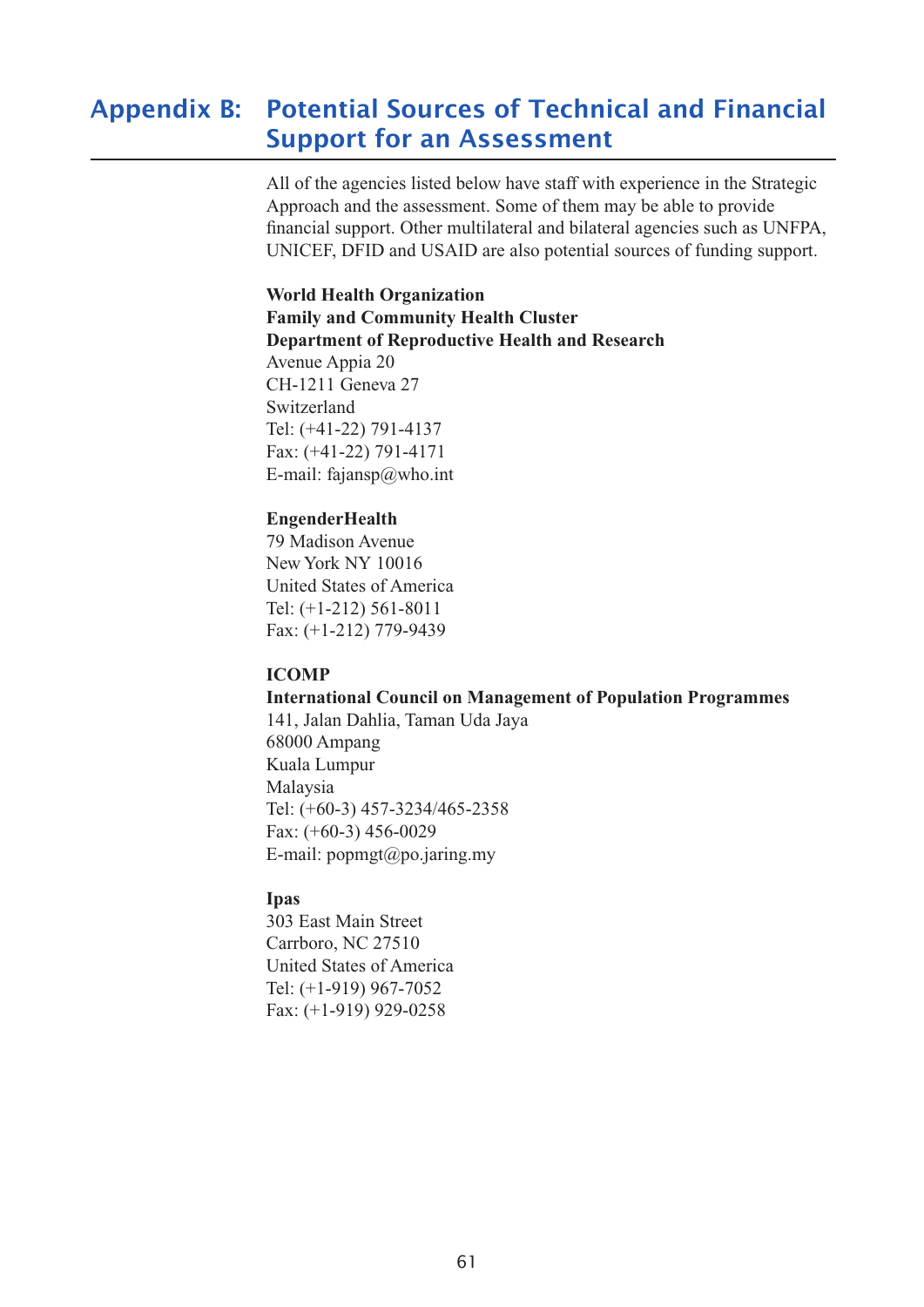#### **The Population Council-Bangkok** The Den

Pratunam Post Office Thailand  $T_{\text{IV}}$  The Topulation Council  $B_0$ Tel: (+66-2) 653-8586/8587 Fax:  $(+66-2)$  255-551. Bangkok 10409 r ax. (100-2) 233-3313<br>Email: pcbkk@popcouncil.th.com Brazil

#### **The Population Council-Campinas** The Depulation Council Co.

Fire Foundation Council<br>Caixa Postal 6182  $Campinas, SP 13081$ **Brazil** Tel: (+55-19) 289-2856/3289 Fax:  $(+55-19)$  289-2850 E-mail: pcbrazil@turing.unicamp.b.  $L$ -man.  $p$ coraz.

#### **The Population Council-Nairobi** na<br>Tha Da

T.O. Dox 17045<br>Multichoice Towers, 2nd floo! P.O. Box  $17643$ Kenya Tel: (+254-2) 713-480 Lower Hill Rd. Fax:  $(+254-2)$  713-47 Nairobi E-mail: jskibiak@popcouncil.or.k  $L$ -man, jokiolak $[\omega]$ 

#### **Reproductive Health Alliance**  Denveductive II

**The France Additional Additional Studios** 445 Highgate Studios<br>53-79 Highgate Road 19 The Search Role<br>London NW5 1TL United Kingdom Tel: 44 20 7267 3660 Fax:  $44\,20\,7267\,7610$ Email:  $phall@rhalliance.org$ Eman, phan@mamance.

#### **Reprolatina**  $\mathbf{D}_{\text{ap} \mu\sigma}$

Rua Maria Teresa Dias da Silva, 74 Rua mana Teresa Bias da Sirva, 7<br>Cidade Universitária Campinas, SP 13084-670 Brazn<br>Tel: (55-19) 289-1735 E-mail: mdiaz@reprolatina.org.br  $L$  man, meazwreprofain

#### **The University of Michigan** The University of Michigan

**School of Public Health** Sensor of Flasher Fream<br>Department of Health Behavior and Health Education Explanation of Figure Bonavior and<br>1420 Washington Heights Ann Arbor, MI 48109-2029 Tel: (+1-734) 936-0926 Fax:  $(+1-734)763 -7379$ E-mail: rsimmons@sph.umich.edu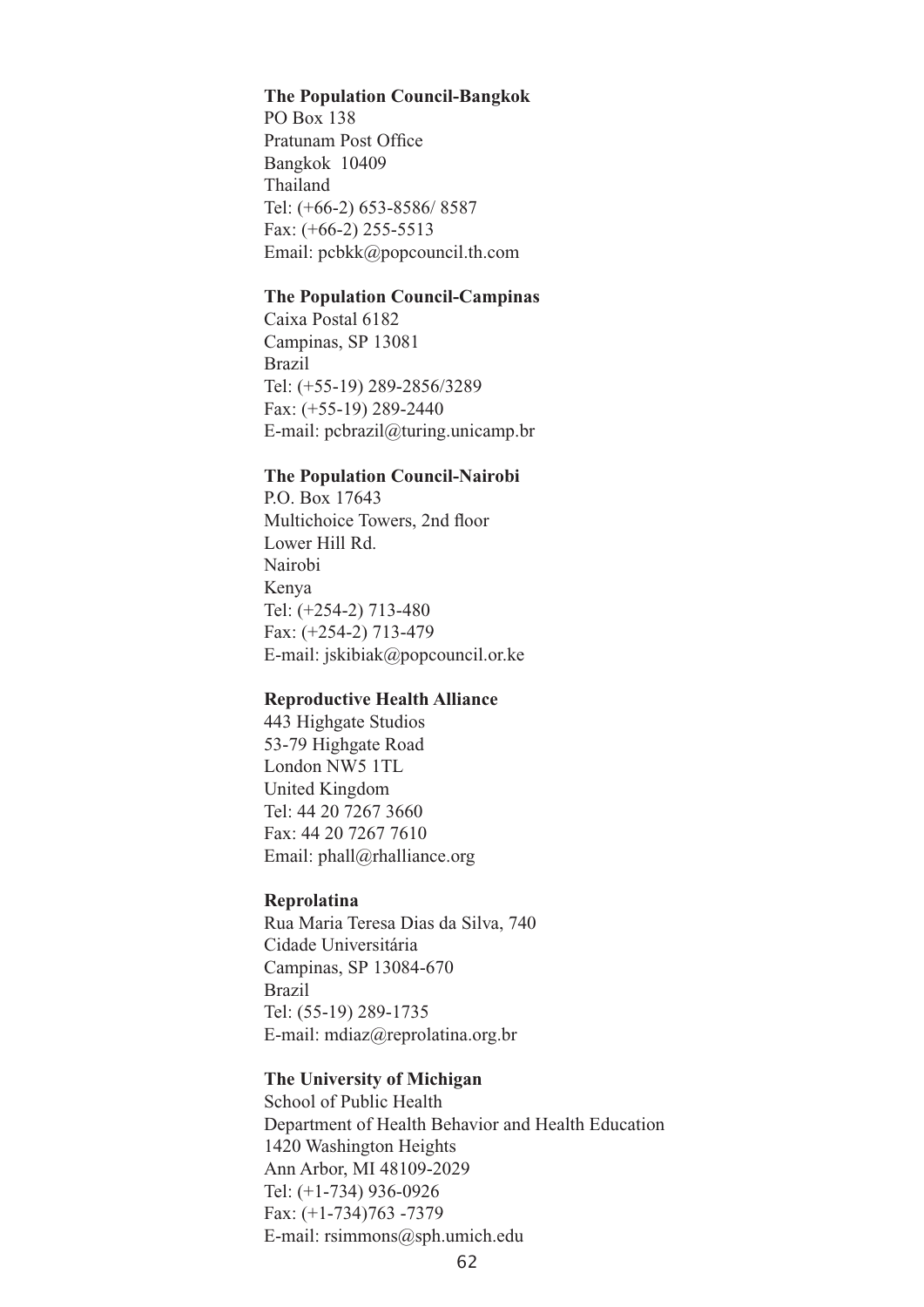# Appendix C: Different Teams for Different Countries<sup>4</sup>

Nature of Analysis of the Contraceptive Assessment of the Need for Informal, consultative

|                              | <b>Bolivia</b>                                                                                                                                                                                                                                                                                            | <b>Myanmar</b>                                                                                                                                                                                                                                                      | <b>Zambia</b>                                                                                                                                                                                                                                                                                                                                                                                                                       |
|------------------------------|-----------------------------------------------------------------------------------------------------------------------------------------------------------------------------------------------------------------------------------------------------------------------------------------------------------|---------------------------------------------------------------------------------------------------------------------------------------------------------------------------------------------------------------------------------------------------------------------|-------------------------------------------------------------------------------------------------------------------------------------------------------------------------------------------------------------------------------------------------------------------------------------------------------------------------------------------------------------------------------------------------------------------------------------|
| Nature of<br>Assessment      | Informal, consultative<br>process, built upon existing<br>collaboration between MOH,<br>NGOs and women's health<br>advocates                                                                                                                                                                              | Analysis of the Contraceptive<br>Method Mix with Links to Other<br>Areas of Reproductive Health                                                                                                                                                                     | Assessment of the Need for<br>Contraceptive Introduction                                                                                                                                                                                                                                                                                                                                                                            |
| Team<br>Selection<br>Process | Integrated Women's Health<br>Programme: Family Planning<br>and Obstetrical Care                                                                                                                                                                                                                           | Team leader sent formal<br>requests to participate in<br>addition to informal<br>negotiations.<br>Core subset of team initially<br>selected to prepare background<br>paper and lead pre-fieldwork<br>workshop. Team members<br>finalized after planning<br>workshop | Participatory process.<br>Workshop participants<br>representing numerous<br>government institutions and<br>NGOs nominated individuals<br>for team                                                                                                                                                                                                                                                                                   |
| Team                         | Government:                                                                                                                                                                                                                                                                                               | Government:                                                                                                                                                                                                                                                         | Government:                                                                                                                                                                                                                                                                                                                                                                                                                         |
| Composition                  | Director, Women's Health,<br>Ministry of Human<br>Development, National<br>Secretariat of Health (SNS)<br>Director, Public Health<br>Institute<br><b>SNS Officer</b><br><b>SNS Sociologist</b><br>Non-government:<br>Director of a women's<br>organization<br>Anthropologist from University<br>of La Paz | Assistant Director, MCH/Birth<br>Spacing, Department of Health<br>(DOH)<br>Other officers from DOH,<br>Medical Research and Medical<br>Sciences<br>Non-government:<br>Joint Secretaries, Myanmar<br>Maternal and Child Welfare<br>Association                       | Officers from MCH/FP,<br>Statistics, and Health<br>Reforms, MOH<br>Defence Medical Services,<br>Ministry of Defence<br>Zambian Information<br>Services, Ministry of<br>Information<br>Non-government:<br><b>Planned Parenthood</b><br>Association of Zambia<br>Makeni Ecumenical Centre<br><b>Medical Stores Limited</b><br>Institute for African Studies<br>University Teaching Hospital<br>Young Women's Christian<br>Association |
|                              | Total = $6$                                                                                                                                                                                                                                                                                               | Total = $11$                                                                                                                                                                                                                                                        | Total = $11$                                                                                                                                                                                                                                                                                                                                                                                                                        |

4 In addition to the National Team members, each assessment was supported by external facilitators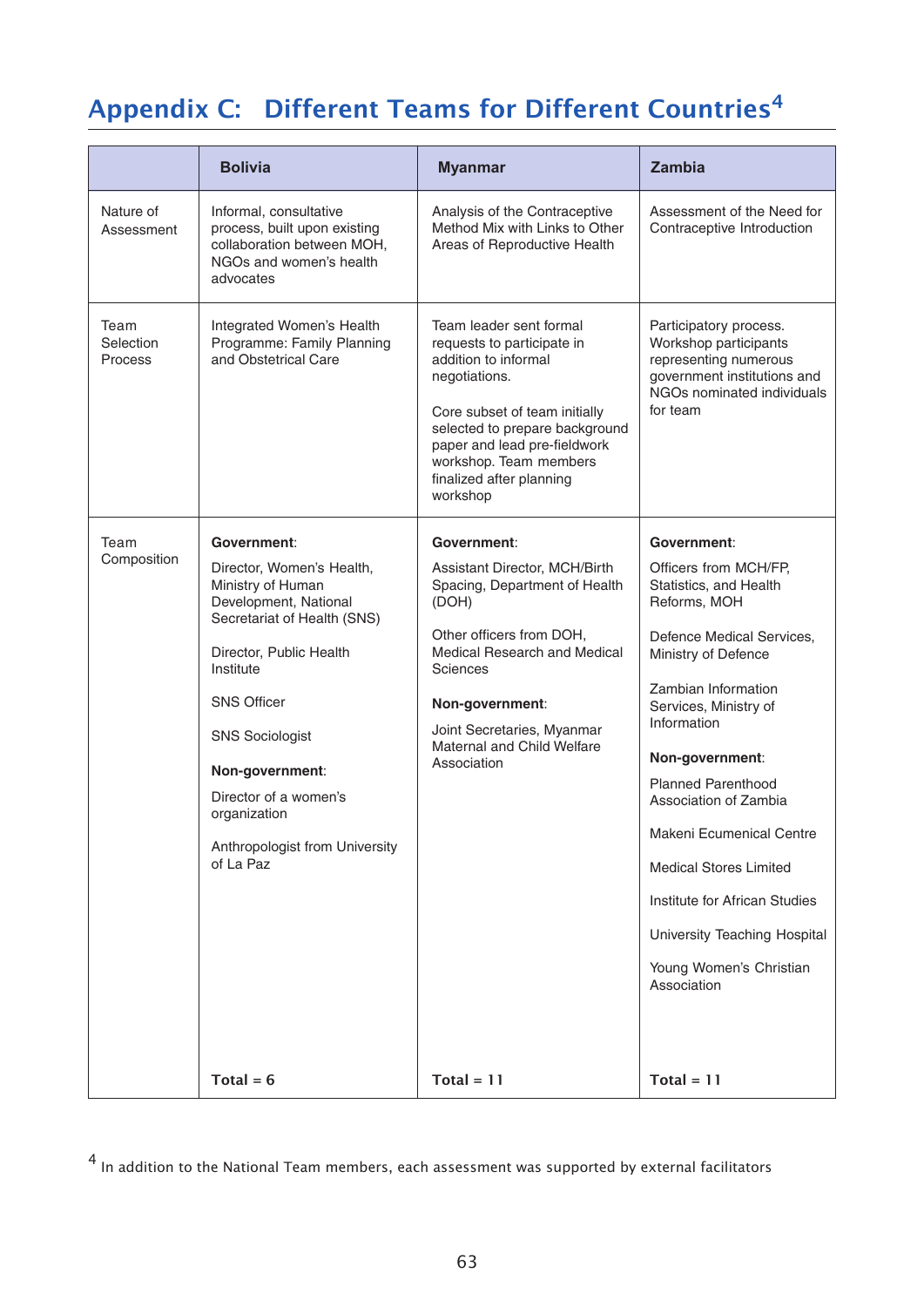## Appendix D: Frequently Asked Questions About Team Formation and Team Building

**Time constraints do not allow the key decision-makers to commit to two weeks in the field plus additional time for report writing. How can we accommodate their busy schedules?** Time constraints do not ellew the liev decision-makers to commit to two assessment may be limited. And the session of the session of the magnetic to the method. They are the participate to participate to participate to participate to participate to participate to participate to participate to the extent provide may be needed the participation of the needed, but intermediate the may be needed. litten to the key pentual team members.

Without key decision-makers on the team, the impact and credibility of the on the team, the impact and creationly of the assessment may be limited. Arrangements to allow them to participate to the extent possible may be needed, but intermittent participation should be limited to these key people. All potential team members should understand the time commitment involved in the assessment, prior to agreeing to be on the team. Senior staff may designate junior- and mid-level personnel to represent them on the team.

**Junior staff or representatives of the lay community do not have the credibility that senior staff have or they are hesitant to speak frankly in the presence of external facilitators and senior officials. How can they contribute effectively to the team?** ounter start of representatives or the lay community to not have the<br>anodikility that canion staff have an they are hesitant to speak fuankly in or canonicy that senter start have or they are nestiant to speak framily in the presence

A team member with skills in group facilitation can encourage them to speak out and reaffirm the participatory process by ensuring that all team members have a voice

#### **There are very few or no NGOs and mass organizations to represent women's and/or reproductive health interests in our country. How can**  they participate in the team?  $T<sub>h</sub>$  and  $T<sub>2</sub>$  for an no  $N<sub>1</sub>$  and mass-arganizations to roomegant on the team of team of the team and the team of the team of the team of the team of the team of the team of the romen s and or reproducity heath merests in our country, from ean

facilitatives may be able to assist in the improvemental and grass foots sectors on the team, all stakeholder perspectives and concerns may not be and the mass of the case of the statements and build a concerns may not be represented in decision-making. Sometimes, the lack of experience in joint nots sector<br>health<br>health  $a^{\mu}$  and  $b^{\mu}$  is a sector of the nongovernmental and an as note sector. build build build activities and interests of the nongovernmental sector. External technical facilitators may be able to assist in identifying appropriate nongovernmental and mass organizations and build a case for their participation. The process endeavours leads governments to be unaware of the reproductive health of shared planning and fieldwork leads to appreciation of other views and parties working relationships for the future.

#### **What is the role of provincial, district or local programme managers on the team?** What is the role of nuovincial district or less nuovumment account which is the role of provincial, ulstrict or local programme managers  $\alpha$  in a specific region, province or district  $\alpha$  specific region, province or district (rather  $\alpha$

Provincial, district and local programme managers and authorities are always involved in discussions about assessment activities that take place shows in a seasons about assessment activities that take pract<br>in the areas for which they are responsible. If the assessment aims to get in the theories for which they are responsible. If the assessment thing to get<br>an understanding of issues in a specific region, province or district (rather than at a national level), it may be beneficial to include the corresponding authorities on the team. However, the team should be kept to a manageable size  $(8-12)$  persons). In addition, the presence of an individual with direct supervisory responsibilities may inhibit local staff from speaking freely about their concerns.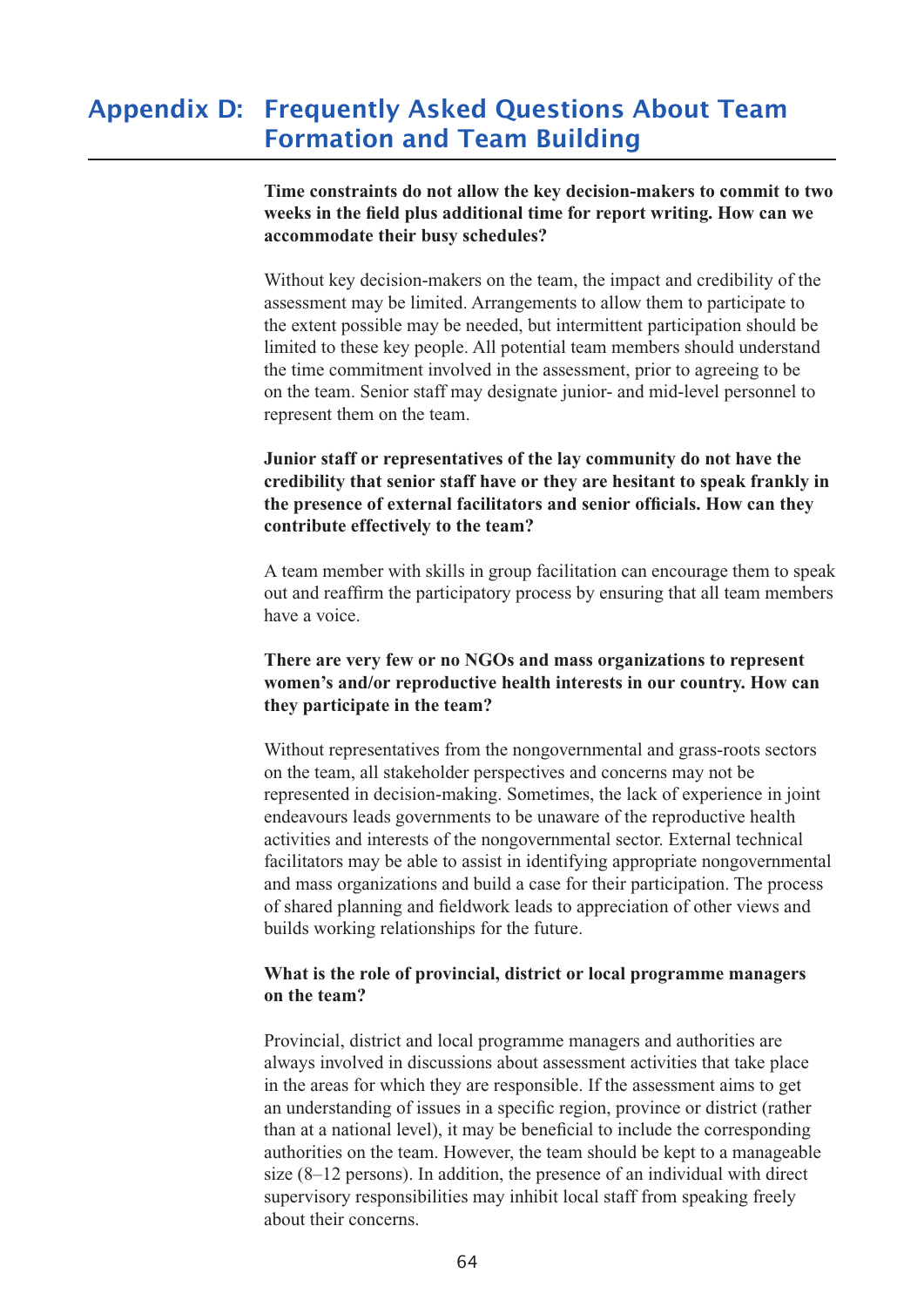#### **Is it necessary to have donor agency representatives on the team?** te it persecutive to have depen agency representatives on the team? is a necessary to have gonor agency representatives on the team.

No. Although donor agency representatives may contribute technical expertise and generate support for follow-on activities, their presence on the experise and generate support for follow on activities, their presence on the team also has the potential to influence the assessment process and results. and disc has the potential to inhabite the assessment process and result.<br>However, in Viet Nam, for example, the participation of an officer from a donor agency in a neutral role led to closer involvement and willingness to change the donor's programme objectives and to funding for the Stage II action research. Including donor agency representatives in the pre-fieldwork and dissemination workshops and/or briefings throughout the assessment allows them to contribute to the assessment without being on the team.

#### **When is it better to select team members—before the planning workshop or during the planning workshop?**  $\overline{W}$  then is it better to select team members abefore the planning below to be other to select team members a before the planning workshop of autring the planning workshop.

Selecting team members well in advance of the workshop has the advantage the workshop has the advantage of the workshop has the advantage of their participation in early discussions and the preparation of the background paper. On the other hand, selecting team members at the background paper. On the other hand, selecting team members at the workshop is a participatory, democratic process, although it may not always be an acceptable option. In addition, proposed team members may not be at participants will not include the workshop and will require additional briefings about the assessment, its the workshop and win require diditional orientigs about the assessment, it<br>background and purpose. Or, they may not have the opportunity to consult with their agencies to see if they will indeed be given the time to participate with their agencies to see if they will indeed be given the time to participal adequately in the assessment process. There is also the risk that workshop participants will not include key decision-makers among those elected to the team. An alternative is to select a core subset of the team prior to the workshop, and add other members afterwards, when specific themes and issues for the assessment are identified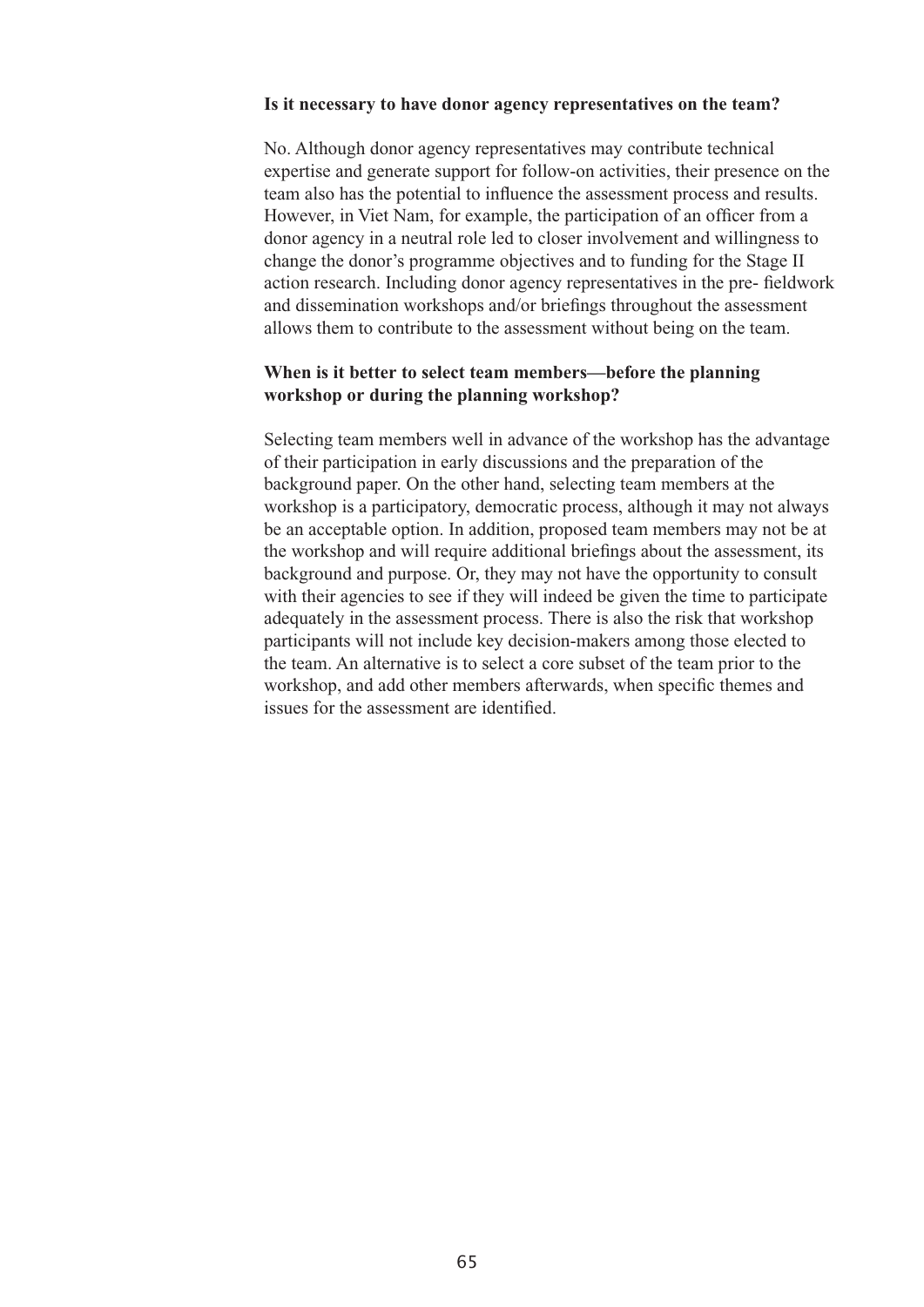## Appendix E: Illustrative Outline of a Background Paper for An Assessment of the Need for Contraceptive Introduction

Social, Economic, Political, Cultural and Demographic Context

- Major changes in the socioeconomic and political situation.
- Population: ethnic variation, age structure, life expectancy (both sexes), geographical distribution and migration patterns, mortality levels and trends.
- Overview of national health status and major health problems.

Health Policy and Legal Framework for Reproductive Health traditional/nonformal sectors).

## Health Sector

- § Structure of the health sector (including the public, NGO, private and traditional/nonformal sectors) • Structure of the health sector (including the public traditional/nonformal sectors).<br>• Financing of the health services and commodities. ■ Structure of the health sector (including the public, NGO, privertaditional/nonformal sectors).<br>
■ Financing of the health services and commodities.<br>
■ Coverage and availability of health services and commodities. • Structure of the health sector (including the public, NGO, private a traditional/nonformal sectors).<br>• Financing of the health services and commodities.<br>• Coverage and availability of health services and commodities.<br>• H
- 
- 
- training, etc.).

## Reproductive Health Status

*(include if known: levels and differentials, e.g., urban/rural, regional, service delivery setting)* **us**<br>§ *lude if known: levels and differentials, e*<br>√ Fertility, levels of contraceptive use. 9 us<br>
inde if known: levels and differentials, e.g., urban/rural, regional,<br>
ice delivery setting)<br>
■ Fertility, levels of contraceptive use.<br>
■ Maternal and newborn morbidity and mortality (include obstetric, able to relate and differentials.

- 
- abortion-related and indirect causes). • Fertility, levels of contraceptive use.<br>• Maternal and newborn morbidity and<br>abortion-related and indirect causes)<br>• RTI/STI/HIV/AIDS • Maternal and newborn morbidity and mortality (include<br>abortion-related and indirect causes).<br>• RTI/STI/HIV/AIDS.<br>• Infertility.<br>• Adolescent reproductive health, adolescent pregnancies.
- $RTI/STI/HIV/AIDS.$
- **•** Infertility.
- 
- Adolescent reproductive health, adolescent pregnancies.<br>■ Other major health problems affecting reproductive health (e.g., malaria, tuberculosis, nutritional status, etc.).

## Family Planning

- Method mix.
- § Structure of service provision.
- Method mix.<br>■ Structure of service provision.<br>■ Quality of care: access, availability and quality of IEC, services and methods. ■ Method mix.<br>■ Structure of service provision.<br>■ Quality of care: access, availability and quality of IEC, servi-<br>methods.<br>■ Information sources (e.g., media channels, school curricula). • Structure of service pro<br>
• Quality of care: access,<br>
methods.<br>
• Information sources (e.g.<br>
• Providers' perspectives. Suality of care, access, availability and quality of the, services and models
- Information sources (e.g., media channels, school curricula).
- 
- Information sources (e.g., media channels, school curricula).<br>• Providers' perspectives.<br>• Perspectives of users and the community on family planning accessing services/methods. • Providers' perspectives.<br>• Providers' perspectives.<br>• Perspectives of users and the community on family planning<br>services, specific methods and the method mix, and on barriers to<br>accessing services/methods.<br>• Unmet needs • Perspectives of users and the community on family planning<br>services, specific methods and the method mix, and on barriers<br>accessing services/methods.<br>Unmet needs for contraception: extent, causes and consequence<br>Implicat
- 
-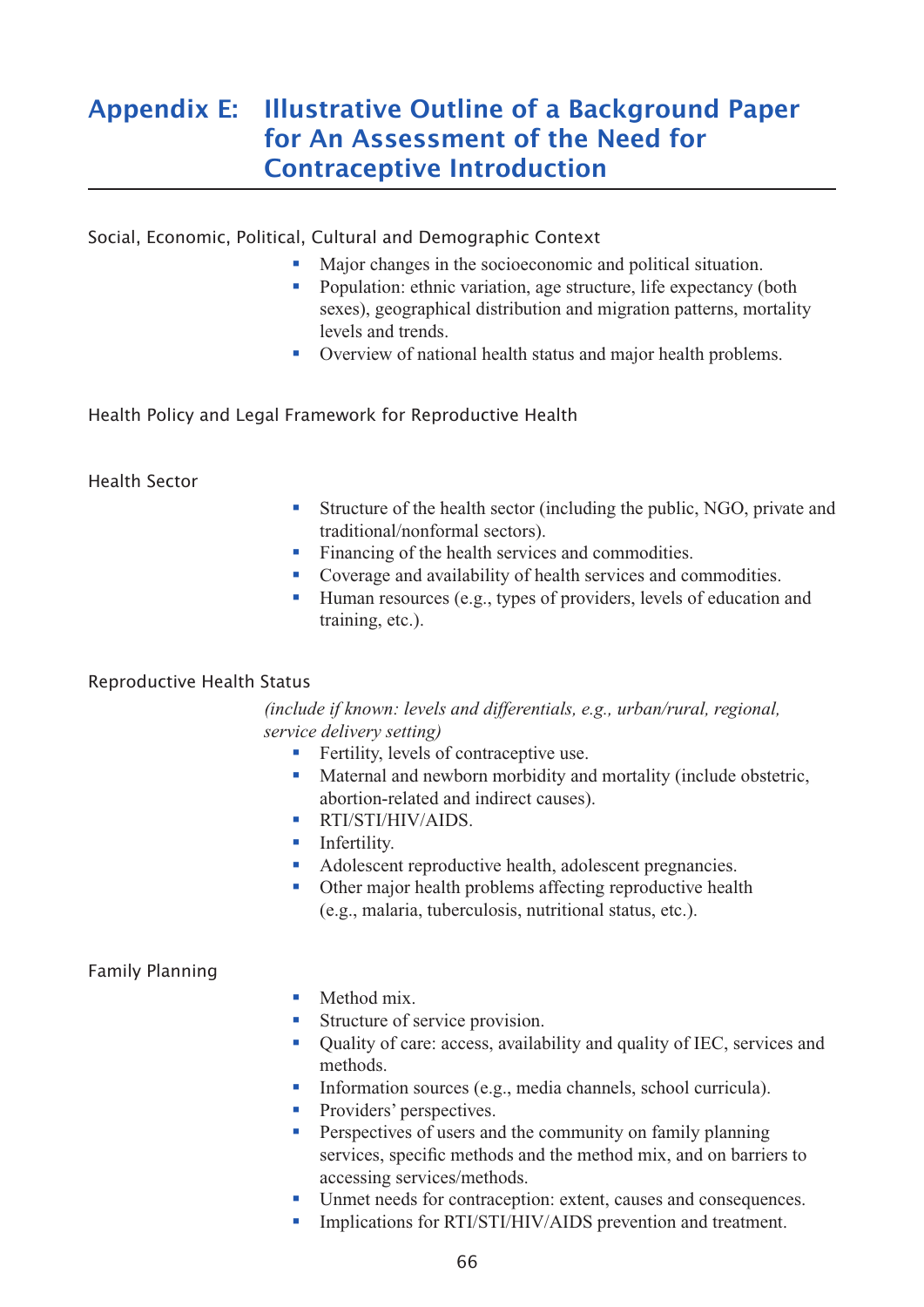# Maternal and Newborn Services (prenatal, delivery and postpartum services) ervices (prenatal, delivery and<br>■ Structure of service provision. res (prenatal delivery and postpartum services)

- 
- Structure of service provision.<br>■ Access to, availability and quality of primary and referral services.
- Voluntary counselling and testing for HIV; availability of, and access to, prevention of mother-to-child transmission of HIV. • Structure of service provision.<br>• Access to, availability and quality of primary and ret<br>• Voluntary counselling and testing for HIV; availabili<br>• Community perspectives and utilization of services.
- Community perspectives and unit<br>bortion Care<br>• Structure of service provision.

## Abortion Services/Post-abortion Care

- 
- Structure of service provision.<br>■ Access to and availability and quality of abortion services. **Subset - Structure of service provision.**<br>• Structure of service provision.<br>• Post-abortion care, including post-abortion family planning.
- Post-abortion care, including p<br>Structure of service provision.

## RTI/STI/HIV/AIDS Services

- Es<br>
 Structure of service provis<br>
 Health-seeking behaviour. • Structure of service provision.<br>• Health-seeking behaviour.<br>• Prevention activities.
- 
- 
- Access to and use of services and commodities for treatment.
- Implications for family planning and the choice of contraceptive

#### Integration and Coordination of Services family planning and STI services).

## Services for Groups with Special Needs

- § Adolescents (teenage pregnancies, sources of information, access to family planning and STI services). Special Needs<br>■ Adolescents (teenage pregnancies, source family planning and STI services).<br>■ Ethnic minorities, people in remote areas. Special Needs<br>
• Adolescents (teenage pregna<br>
family planning and STI served<br>
Ethnic minorities, people in a<br>
Refugees, displaced persons. • Adolescents (teenage pregnancie<br>family planning and STI services<br>Ethnic minorities, people in reme<br>Refugees, displaced persons.<br>Other groups with special needs.
- 
- 
- Refugees, displaced persons.<br>■ Other groups with special needs.<br>■ Summary of available information.

## Conclusions

- 
- Gaps in knowledge to be addressed in the assessment.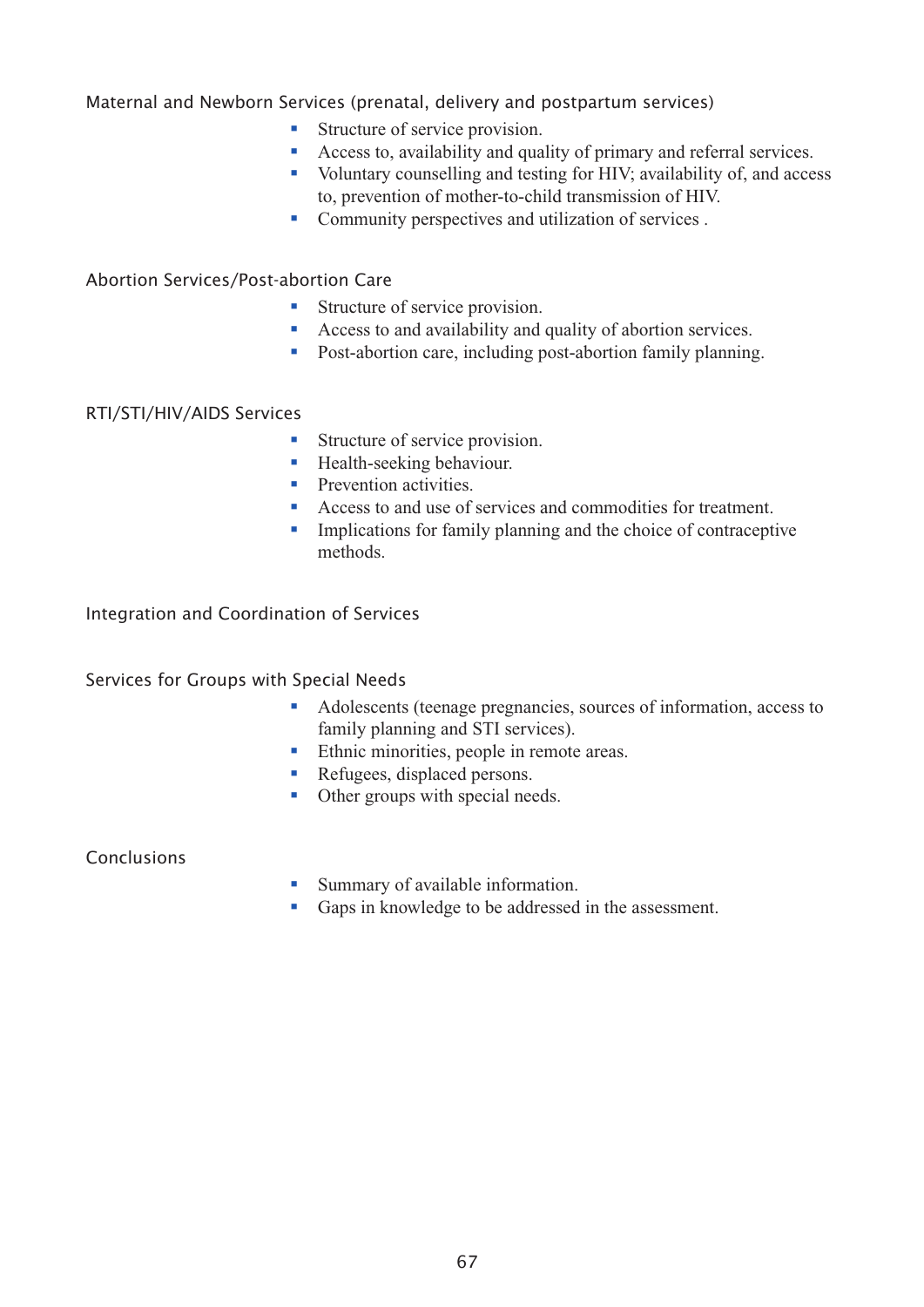#### Appendix F: Sources of Information for a Background **Paper** individuals in reproductive health and searching databases are productive health and searching databases are productive in reproductive health and searching databases are productive in reproductive databases are pr  $\mathcal{L}$  and articles, unpublished documents and articles, unpublished reports and articles, unpublished reports and articles, unpublished reports and articles, unpublished reports and articles, unpublished reports and ar sources of information for a Background other ways to identify data sources.

In addition to published documents and articles, unpublished reports and studies may contain helpful information. Contacting organizations and viduals involved in reprut information. Conditing organizations and viduals involved in reproductive health and searching databases are other ways to identify data sources. In dedition to published documents and articles, dipabilished reports and<br>studies may contain helpful information. Contacting organizations and<br>individuals involved in reproductive health and searching databases are<br>other

- attitude and practice studies. • between the productive intervential order ways to identify data sources.<br>• Demographic and health surveys, attitude and practice studies.<br>• Policy documents and statements. • Demographic and health surveys, wor<br>attitude and practice studies.<br>• Policy documents and statements.<br>• Reports of Situation Analysis studies. • Demographic and health sure<br>
attitude and practice studies.<br>
• Policy documents and staten<br>
• Reports of Situation Analysi<br>
• Reports of research projects. Semographic and health sarveys, world fertinty sarveys and knowledge<br>
attitude and practice studies.<br>
• Policy documents and statements.<br>
• Reports of research projects.<br>
• Donor assessments undertaken by UNFPA, The World
- $_{\text{D}_\text{e}1}$
- 
- 
- etc. Reports of Situation Analysis studies.<br>
Reports of research projects.<br>
Donor assessments undertaken by UNFPA, The World Bank, US<br>
etc.<br>
Evaluations of family planning and reproductive health services. Reports of research projects.<br>
Such the World Bank Posts of research projects.<br>
Such that world Bank etc.<br>
Statements or position papers from women's groups, youth reports of research projects.<br>Donor ossossments yndortalism by UNEDA The World Donly USA  $h_{\text{phot}}$
- 
- organiz<br>health. • Evaluations of family planning and rep<br>Statements or position papers from wo<br>organizations and others with a signific<br>health.<br>Service delivery guidelines and norms. • Evaluations of family planning and reproductive health services.<br>
Statements or position papers from women's groups, youth<br>
organizations and others with a significant interest in reproductive<br>
health.<br>
Service delivery
- 
- 
- Analyses of laws and legislation related to reproductive health and gender.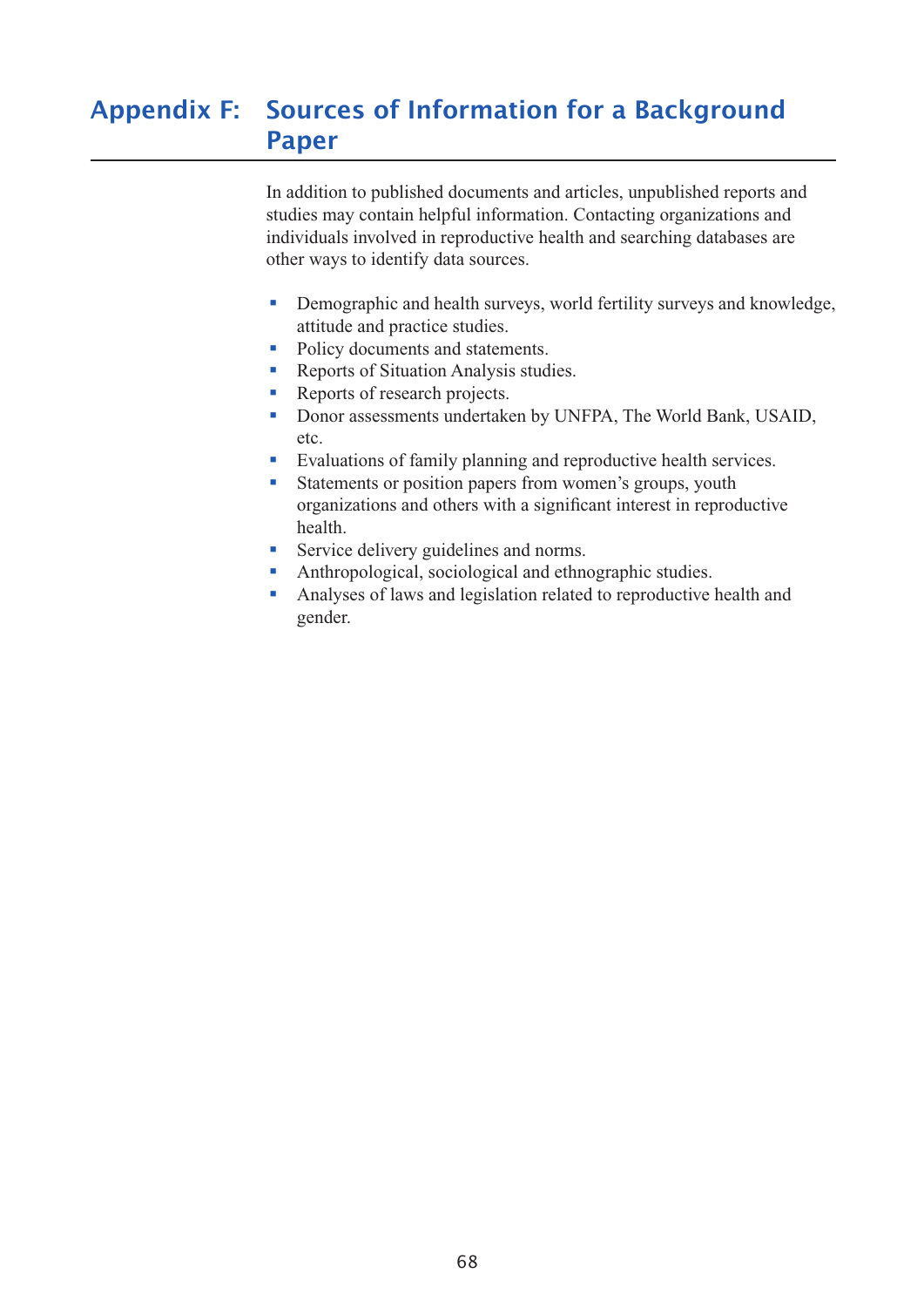## Appendix G: Issues and Options for the Background Paper

| <b>Issue</b>                                                                    | <b>Advantages</b>                                                                                                                                                                                                                                 | <b>Drawbacks</b>                                                                                                                                           | <b>Actions and</b><br>alternatives                                                                  |
|---------------------------------------------------------------------------------|---------------------------------------------------------------------------------------------------------------------------------------------------------------------------------------------------------------------------------------------------|------------------------------------------------------------------------------------------------------------------------------------------------------------|-----------------------------------------------------------------------------------------------------|
| Authorship by<br>contracted<br>consultant(s)                                    | Frees busy team members<br>May reduce total<br>assessment time                                                                                                                                                                                    | Limits opportunities for<br>team members to expand<br>understanding of systems<br>framework<br>Decreases likelihood<br>information will be used by<br>team | Subset of team prepares<br>Entire team identifies<br>document sources and<br>reviews drafts         |
| Authorship by<br>selected team<br>members                                       | Fosters internalization of<br>May increase total<br>assessment time<br>systems framework<br>Increases knowledge of<br>Different writing styles<br>increase time needed for<br>reproductive health issues<br>editing to make report<br>publishable |                                                                                                                                                            | Designate editor to "polish"<br>and refine final draft                                              |
| Publication                                                                     | Allows distribution beyond<br>team and stakeholders<br>including within region<br>Allows use in informing<br>other reproductive health<br>policy and programme<br>developments                                                                    | May increase time<br>Increases costs                                                                                                                       | Prepare "polished" but<br>unpublished version to<br>enhance readability and<br>ease of distribution |
| Preparation in<br>language other<br>than that of<br>country                     | Allows distribution to donor<br>agencies and outside<br>country                                                                                                                                                                                   | Diminishes ownership and<br>hinders understanding of<br>issues                                                                                             | Translate into national<br>language(s)                                                              |
| Comprehensiveness-<br>inclusion of all related<br>reproductive health<br>topics | May be able to include<br>information not accessible<br>in country                                                                                                                                                                                | Increases time<br>Increases costs                                                                                                                          | Focus on issues and data<br>central to assessment                                                   |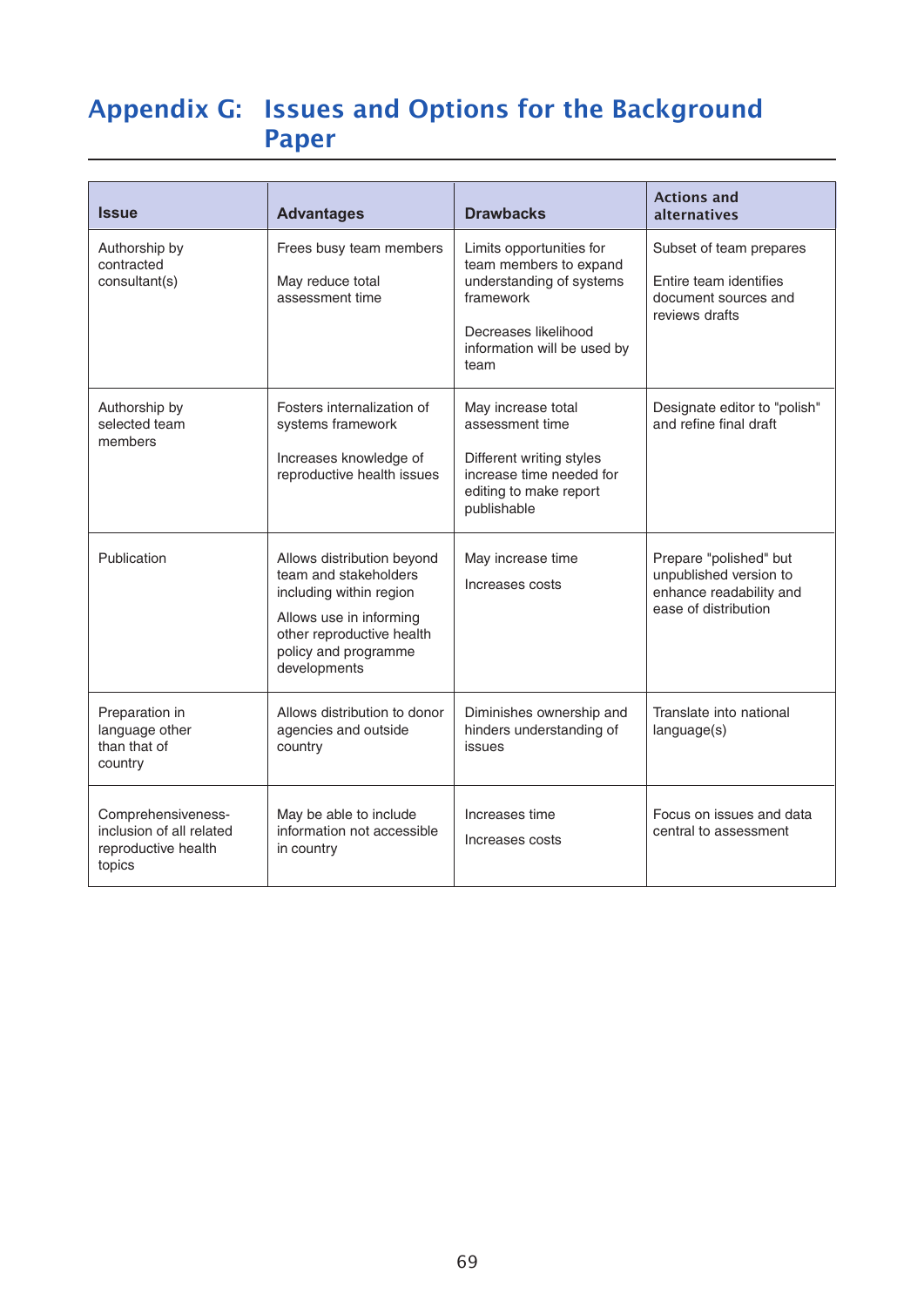# Appendix H: Issues and Options in Site Selection

| <b>Issue</b>                                                              | <b>Advantages</b>                                                                       | <b>Drawbacks</b>                                                                                                                                               | <b>Actions and</b><br>alternatives                                                                                                                                                                                                                                           |
|---------------------------------------------------------------------------|-----------------------------------------------------------------------------------------|----------------------------------------------------------------------------------------------------------------------------------------------------------------|------------------------------------------------------------------------------------------------------------------------------------------------------------------------------------------------------------------------------------------------------------------------------|
| Inclusion of all<br>provinces or states                                   | More representative<br>Allows examination of<br>coverage<br>May satisfy political needs | Increases time required for<br>fieldwork<br>Increases cost<br>Increases risk of superficial<br>assessment<br>Risks only going to "easy"<br>or "standard" sites | Aim for regional<br>representation<br>If national in scope, ensure<br>that average/routine service<br>delivery settings are<br>observed in range of sites                                                                                                                    |
| Inclusion of only public-<br>sector systems and<br>service delivery sites | Increases focus on key<br>sector<br>May reduce time required<br>May reduce costs        | May overlook major<br>source(s) of services<br>and/or commodities                                                                                              | Decision to include private<br>sector sites depends on<br>scope of assessment and<br>on the needs prompting the<br>assessment<br>At a minimum, discuss<br>the range of alternative<br>services, sources of<br>commodities available and<br>related fees during<br>interviews |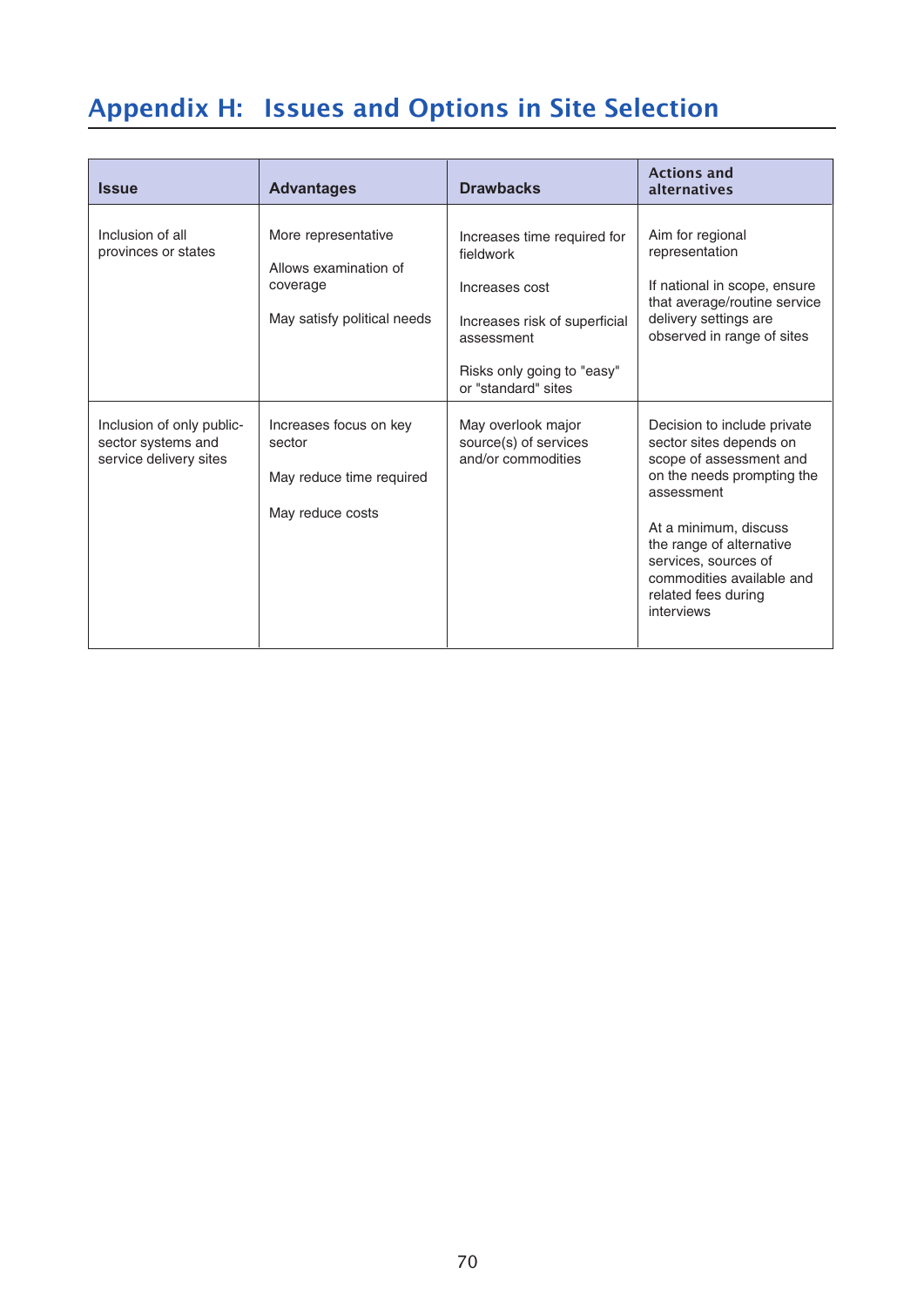#### Appendix I: Comparing a Qualitative Conversation with a Survey Interview. The box below compared than  $\mathbf s$  $A = \frac{1}{2}$  and  $A = \frac{1}{2}$  and  $B = \frac{1}{2}$  and  $B = \frac{1}{2}$  and  $C = \frac{1}{2}$  and  $C = \frac{1}{2}$ Comparing a Qualitative Conversation w

A qualitative interview aims to gain an understanding of the meaning of what the respondent says. The in-depth and open approach is more a conversation than an interview. The box below compares the two.

| <b>Qualitative Research Conversation</b>                                                                                                                                                                                                                                                                                                                                           | <b>Survey Interview</b>                                                                                              |
|------------------------------------------------------------------------------------------------------------------------------------------------------------------------------------------------------------------------------------------------------------------------------------------------------------------------------------------------------------------------------------|----------------------------------------------------------------------------------------------------------------------|
| Q: Have you had any problems with the injectable                                                                                                                                                                                                                                                                                                                                   | Q: Have you had any problems with the injectable                                                                     |
| contraceptive (DMPA) since you began using it?                                                                                                                                                                                                                                                                                                                                     | contraceptive (DMPA) since you began using it?                                                                       |
| A: Yes.                                                                                                                                                                                                                                                                                                                                                                            | A: Yes.                                                                                                              |
| Q: Can you please tell me what problems you have                                                                                                                                                                                                                                                                                                                                   | Q: If yes, ask: What kind of problems have you had?                                                                  |
| had?                                                                                                                                                                                                                                                                                                                                                                               | A: Well, my period changed a lot. In the beginning, I                                                                |
| A: Well, my period changed a lot. In the beginning,                                                                                                                                                                                                                                                                                                                                | had very long periods, sometimes for weeks. I also had                                                               |
| I had very long periods, sometimes for weeks. I also                                                                                                                                                                                                                                                                                                                               | spotting.                                                                                                            |
| had spotting.                                                                                                                                                                                                                                                                                                                                                                      | The same response is recorded on the survey interview                                                                |
| Q (Follow-up/probe): How did you cope with the                                                                                                                                                                                                                                                                                                                                     | instrument as:                                                                                                       |
| changes?                                                                                                                                                                                                                                                                                                                                                                           | X Irregular bleeding                                                                                                 |
| A: I was not happy. I was very weak and dizzy. I had                                                                                                                                                                                                                                                                                                                               | Amenorrhoea                                                                                                          |
| to lie down all the time. I was afraid I could not do my                                                                                                                                                                                                                                                                                                                           | Weight gain                                                                                                          |
| chores, and I could not recite my prayers.                                                                                                                                                                                                                                                                                                                                         | Mild headaches                                                                                                       |
| Q (Follow-up and probe): I see. Did you seek any                                                                                                                                                                                                                                                                                                                                   | Other                                                                                                                |
| help?                                                                                                                                                                                                                                                                                                                                                                              | None                                                                                                                 |
| A: The health worker gave me some pills for the<br>dizziness, and I felt better. But then, my periods<br>stopped. Now I have swelling and pain in my stomach<br>from the clotted blood that has accumulated. Even<br>though the health worker told me that my periods<br>might stop, I am not comfortable. I would like to stop<br>the injection, but I do not want another child. | Q: Did you seek help? If so, from whom?<br>X Health worker<br>Doctor<br>Friend<br>Family member<br>Did not seek help |

The conversation, by the use of neutral, supportive follow-up questions, from conversation, by the use of health, supportive follow up questions, reveals not only that Mrs. X experienced known side-effects of injectable proved to the user and the user and community perspective the user and the user and the user side-effects they also such also gives information to the problems in the meaning these side effects had to her and their impact on her daily life. The survey interview tells only that Mrs. X experienced one of many possible side-effects and sought help from a health worker. Additional cases such as those of Mrs. X not only provide the user and community perspectives on services and technology, they also suggest solutions to the problems, such as training providers to counsel women more thoroughly about side-effects and their management.

had to her and their impact on her daily life. The survey interview interview interview interview tells on life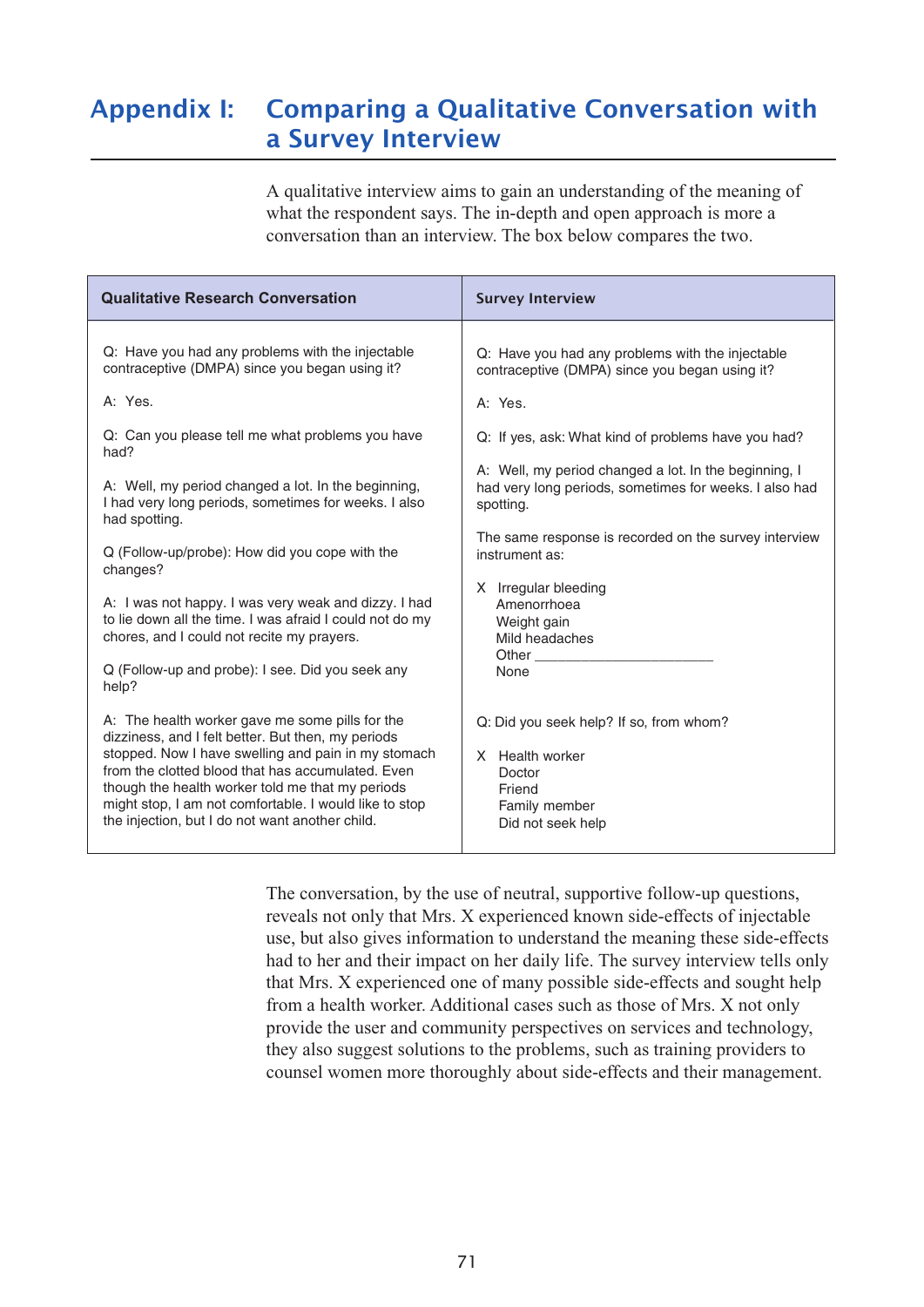## Appendix J: Topics to Include in Question Guides for Different Categories of Respondents

| <b>Programme Managers</b>                                                                                                                                                                                                                                                                                                                                                                                                                                                                                                                                                                                                                                                                                                                                  | <b>Providers</b><br>(including village-level workers)                                                                                                                                                                                                                                                                                                                                                                                                                                                                                                                                                                                                                                                                                                                                                                                                                                                                                                                                                                                                                                                               | <b>Community, Traditional or</b><br><b>Private Providers, including</b><br><b>Drug Shops</b>                                                                                                                                                                                                                                                                                                                                                                                                                                                                                                                                          |
|------------------------------------------------------------------------------------------------------------------------------------------------------------------------------------------------------------------------------------------------------------------------------------------------------------------------------------------------------------------------------------------------------------------------------------------------------------------------------------------------------------------------------------------------------------------------------------------------------------------------------------------------------------------------------------------------------------------------------------------------------------|---------------------------------------------------------------------------------------------------------------------------------------------------------------------------------------------------------------------------------------------------------------------------------------------------------------------------------------------------------------------------------------------------------------------------------------------------------------------------------------------------------------------------------------------------------------------------------------------------------------------------------------------------------------------------------------------------------------------------------------------------------------------------------------------------------------------------------------------------------------------------------------------------------------------------------------------------------------------------------------------------------------------------------------------------------------------------------------------------------------------|---------------------------------------------------------------------------------------------------------------------------------------------------------------------------------------------------------------------------------------------------------------------------------------------------------------------------------------------------------------------------------------------------------------------------------------------------------------------------------------------------------------------------------------------------------------------------------------------------------------------------------------|
| Reproductive health policies<br>Structure and availability of<br>services<br>Resource allocation<br>Utilization of services (service<br>statistics)<br>Service costs<br>Role of nongovernmental,<br>non-profit and for-profit sectors<br>in service provision<br>Views on contraceptive<br>methods, family planning<br>services, RTIs, maternal and<br>newborn care, abortion/post-<br>abortion care, and services for<br>adolescents<br>View on users' and community<br>members' perspectives of<br>services and methods<br>Views on quality of care<br>Need for contraceptive<br>introduction<br>Major problems encountered<br>Training<br>Supervision<br>Logistics<br>ш<br>Management information<br>systems<br>Impact of health reforms<br>Suggestions | Community health needs<br>U,<br>Services available and their<br>ш<br>organization<br>Mechanisms for referral<br>ш<br>Costs of methods and services<br>ш<br>Staffing, duties and<br>responsibilities<br>Utilization (service statistics)<br>ш<br>Client load, availability of services,<br>ш<br>supplies and commodities<br>Providers' knowledge on various<br>contraceptive methods and on<br>reproductive health problems<br>(maternal health, RTIs, abortion)<br>Providers' views and perspectives<br>ш<br>on reproductive health care,<br>including family planning and<br>contraception, services for men<br>and youth, etc.<br>Information provided for clients,<br>ш<br>including IEC materials available<br>and used<br>Basic and refresher training,<br>U,<br>supervision received<br>Views on users' and community<br>ш<br>members' perspectives<br>u,<br>Barriers to service utilization<br>ш<br>Role of men in determining choice<br>and utilization<br>ш<br>Need for contraceptive<br>introduction<br>Views on quality of care (what is<br>it? why is it important? etc.)<br>Providers' motivation, job | Community health needs<br>Services and commodities<br>offered/not offered<br>Staff, training<br>Views on contraceptive methods,<br>family planning services, RTIs,<br>maternal care, abortion services<br>and services for adolescents<br>Clients' perspectives (barriers to<br>access for contraceptive and other<br>reproductive health services,<br>availability and costs of services)<br>Referrals and relationship with<br>public sector<br>Need for contraceptive<br>introduction<br>Views on quality of care<br>Record-keeping and use of<br>information.<br>Costs of methods/services<br>Suggestions/problems<br>encountered |
|                                                                                                                                                                                                                                                                                                                                                                                                                                                                                                                                                                                                                                                                                                                                                            | satisfaction and income<br>Suggestions/problems<br>encountered                                                                                                                                                                                                                                                                                                                                                                                                                                                                                                                                                                                                                                                                                                                                                                                                                                                                                                                                                                                                                                                      |                                                                                                                                                                                                                                                                                                                                                                                                                                                                                                                                                                                                                                       |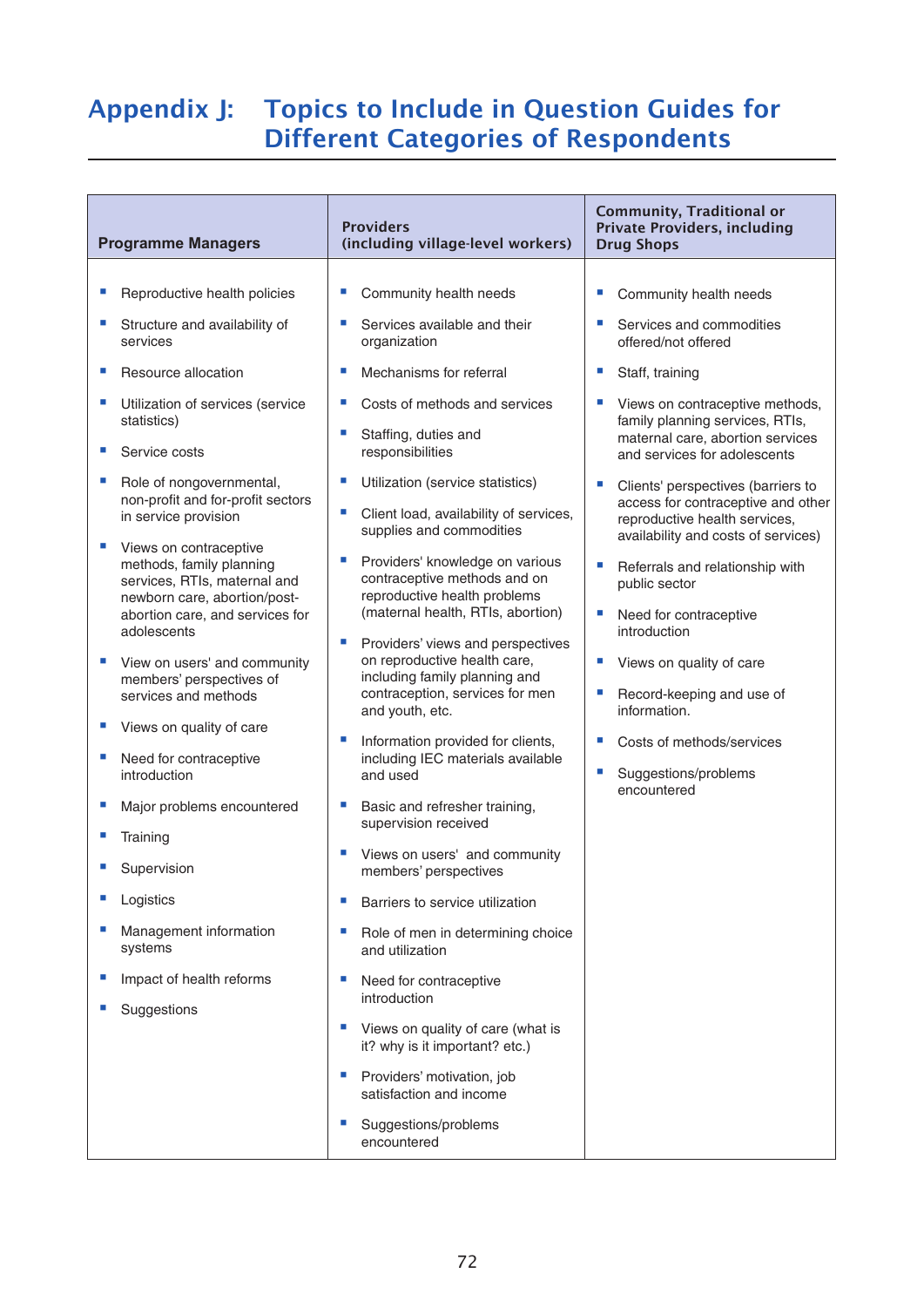## Appendix J: Topics to Include in Question Guides for Different Categories of Respondents

| <b>Community leaders</b>                                                                                                                                                                                                                                                                                                                                                                                                                                                                                                                                                                                                                                                                                                                                                                                                                     | <b>Clients and users</b>                                                                                                                                                                                                                                                                                                                                                                                                                                                                                                                                                                                                                                                                                                                                                                                                                                                                                                                                                                                                                                | <b>Community members</b>                                                                                                                                                                                                                                                                                                                                                                                                                                                                                                                                                                                                                                                                                                        |
|----------------------------------------------------------------------------------------------------------------------------------------------------------------------------------------------------------------------------------------------------------------------------------------------------------------------------------------------------------------------------------------------------------------------------------------------------------------------------------------------------------------------------------------------------------------------------------------------------------------------------------------------------------------------------------------------------------------------------------------------------------------------------------------------------------------------------------------------|---------------------------------------------------------------------------------------------------------------------------------------------------------------------------------------------------------------------------------------------------------------------------------------------------------------------------------------------------------------------------------------------------------------------------------------------------------------------------------------------------------------------------------------------------------------------------------------------------------------------------------------------------------------------------------------------------------------------------------------------------------------------------------------------------------------------------------------------------------------------------------------------------------------------------------------------------------------------------------------------------------------------------------------------------------|---------------------------------------------------------------------------------------------------------------------------------------------------------------------------------------------------------------------------------------------------------------------------------------------------------------------------------------------------------------------------------------------------------------------------------------------------------------------------------------------------------------------------------------------------------------------------------------------------------------------------------------------------------------------------------------------------------------------------------|
| E<br>Community background (ethnicity,<br>sources of income, structure,<br>migration patterns)<br>U.<br>Health needs, particularly<br>reproductive health needs of<br>women, men, youth, elderly<br>Emerging health challenges,<br>special needs or underserved<br>groups<br>ш<br>Roles, responsibilities and<br>decision-making power in both<br>sexes<br>×<br>Sources of reproductive health<br>care, information and<br>commodities<br>Availability, quality and use of<br>u.<br>services<br>U.<br>Knowledge of, and perspectives<br>on, other reproductive health<br>problems (e.g., RTIs including<br>HIV/AIDS, abortion, services for<br>adolescents)<br>U.<br>Costs<br>E<br>Barriers to services (formal and<br>informal sectors)<br>×.<br>Role of men in determining<br>choice and utilization<br>Suggestions/problems<br>encountered | ш<br>Reason for visit<br>Ľ<br>Awareness about and use of the<br>range of services offered<br>u.<br>Family planning (intentions, use,<br>decision-making)<br>U.<br>Access to, and utilization of,<br>services and methods<br>×,<br>Information, services and<br>commodities available to meet<br>needs<br>×,<br>Needs for and utilization of other<br>reproductive health care<br>U.<br>Perceptions about specific<br>contraceptive methods<br>$\blacksquare$<br>Perceptions about quality of<br>services (friendliness, privacy,<br>nature of information provided,<br>technical quality of care,<br>follow-up, and range of services)<br>ш<br>Relationship with providers<br>×.<br>Gender, cultural, geographic,<br>organizational and economic<br>(costs) barriers to access<br>Role of men in determining<br>u.<br>choice and utilization<br>Knowledge of, and perspectives<br>×.<br>on, other reproductive health<br>problems (e.g., RTIs including<br>HIV/AIDS, abortion, services for<br>adolescents)<br>Suggestions/problems<br>ш<br>encountered | Community health needs<br>(women, men, youth, elderly)<br>Personal health and reproductive<br>needs<br>$\blacksquare$<br>Information, services and<br>commodities available to meet<br>needs<br>п<br>Costs<br>Perspectives on contraceptive<br>methods and family planning<br>services (felt needs, utilization,<br>quality, access, decision-making,<br>barriers)<br>Perceptions of the reproductive<br>health services and technologies<br>Knowledge of and perspectives<br>on, other reproductive health<br>problems (e.g., RTIs including<br>HIV/AIDS, abortion, services for<br>adolescents)<br>Role of men in determining<br>choice and utilization<br>Relationship with providers<br>Suggestions/problems<br>encountered |

NOTE: The assessment team develops the actual interview guides. This is an important part of the participatory process of achieving a common understanding of the context of the assessment and the issues to be addressed. The above lists are intended to be illustrative, and should be adapted to the local situation.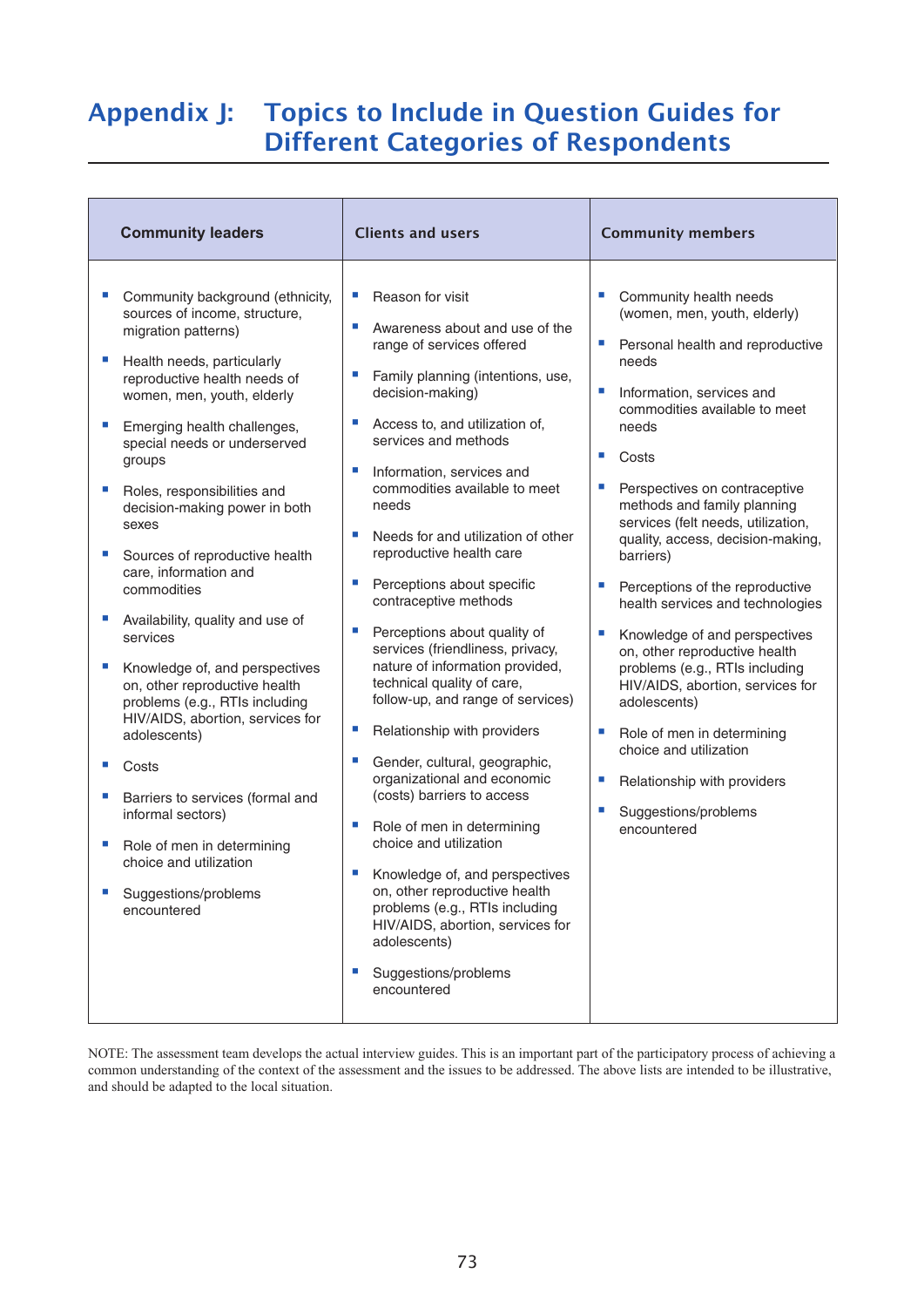## Appendix K: Issues and Options in Designing Instruments for Interviews

| <b>Issue</b>                                                             | <b>Advantages</b>                                       | <b>Drawbacks</b>                         | <b>Actions and</b><br>alternatives                                                                                                                                                                                                        |
|--------------------------------------------------------------------------|---------------------------------------------------------|------------------------------------------|-------------------------------------------------------------------------------------------------------------------------------------------------------------------------------------------------------------------------------------------|
| Unfamiliarity with<br>qualitative methods                                | Opportunity to learn new<br>technique                   | May reduce depth and<br>richness of data | Facilitator models<br>techniques<br>Pilot test instrument and<br>practice use before<br>fieldwork<br>Review experiences with<br>instruments throughout<br>fieldwork to make<br>necessary changes and<br>provide additional<br>orientation |
| Separate guides for<br>similar categories of<br>respondents              | Ensures all issues covered                              | May be cumbersome                        | Use and adapt one guide<br>for like categories                                                                                                                                                                                            |
| Separate guides for<br>individual interviews and<br>for group discussion | Helps ensure each<br>technique used to its<br>advantage | May be cumbersome<br>Increases costs     | Use and adapt same guide                                                                                                                                                                                                                  |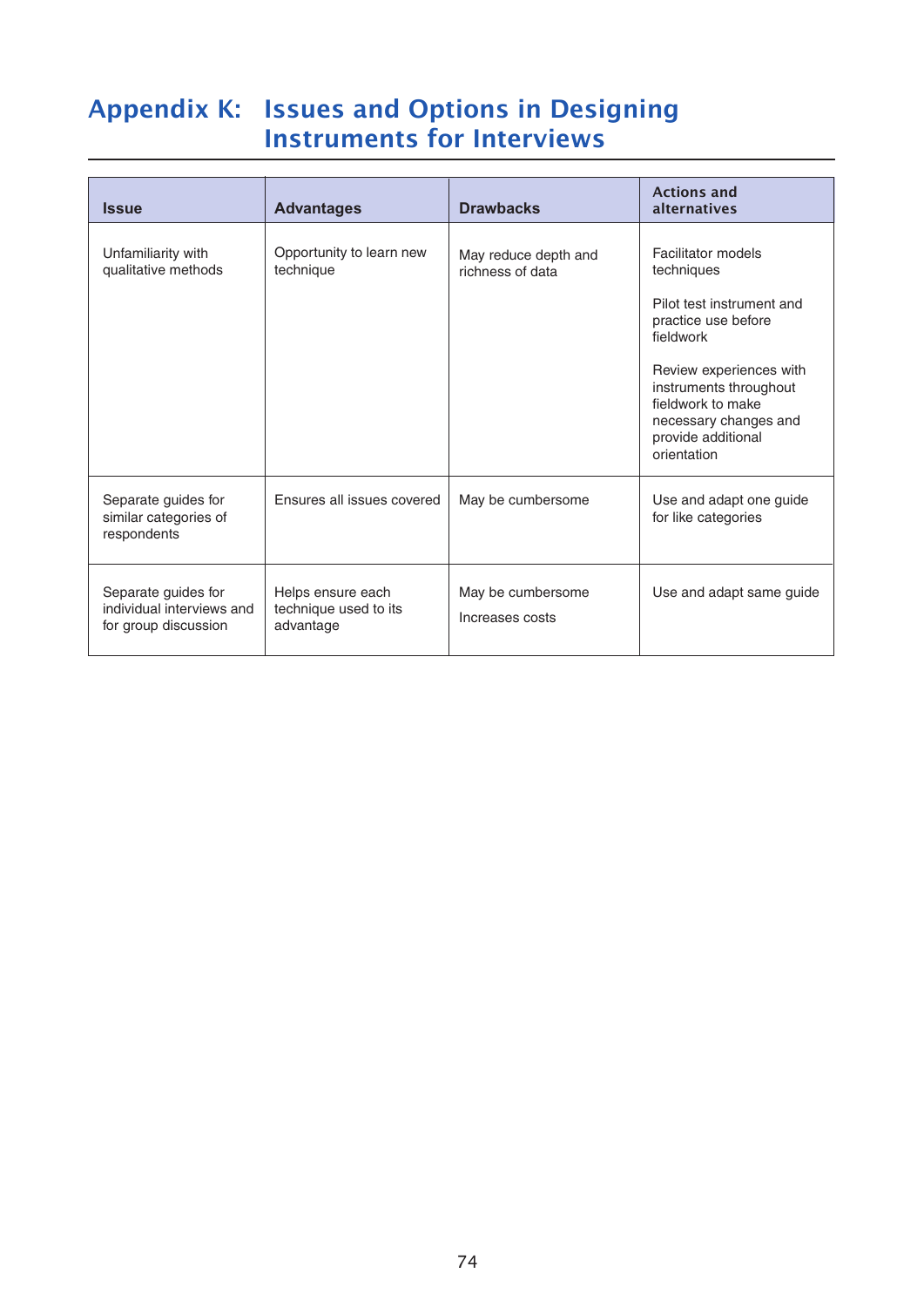#### Appendix L: List of Issues to be Addressed in an **Inventory Guide** Description of facilityLIST OT ISSUES TO DE Electricity and running water

Description of facility  $P$ essemption of facility and training  $P$ State of facility infrastructure Blace of haddle minimal actual extension of the delivery of services Encentry and running water<br>Sewage and sanitation Privacy and summation<br>Facilities for medical waste disposal The examples for the examples and determiness of the example of the examples of the examples of the example of the example of the example of the example of the example of the example of the example of the example of the ex Exercial exampless<br>Adequate space for the delivery of services Adequate space for the derivery of services<br>Adequate seating and lighting in the waiting root Privacy for clients during consultations Through to them and generations cleanliness of the exam and delivery table. Equipment available and means of sterilization and disinfection category of visit and means of sterm and distribution.<br>Family planning, supplies and storage IEC materials Ec materials<br>Record keeping and reporting Number of visits in previous month; in last  $12$  months, if possible, per Framely of visits in previous month, in fast  $12$  months, if possible, per category of visit (i.e., prenatal, general medical, family planning, etc. rumber of visiting supplies and stolage Number of visits for family planning by method in previous month Supervision mechanisms Budget for centre  $\frac{1}{2}$  council,  $\frac{1}{2}$  and  $\frac{1}{2}$  and  $\frac{1}{2}$  and  $\frac{1}{2}$  and  $\frac{1}{2}$  and  $\frac{1}{2}$  and  $\frac{1}{2}$  and  $\frac{1}{2}$  and  $\frac{1}{2}$  and  $\frac{1}{2}$  and  $\frac{1}{2}$  and  $\frac{1}{2}$  and  $\frac{1}{2}$  and  $\frac{1}{2}$  and  $\frac{1}{$ 

Fees for services<br> *Reproductive Health Services: A Handbook by Miller et al (The Population Reproductive Health Services: A Handbook by Miller et al (The Population)*  $\overline{\text{NOT}}$ r $\overline{B}$ . Situation due *The Situation Analysis Approach to Assessing Family Planning and*  Council, 1997) provides well-tested instruments that can be easily adapted for use for both facility inventories as well as observations of family planning service delivery.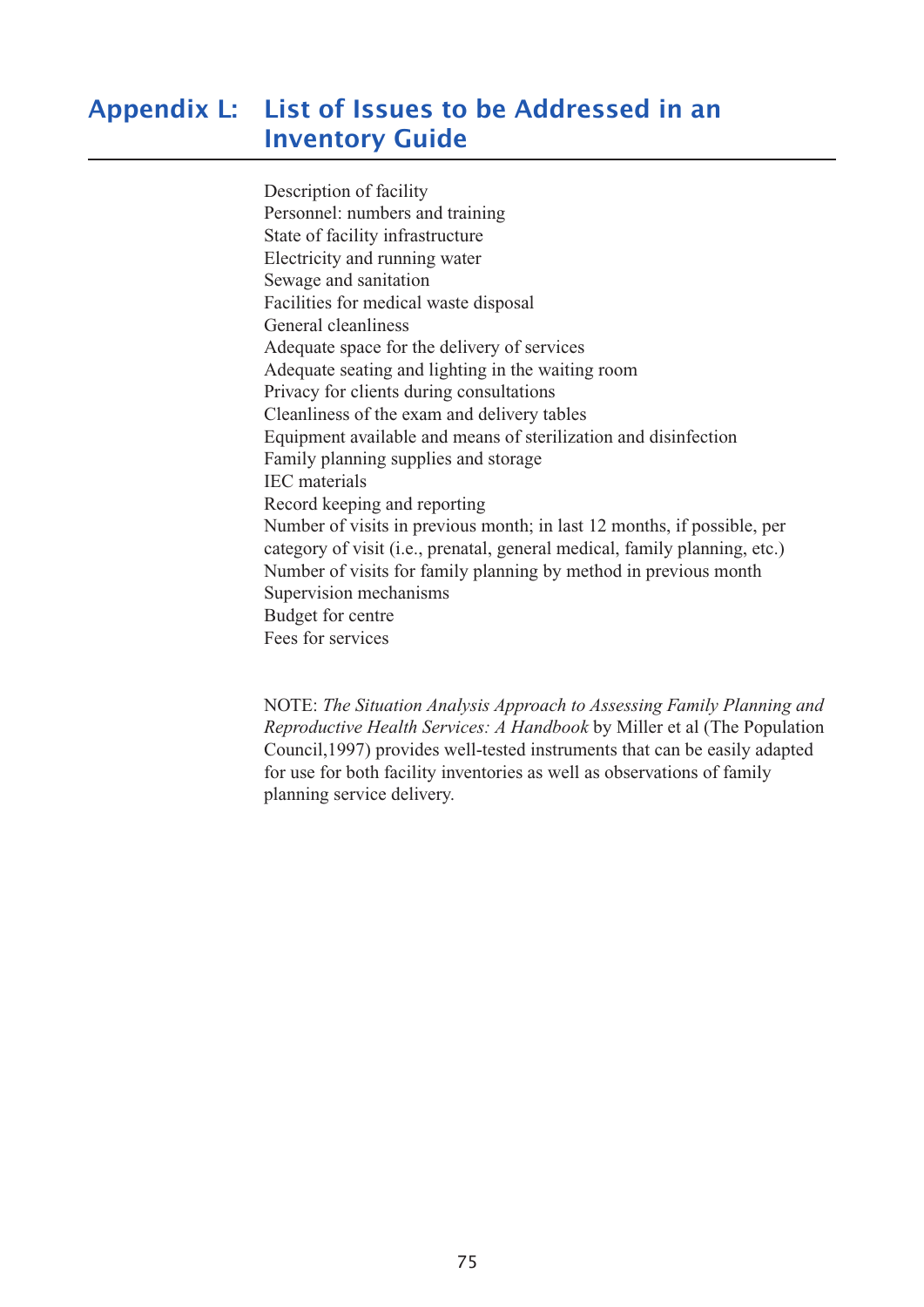## Appendix M: Illustrative Guide for Observing Client/ Provider Interactions

The observation should note:

interpersonal relationships – Do providers greet the user and show meer per sonal relationships to providers give the aser and show<br>respect? Do they inquire about the chief complaint, explain the steps to **interpersonal relationships** – Do providers greet the user and show respect? Do they inquire about the chief complaint, explain the steps to follow and advise the user to take a seat?<br>**dialogue** – Is a positive relationsh follow and advise the user to take a seat?

**required by the user to make an information** in the communication:<br>Does the provider give an opportunity to the client to ask questions and does (s) he: listen to the answers? speak the same language? **dialogue** – Is a positive relationship established in the communication<br>Does the provider give an opportunity to the client to ask questions and<br>(s)he: listen to the answers? speak the same language?<br>**exchange of informat** 

provider give the mormation<br>required by the user to make an informed decision in terms of contraception exchange of information – Does the provider give the information<br>required by the user to make an informed decision in terms of contracept<br>method choice – Does the provider allow the user to choose a method orchange of information Dees the provider give the information

permission for a method required from a partner method choice – Does the provider allow the user to choose and open of does the provider impose his/her own personal opinions on the permission for a method required from a partner?<br> **privacy** – Is visual and auditory priv permission for a method required from a partner?<br> **privacy** – Is visual and auditory privacy provided to the client?<br> **technical quality of care** – Does the provider follow established

in contact with any state with the health care facility of the distribution of the health care facility: porter, the health care facility: porter, the health care facility: porter, the health care facility: porter, the hea guidentes and enfinear protocols:

Remember that provider/client interactions include the time the user is in contact with any staff member of the health care facility: porter, reception, orientation session, discussions in the waiting room, as well as the consultation.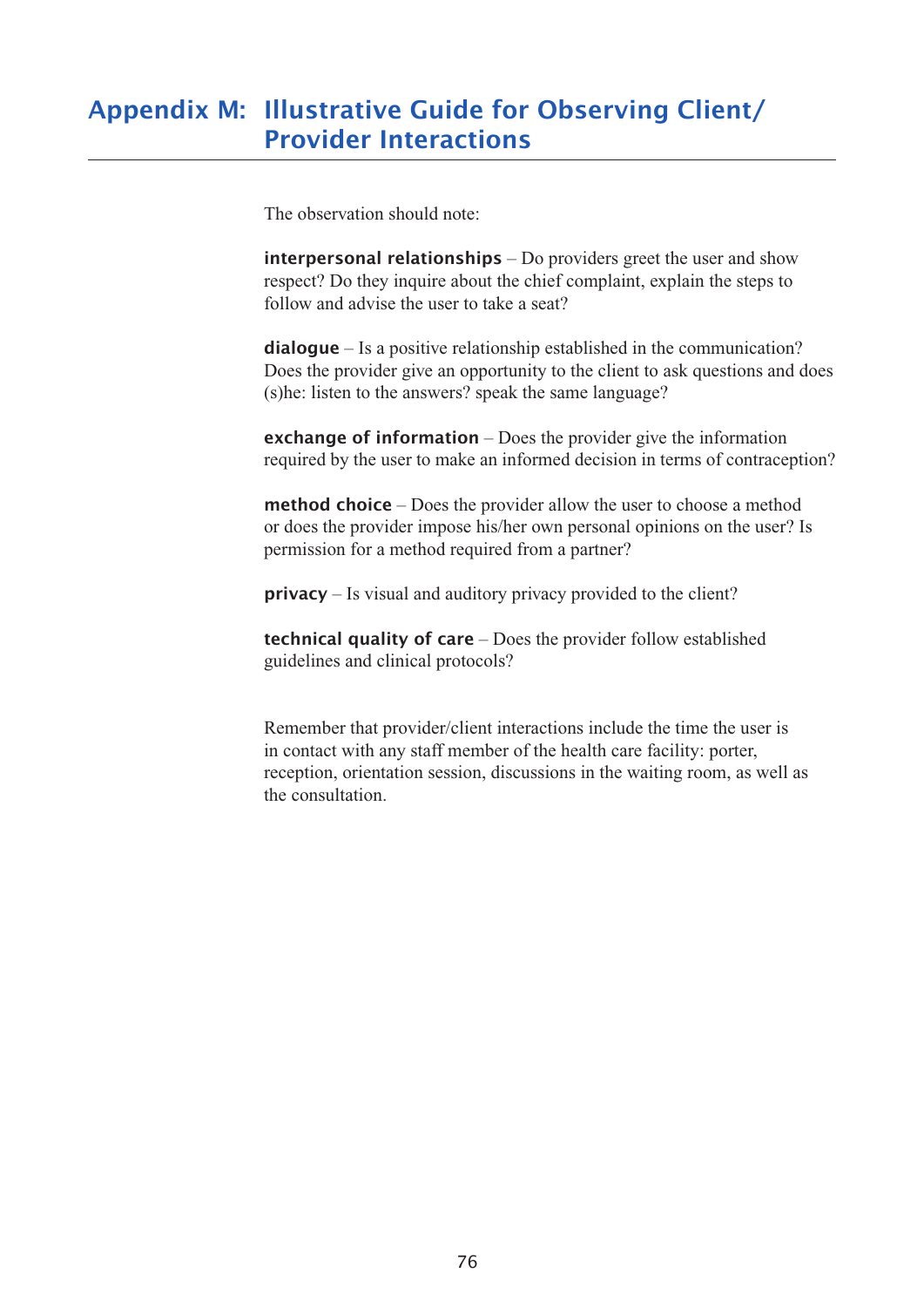# Appendix N: Example of Schedule of Field Visits

| <b>Place</b>       | <b>Date</b> | <b>Morning</b>                                                                                                                                                                                                                                                                | Afternoon                                                                                                                                                                                                                                                                                            |
|--------------------|-------------|-------------------------------------------------------------------------------------------------------------------------------------------------------------------------------------------------------------------------------------------------------------------------------|------------------------------------------------------------------------------------------------------------------------------------------------------------------------------------------------------------------------------------------------------------------------------------------------------|
| Provincial capital | Day 1       | Discussion with Provincial Medical Officer<br>Visit to Provincial Hospital, interviews with<br>staff and clients                                                                                                                                                              | Team meets to discuss its findings<br>The team divides into two sub-teams,<br>which travel to two different districts                                                                                                                                                                                |
| District capital   | Day 2       | Visit with the Head of District Health<br>Services, Head of MCH/FP and STI<br><b>Services</b><br>Sub-team members divide to visit the<br>District Hospital, MCH clinic and STI<br>services<br>Observe facilities and services provided<br>and interview providers and clients | Visit drug shops and interview private<br>providers, community leaders, men,<br>women and youth in the urban setting<br>In evening, sub-team meets to discuss its<br>findings                                                                                                                        |
| Rural setting      | Day 3       | Sub-team travels to relatively nearby rural<br>setting and visits a health centre, observes<br>services and interviews providers, other<br>staff and clients                                                                                                                  | Interviews with community leaders,<br>women's and youth groups, users and<br>non-users of services and men in the<br>community<br>Discussions with school teachers, TBAs,<br>private providers and other sources of<br>services and commodities<br>In evening, sub-team meets to discuss<br>findings |
| Rural setting      | Day 4       | Sub-team visits more distant village<br>Interviews and discussions with community<br>leaders, school teachers, traditional<br>healers, village health volunteers and<br>other sources of care, information and<br>commodities                                                 | Interviews with users and non-users, men,<br>youth<br>In evening, sub-team meets to discuss its<br>findings                                                                                                                                                                                          |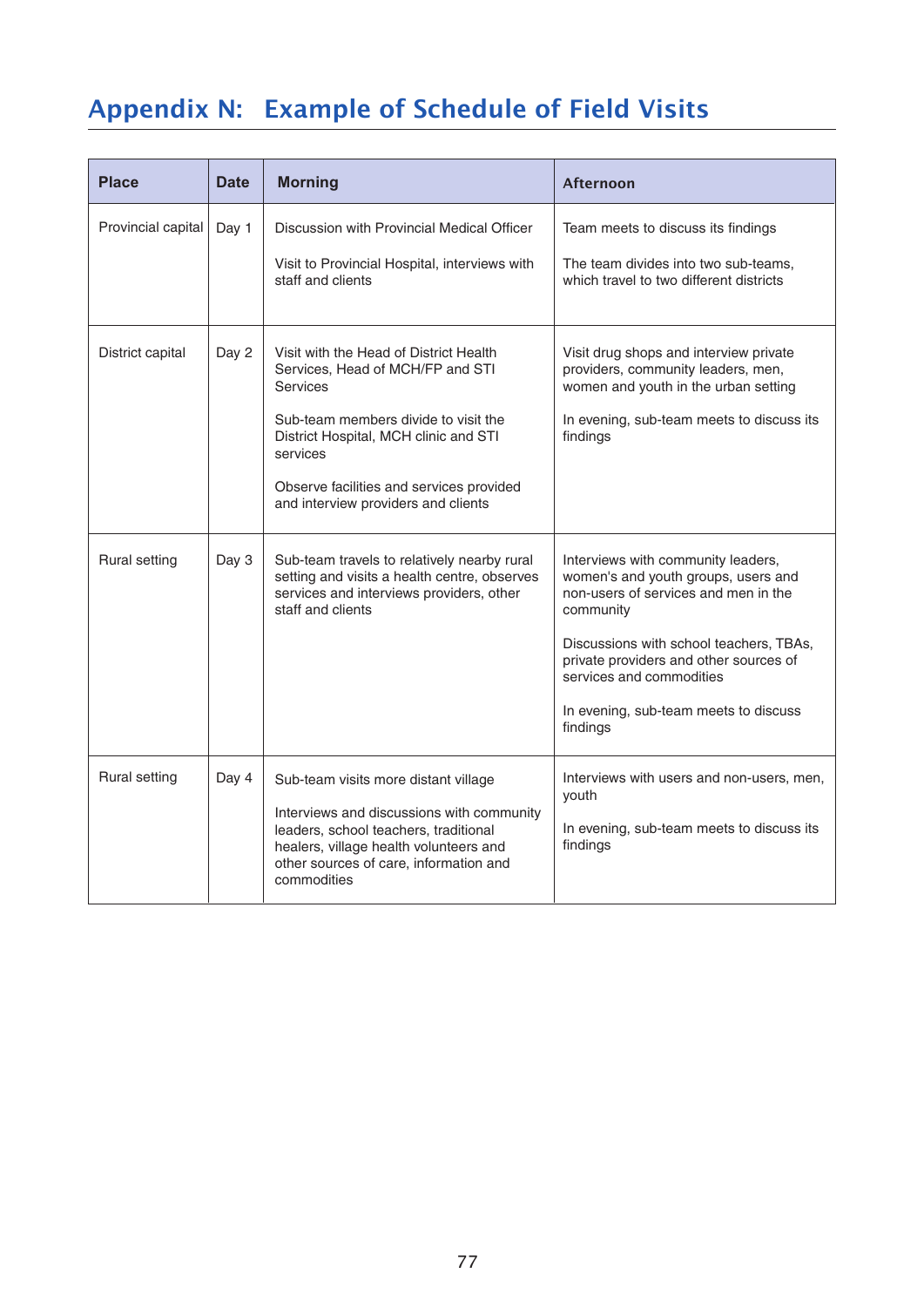## Appendix O: Example of an Assessment Report Outline

### Summary

### Introduction

- Objectives of the assessment and description of the Strategic Approach. • Objectives of the assessment and description of the Strategic<br>Approach.<br>• Methodology (Description of the process including choice of
- sites visited, number of categories and numbers of respondents interviewed, etc.).

Reproductive Health Indicators, the Family Planning Policy Context and the Service Delivery System merviewed, etc.).<br> **Cators, the Family Planning Policy Context and the Service**<br> **National and local demographic characteristics and reproductive** 

- health indicators. <p>Caators, the Family Planning Policy Context and the Service</p>\n<ul>\n<li>National and local demographic characteristics and reproductive health indicators.</li>\n<li>Population policy and the family planning programme environment.</li>\n</ul> ■ National and local demographic characteristi<br>health indicators.<br>• Population policy and the family planning pr<br>• The family planning service delivery system.
- Population policy and the family planning programme environment.<br>■ The family planning service delivery system.<br>
ix: Patterns of Use, Availability and Accessibility<br>
 Patterns of contraceptive use.
- 

Contraceptive Method Mix: Patterns of Use, Availability and Accessibility Fire family planning service derivery.<br>
Solid Externs of Use, Availability and<br>
• Availability and sources of supply. • Patterns of Use, Availability and Acces<br>• Patterns of contraceptive use.<br>• Availability and sources of supply.<br>• Accessibility of family planning services.

- 
- 
- <table>\n<tbody>\n<tr>\n<td>ix: Patterns of Use, Availableility and</td>\n</tr>\n<tr>\n<td>1</td>\n<td>Patterns of contractive use.</td>\n</tr>\n<tr>\n<td>2</td>\n<td>Availability and sources of supply.</td>\n</tr>\n<tr>\n<td>3</td>\n<td>Accessibility of family planning see</td>\n</tr>\n<tr>\n<td>4</td>\n<td>Users' and providers' perspectives.</td>\n</tr>\n</tbody>\n</table>
- 

### Service Delivery Capability: Quality of Care, Programme Structure and Management

- Users' and providers' perspectives.<br>■ Users' and providers' perspectives.<br>ty: Quality of Care, Programme Structure<br>Quality of care at service delivery points.
- Sers and providers perspectives.<br> **Example 19 Frogramme Structure and Management**<br>
 Quality of care at service delivery points.<br>
 Programme structure and management and their influence on quality **EXECUTE:**<br> **EXECUTE:**<br> **EXECUTE:**<br>
Policies and their influence on quality of care.<br>
Policies and their influence on quality of care.
- Policies and their influence on quality of care.<br>• Policies and their influence on quality of care.<br>• The social context of method choice.

## The Social Context of Method Choice and User Perspectives

- 
- User perspectives on method choice.
- § Groups with special needs (e.g., youth, men, migrants, ethnic  $\min_{\mathbf{z}}$  infections, e.g.,

### Related Reproductive Health Issues

§ Abortion, RTIs including both sexually and non-sexually transmitted infections, maternal and neonatal health.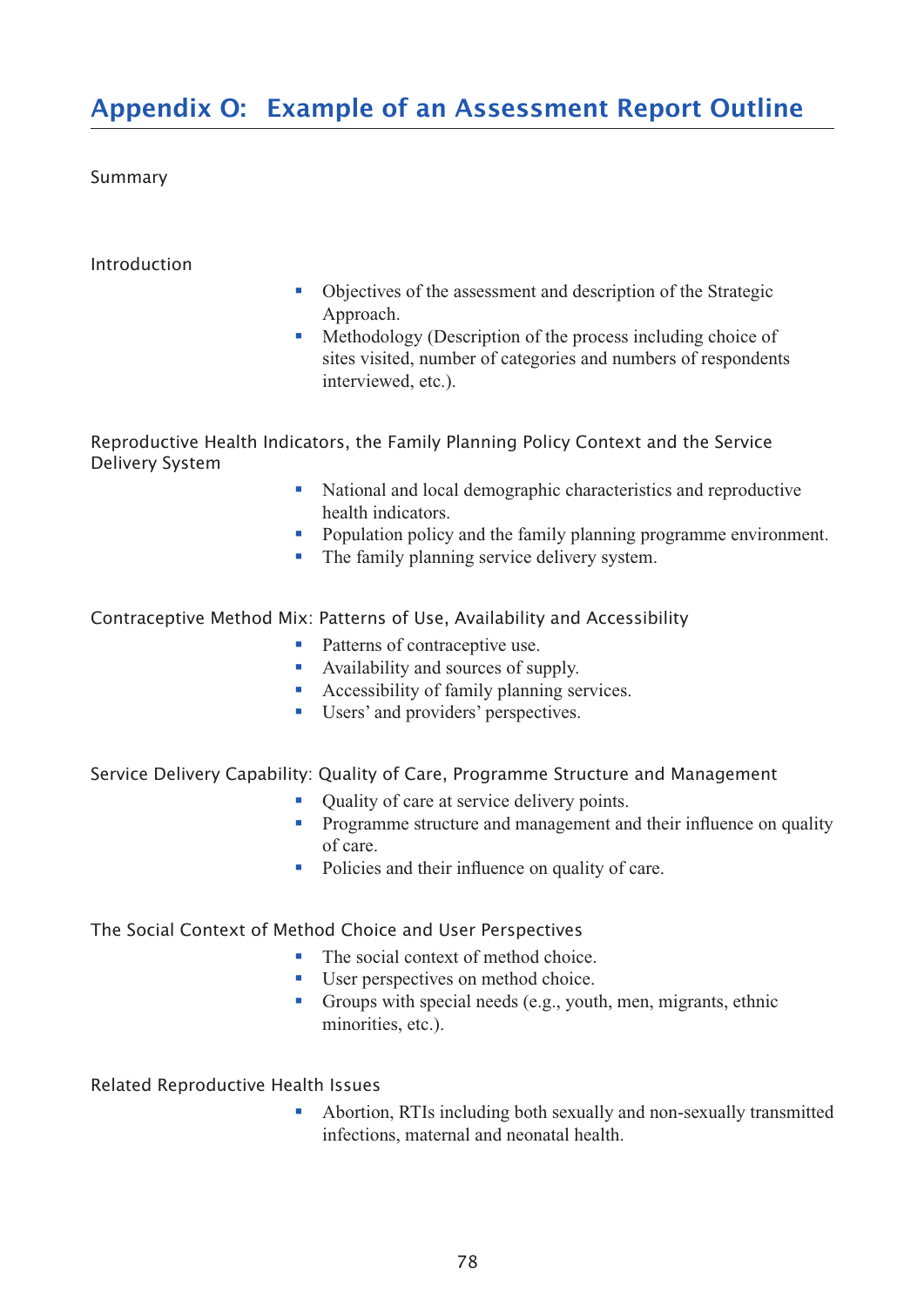## Conclusions and Recommendations

- mendations<br>■ Conclusions related to the strategic questions. dations<br>Conclusions related to t<br>Recommendations:<br> $\triangleright$  for policy and prog<br> $\triangleright$  for action research.
- mendations<br>• Conclusions related<br>• Recommendations:
	- Recommendations:<br> $\triangleright$  for policy and programme actions;
	-

## Acknowledgements

#### References  $\mathbf{S}$  $\alpha$  means for organizing a complex set of inter-relations and conclusions (as above). However, this example  $\alpha$

NOTES: Some countries have found it useful to structure the assessment report based on the systems framework (i.e., the triangle and the circle) as a means for organizing a complex set of inter-related findings and conclusions (as above). However, this example assessment report outline is meant to be illustrative and should be modified as desired by the assessment team. For example, some countries chose to include specific conclusions and recommendations in each related section as opposed to listing them at the end of the report.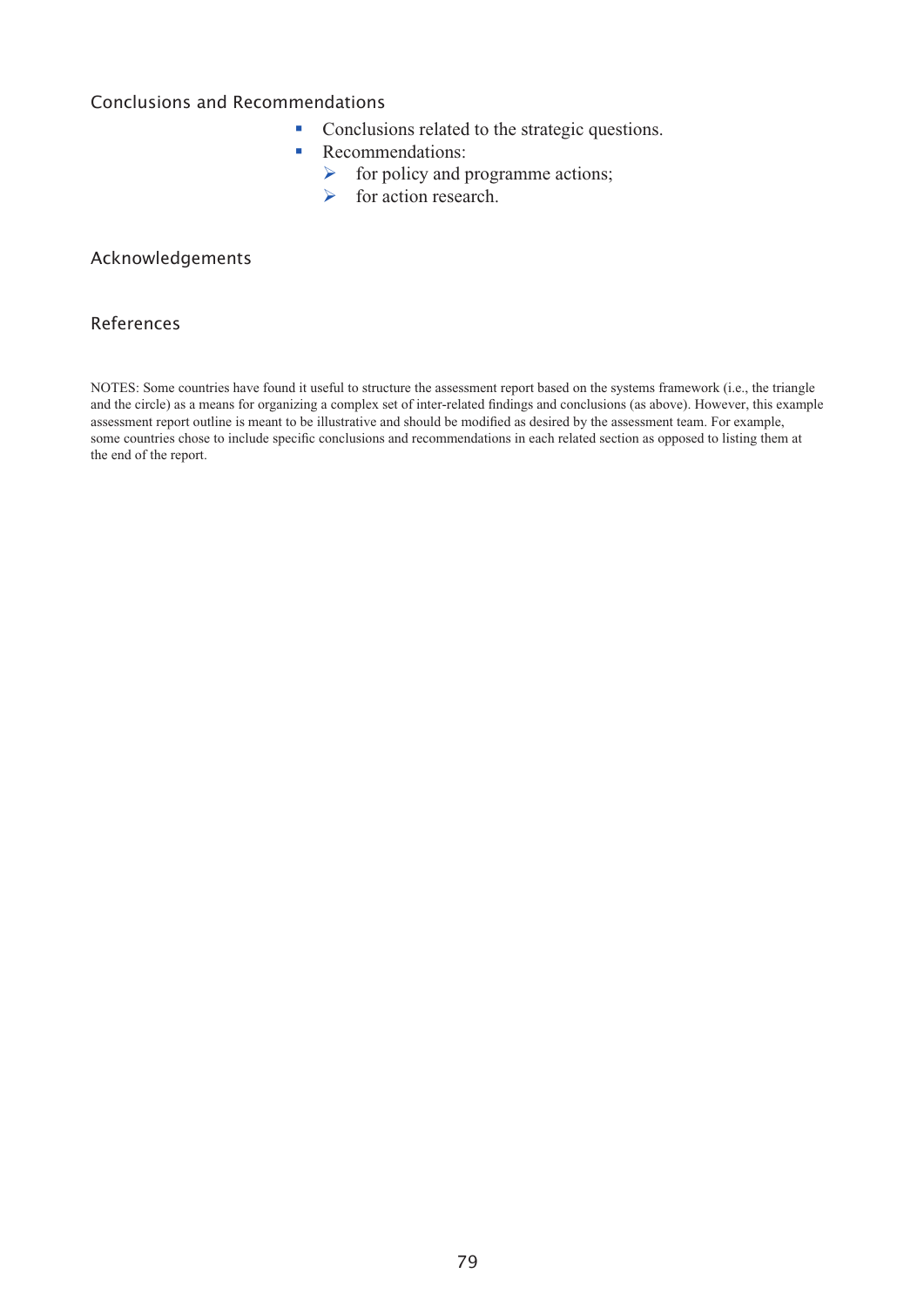## Appendix P: Strategic Analysis of Data  $\frac{1}{\sqrt{2}}$  the social and points on the social and political context in  $\frac{1}{\sqrt{2}}$

The table below illustrates (in abbreviated form) how the team in Viet Nam relied on the systems framework in the analysis of the data collected during fieldwork and from the background paper. Examining the interactions between the points on the triangle and the social and political context in which the interactions occur resulted in a clear picture of strategic options.

| <b>Issue</b>                                       | People-Technology                                                                                                                                                                                                                                                                                                    | <b>People-Services</b>                                                                                                       | Technology-<br><b>Services</b>                                                                                                                                                                    | Context                                                                                                                                                                                                                                                               |
|----------------------------------------------------|----------------------------------------------------------------------------------------------------------------------------------------------------------------------------------------------------------------------------------------------------------------------------------------------------------------------|------------------------------------------------------------------------------------------------------------------------------|---------------------------------------------------------------------------------------------------------------------------------------------------------------------------------------------------|-----------------------------------------------------------------------------------------------------------------------------------------------------------------------------------------------------------------------------------------------------------------------|
| Oral contraceptives<br>(OCs) in the method<br>mix. | Less than 5% of<br>users use OCs.<br>while 60% use IUDs.<br>OC users often<br>discontinue because<br>of side-effects and<br>fear of long-term<br>health impacts,<br>including infertility.<br>There is a growing<br>interest among<br>women with access<br>to information in OCs<br>as an alternative to<br>the IUD. | Providers discourage<br>method choice and<br>promote IUD.<br>Limited counselling<br>on management of<br>method side-effects. | Strong provider bias<br>against OCs,<br>including belief that<br>rural women cannot<br>remember to take<br>OCs.<br>Provider capability to<br>manage side-effects<br>of modern methods<br>limited. | Population policy<br>encouraging<br>couples to limit<br>childbearing to one<br>or at most two<br>children.<br>Policy commitment<br>to broadening<br>method choice.<br>Economic reform<br>and related social<br>change influence<br>supply and demand<br>for services. |

The report integrates these findings into the conclusions related to the strategic questions:

*"The assessment has confirmed the widely noted pattern of extensive use and satisfaction with the IUD in Viet Nam, but also finds evidence of growing interest in sterilization, pills and condoms. There is strong policy commitment to broadening method choice. . .a variety of service delivery confirmed the widely confirmed the widely* and satisfaction with the IUD in Viet Nam, growing interest in sterilization, pills and commitment to broadening method choice.<br>*constraints inhibit broadening method choice.* 

## *1. Priority should be placed on better and more appropriate provision of fertility regulation methods currently provided within the public sector programme.*

*. . . Oral contraceptives and male methods are available but not widely accepted. These methods suffer from extensive provider bias and inaccurate information. . .There is strong evidence that under-utilization . . .results not from a lack of potential demand but from constraints within the service delivery system and its outreach and media components. The question of*  how good counselling and greater technical expertise can be introduced into *how the public sector family planning programme in Viet Nam is more urgent than the addition of any new contraceptive hardware. . . the public sector family planning programme in Viet N*<br>*Vian the addition of any new contraceptive hardware.*<br>SOURCE: World Health Organization. An Assessment of the Need for C<br>*Viet Nam.* Geneva, World Health Organizatio

SOURCE: World Health Organization. An Assessment of the Need for Contraceptive Introduction in Viet Nam. Geneva, World Health Organization (WHO/HRP/95.3), 1995.